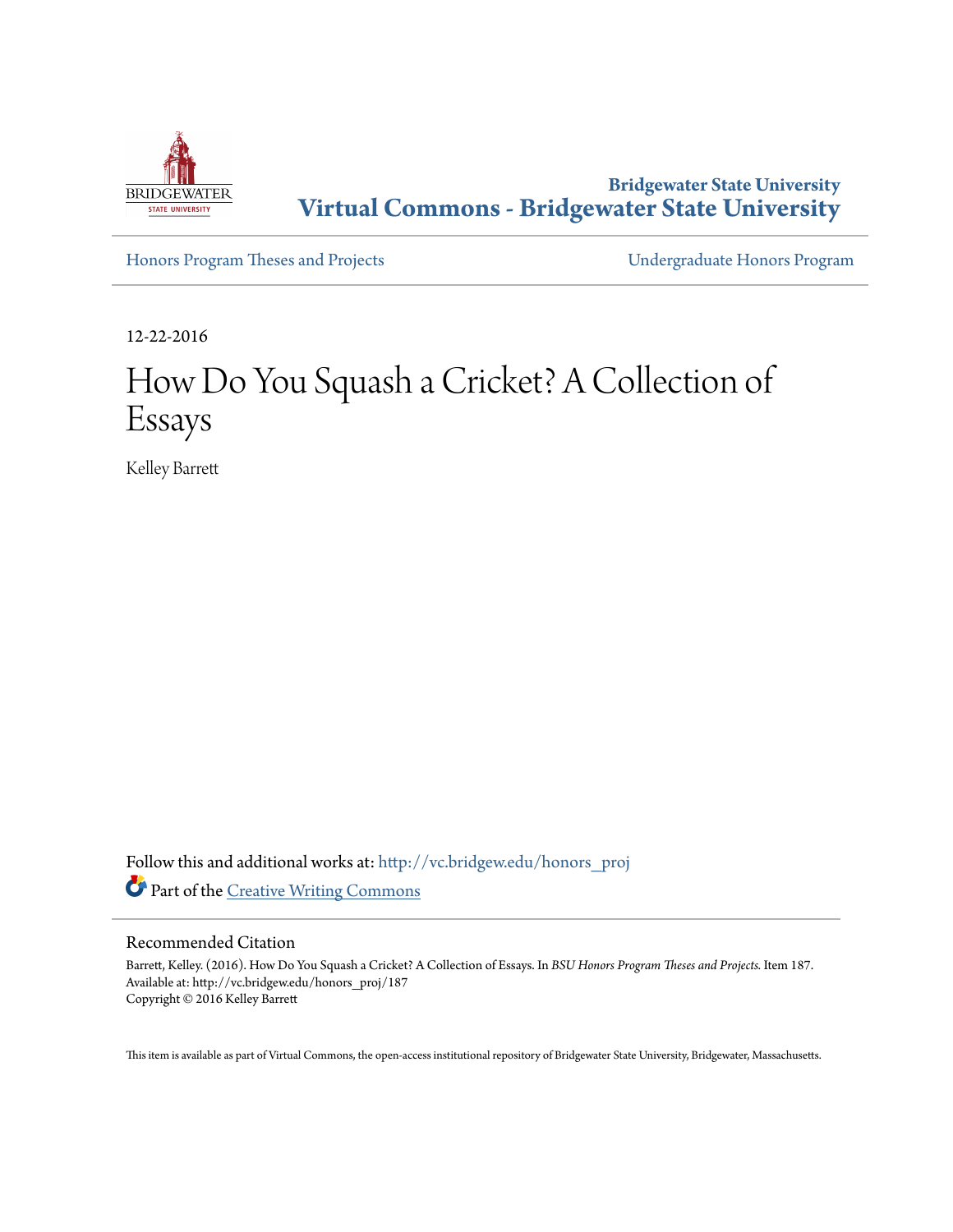How Do You Squash a Cricket? A Collection of Essays

Kelley Barrett

Submitted in Partial Completion of the Requirements for Departmental Honors in English

Bridgewater State University

December 22, 2016

Dr. Kathryn Evans, Thesis Director Professor Bruce Machart, Committee Member Dr. Lee Torda, Committee Member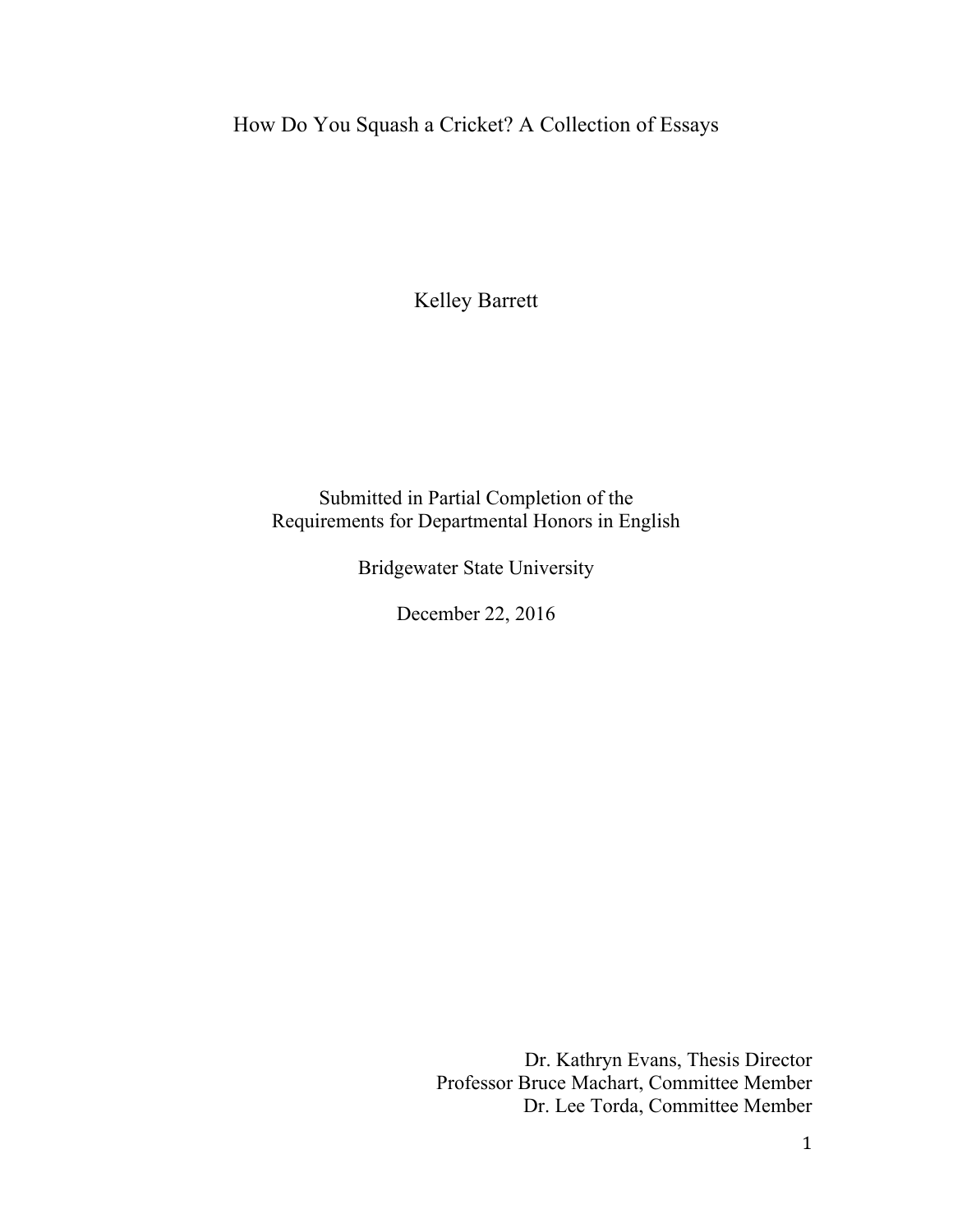## Table of Contents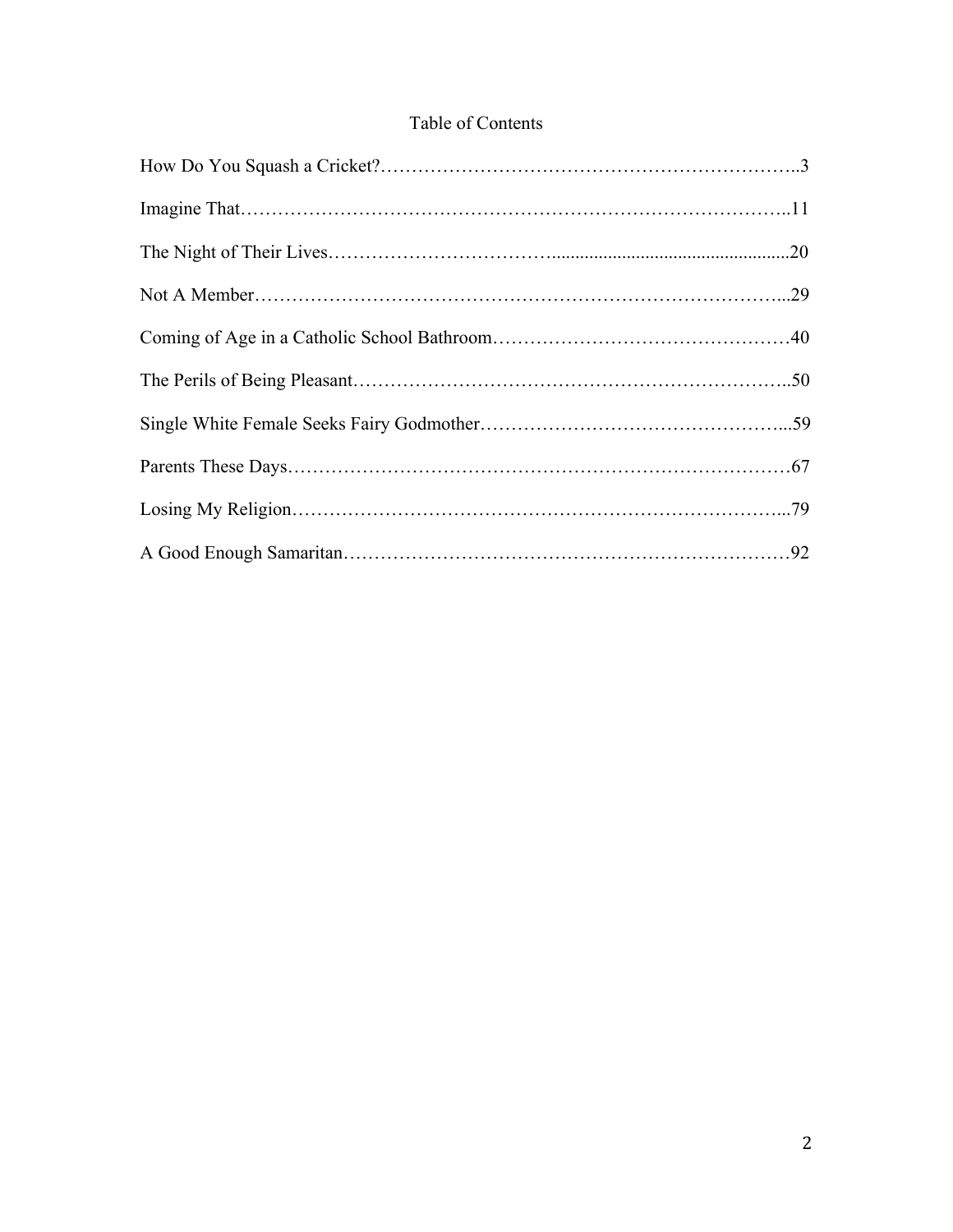### How Do You Squash a Cricket?

 "Hey, I hear the voice of a preacher from the back room, calling my name and I follow just to find you. I trace the faith to a broken down television and put on the weather...I wanna get better, better, better, be—" *Thump.* 

I turn down the radio as my hands clench the wheel, forcing the whites of my fingernails to turn red in the death grip. I try in vain to drive forward, but am thrust back. Losing the war with my mind, I am brought back to the site of the *thump. It was a pothole. Just a pothole.* Logically, I know this is true, but a miniscule voice in my head overpowers: *Turn around. You just hit someone. They're lying there dying and it's all your fault.*

I circle back, stretching my neck out to survey the area. My heart stops and sweat pours as I catch a peripheral glimpse of a red flannel shirt lying on a front lawn. The voice in my head screams as it mutates into a full-blown demon, grabbing the wheel and pulling the car to the side of the road. I cautiously approach the scene, taken aback by the display of the figure's insides strewn across the lawn. This victim, a tattered and forgotten autumnal scarecrow, laid half- buried in snow. It *was* a pothole and this is a scarecrow and I'm nine minutes late.

It's not because I watch too many horrifying Lifetime movies and it's not because I'm an incompetent driver. There is something alive inside of me that ignites flames of unwarranted guilt and paranoia that burn me to my core. Pinnochio got Jiminy Cricket and I got his overly-critical cousin who cannot stop chirping, Finicky Cricket. We have countless daily conversations that proceed as follows:

Me: *"Ok, I had nothing to do with that, no need to worry…"*

Finicky: "But are you sure? Is there any unreasonable doubt? That's what I thought. It's your fault. Fix it."

Me: "*Why can't you be more like Jiminy and sing me feel-good songs about how I should just whistle when I need you?"*

After every "Finicky flare up," I ask myself, "Why am I like this?" I have spent years turning the car around, saying "sorry" for things I don't cause, and swimming in a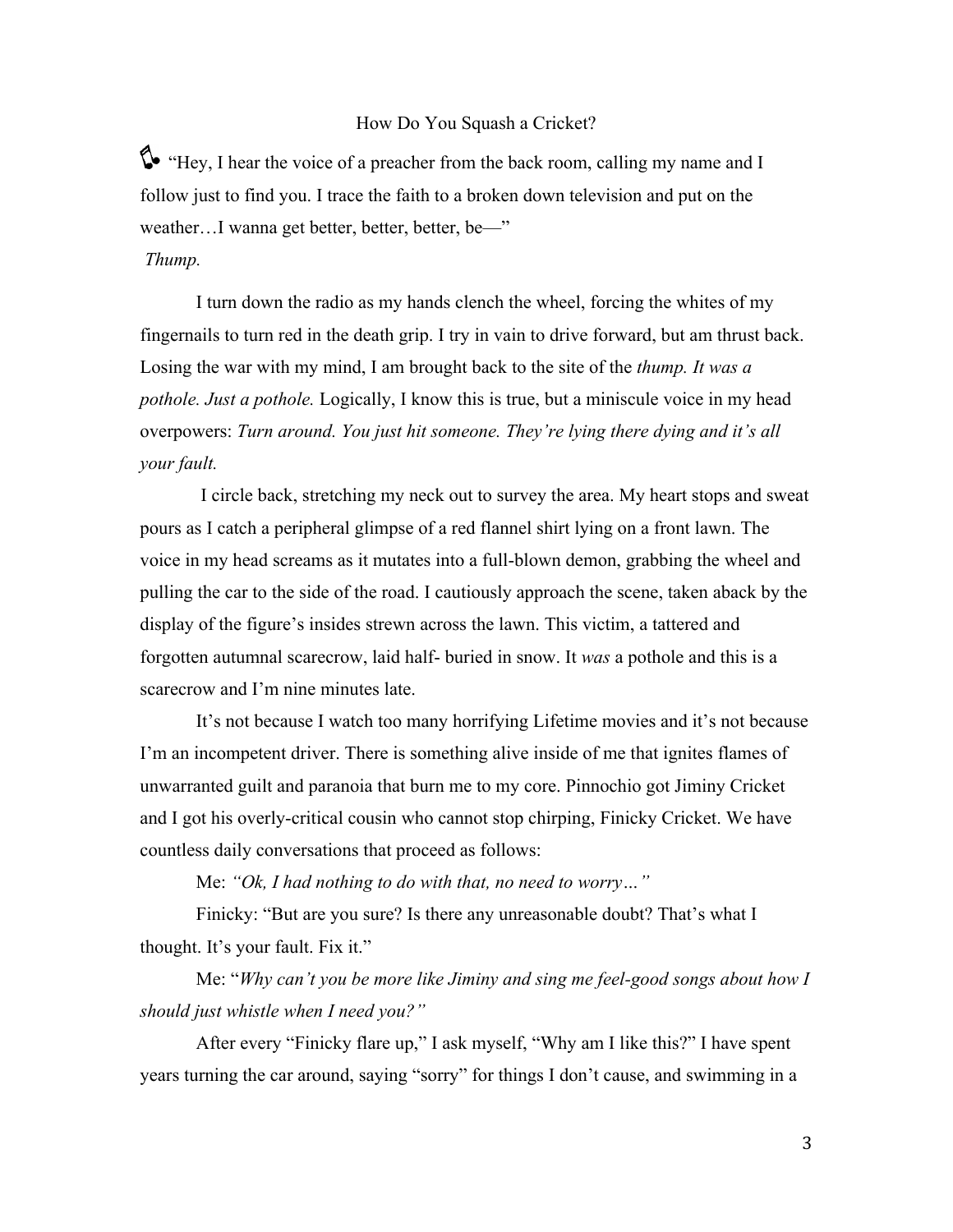deep sea of paranoia. This question has driven me to formulate plausible theories to explain Finicky's origins and actions.

### *Theory #1: Science*

I have an over-active guilt gland that emits paranoia and acts up in situations that induce anxiety. Perhaps some of gland can be removed surgically. Surgery would induce anxiety and release paranoia of dying on table. Surgery is no longer an option. I hypothesize that the guilt chemicals in my body are so plentiful that they cause the overactivity.

### *Theory #2: Reincarnation*

I once took a "Who Were You in a Past Life?" quiz, a questionable, half-asleep decision that seemed right at the time. Nevertheless, it told me that I was a rebellious princess born in Newcastle in 1578, who liked to fence with knights. The specificity of this answer was both alarming and confusing, and whoever runs that website should probably be reported, but I am led to assume that this past version of me must have accidentally killed a knight while fencing, permanently infusing the guilt within my conscience.

### *Theory #3: Family Curse*

A medium once told me that my dead grandmother is sorry that I have to worry so much like she did. She might have had Finicky as a conscience as well, but the medium did not go into specifics. The location of this dead grandmother reading took place in a room made to look and feel like heaven. Admittedly, I had someone take my pulse to make sure I had not *actually* died somewhere between the floating doves and the elderly man strumming the harp. But my pulse was strong and I am led to assume that Finicky has haunted and plagued generations of my family and that I am merely his next host.

### *Theory #4: Finicky Acts Out in Rage Over The Time I Tried to Extinguish His Powers*

In April 2006, I was a fourth grader in Catholic School, and the halls were alive with the hums of the High School Musical soundtrack. Religion class was about to begin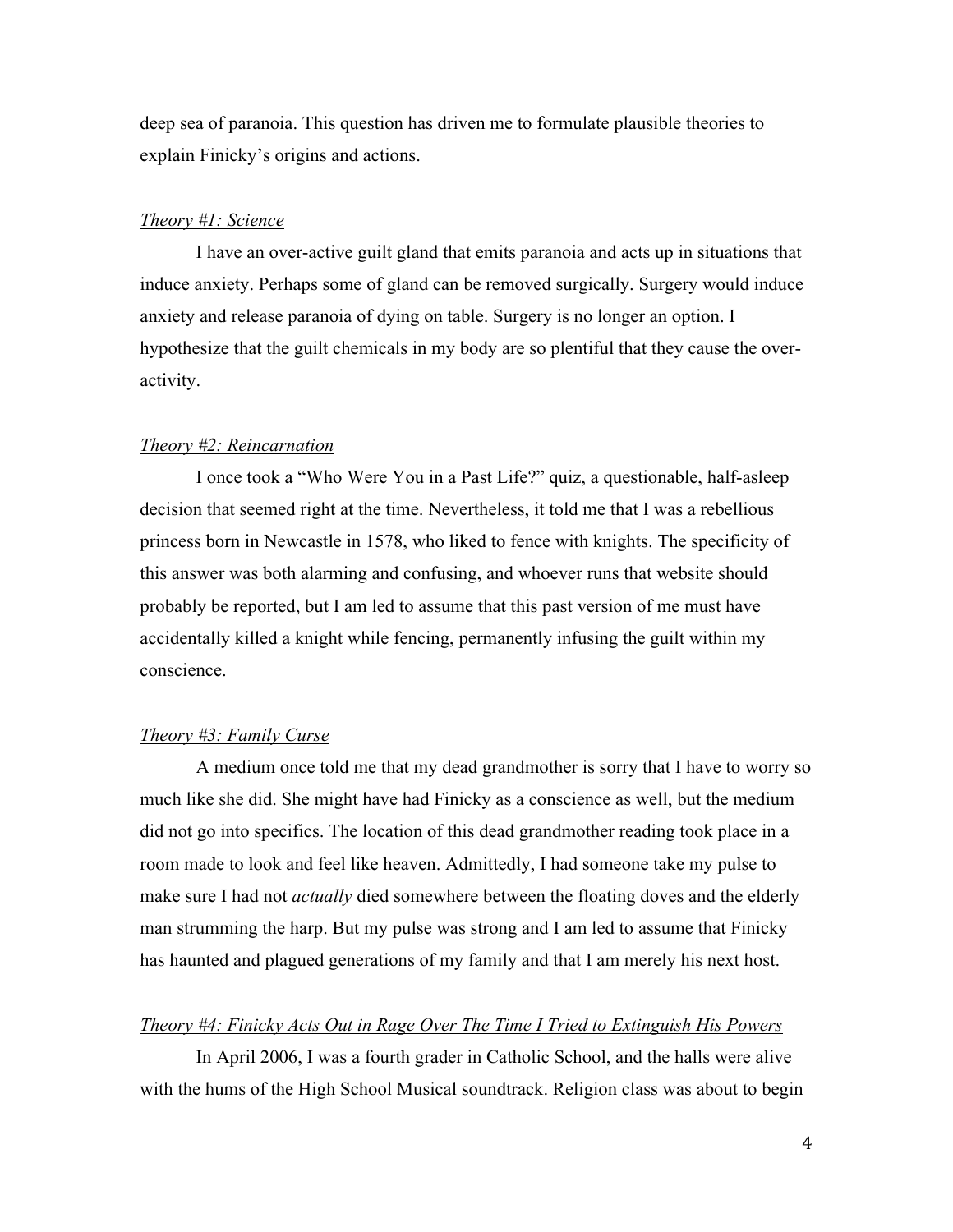and I was feverishly completing an Easter Bunny portrait that would undoubtedly make its way to my refrigerator.

"Hello, class. Since it is Lent, we will be going to Confession. Please write the sins you would like to confess on a piece of paper to bring with you tomorrow."

Oh, Lent. Not only would I have to pretend to give something up, but I would have to confess my juicy, ten-year-old indiscretions to a stranger.

"Remember kids, Confession wipes your conscience clean! And be honest- the priest cannot tell anyone what you say to him -- no matter what."

*Please. I can absolutely see those priests gossiping at lunch about the latest "Confession Closet" stories. "Alison didn't invite Suzie to her party!? Sinfully scandalous. How many Hail Mary's did you prescribe?"* 

The whole "purification of the conscience" aspect greatly appealed to me, however. A clean slate would have been a relief. With the ideas of mortal sin and the threats of eternally burning in hell casually being tossed around in religion class, I walked around thinking: *Was that a sin? Shit. Shit, saying "shit" is a sin. SHIT!* My guilt glands pounded rapidly in this environment, staining my slate. At certain points I wondered how I was able to stand upright with so many sinful splotches inside of me.

I reluctantly flipped my Easter Bunny masterpiece over. My hand quivered as I took pen to paper, breathing life into my moral offenses. *What if I forget something? Will only some of my conscience be wiped clean?* I began to dig into the epicenter of my being to unearth every ancient sin imaginable.

That night I tossed and turned, struggling to produce a mental film of my sins from the past year. A montage of my scandalous little life panned out to the song "Bad to the Bone." Scenes of me swearing (*B-B-B-Bad)* faded into scenes of me fighting with my siblings (*B-B-B-Bad)*, which turned to a dramatic scene involving the heist of a local candy store that ended in a blaze of fire and a lifetime supply of lollipops ( *B-B-B-Bad to the bone).* My thoughts fortunately drifted to sleep as my mental film became PG-13.

I roamed into school the next morning, replaying what I could recall from the montage and feeling guilty that I even dreamed of robbing the candy store. I dug into the pocket of my sweater for my Easter Bunny paper, stained with sin and lint. I went over the game plan: walk into the room, look at the priest square in the eyes, and confess.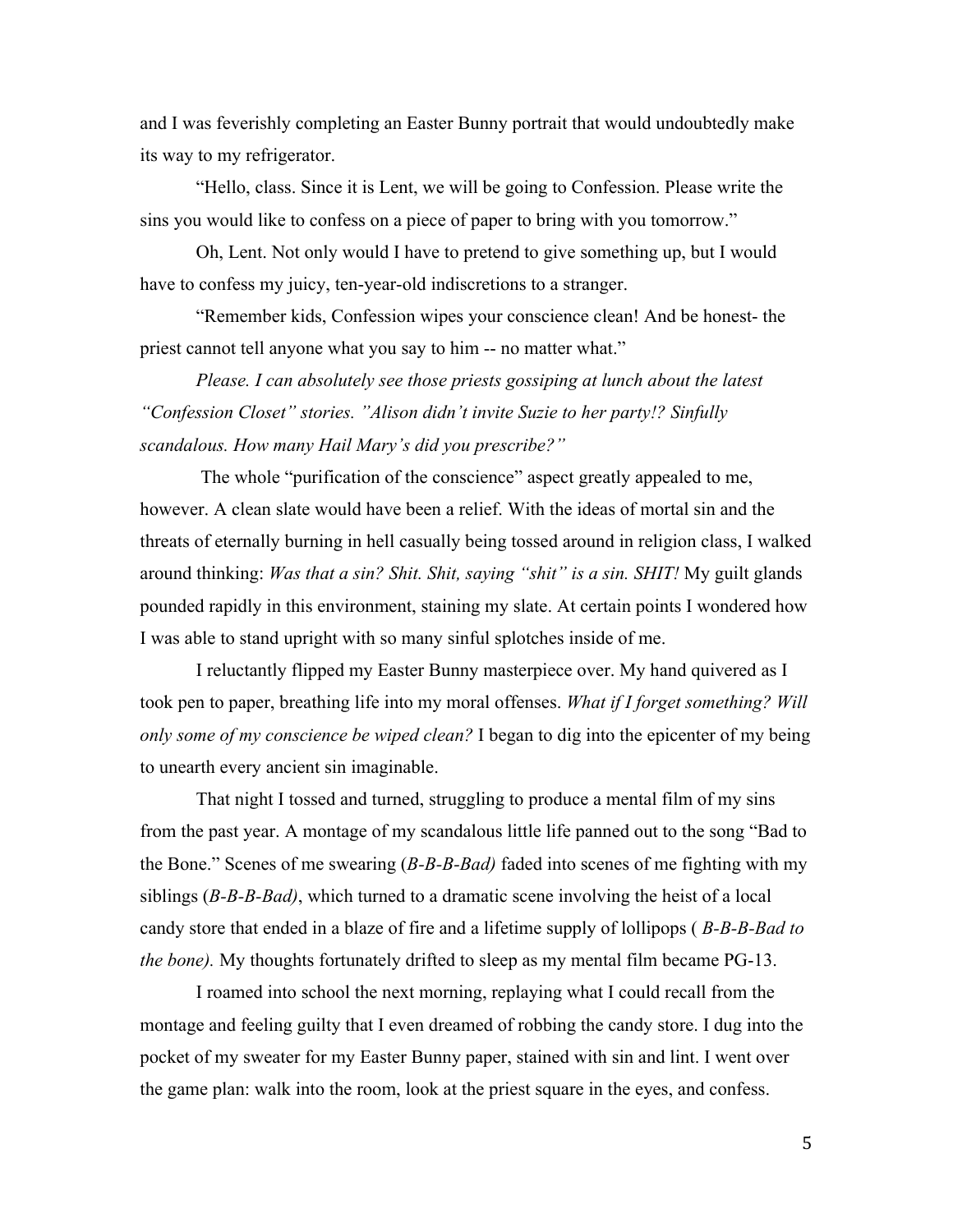Easy. Breezy. Beautiful. I stood straight up, pushed my shoulders back, and struck a pose that suggested confidence.

"Ok class, time to go! Single file line to the chapel. No talking."

The bench creaked as I took my seat in the back of the frigid chapel. I slouched and shifted my right shoulder against the adjacent brick wall. The radio silence of the room intensified my anxiety, causing me to resort to self-distraction. Instead of dealing with my nerves, I employed my favorite defense mechanism to avoid self- confrontation: "WWNDD?" (What Would Nancy Drew Do?) I slithered my fingers across the uneven bricks, half hoping one secret brick would push inwards to reveal some sort of secret, luxury "holy roller hangout" spot. However, my attention shifted as a priest materialized out of nowhere, and I came to the unfortunate realization that I would not crack the code. The priest then delivered an opening prayer that might as well have been in Latin.

"Amen. Now Confession will begin one by one as soon as you are all ready."

He then disappeared into a crevice, which both impressed and frightened me. One by one, my peers began to take turns confessing their pre-teen debaucheries as I fidgeted in the back, stewing in sweat. My head moved on a swivel as I attempted to count the bricks. *58, 59, 60 --*

*Is he looking at me? I feel like he's definitely looking at me. He looks angry. Did I do something wrong? No, he must be looking at Tom. Tom never does his homework. Did I do all my homework?*

I could not help but to make some seriously heavy eye contact with the largerthan- life, crucified Jesus at the front of the chapel. His stare multiplied my guilt, as if it were the loaves and fishes. Finicky must have been full for days. Fortunately, the thick gaze was broken by my cheerful classmate.

"You're up Kel!"

My shoulders jumped as the chapel silence was broken. Compared to Dying Jesus, my classmate's eyes were filled with joy and excitement. Must've gone well. I had officially been tagged into the soul-cleansing relay race. The archaic floor groaned as I resurrected from my pew and travelled past Dying Jesus. I stared at my shoes to avoid eye contact. *I'm sorry I'm such a sinner, Dying Jesus. Also, I'm sorry you had to die. You*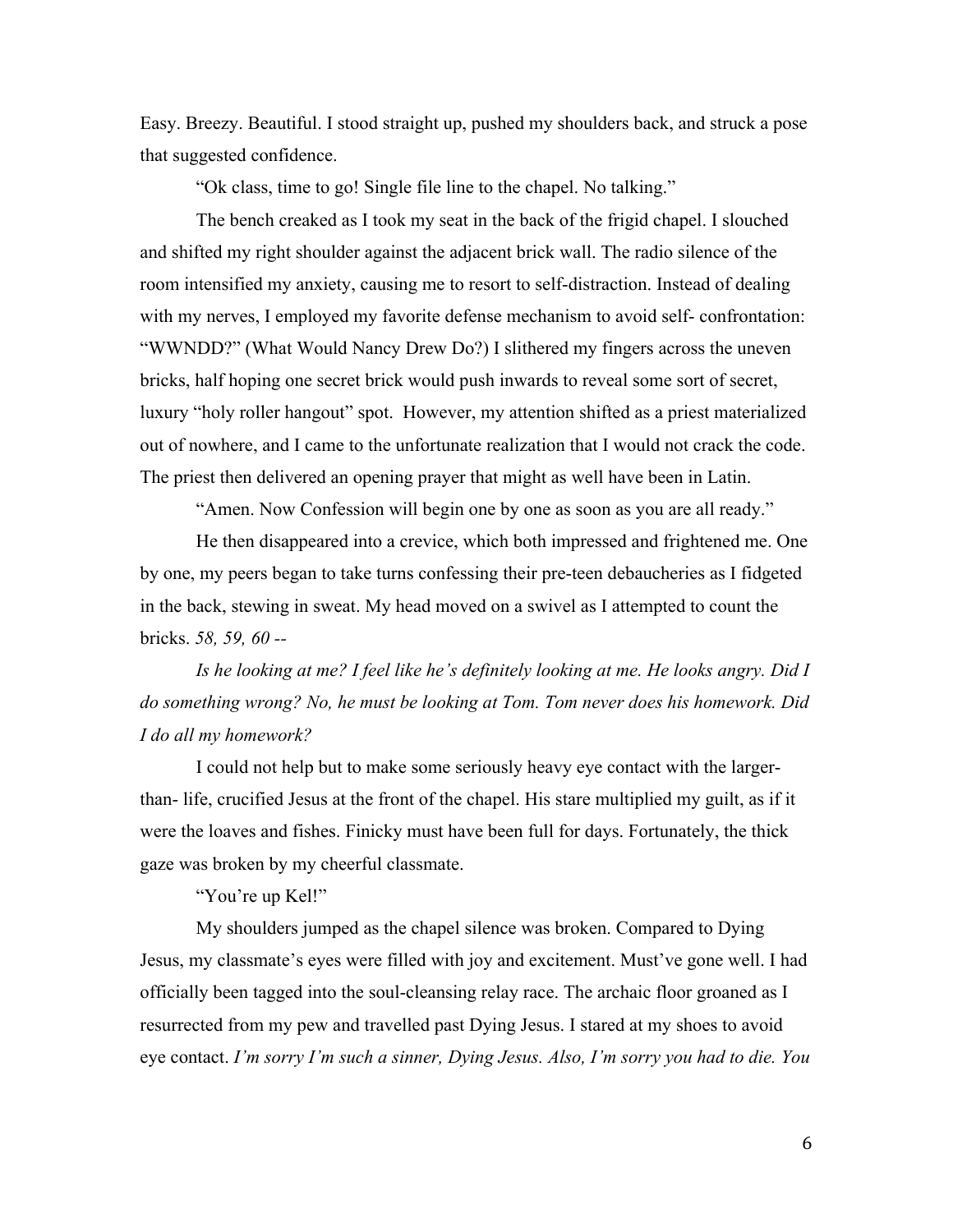*were an incredible person from what I hear. If it's any consolation, your abs look great. Shit… Sorry… I mean…Shoot…*

I took my seat in the confessional room that reeked of the lingering body odor of the sinners that came before me. Beads of sweat trickled from my forehead in the frigid concrete closet. *Oh God, here it is -- the early onset of eternal burning…* Across from me sat a new priest, different than the one from the beginning. *Seriously, where is that guy? A new Nancy Drew mystery! Possible titles: "The Mystery of the Disappearing Priest", or, "Father Phantom", or --*

*"*Ok dear, are we ready?"

"Sorry, yes. Um.. Forgive me Father for I have sinned. It has been…last time we were here… since my last Confession. These are my sins:"

"…*what* are your sins?"

"Um…"

I froze. I desperately wanted to clean my slate but there was a miniature statue glaring at me from behind the priest's shoulder. The tiny, judgmental eyes of Mary, the Mother of God, punctured my soul while guilt bled out. *Dying Jesus must have sent word to you that I was coming in. Shoot. Listen, about that whole abs comment…* 

*"*Are you alright? Why don't you read from your paper?"

*No, your majesty, I am not "alright." This is a lot a pressure. This is thewedding- has- run- out- of- wine- and- everyone's- leaving –unless- Jesus –turns- thewater- into- liquor kind of pressure. I need a miracle. I need Nancy Drew. First of all, where is that other priest and does he have magical powers? Second, if he does, let's get him in here ASAP – I have some guilt that needs to disappear. Third, let's go ahead and move Mary, the Virgin Mother of God. She's looking at me as if I carved in her hideous wardrobe and double chin. It's not my fault they made Dying Jesus look like an "after picture" from a P-90X commercial.* 

"I'm sorry. Ok, ready. I fought with my siblings, I disobeyed my parents, I lied, I swore…"

"I'm sorry, you'll need to be louder."

"Sorry. I fought with my siblings, I disobeyed my parents, I lied, I swore…" "Louder!"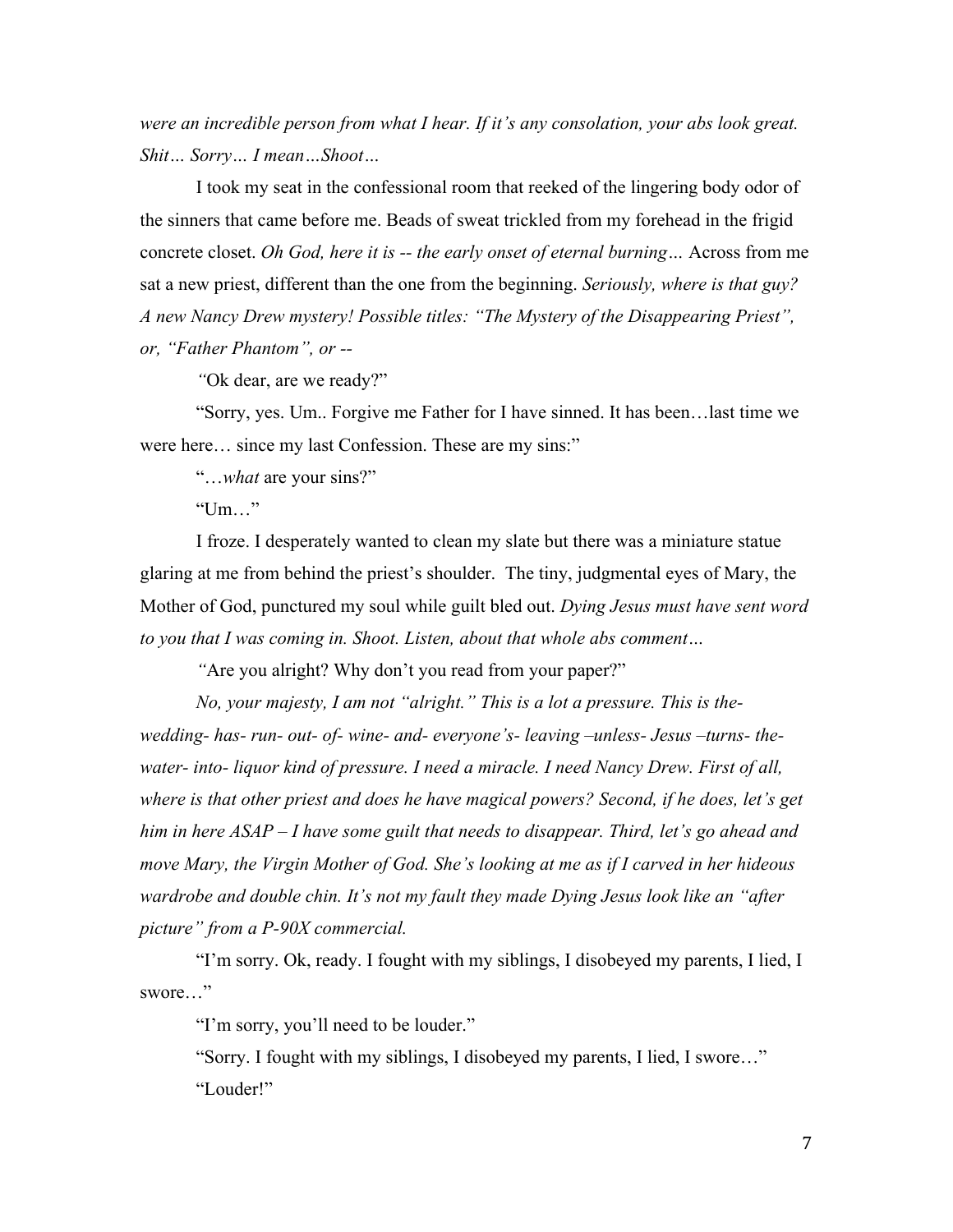### "Sorry. I FOUGHT WITH MY SIBLINGS. I DISOBEYED MY PARENTS. I LIED. I SWORE."

Surely all of my peers outside had heard my screamed indiscretions. Maybe screaming your sins was like saying them twice?

"I see. Is that *it?*

*I don't know… WWNDD?* I stared down at the Catholic plaid covering my bouncing knees as if interpreting a piece of abstract art. My eyebrows slouched closer and my eyes squinted, searching for a clue in the yellow and blue intersecting squares.

I found nothing besides dog hairs. His question mostly made me feel like I was ordering lunch to go. "Is that *it?"* I felt an instinct to order a side of fries. Maybe I should order a kid- sized exorcism? No, those definitely don't come in a Happy Meal.

My desperation to answer spiraled frenetically out of control and I began to contemplate admitting to a higher-level sin I did not commit to cover all of the smaller ones I was forgetting. This would undoubtedly give the priest some future lunch gossip material. I'm sure a ten- year-old mafia boss who pays her cohorts in stolen lollipops would rouse the attention of the other priests. Unfortunately, my trembling hands and shaking voice disallowed me from channeling my inner Robert DeNiro.

I let out a disappointed sigh and muttered, "Yeah, that's it…"

"Okay. I absolve you of your sins, in the name of the Father, and of the Son, and of the Holy Spirit. Amen. Please say ten Hail Mary's when you return to your seat."

I hurried back to my seat and knelt down to utter what I hoped would be the secret code to detonate the guilt staining my conscience. After my tenth Hail Mary I expected to feel different. I was not struck by lightning, there were no fireworks, and I didn't pass out cold. I was exhausted, but still felt like the same sweaty sinner that initially meandered into the chapel's chamber of secrets.

That day I walked around with a heavy chest. Literally  $-I$  actually thought that the fact that my soul was not wiped clean meant that there were still heavy remnants of guilt stuck inside it. I walked around hunched over for hours. I attribute this psychosomatic condition to both the intense symbolism used to describe the process of Confession to fourth-graders and my dramatic tendencies at this age. I was undoubtedly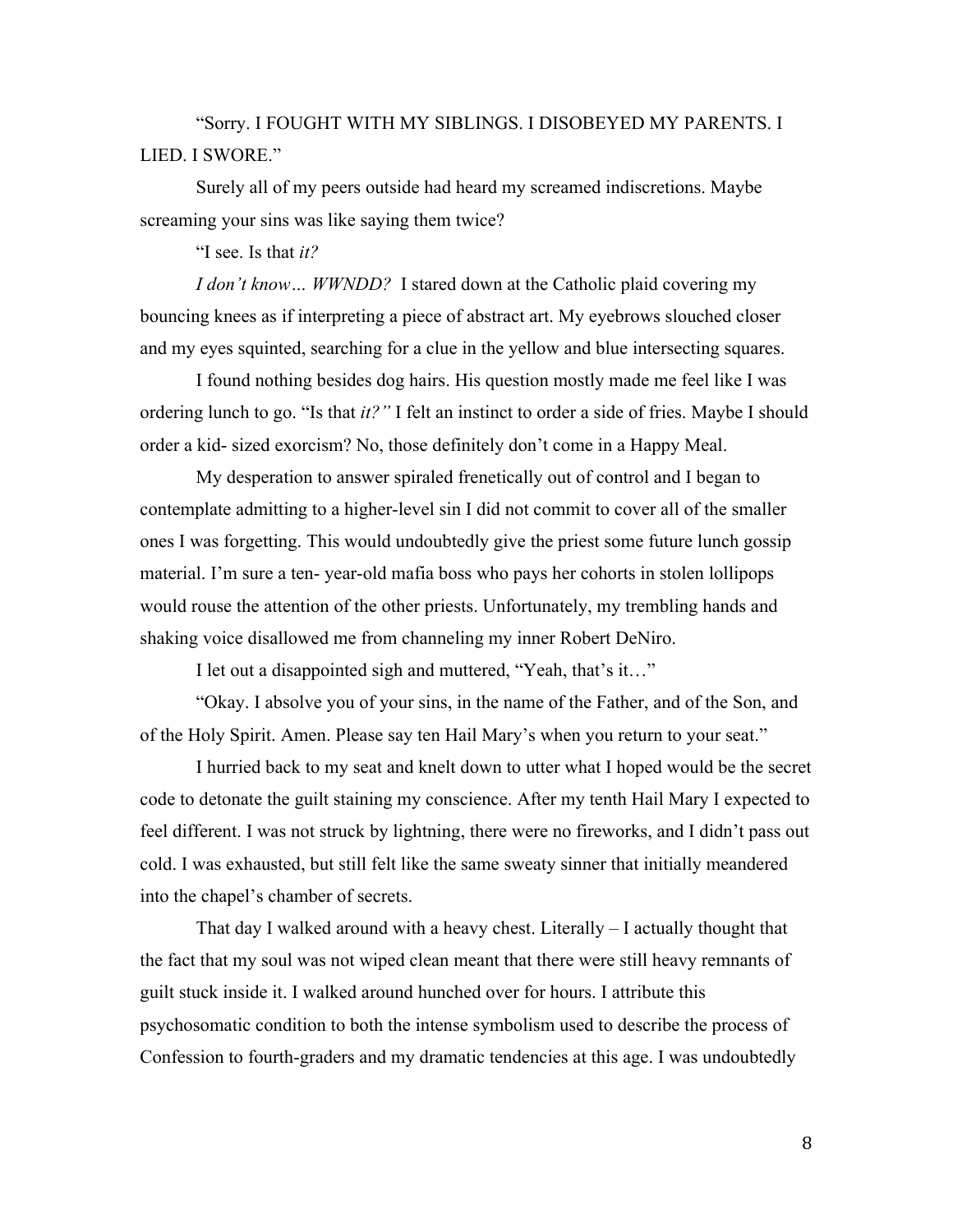suffering from post-confession depression, the result of a failure to purify a conscience in an unsuccessful confessional attempt.

I imagined the priest looking at an ultrasound of my dirtied conscience in the "holy roller hangout" with his friends and remarking, *"Poor girl, no amount of Hail Mary's could clean that hyperactive conscience."*

He would be right. Even with magical priests and screamed admittances, my conscience would not be altered. Finicky had nested too deep within my being and had no intentions of moving out. His spacious abode currently lies on a corner, conveniently located between Logic Lane and Anxiety Avenue.

It is indeed possible that Finicky acts out in rage due to my attempt to extinguish his powers and evict him from his home. More importantly, however, the attempt provides for me the realization that my conscience, angry or not, will exist inside of me indefinitely. Therefore, it is up to me to summon the strength to silence its chirps when necessary, because it is here to stay.

As a result of this ten-year-old epiphany, I have learned to live with Finicky. I can't step on and kill him, but I can quiet him down. I don't like to brag, but I believe that I do an excellent job of pretending that nothing phases me, even when the chirps are loud. My veins could be pulsing, threatening to burst from the anxiety, but I rarely show it. If there were an Emmy award for "Best Performance in Pretending to Not Be Anxious 24/7," that trophy would have my name on it. I have even written my acceptance speech:

*Wow. What an honor this truly is. I am not nervous at all right now. I believe it was Dr. Dolittle who once said, "Sometimes it's okay to step on insects." I am here to say that I have stepped on the cricket that lives inside of me. His chirps are a lot less piercing now that he has been mildly injured. I want to thank the Academy, my wonderful family, Nancy Drew, and of course, Jesus. Now everyone get out there and step on your own crickets!*

This speech would undoubtedly be met with accusations of drug abuse and a lawsuit filed by PETA. Nevertheless, it proves that I possess the ability to suppress the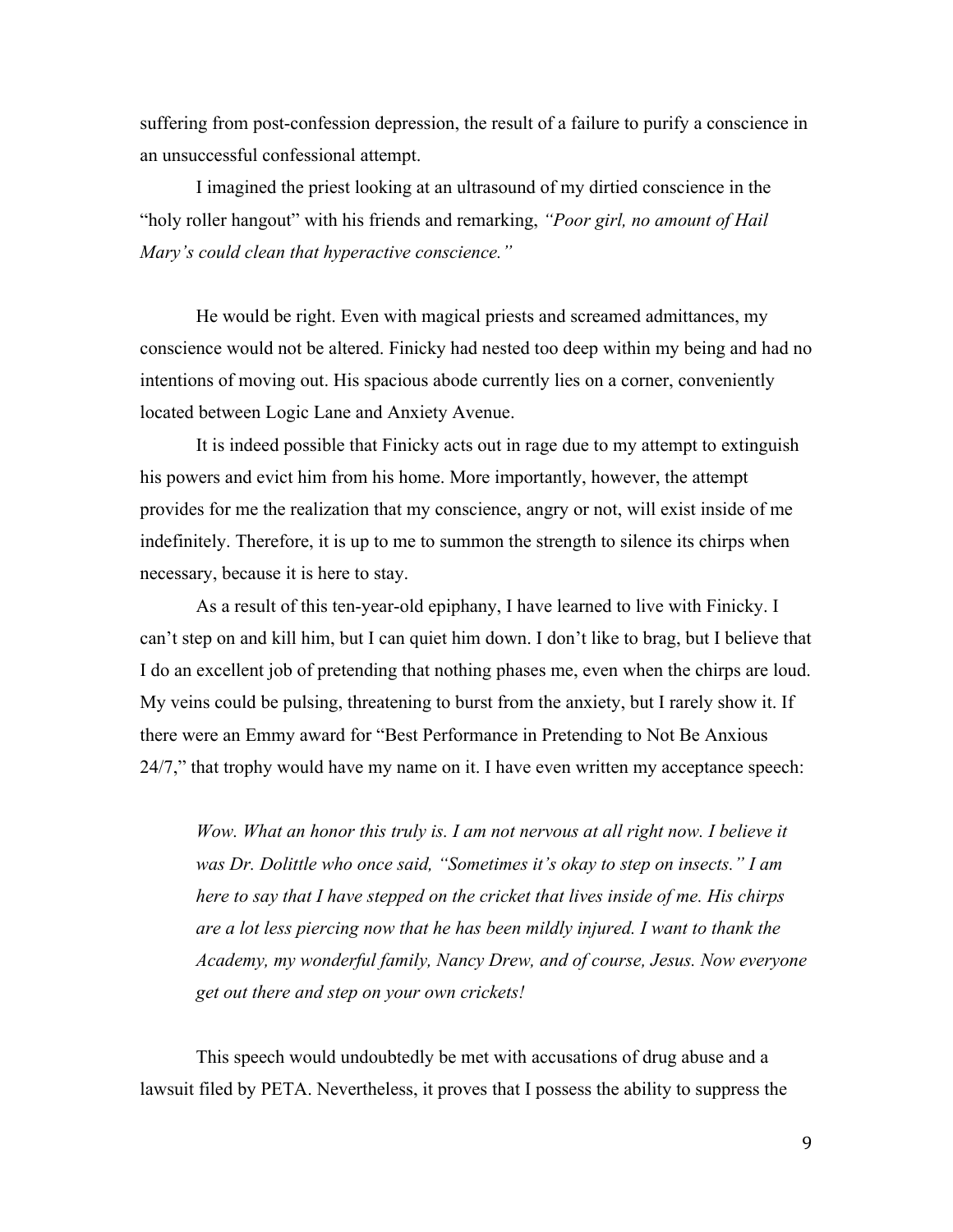unwarranted guilt and anxiety that explodes out of my conscience. I don't have to turn the car around after every *thump* or trespass on people's lawns to look for scarecrows. Maybe I have over-active guilt glands, suffer from a family curse, had a murderous past life, or angered my conscience. It's probably all four. However, I've learned that although these theories are very plausible, they only prove my conscience's origin and actions. I can exhaust myself by attempting to discover its derivation, but while I'm doing so, Finicky is just nesting deeper. Therefore, what really matters is that sometimes you just can't be late for things and you have to fight that little cricket until he quiets down.

"That's me sitting in the bathroom with the lights off. Nobody knows the kind of stuff I gotta fight off. I wash away my sins but I can't get the white off. What made you think that you could ever take the night off? I can't stand to be alone when the—"

### *Thump.*

I turn down the radio as paranoia flows into my skull and down to my arms, causing my elbows to quake. Ugh, here we go. I slow the car down as I imagine the miniscule cricket who lives permanently in the depths of my being. But I've gotten better. My head jolts back as I speed forward, the tires screeching as they leave black skid marks on the gray asphalt.

### "Not today."

My sister's phone flies under the passenger seat as the car bursts forward. Glaring at me, she demands, "What the hell, Kelley? Who are you talking to?"

"Finicky."

"Yeah, you really are with the radio –turn it back up."

" – You fake me out, you say you care, you break me down, I go nowhere…"

I slow back down to a normal speed, as I am paranoid that there is a cop nearby. I had to compromise with Finicky somewhere. Nevertheless, I chalk this triumphant burning of rubber up as a win.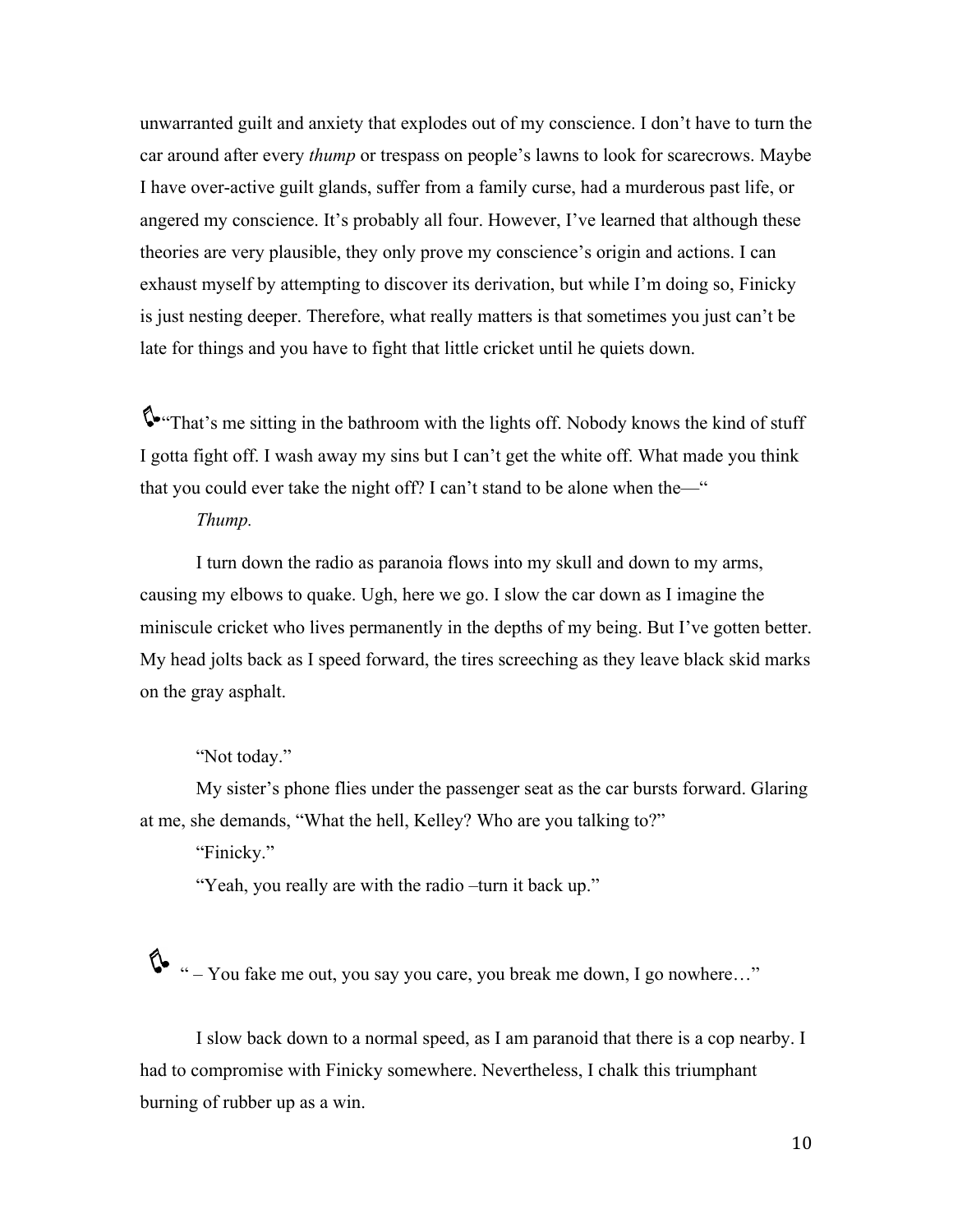#### Imagine That

According to my mother, I had an internal clock that woke me every morning at 5:00 to watch *Pappyland,* an ecstasy-induced, live action children's show featuring Pappy Drewitt, a suspicious yet enthusiastic hillbilly with a real knack for drawing and interacting with small children. Pappy and his peculiar friends inhabited Pappyland, which he created using a magical pencil and the free time his failed art career allowed for. When they weren't learning life lessons from a talking paintbrush, a turtle fresh off the boat from Italy, or a beaver in a propeller hat, children were encouraged to draw along with Pappy. He would often start out with merely a squiggle on a piece of paper, which could turn into anything from a snake, to a rope, to a full-blown but slightly wobbly circle. Anything was possible in Pappyland, which is something Pappy said roughly twelve times per episode. In this land, you could color outside the lines. You could create and recreate with reckless abandon. You could even tell someone it was "blue after two" and it would be received as a legitimate measurement of time. I became immersed in this intoxicating Eden of imagination, inspired by the limitless possibilities and thrilled by the genuine disregard for the objective bounds of reality.

Our refrigerator soon became cluttered with the pencil-drawn tour de forces I myself deemed worthy of public acclaim. "Wow. Look at that detail!" my mother would exaggerate, shooting a smile in my direction before taking the milk out. I began distributing my artwork on the street, meaning I would put drawings in my elderly neighbor's mailbox without her asking. I watched from my window as her car pulled into the driveway, anticipating her excited reaction. She would bring the illustration over to the house later in the evenings for me to autograph.

"And who should I make this one out to?" I teased, pretending that the scribbles somehow translated to my name in cursive. For all intents and purposes, I was Van Gogh on the verge of an ear slicing. I drew everything I could possibly imagine, and would often accompany the drawings with even more absurd stories. *The Mystery at the Museum* was my debut novel, which chronicled the curious case of missing bones at a dinosaur exhibit. My readers, who consisted of four family members and two neighbors,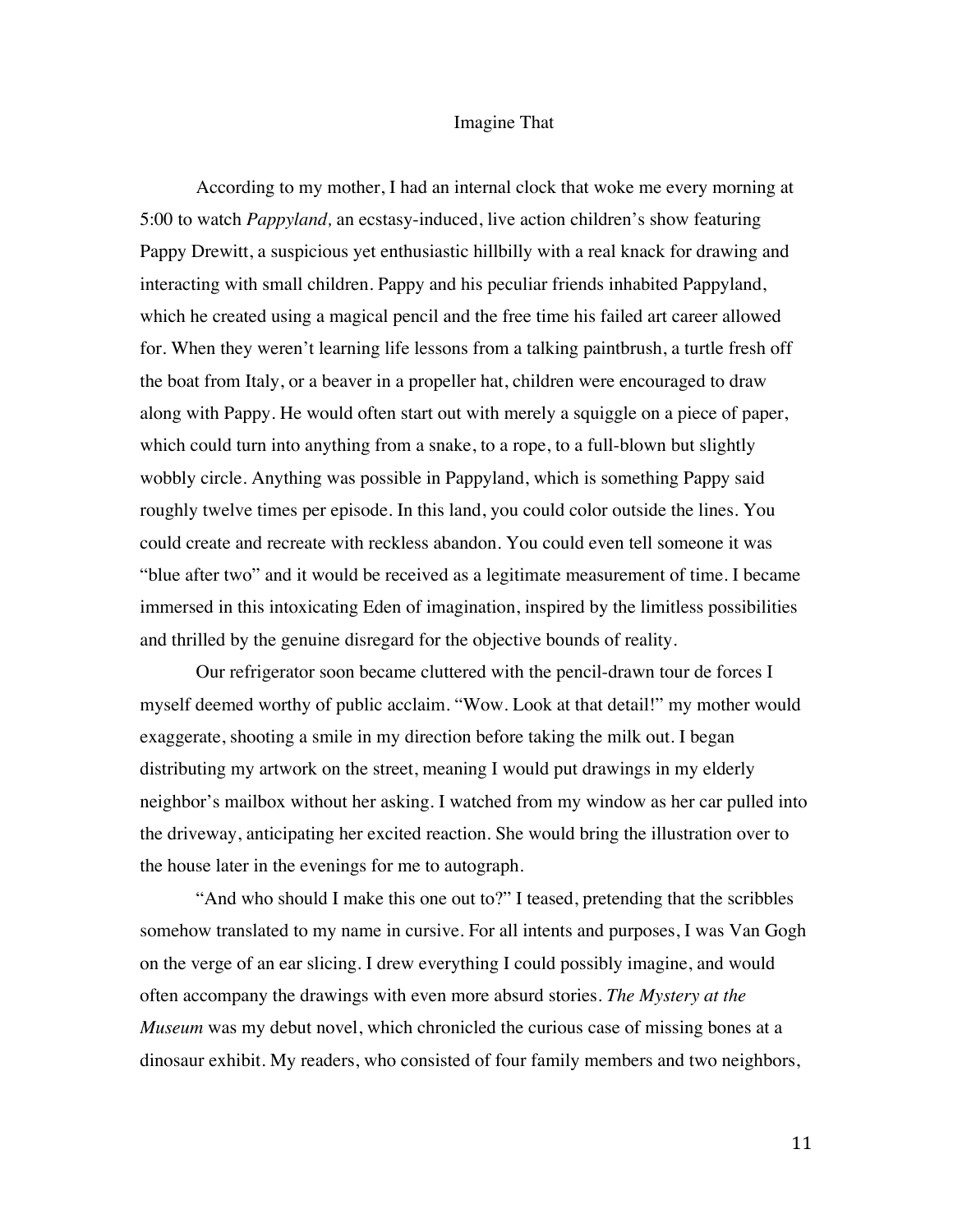praised the work, unanimously noting that they *never* expected the culprit to be the unassuming, purple-polka-dotted Dalmatian with three prior arrests.

Whether I was doodling along with Pappy or making clay figurines to go along with a short story on talking mice oppressed in a world geared towards humans, I was creating and imagining, chronicling it all in a handmade journal. Thanks to Pappy, I walked through my very small world with my head somewhere between the clouds and the aliens that most definitely inhabited Mars. I saw a world with dragons and imaginary friends and flying pigs. Reality was merely a suggestion and the limitations were endless. However, around the fourth grade, a wicked being stormed my whimsical world, waging war against my imagination with the power of the Narnian White Witch, pre getting murdered by Aslan, the talking lion. She came in the form of a perpetually angry and presumably constipated art teacher, Mrs. Dell.

Mrs. Dell was a crayon-wielding Gestapo officer, dedicated to using art as a vehicle to curb children's creativity. An interesting approach—cleverly attacking the practice from inside the system. I am not sure what happened in her life to induce such a deep-rooted disgust for children, but students like me did not remedy her condition. Her patience teetered on the line between non-existent and the Soup Nazi on his very worst day, the perfect combination of mean and meaner that constitutes an amazing teacher.

She drew everything in meticulous detail on the board, with each line measured precisely to scale, using a yard stick that I always feared would end up on the wrong side of someone's face. "None of you know what you're doing! It's not that hard!" she would scream at a class of eight-year-olds, pointing hopelessly at the three-dimensional hexagonal prism on the board that none of us could seem to recreate. She would circle the room like a flesh-starving shark, ready to pounce on the unfortunate soul who drew a four-inch line instead of a three-inch one. This was a severe offense in her book, which undoubtedly featured a hit list of shaky-handed children.

She would scream with the intensity of a soap opera murder victim over menial things, such as someone using the wrong color or sketching outside the lines. "WHAT. ARE. YOU. DOING?" she would howl, spatting in our faces and speaking to us like we were hearing-impaired toddlers from a foreign country. If you wanted to borrow a pencil during class because, hypothetically, you snapped yours accidentally out of fear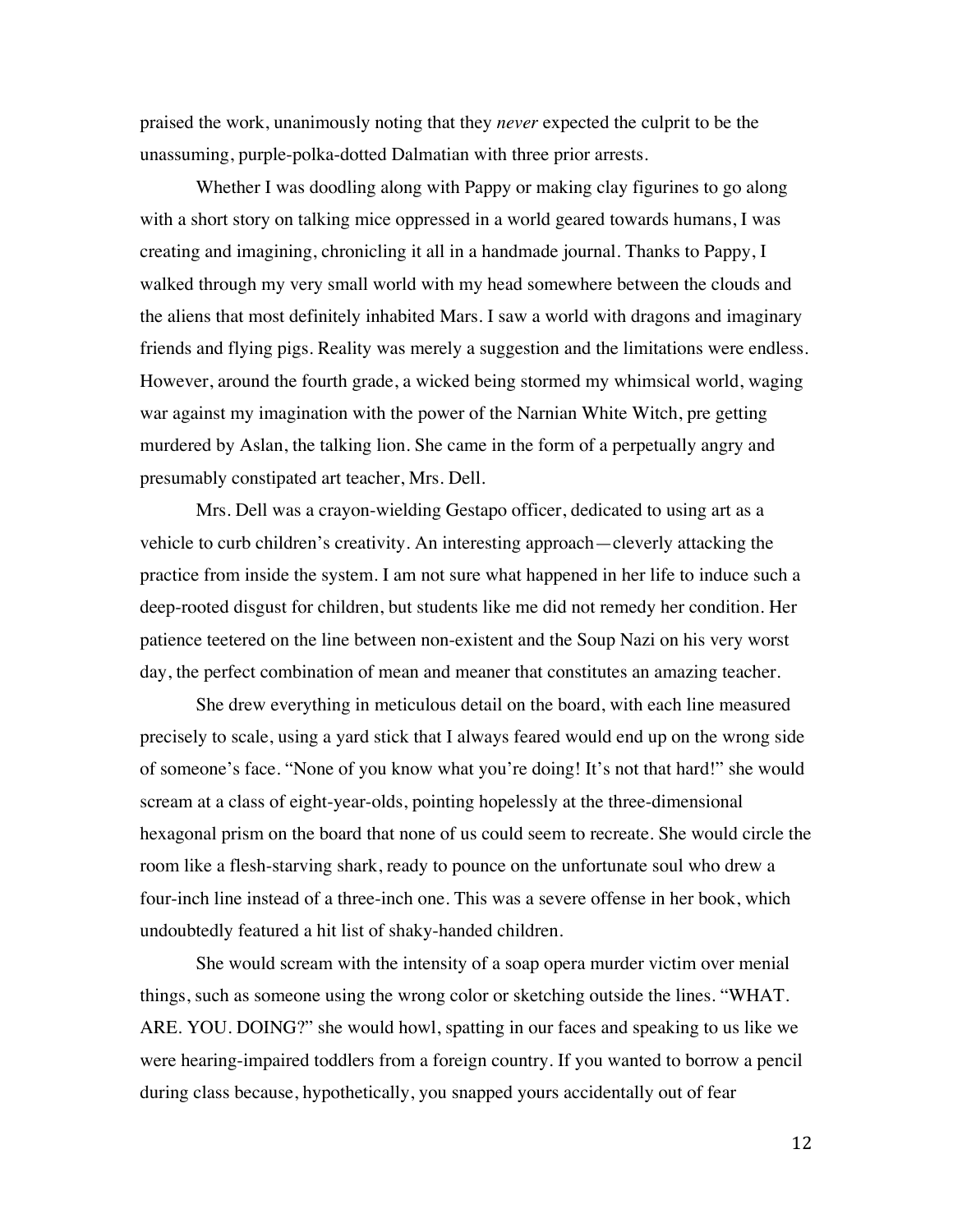beforehand, you would have to give Mrs. Dell your shoe for the duration of the period in exchange. "You'll get this back when I get my pencil back," she scoffed, creating the warden-prisoner dynamic that the Massachusetts Curriculum Frameworks was clearly lacking.

As much as I feared Mrs. Dell and genuinely believed she was in cahoots with some malevolent force, I could not bring myself to follow her instructions. During one class, we were commanded to recreate Monet's *The Alps Seen from Cap d'Antibes.* A simple task, if we were world-renowned impressionist artists instead of nose-picking eight-year-olds. I attempted the feat, but with some minor adjustments. I added snow, skiers, reindeer, and an Abominable Snowman waiting for an opportune time to strike. Just before I began to sketch the peppermint mine for Yukon Cornelius to uncover with Rudolph, I felt a warm breath puncture the back of my neck. "WHAT? STOP! STOP WHAT YOU'RE DOING NOW!" she roared, snatching my paper with her spiny hands.

With steam threatening to spew from her ears, she crumpled the paper and then slammed it back onto my desk, her bony fingers pointing out the obvious errors. "YOU ARE INSULTING CLAUDE MONET!" she announced, before giving a lengthy explanation of the fact that we need to have respect for art, and not do what I was doing, which apparently was the art class equivalent of spray-painting profanities on a public building.

"EXPLAIN HOW YOU GET *THIS*," she yelled, pointing to my paper, "FROM *THAT*," she exhaled, motioning towards the board. "Um, I just—the mountains reminded me of skiing, which reminded me of snow, which reminded me of Christmas, which reminded me of Rudolph the Red-Nosed Reindeer," I offered anxiously as if I were on trial. "ARE YOU ALL RIGHT IN THE HEAD? FOLLOW DIRECTIONS!" she screamed, marching to the front of the room. On her way back, she scanned the other creations, determining that they lacked the innovation and signs of early-onset schizophrenia that characterized my work. She grabbed another girl's drawing and held it up to me. "THIS IS WHAT YOUR PAPER *SHOULD* LOOK LIKE! IT'S NOT DIFFICULT! START OVER!" A sudden rage sizzled in my chest. Instead of erasing the extraneous details on my paper, I added more, filling every available white space with whatever popped into my piping hot head.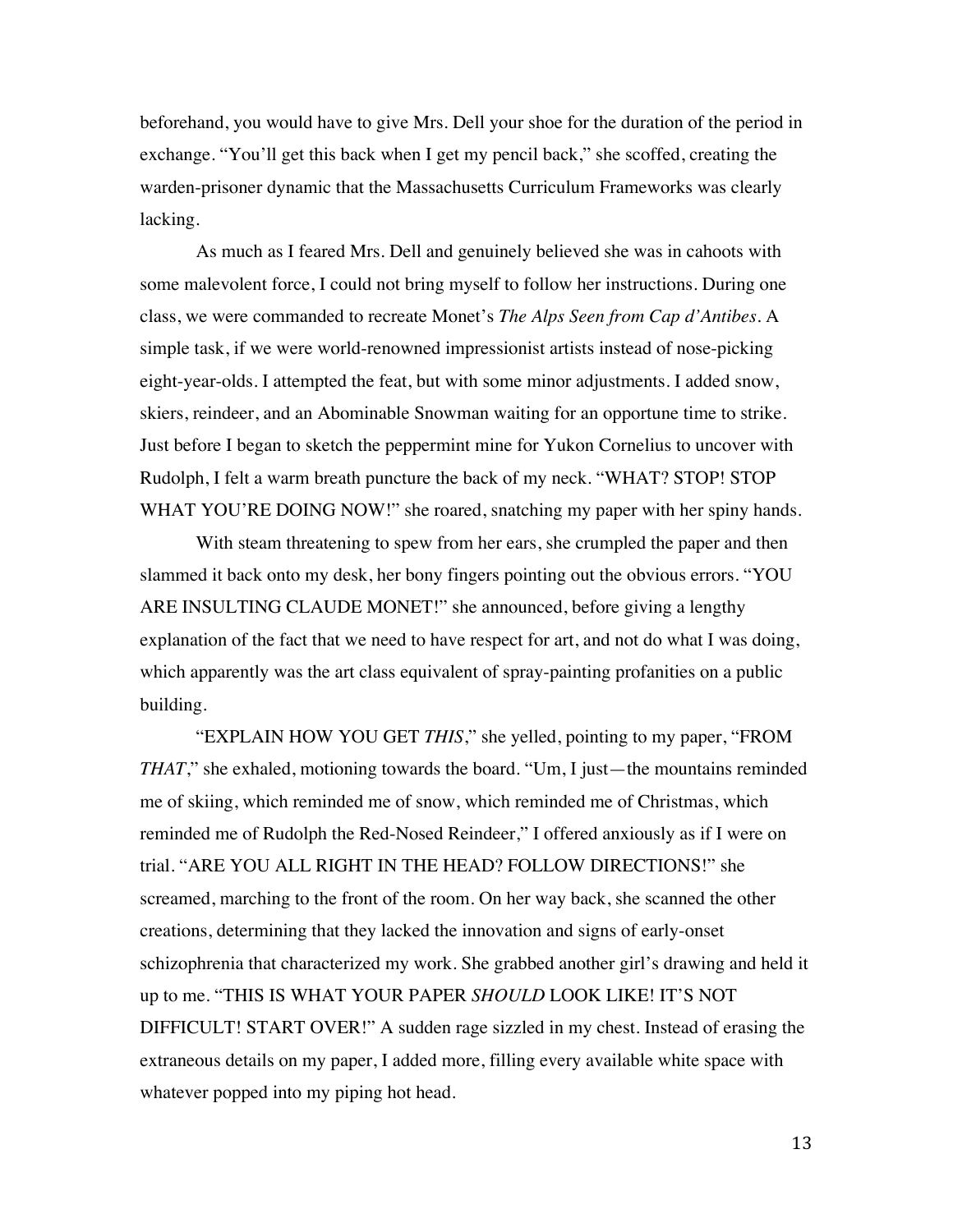"The reason I want these to come out perfect," she said, in a slightly calmer tone, "Is that they will be put on display at the art fair next week." Our classroom erupted in an excited chatter, with students whispering, "Let me see your paper!" and "Will the best one win a prize?" and "Do you think Mrs. Dell will actually give me back my shoe this time? Because it's snowing out and I have to walk home and frost bite is a real concern but I don't want to ask her."

"SILENCE," she bellowed, prompting everyone to sit upright in unison. "I will determine which papers go on the wall and which ones do not. Start finishing up."

As an anxious student who strove to achieve perfection, it was uncharacteristic of me to rebel against a teacher. However, with a firm grip on my Number 2 pencil, I pulled a full-blown Pappy. I now decided that one of the mountains would become a volcano in mid-eruption, spewing molten lava all over the fresh-fallen snow. The other students in my group were amused by this lack of regard for Mrs. Dell's authority, and in what felt like a peasant revolt against a tyrannical czar, they began to veer from the instructions as well. One boy drew himself standing on the mountain with his friends. The girl across from me included the entire cast of *Spongebob* on her mountain range that she now decided would be a coral reef. Another girl thought it would be funny to draw faces on the mountains, which honestly just looked like a deformed Mount Rushmore, but her attempt was duly noted.

Two minutes remained in the class and Mrs. Dell announced that she would be going around the room to collect our papers, assuming they were good enough for the asbestos-ridden cafeteria wall they would be so elegantly hung on. She picked up at least ten acceptable papers, forcing face-cracking smiles at the students who had followed her directions. This unnaturally pleasant demeanor shifted as she approached my area of the room, picking up the first boy's drawing as if it were covered in feces. She quickly dropped it from her grasp in disgust, sniffing out the other recalcitrant artwork before it could float back onto his desk.

"DO YOU PEOPLE THINK YOU'RE FUNNY?" she hollered in disbelief. We looked at one another and then at the floor while she berated us for daring to have a spark of creativity in the children's art class.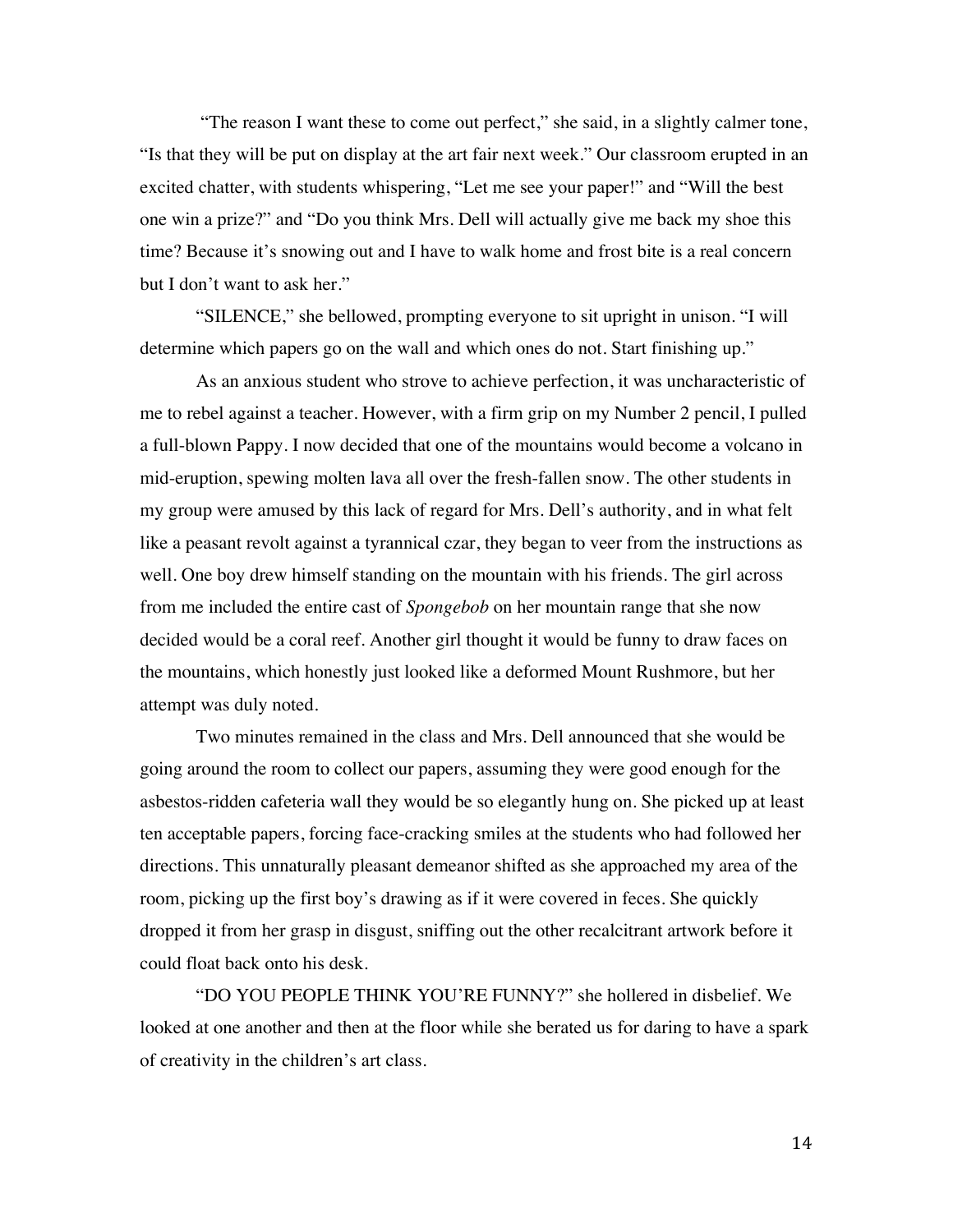"It's you," she said, pointing directly at me. "You think you can just draw whatever you want. It's poisonous behavior. Your mind is in La La land." Our three masterpieces were not chosen for the prestigious gallery. And, to make matters worse, I was now a pestilential creature, infecting the innocent minds of those around me. Choking back the tears I refused to let stream down my face, I got up to sharpen my pencil, all the while avoiding eye contact with Mrs. Dell.

"We are drawing *mountains,"* she stammered. "Not what you *think* a mountain should look like, but what the mountain *actually* looks like in the painting. We are drawing reality, not your daydreams. Get it?"

I turned to look at her with my freshly sharpened pencil, blowing the shavings off and staring back at her. I wanted to call Papppy and see if he might take a break from frolicking around to summon his band of creatures together. They could all sharpen their pencils, crayons, and maybe a pitchfork or two. The talking beaver would yell, "CHARGE!" and with our razor-sharp pencils and hearts teeming with passion, we would advance valiantly forwards, ultimately cornering her until she raised a white flag, screaming, "Fine! I don't care anymore! Draw whatever!" The gang from Pappyland would of course never resort to actual violence—this would merely be an intimidation tactic. Nevertheless, we would fight for the right to doodle.

"Hello? Get it?" she snarled again. The battlefield in my mind faded just before we could celebrate our victory via an outrageous parade through Pappyland. The classroom came back into focus.

"Answer me right now!" she added, for good measure. I felt the weight of twenty frightened eyes on me and, in one of the more badass moments of my elementary school career, said, "No. I don't get it."

This moment came in a close second to the time I stole a flat, year-old Coca Cola can from the refrigerator in the teachers' lounge and then drank it in the safety of the girl's bathroom.

A simultaneous gasp seemed to suck in all the oxygen from the room. "Sit in your seat right now," she stammered. I obeyed, doubting my decision to be insolent with every step back to my seat. "Do you want me to tell your homeroom teacher about this?" she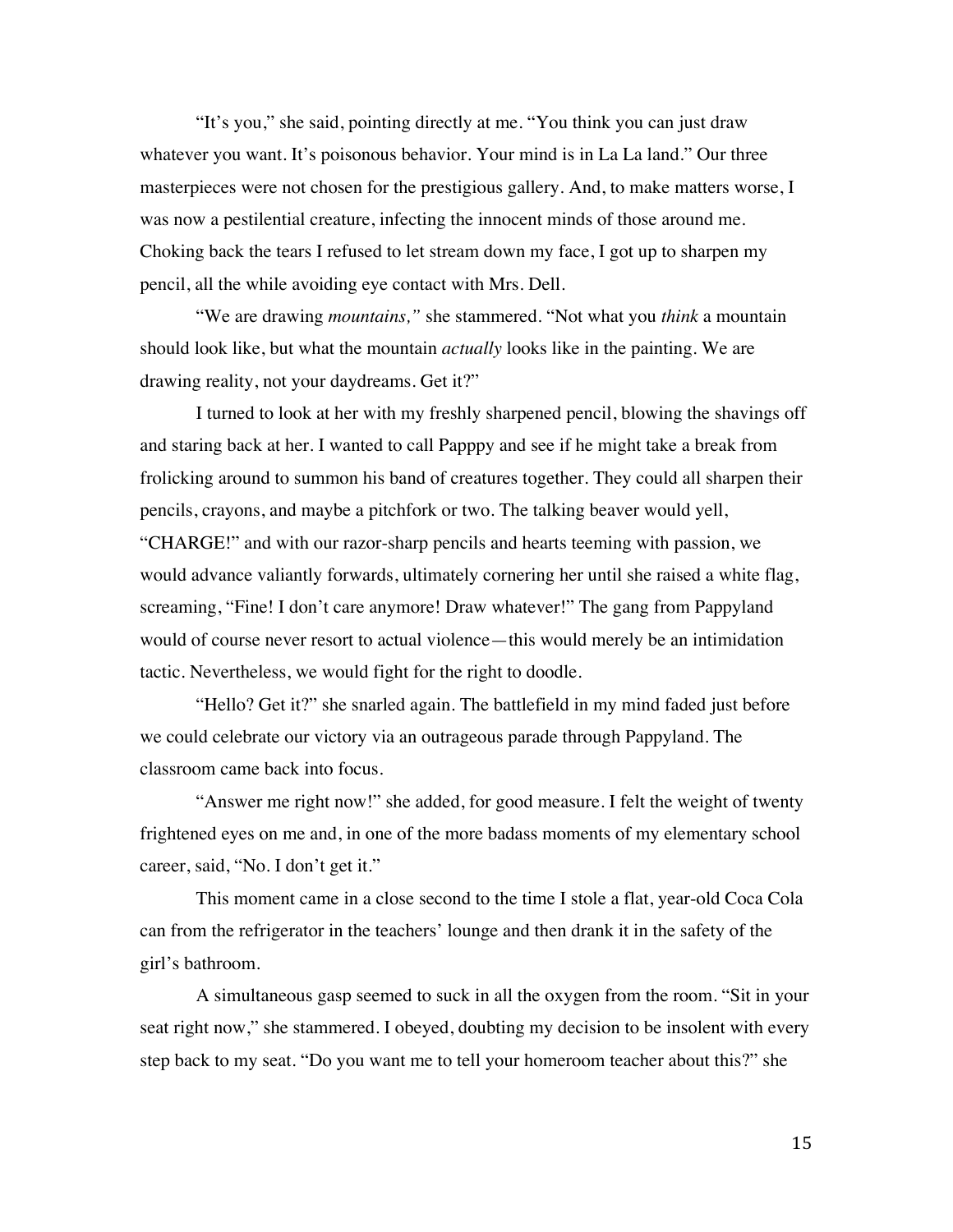asked, very close to my face, which now undoubtedly bore a resemblance to the "torch red" Crayola crayon she held.

My audacity began to evaporate, however, as I thought about Mrs. Dell reporting my concerning behavior. "Yes," she would sigh loudly, her hand on her forehead as if she might faint. "To a Monet piece nonetheless! She's dangerous!"

My homeroom teacher never approached me, so I was not sure if Mrs. Dell refrained from ratting me out or if the teacher discounted it, chalking her outrage up to some severe personality disorder. Nevertheless, it struck me that acting on my imagination would be considered dangerous. I was no child psychologist, but I reflected that perhaps meandering into walk-in closets half hoping to reach Narnia—something I did alarmingly often—was a red flag.

We did not have a walk-in closet, but I had several friends and family members that did. "I'm just going to the bathroom," I would lie, and within minutes find myself knee deep in some forgotten Christmas decorations, headed for what I hoped would be the snowy, magical land. As a logical being, I of course knew that disappointment inevitably lied at the end of the closet. But, it was that irrational shred of a belief that there *might* be something that thrilled me to no end. And, what granted me some sense of solace, was that someone even more "dangerous" than me created the wondrous world, inspiring my wandering mind a to fall down its rabbit hole. And, try as she might, Mrs. Dell could not suppress my urge to imagine.

A couple years ago I went to the Museum of Fine Arts, mostly due to the fact that it was mandatory for a college art history class. My friend Katie and I strolled around the different galleries of the museum, pretending to be drawn to tears by abstract art. It seemed, however, that no matter where we wandered, there were overly-dressed groups of people sipping wine, titling their heads to the side, and squinting at paintings as if impairing their vision might offer some meaning. They were scattered throughout the museum, and I found myself studying them more than any piece of art.

The most unbearable group was in the Art of the Americas wing, crowded before a grotesque painting of a solemn woman holding a baby who looked to be suffering from Benjamin Button syndrome. Each and every one of them spoke from the sides of their mouths, as if they all had suffered strokes from being so tragically cultured and wealthy.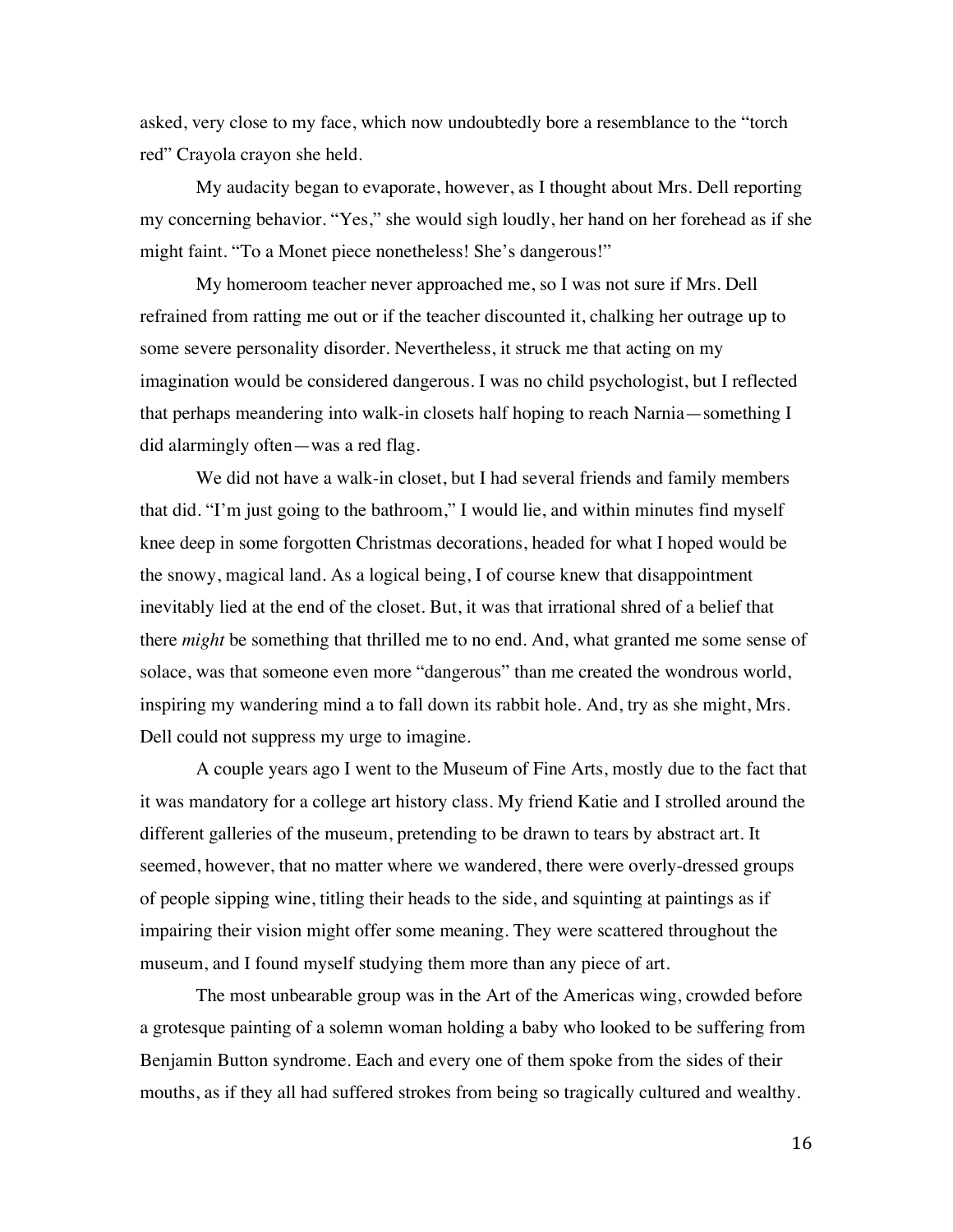They shared a distinct, uppity gargle undoubtedly picked up while summering on a private island void of any interaction with locals. They said things like, "And what's your take, Gregorious? Fascinating. I, however, feel the bold brush strokes exaggerate the grandeur, which truly reminds me of my own amazing life." The term "brilliant" was tossed in as the sole word given a British accent, but no one ever commented on it besides Katie and me, who were keeping a tally.

There was one member of the group, however, who seemed to lack the pretentious vibe the others wore like a fitted mink fur coat. His name was Frederick, which I knew from the number of times people said, "And Frederick, what *do* you think about the brush strokes on this portrait? Even from across the room, I could feel the pain of Frederick's feigned interest in everything they said.

"It's so simplistic yet undeniably labyrinthine if you look at it through the lens of an extremely educated and wildly wealthy connoisseur like myself," I could have sworn I heard one of the WASPy women say as Frederick strained to nod. We slyly followed the group around the exhibit, stopping next to them as they paused to critique a painting of a wealthy family in the early 1800s.

"Ah, an exemplary Rococo piece by West. The man at the lower left is the patron of this stunning work of utter genius. And did you know that he was born in Quincy, Massachusetts?"

"Yes," said Frederick. "It says it on the plaque."

"Well, of course it does, Frederick," the other said, lowering his thick-rimmed glasses to convey intelligence. "I don't look at the plaque. That information is for *others."*

"The grandmother in this portrait looks absolutely miserable," Frederick remarked. "I imagine her thinking, 'I hate all these people.'" This analysis was met by a painful silence mixed with some looks of pure concern.

"Frederick," one woman whispered. "Are you trying to be funny? That's just inappropriate. We are not here to insult artwork." The group was not tickled by Frederick's very accurate observation, which they made visible by looking him up and down and stomping in their Italian suede shoes to the adjacent piece. He followed slowly,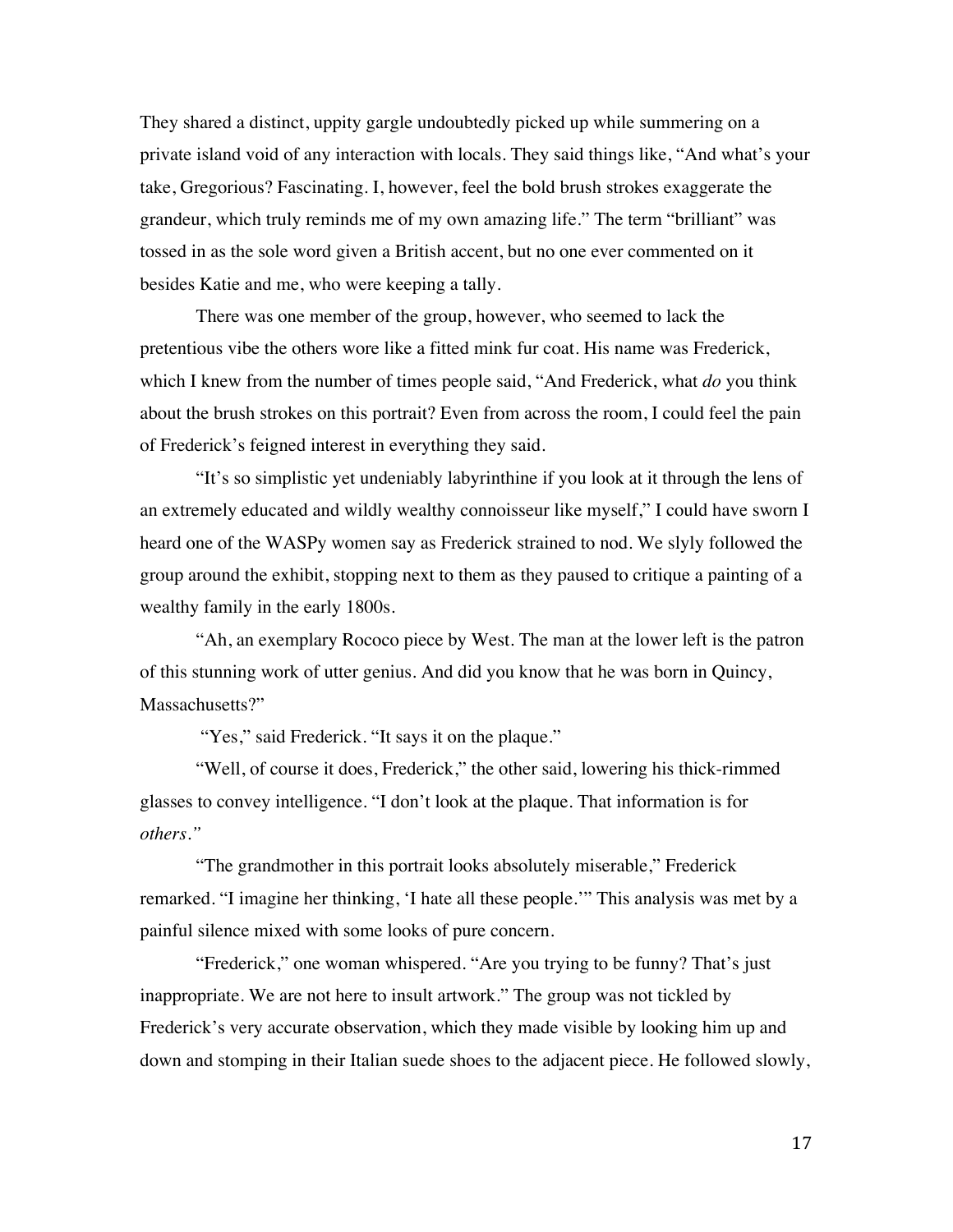like an elderly dog on his last walk to the vet. He combatted his embarrassment by staring at the wooden floor and stood on the outside as they began to dissect the next painting.

Katie and I followed them as if some large, invisible rope connected us all. We found ourselves in front of the family portrait, which was still dripping with the residue of Frederick's insult. I felt a misplaced hatred for the group even though they had not even noticed us, thanks to our very subtle, CIA-like demeanor. Perhaps it was my traumatic relationship with art that triggered the anger I felt on Frederick's behalf. Had the "no touch" policy not been very much in effect, I might have punched a hole through the "Rococo" portrait and watched as tears flowed from their Botox-injected faces.

As a convicted art slanderer, I felt a kinship with Freddy, whom I now felt close enough to silently grant a nickname. Instead of using the info given underneath the painting to evoke a false sense of artistic intelligence, Freddy imagined something. He thought outside the gold-encrusted frame in a way that was viewed as uneducated and proletarian. And so, without thinking, I began to speak loudly enough for the group to hear.

"Katie, did you know that the grandmother in this portrait *hated,* with every fiber of her being, everyone else in the picture?"

"I am utterly stunned!" she said, her phony gasp catching the attention of Freddy and the snobs.

"Listen, you won't find this info anywhere because it's pretty, you know, hushhush, but she actually put a hit out on them all, including the very small boy, if you can believe it. But the whole thing got botched by the hit man she hired because he became engaged in an affair with the man on the far left."

"Fascinating!" shouted a small, middle-aged woman who had seemed to materialize out of nowhere, but whose undivided attention I now held. The group was now glaring, piercing me with their carnivorous eyes, perhaps concerned that Freddy might have been right.

"Are the two young girls in the middle twins?" the woman asked, assuming I must have worked at the museum, a very justifiable assumption based on my fraudulent confidence.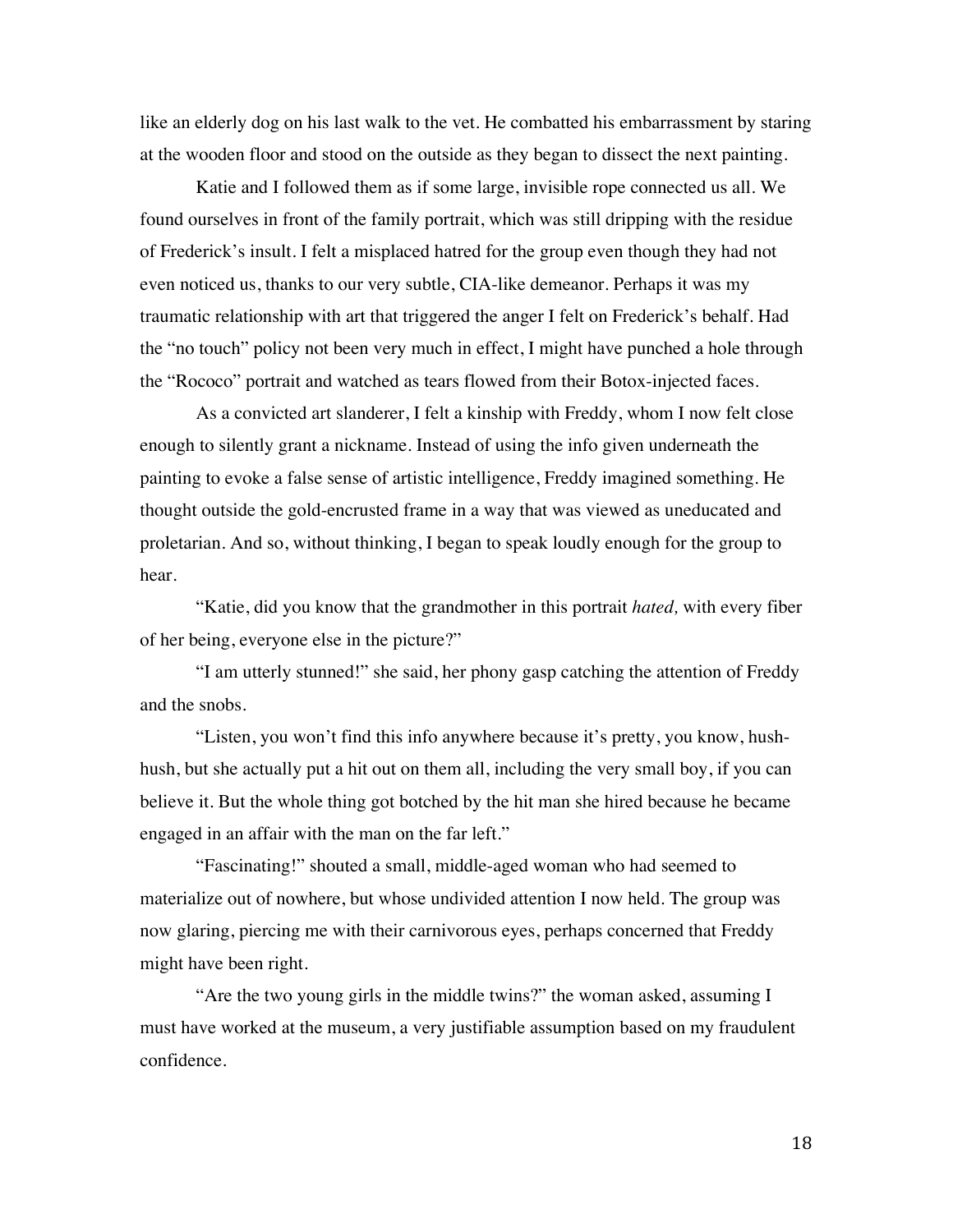"No," I said. "But that's a very interesting question. You see, it's actually the same girl, just painted twice. She struggled with multiple personality disorder, so the artist was attempting to symbolically capture her different sides. And, if you ask me, he succeeded." At this point, the entire group slowly gravitated over. At first I began to regret my decision to act as the museum's expert, but their tilted heads alerted me to the fact that they were taking this seriously.

"I think I remember reading that," the Versace-clad man noted, placing his chin on his fist to convey in depth-thought. Katie placed her hand over her mouth to stem the road wave of effusive laughter.

"So, how long have you been working here? We've never run into you," the man then said.

I made painful eye contact with the museum guard who stood roughly five feet away.

"Anyways," I said, changing the subject, "It's really a powerful piece."

"Oh, indeed," one of the women confirmed, adjusting her pearl necklace.

"Tell me," the woman then said. "Did the family ever find out that the grandmother had attempted to have them all killed?"

In that moment, I knew I had gone gloriously too far. I failed to contain the smile that stretched across my face.

"Only the man on the far left knew, as his lover was the hired hit man. But, to my knowledge, no one else knew until the grandmother died. She left them a letter. She wanted to meet death with a clear conscience." They all nodded, studying the painting harder than ever before.

"Imagine that," the woman in glasses commented. "Yes," I said, beaming. "I did."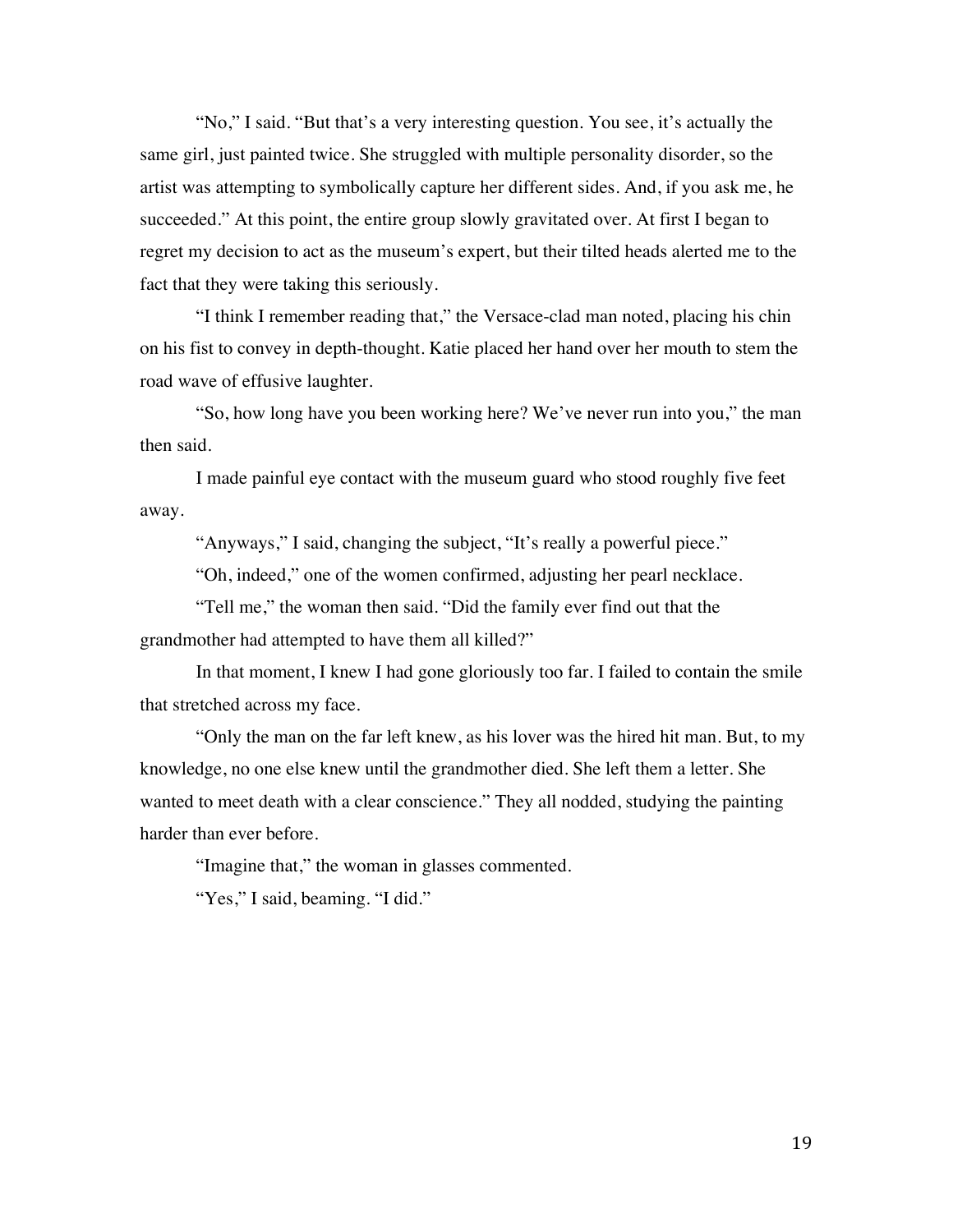### The Night of Their Lives

With little means of currency and an abundance of free time as an obviously popular middle-schooler, I resigned to immersing myself in the torn paperbacks that were stacked next to my parents' bed, which created a diverse literary tower intermixed with gory nonfiction novels that sensationalized local mobsters and Nicholas Sparks-esque romances wherein imperfect characters overlooked many a red flag in order to maintain their adorably unhealthy relationships.

I became hooked on the latter, which inevitably involved a church-going man who mysteriously emerges from the fray, presumably from an unnamed tragedy or a local Abercrombie & Fitch. He was burly but sensitive, poetic but nonverbal, and clean-shaven but somehow shaggy in all the right ways. He was from "the other side of the tracks" gasp—and yet he had the audacity to possess a blinding adoration for the Victoria's Secret model who was fully aware of her beauty but pretended she wasn't because that's not how her kidnappers raised her.

Just by reading, I could see that she was in full hair and makeup at all times, even when milking the cows or sloppily making out in violent rain. She was ready for when she would meet the perfectly tanned stranger in an organic setting imbued in predictability. Grocery store soup aisle, late afternoon: She smiles quietly. He blinks. She plays with her hair. He breathes. She licks her lips. He blinks again. A second time! Either he has a nervous tick or he is completely in love with her. It's the latter and he asks if she wants to go for a leisurely handholding walk on the beach at sunset with no agenda whatsoever.

We soon learn that he has been mysteriously wounded, not only by accidentally shooting his own foot in the army, but also by a previous lover. The girl then lies in his strong arms as the sun sets, noting that his brawny shoulders have undoubtedly been shaped via hours of woodworking. They make the gentlest of love because his foot and ego are still wounded and then get married the next day in front of the whole toothless town.

Mix in some light drama about how they break up for a total of three and a half minutes because he is just too emotionally fragile to be in a relationship, forty-five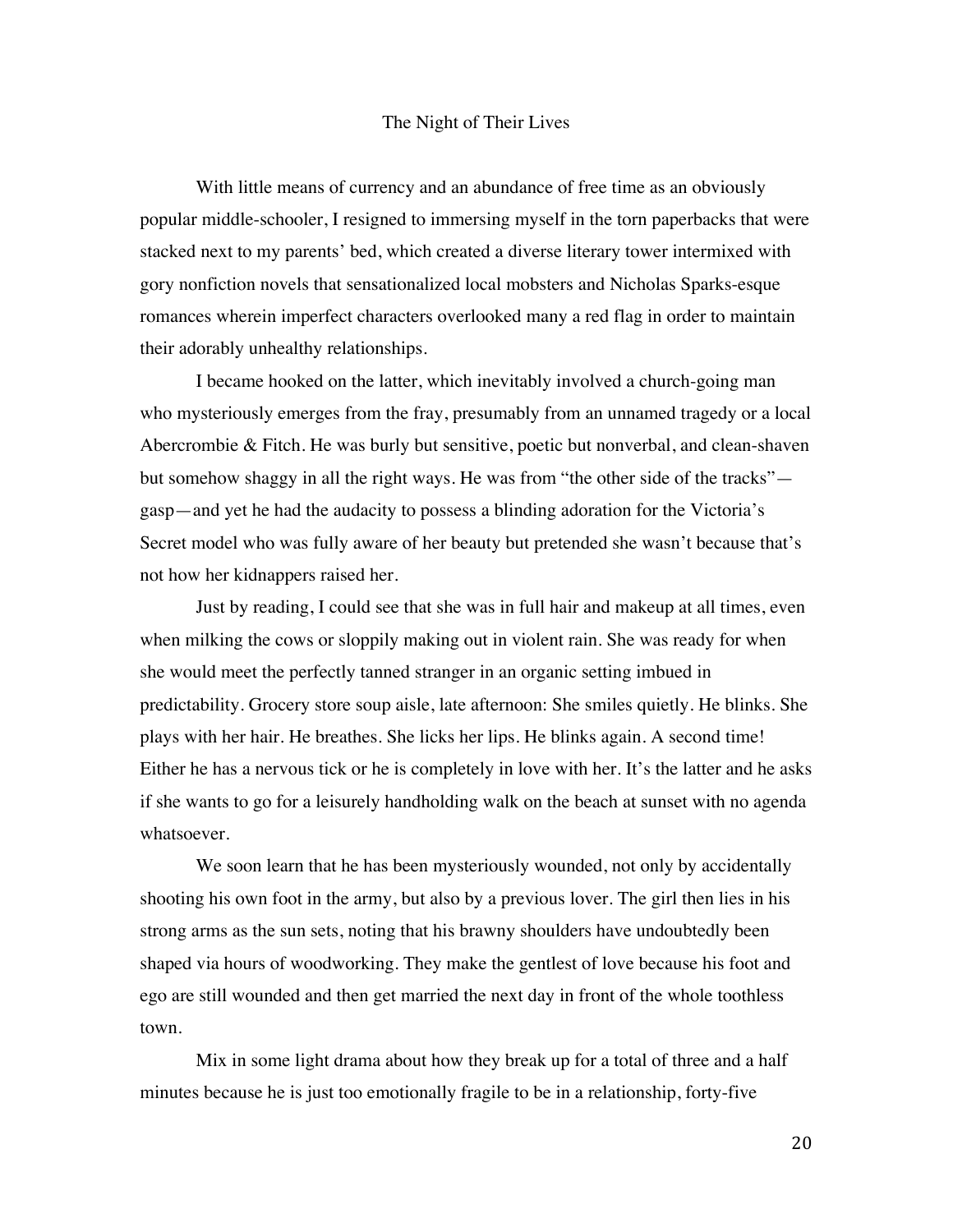seconds of light rain followed by ten seconds of a symbolic downpour, and two minutes where someone's great grandfather incoherently yammers on about his dead wife, and that encompasses just about every story I read.

I developed an addictive hatred for these novels and naturally consumed them at a rapid rate with my stuffed animals under the flickering light of my poster-clad bedroom. Each book seemed to excrete a kind of fairy dust with every turning of the page, which would eventually disagree with my nose, causing for me to sneeze. And yet, I sniffled on. They became these quixotic car accidents I couldn't turn away from even though the plotlines churned my stomach to the point of dry heaving.

The parts that irked me the most about the stories, however, typically occurred somewhere between the star-crossed meeting in the frozen food section and the wedding at the mysterious stepfather's re-furbished mansion/drug front. These were the gestures, made by the men, which caused for the women to become so feeble with emotion that they couldn't remember what day it was, not that they were great at keeping time anyways based on the X's etched on the wall of the cellar basement.

These were the over-the-top displays of romance that were the literary equivalents of trespassing on an ex-lover's lawn and blaring Peter Gabriel in the hopes that she will be moved enough not to call the police. And, interestingly, she always was. I ignorantly thought and slightly hoped that maybe, just maybe, in one of the stories, a woman would say, "You know, that's really sweet, but no thank you," hand back the three-hundredsixty-five handwritten letters, and go dancing with her friends or learn a trade or go back to her natural hair color.

My peers, however, gushed at the displays of affection and outwardly yearned to somehow, at the age of eleven, be the women from these stories, whose statuses were heightened by the fact that a man looked at them longingly.

"Tyler winked at me from across the room yesterday," one would announce at lunch. "I'm not trying to say that he's like in love with me or anything, but, I mean, he did wink at me, so I guess my question is: what should we name our first baby if it's a girl?"

*The Notebook* was a very well known cinematic masterpiece at this time, and had won over the hearts of everyone I knew. The girls in class would say things like, "Noah is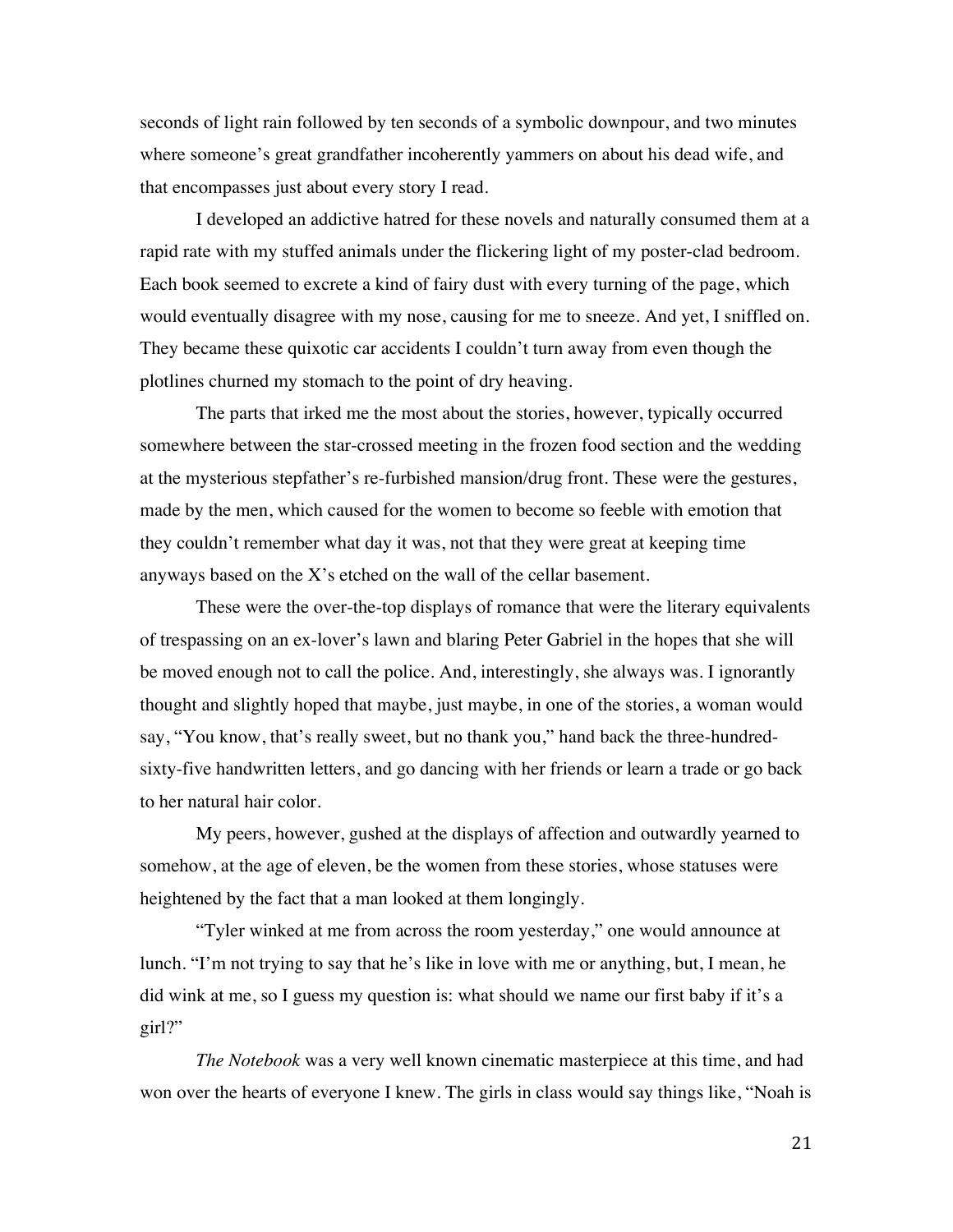sooo hot!" and, "I hope I die at the same exact time as my husband too." Desensitized to romance completely at this point, I would feel the urge to turn the lights off, hold a flashlight under my chin, and whisper, "That could be arranged."

"'If you're a bird, I'm a bird' is literally *the most* romantic thing I've ever heard in my life," one girl said, as if she were a cavewoman just discovering fire.

It became clear throughout middle school that these plotlines were something to be sought after if you were a girl, as evidenced by the amount of wishes made by my female peers at 11:11 pm, which had to do with the time's synchronicity and the fact that we were in the suburbs. These wishes were often vocalized publicly at Saturday night sleepover sessions. Girls would say things like, "I wish Jason asked me out," "I wish to have Jason's babies," and "I wish to perish as a human being at the exact moment Jason does."

I would instead use the sixty-second interval of time at 11:11 to inform everyone that *Saturday Night Live* would be on in approximately eighteen minutes, should anyone want to use the facilities before the cold open.

"You're being a downer," they would say, during the playing of *The Notebook,* after I spent three minutes explaining how we already knew that they'd end up dead in bed together at the end*.* So, we might as well just turn on SNL right now so I wouldn't look like an idiot when my adult neighbor asked me how I felt about the monologue the next morning.

"What? That's how it ends?" one girl asked, astonished and already sobbing without the visual. "That's so beautiful."

I undoubtedly became burnt out with romance at an early age, partially due to my obsession with sappy novels and also, partially, I believe, due to heredity. My grandfather recently informed me that he asked my grandmother to marry him by saying, "Let's get married," and then tossing a ring in her general direction. When pressed about why he opted to go such a direct route with the engagement, he noted that it was the 1950s and at that point in time, a "flash mob," would have been seen as a public warning of nuclear war.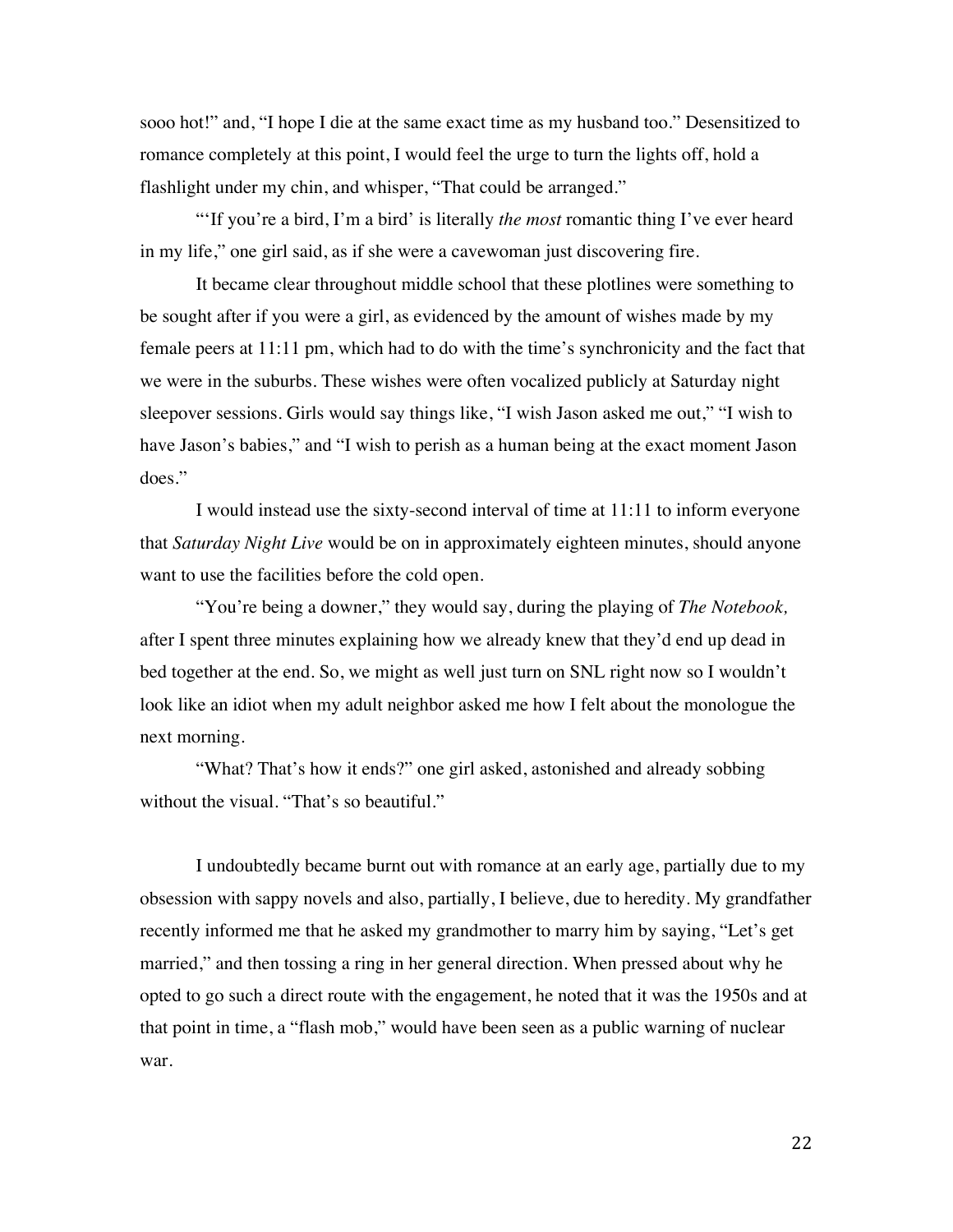Although I ceased my reading of the books that truly had no place being under the category of literary realism, the gestures I so despised seemed to leap from the pages, materializing in the halls of my high school during prom season. I walked around the concrete wasteland, breathing in the toxic fumes of the freshly spray tanned. With each new cough resulting from the secondhand noxious inhalation, I began to recognize a familiar twinkle in the eyes of those around me, as if they had all shared a joint laced with the mawkish saccharinity borrowed from the sappy novels.

There were Teddy Bears holding signs, balloons with hearts, and the occasional shirtless group of boys spelling p-r-o-m out with paint on their chiseled abs. Prom was a month away, and like hormone-induced clockwork, there were about two "promposals" occurring roughly every few hours. The halls would erupt in cheers every time another popular girl shrieked "yes!" to a football player who had so romantically gotten "Prom?" tattooed permanently to the side of his ribcage. "He can't even *legally* get a tattoo," the girl would gush, adding, "I can't wait to introduce him to my mother!"

It appeared that any traditional yes or no question used by our foolish forefathers to attain dates to dances was out of the question; if you were asked to the prom, it was after doves flew out of someone's ass while a string quartet played Celine Dion from the top of a Barnum-and-Bailey-trained elephant. Also, the entire thing would be recorded and posted onto Facebook by the recipient within the hour, with the caption: "I said yes!" as if anyone was unsure based on the image of the two people sloppily making out in front of their very confused Physics teacher.

While most of the girls around me secretly yearned for some knight in shining armor to ruin their car by spray painting "PROM?" onto it, I felt a vomit-inducing repulsion to both the practice and its participants. I viewed the prom as a celebration of the popular people and their ability to look ravishing in age inappropriate eveningwear. It was their night to dance and sing and possibly get pregnant and that was perfectly fine with me. Most of them considered it a defining moment in their lives, but I simply could not, as I didn't want to be defined as someone who leaves things early or fake smiles.

I had already endured the junior prom, which was in the high school cafeteria. Watching sweaty teens gyrate on one another like monkeys on MDMA three feet from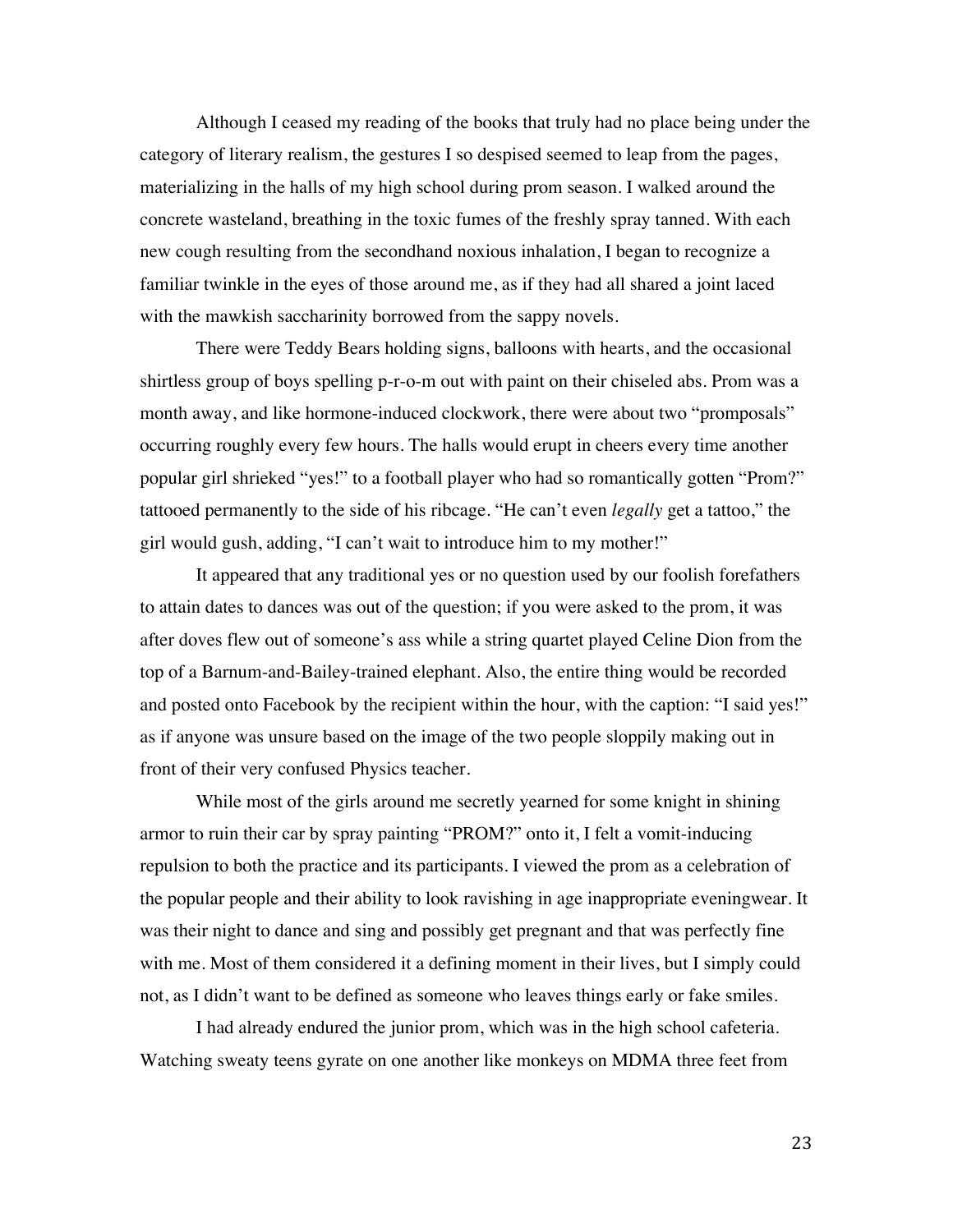where I ate turkey sandwiches every day made it difficult to ever eat lunch again for months, and I didn't need to lose my appetite in yet another setting.

"You can't *not* go to the prom," everyone said, rolling their eyes at my inability to recognize the significance of the once-in-a-lifetime evening. It felt much like taco night at my house. With a mouthful of inauthentic Mexican cuisine, my brother, sisters, parents, and even dog would mumble "yum's" out of their tortilla-stuffed mouths as if they were experiencing a culinary miracle. I detested the dinner and held an internal debate over whether the beef more closely resembled decaying brains or the feces of a rabbit suffering from irritable bowel syndrome. According to my family, I was missing out on the mouth-watering meal of the week, but according to my observations, the beef looked more like decaying brains, although I am admittedly unfamiliar with IBS's affect on rabbit stool specifically.

"You mean you've never thought about your senior prom before?" my friends asked, gasping hard enough to induce an asthma attack. It seemed downright unfathomable to them that I had not been daydreaming about the event from infancy, and found my aversion to everything from the promposal to the inevitable, eleven-minute "Stairway to Heaven" utterly blasphemous.

"Every girl has to go to their senior prom!" they exclaimed, as if this sweaty, three-hour long popularity contest constituted as a feminine rite of passage.

In an attempt to prove my reasoning, I took to my notebook and began to feverishly scribble the pros and cons of attending prom like a mad scientist on the brink of a breakthrough right before psychology class started.

### Pros:

- Chicken wings are being served
- Someone mentioned an ice cream station
- It's at a hotel in Quincy, which strikes the perfect balance between elegance and the fact that it's in Quincy
- The passive aggressive courtesy between two girls wearing the same dress while everyone quietly decides that Ashley wore it better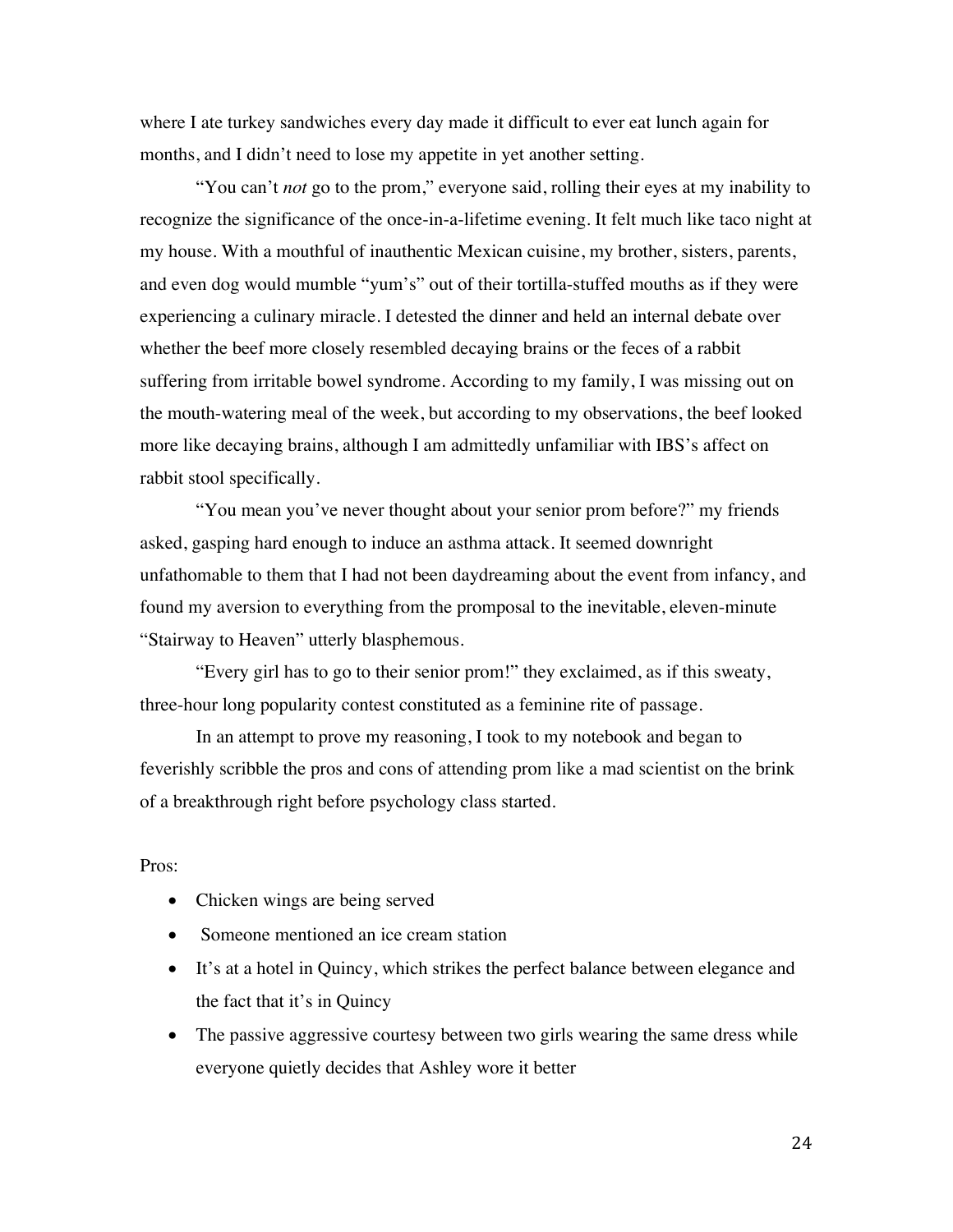- Taking a breathalyzer before entering to feel a false sense of thrill as if I am a badass that has to regularly prove that she is not inebriated in order to enter public places
- The occasional old song the DJ is obligated to play for the teacher chaperones who actively engage in the "Cotton Eyed Joe" for the duration of the night

### Cons:

- Finding a dress to wear that says, "I'm wearing this ironically"
- Remaining in said dress for longer than thirty minutes
- James from Math class said ice cream station was a cruel rumor
- Having to take pictures while someone awkwardly holds onto my hips as if I am under arrest and will attempt to escape
- Figuring out where my hands go during the pictures and understanding the intricate meanings behind each different hand placement
- Pinning a boutonniere onto someone without fatally stabbing them
- Explaining to my mother that I am not engaged to be married to my prom date the next day

The bell rang, causing my hand to quake as I finished the list. I slapped the notebook shut and leaned backwards against my chair, content with my decision and imagining what kind of pizza I would order the night I didn't go to the prom while my classmates flooded into the room.

"What are you hiding?" asked the boy next to me with boundary issues and cigarette breath.

"Nothing," I said, as he reached out for the notebook, nearly getting a grip on it before our teacher interrupted him.

"Kelley!" she yelled back to me from the front of the room. "Can you run to the office and grab me some stationary paper?"

I paused and sheepishly scanned the room, wondering why she wouldn't have asked someone in the first row to fetch her papers.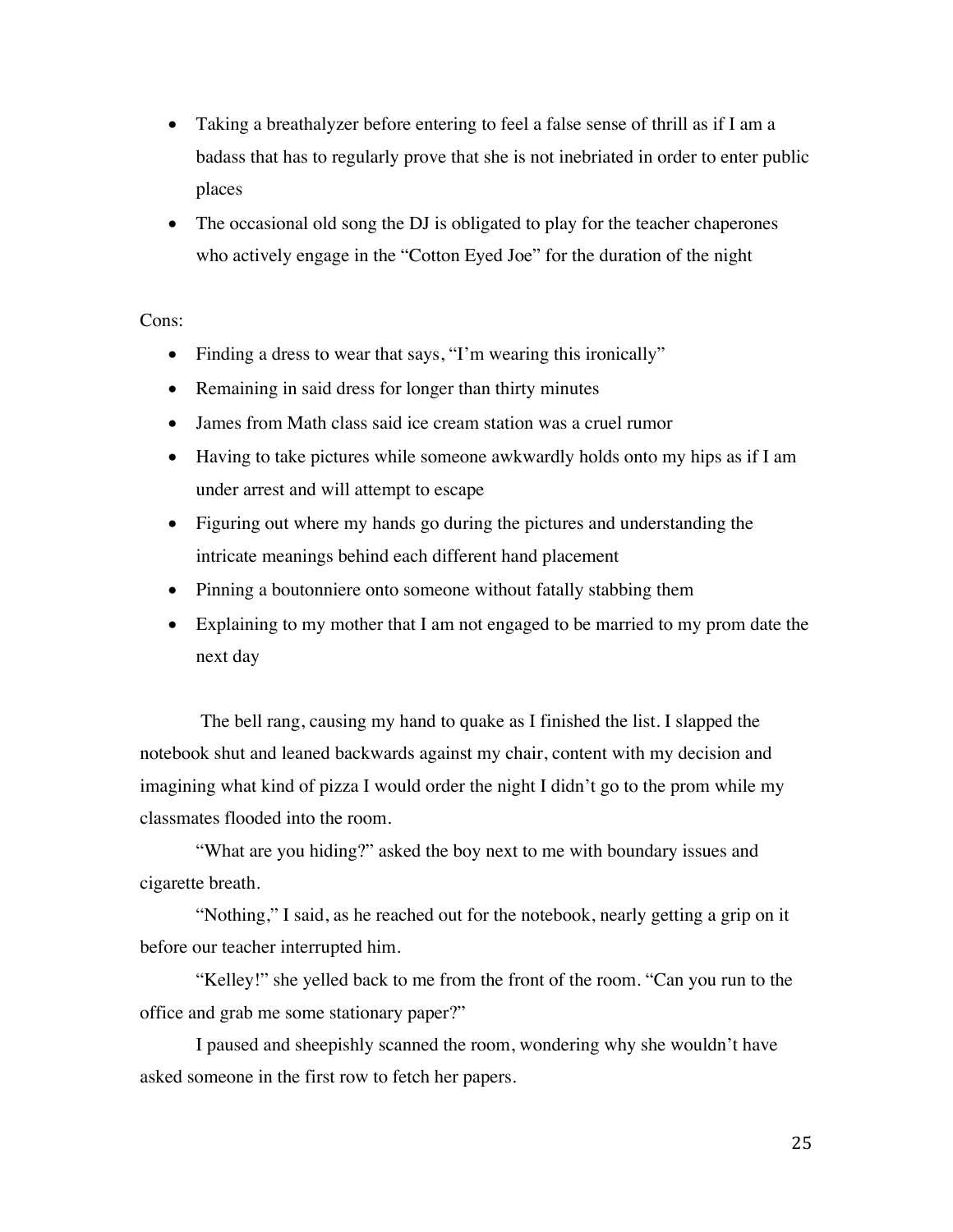"Sure…" I mumbled, rising from my seat and wandering to the door. I exited the room, bore left, and meandered into the office where a white-haired woman spoke on the phone to an enraged parent.

"Well your son isn't here today," she stated, as the other woman screamed into her elderly ear so loudly I could make out every word. "Well we call after we get attendance sheets to let parents know…I…yes, I understand. Goodbye." She glanced up at me with grinning eyes that defined the wrinkles on her forehead.

"I'm here to pick up stationary paper for Mrs. Mahoney," I announced, even though I had not been asked.

We were watching a documentary about identical twins separated after birth in class that day, and I could not miss the first few minutes that would undoubtedly set the story up. It would be truly embarrassing to have to ask Cigarette Breath things like, "So are we leaning towards nature or nurture?"

The woman chuckled at the request and assured me that she would "be right back with that" as she moseyed into a side room. I sat in a chair and studied an inspirational poster that said something along the lines of, "Shoot for the moon. Even if you miss, you'll likely land somewhere in outer space where it is 3° Kelvin, causing your body to explode out of every existing orifice."

"Here you go," she said, impeding my ability to be fully inspired by the bubbleletter quotation. Her outstretched hand offered what appeared to be ten blank pieces of computer paper, but I nonetheless grabbed them and ventured forth to find out about those identical twins.

I turned the knob on the door to my psychology class left, right, and left again, but it would not budge. I looked through the glass window and saw nothing besides the back of my teacher's maroon sweater. I felt a sudden surge of heat travel from my forehead down to my spine, causing me to nearly sweat through my black sweatshirt.

After five seconds of standing in front of the manually locked door, my teacher turned to face me with wide eyes that seemed to try to overcompensate for something terrible that had taken place in my absence. She slowly opened the door as I reluctantly stepped in, feeling like I was walking into an episode of *Intervention.*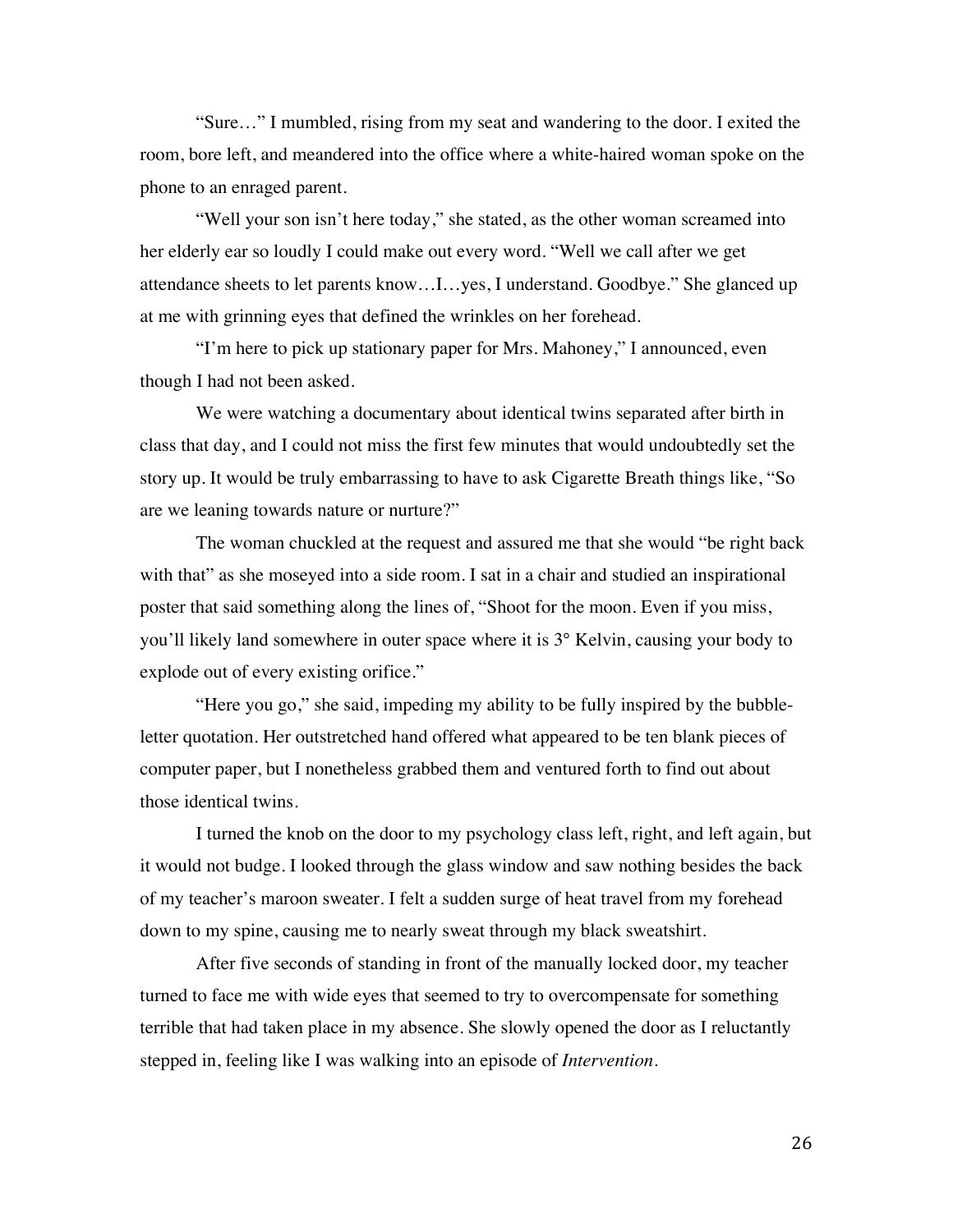I took two steps forward before noticing a large, makeshift gravestone fashioned from white poster board at the front of the room. For a moment I felt a sudden rush of relief, reading the name "Kelly" scribbled across the bottom in black sharpie.

"Poor Kelly," I thought to myself, almost laughing as I began to make my way to the back row, internally thanking my mother for adding the extra "e" to the end of my name. However, I suddenly became paralyzed by the unwavering stares of my teacher, classmates, and also the teacher from the room next door, who was now peering through her adjoining door into our class to watch what would happen.

I glanced to my left, where my eyes met the lens of a phone that was filming my every move. The air in the room became thicker, and my face took on a tomato-like hue. I stared into the phone as if it were the barrel of a gun before tripping over a pair legs. My eyes screamed as I saw that there was a large, male body under the grave holding flowers as if we were at a sincerely disturbing wake.

"Are you alright?" I asked, as the writing on the grave came into clearer view. His eyes remained shut and his hands clutched firmly onto the flowers. "Jesus Christ," I said, accidentally, realizing that I was being "promposed' to by someone pretending to be a corpse who did not know how to spell my name. The grave read: "Kelly, I've been dying to ask you to prom."

"So…" I said, hoping the corpse would stand up and ask me the question so we could rip this Band-Aid off violently. He stood up, all six feet and four inches of him, and remained silent. "So…" I said again, as he extended the flowers to me. "Prom?" he asked, as the stares and camera continued to roll.

Reading the room, I discovered that the only possible options were to A, run out and claim that I had heard someone calling my name from the hallway, or B, accept the promposal graciously because twenty-five people and a teacher I didn't know were glaring at me with their mouths foaming, probably secretly hoping I would choose option A so they might have something interesting to talk about after school.

"Say something!" urged Cigarette Breath from the back of the room, who was now clearly reading my pros and cons list to his heart's content. He was right. I had to say something. I thought about offering heartfelt thanks for the invite and how flattered I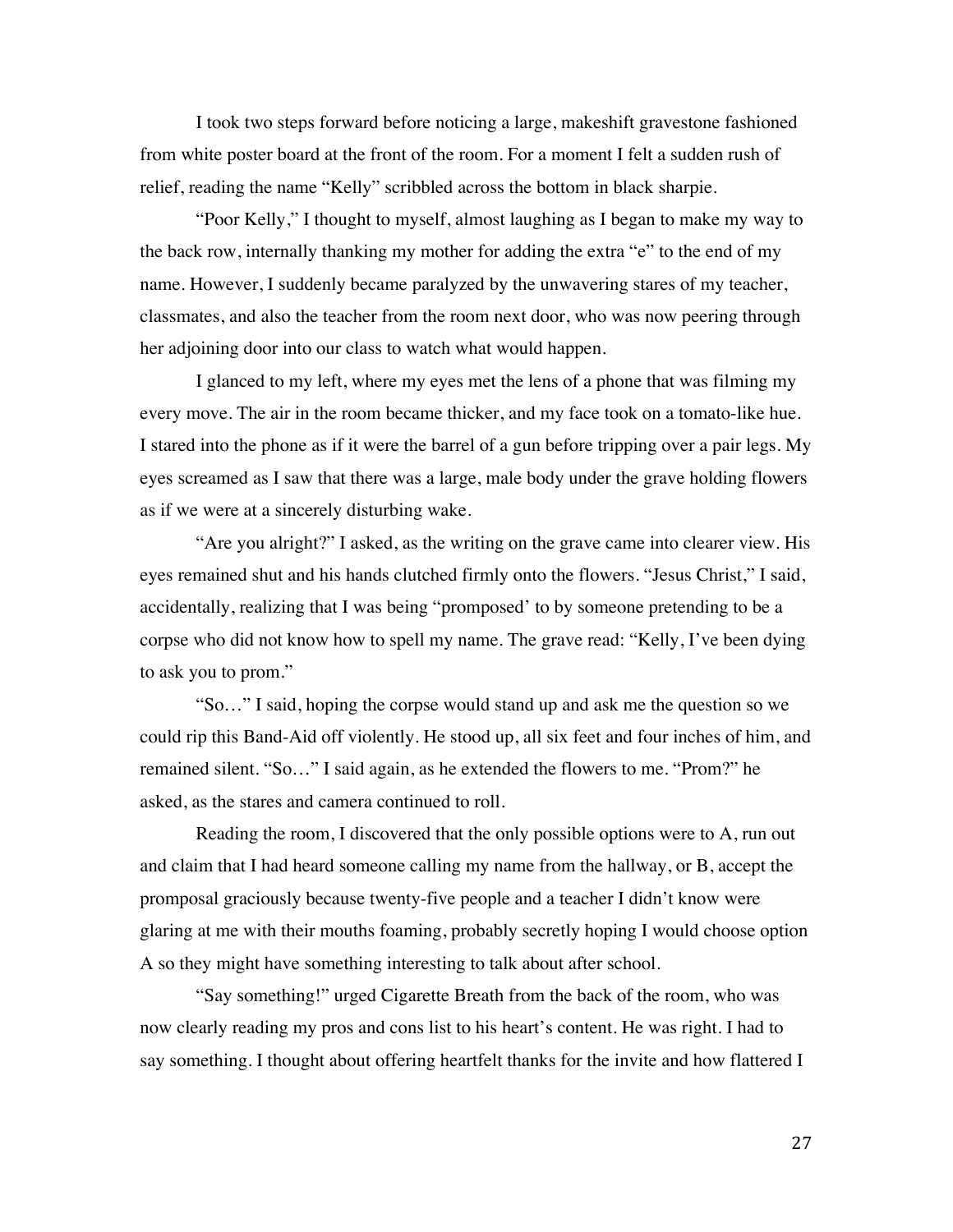was to have someone play dead for me, as my dog had been struggling with that trick for months.

Instead, I accepted the flowers and said, "Of course!" smiling so wide I could barely see. The class clapped and the teacher from the next room threatened to cry over the cuteness. I was congratulated by several of my female counterparts, although I wasn't sure what exactly for.

I spent the remainder of the day lugging around a gravestone with my name spelled almost correctly on it and explaining to an artsy girl from English class that no, I was not participating in a performance art piece to show I felt dead on the inside due to the school's strict anti-pajamas dress code.

"Oh," she commented. "My fault for assuming someone would ever try to highlight a feeling of oppression via performance art." I stared in pure confusion.

"Because this school is a prison," she asserted, holding up a pair of plastic handcuffs that were undoubtedly purchased at the sex shop she always bragged about getting kicked out of for being "too much of a badass" and "not enough of a legal adult."

"Oh, right," I said, somewhat understanding. I explained to her that a very nice boy had asked me to the prom by feigning death during Psychology class. She gasped. I noted that while I abhorred the scene it caused, I was genuinely flattered by his innocent motives, but that I just didn't want to go in general. She sighed.

"Well, the prom is an archaic social construct aimed at glorifying the teenage elite," she blurted out in a single breath. Her slightly militaristic response comforted me, making me feel like maybe I wasn't walking the halls alone.

"So are you going?" I asked, vacuously.

"Yeah," she said. "I heard there was an ice cream station."

I saw her again on the night of the prom, from behind a cluster of orange-faced girls who were posing for a slew of photos to commemorate the night of their lives. We made eye contact and smirked knowingly at one another, nonverbally agreeing that it wasn't worth the ice cream station. I turned away, feeling a sudden surge of inexplicable delight in the fact that the night of my life had yet to come.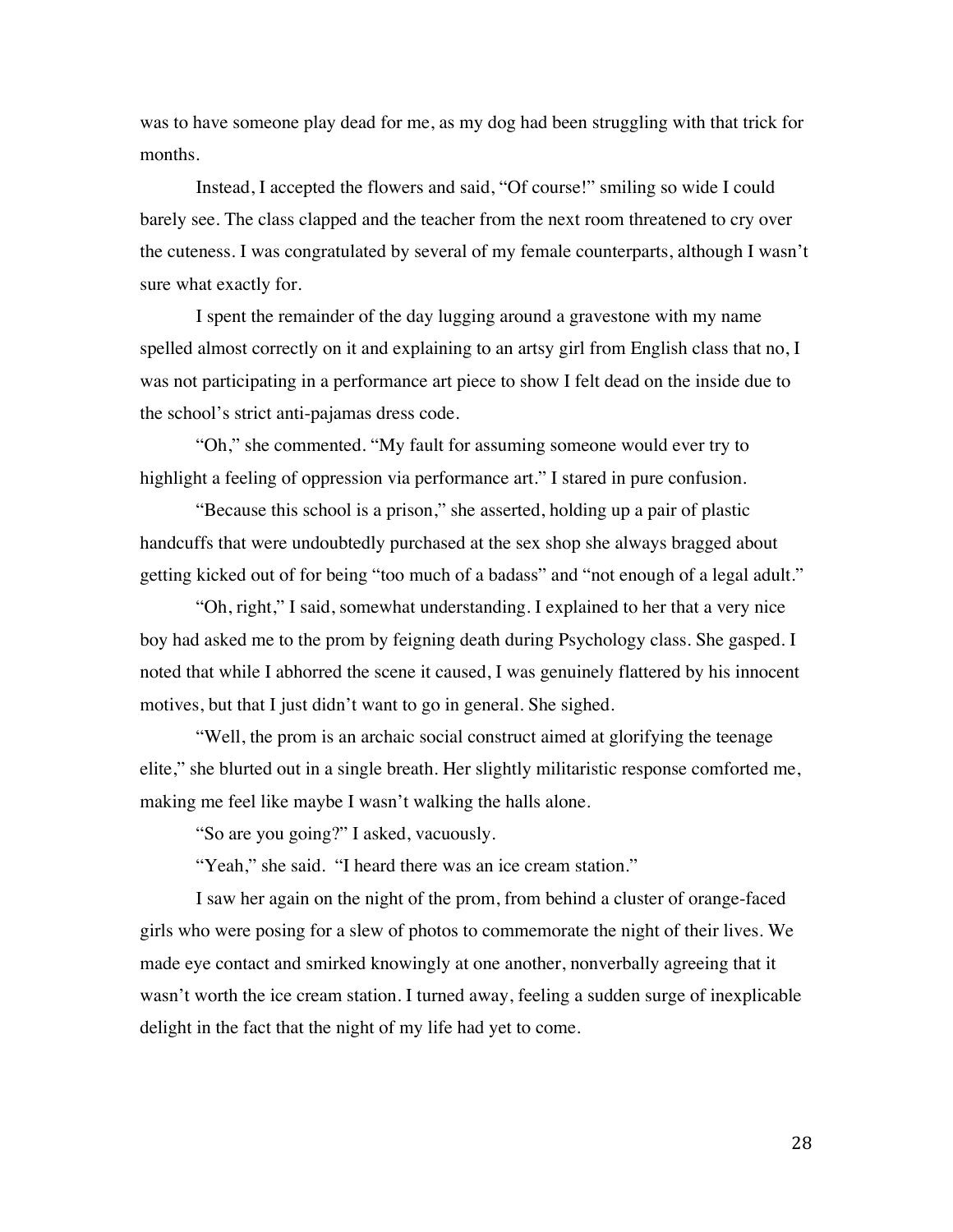### Not a Member

The trick is to enter the store appearing to be focused on a very important email. Your eyes should tell everyone that you're either receiving tragic news or that you are nearly there on an extremely complex Sudoku puzzle. It's also imperative you squint and mutter things like, "Oh, gosh. Okay. Hmm. Wow." And, even though you might think it's necessary to prevent yourself from walking into a mannequin sporting the season's latest trends, do not dare look up. Trust me. This is an effective strategy, should you want to prevent the piranha-like retail workers from approaching you, armed with passive aggressive phrases like, "You look like you could use some help—with everything!"

This is the advice I give myself before entering any clothing store, right after whispering, "They're more afraid of you than you are of them," three times to no one. This entrance tactic is merely one of the many defense mechanisms I have picked up during the very limited amount of time I have spent in these stores. In my experience, it has worked nearly twenty-percent of the time. The other eighty-percent has involved me exiting the store before an employee can say, "How may I assist you today?"

I know many people who engage in "retail therapy," which floors me, as someone who was once advised to seek professional help by a Hollister employee who noticed me standing motionless between push-up bras and sequin miniskirts. I was most likely paralyzed by the potent aroma that can only be described as a fusion of lethal toxins and adolescent tears.

"Are you lost? Like, do you need me to get you help? What's with this girl?" the bleach-haired employee asked, in her best Southern Californian accent even though we were twenty minutes south of Boston. The over-stimulation of the half-naked, chiseled bodies that served as the wallpaper seemed to close in on me while shoppers presumably confused me for a mannequin placed in the wrong store. "God," I imagined them saying, shielding their children's eyes. "An over-sized T-shirt and jeans? And is that a ketchup stain or a cry for help? I mean hash tag body positive, but where do we draw the line? " I usually do my best to remain unnoticed in stores, but I have always found that my inherent discomfort becomes amplified as the fluorescent light bulbs focus above my head like a merciless spotlight.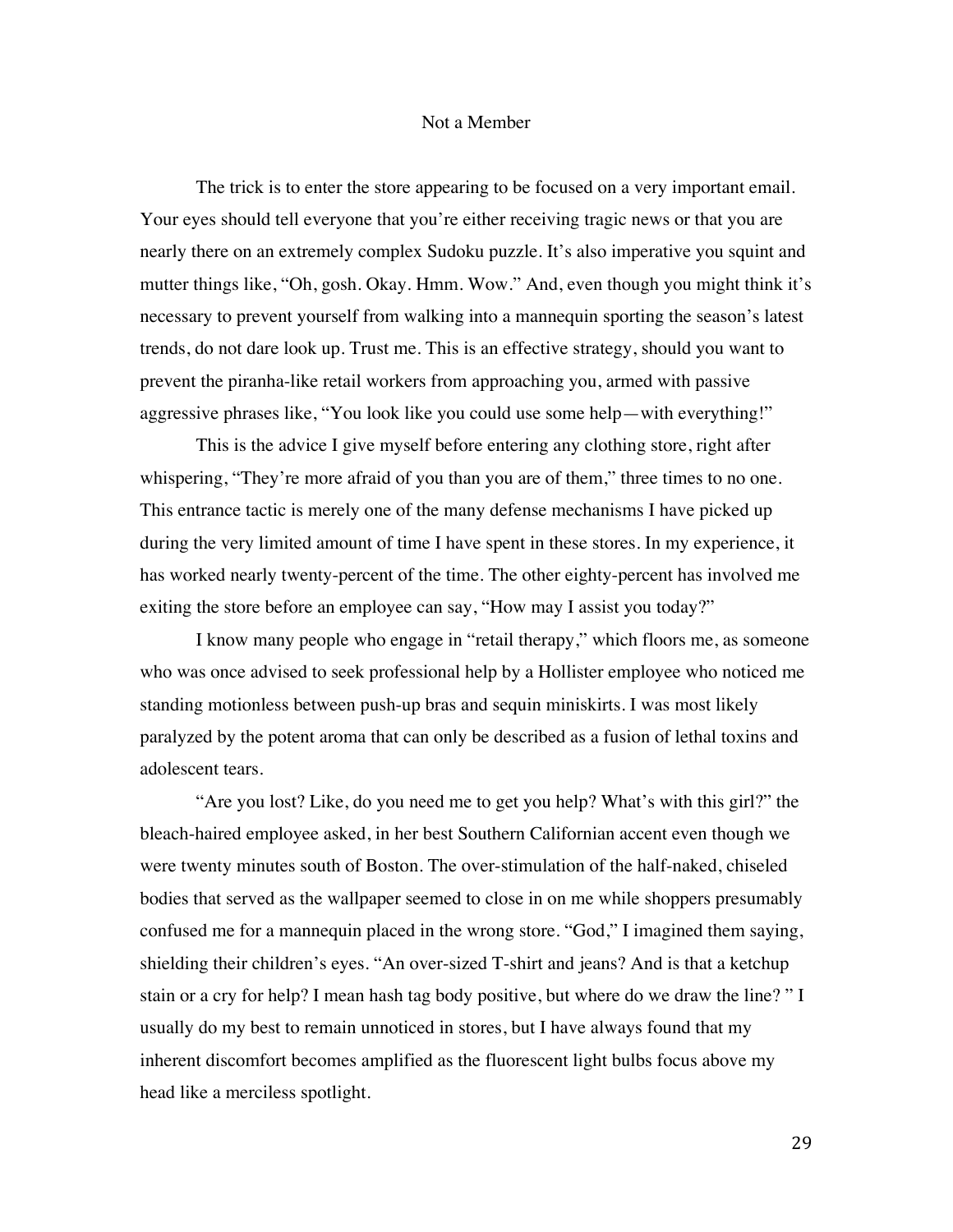To put it lightly, Hollister was, in my opinion, a soul-sucking, health-code violating, confidence-crushing haunted house of retail. It was also the hub of fashion during my middle school career. It was not uncommon to walk through the store and hear mothers telling their daughters: "Honey, this extremely revealing fishnet bikini will look great for Brian's end-of the-year pool party! Yes, I know you are only thirteen, but it's high time you start objectifying yourself, do you hear me?"

The dresses that many of the girls tried on seemed, to me, more like shirts created solely to ruin family Christmas parties, even though the workers praised the way they fit just enough to be considered street legal. I surmised that every time a preteen girl asked, "Do I look hot enough in this 'Push 'Em Up Bra?'" an angel lost its sense of self.

I immediately felt like an outsider compared to my scrawny counterparts who were more in need of a food court hamburger than a transparent tank top that might show off their sexy ribcages.

"You might not find anything you like here because Hollister is more for the kind of girls…you know," one of the workers said to me, studying my Celtics T-shirt in confusion. I knew.

I did not possess the sought-after, emaciated lack of glow that the patrons and wallpaper models did, otherizing me in a way that I had never before experienced. If the subtly sexual stares of the steroid-abusive, twelve-year-old Aryan models told me anything, it was that I should run—not walk—but *run* out of the store, as it would potentially burn off more calories from the pretzel I stress-ate prior to entering.

I began to imagine the implementation of Shopper ID Laws that would prevent girls like me from infiltrating the premises of esteemed shops of horror. I assumed these would require the completion of a causal questionnaire prior to entrance, much like the one below.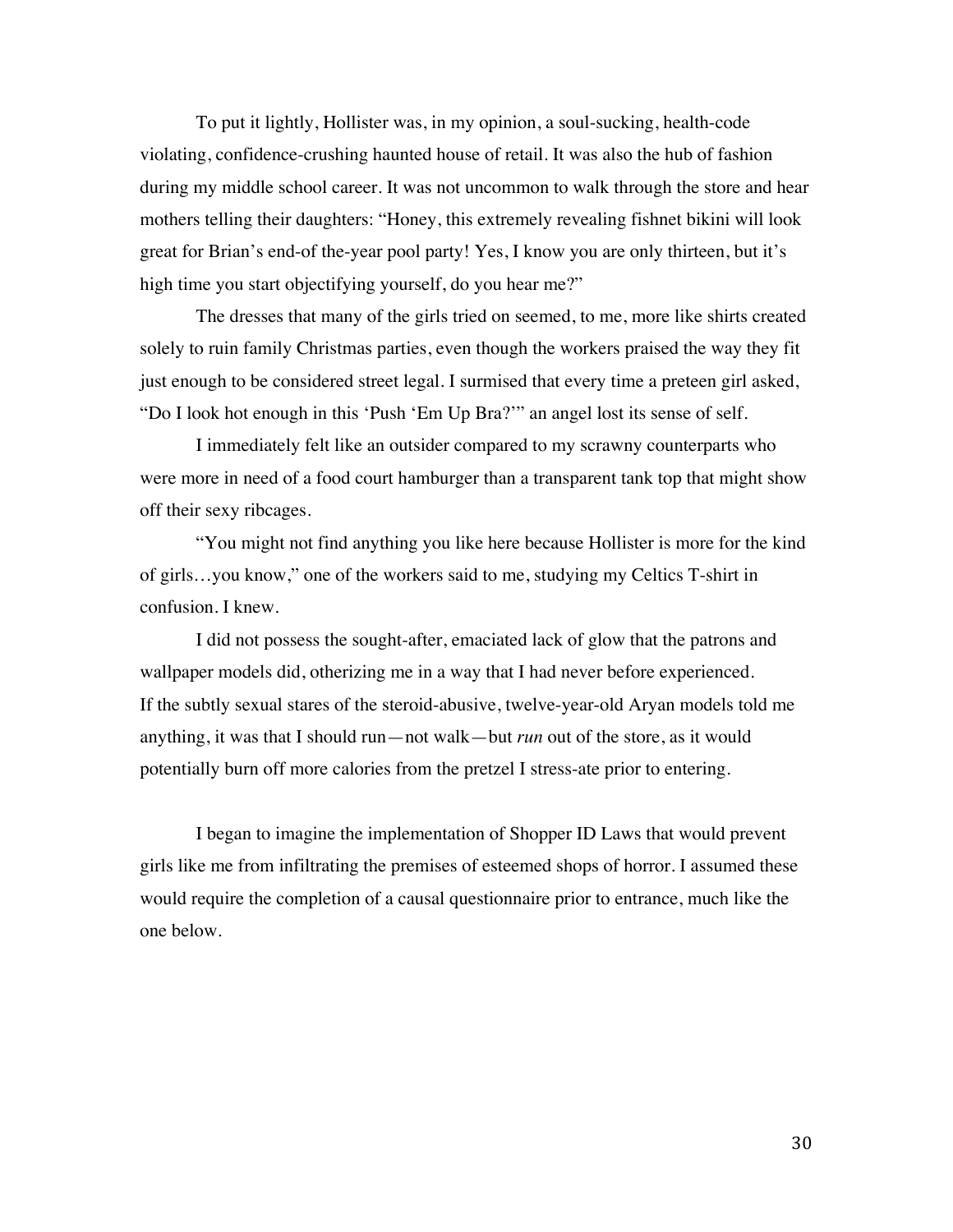| Dear valued and hopefully conventionally beautiful customer,                                                                                                                                                                                                                                                                                                                                                                                                                                                       |
|--------------------------------------------------------------------------------------------------------------------------------------------------------------------------------------------------------------------------------------------------------------------------------------------------------------------------------------------------------------------------------------------------------------------------------------------------------------------------------------------------------------------|
| Thank you for attempting to shop with us! Before you begin, we would like to get to<br>know you just a little bit better!                                                                                                                                                                                                                                                                                                                                                                                          |
| Please check any and all that apply:                                                                                                                                                                                                                                                                                                                                                                                                                                                                               |
| _I have, in my lifetime, eaten an entire sleeve of Oreos during one sitting.                                                                                                                                                                                                                                                                                                                                                                                                                                       |
| On the Donald Trump scale of female ratings, from "Disgusting Animal" to<br>"Beautiful Piece of Ass," I would clock in at either "Miss Piggy" or "Definitely<br>Not a Ten."                                                                                                                                                                                                                                                                                                                                        |
| _My thighs, like Mr. Trump, have touched on more than one occasion.                                                                                                                                                                                                                                                                                                                                                                                                                                                |
| ___I have never voluntarily purchased anything with kale in it.                                                                                                                                                                                                                                                                                                                                                                                                                                                    |
| I have attempted to cram a fist full of buttered popcorn into my mouth while<br>at the movies. After eating the whole box of Sno-Caps.                                                                                                                                                                                                                                                                                                                                                                             |
| I require vehement coaxing in regards to all things physical fitness; I typically<br>wash down any and all exercise with copious amounts of chocolate ice cream.                                                                                                                                                                                                                                                                                                                                                   |
| I have swiped my finger along the bottom of one or more uneaten cakes,<br>stealing frosting and exhibiting zero self control.                                                                                                                                                                                                                                                                                                                                                                                      |
| *Thank you for taking the time to fill this out. Unfortunately, if you have checked any of these,<br>we cannot legally allow you into the store. But don't bum out! The food court is right around the<br>corner and we hear PF Chang's is having a lunch buffet! Do I smell Kung Pao Chicken? Anyways,<br>we wish you luck in your future shopping endeavors and truly hope, from the bottom of our<br>hearts, that you never show up here again. We pinky promise that security will be called. All the<br>best! |

These laws would also require females to provide proof of acceptable physical features. This proof would be gathered by using full body scanners as well as an insecure man named Ralph, whose job would require him to check females up and down and all around, on the lookout for any violations. Ralph would inspect for the following:

- Arms that show you lift, but not *lift-*lift. (Michelle Obama meets Jessica Biel meets woman from Shake Weight commercial blissfully unaware of the sexual undertones of the exercise)
- A shapely rear end that falls under an acceptable fruit category. These include: pears, apples, and plums. These do not include: raisins, mulberries, or dried prunes. Still awaiting a formal ruling on cantaloupe.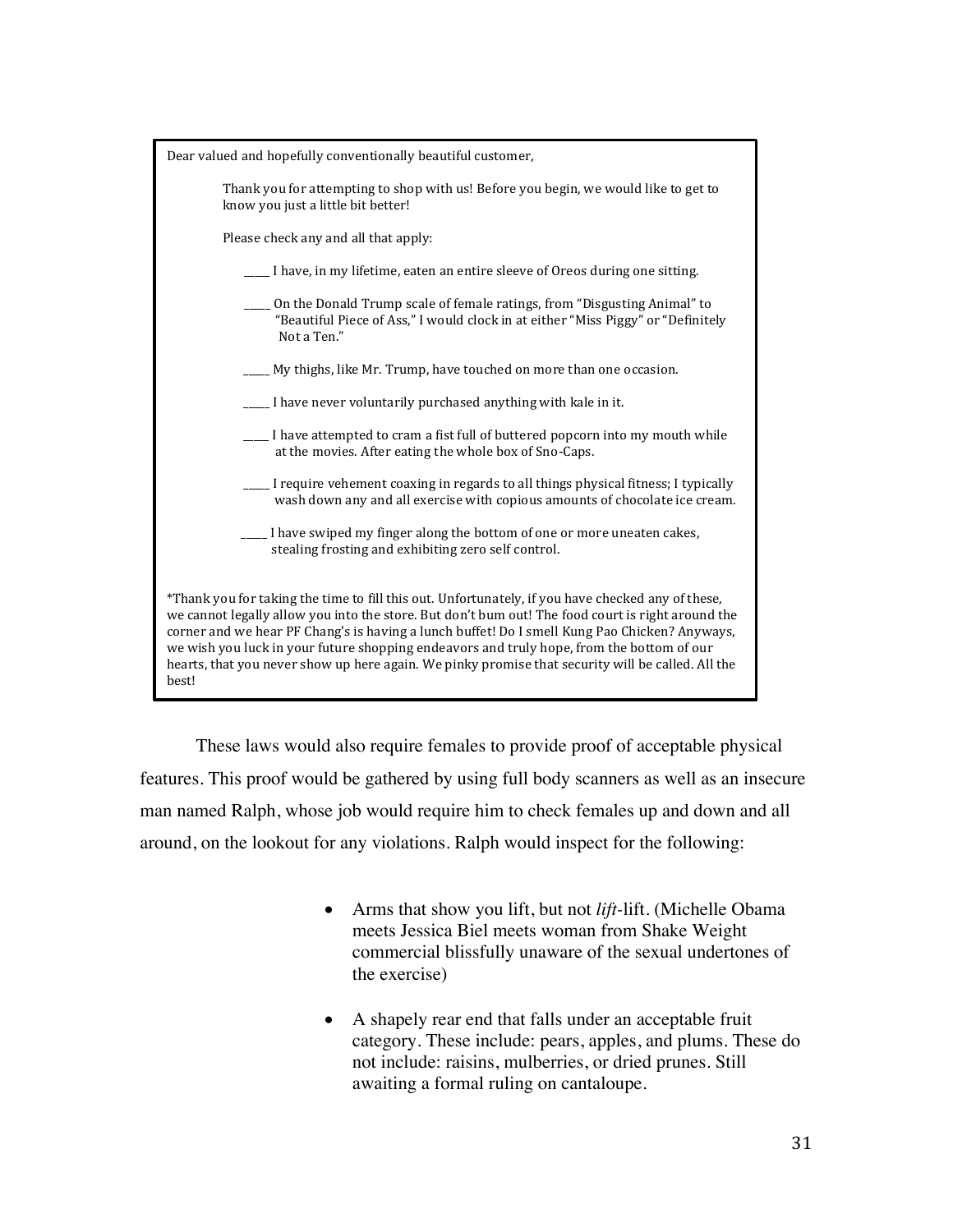- Breasts that perk up when addressed by name in social settings
- The stomach of a malnourished hunger-strike activist nearing hospitalization
- Cheekbones higher than you were the time you did the 10-Day Paint Thinner Cleanse
- Plump lips that appear to be the result of an augmentation only because they are the result of an augmentation
- Hips that don't lie, but also don't really tell the full truth as far as that augmentation

These laws might not have existed in a legal capacity, but I knew they were being enforced in an unspoken manner, through passive aggressive phrases such as, "Oh, we only carry sizes Small, Extra Small, and those dresses that fit onto American Girl Dolls. You might want to check Plus Size Patty's across the way. I hear they're handing out free Cinnamon Rolls with every purchase of a tunic that doubles as a sail, should you ever find yourself in choppy waters!" Therefore, I always dreaded the adolescent mall trips that would inevitably lead me into the hellish abyss of string bikinis and chiseled abs.

It was, however, in the bowel of that netherworld wherein I learned to foster the non-American-Psychiatric-Association-approved illness of Shopophobia. Mine is a focused strand of the disorder, pertaining strictly to all things boutiques, shopping malls, pretentious plazas, intimate dress shops, high-end stores that exclusively sell striped scarves, and, of course, A Pea in the Pod, a store dangerously vague about its only selling maternity clothing. After about the third, "How far along are you?" I began to realize that being there was no longer conducive to my mental health, regardless of how much I loved a loose fit and the invention of a shirt with holes, even if they were only to allow for hands-free breast pumping.

I have often imagined myself in a Shopophobics Anonymous meeting, where I would learn exercises to cope with my retail aversion. "Hi, I'm Kelley," I would say. "Hi, Kelley," the others would moan, each carrying with them their own brand-name baggage. After a woman's tear-inducing story about how she could only go near a TJ Maxx when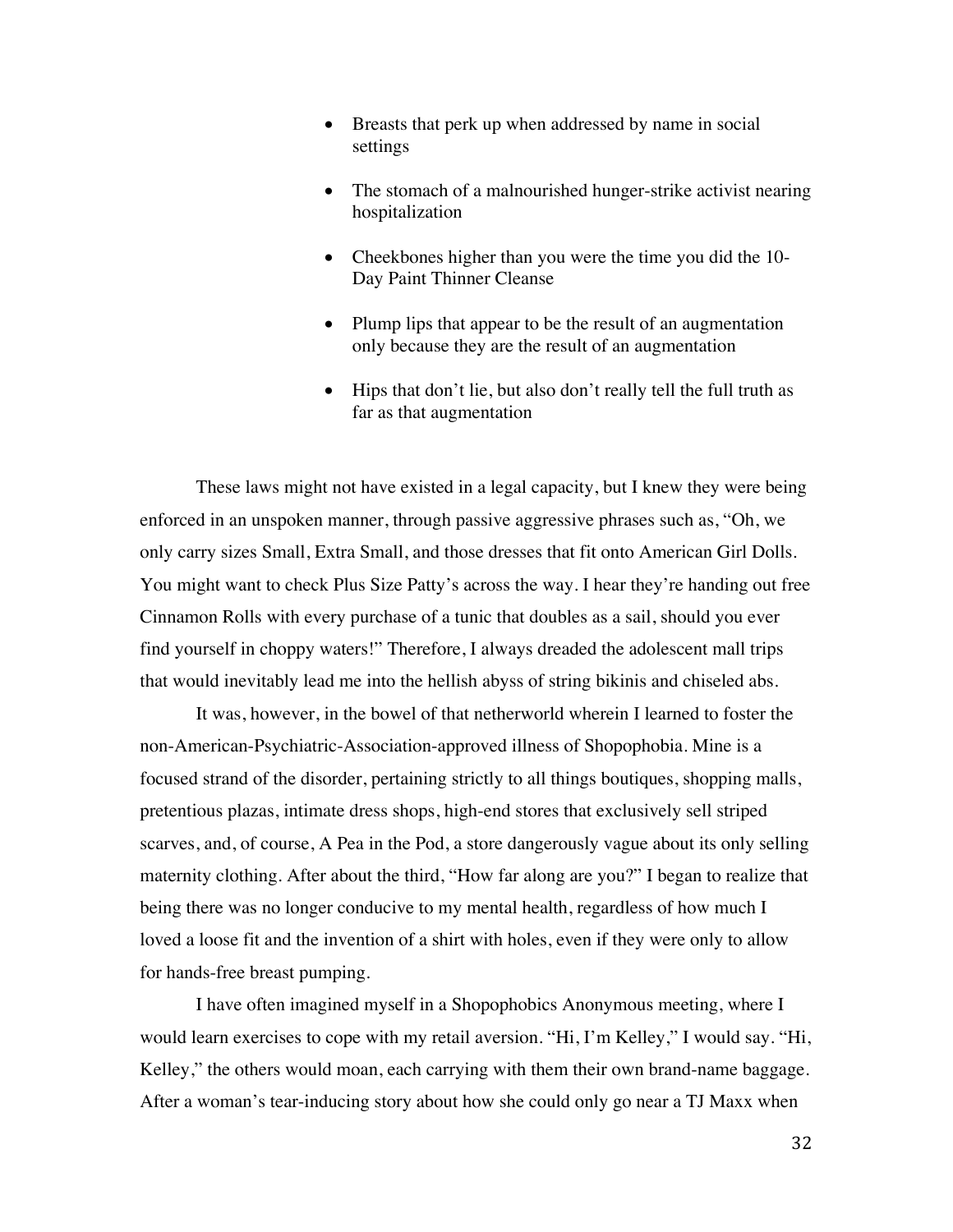Mars was in retrograde, but could also do so when Mercury enters her tenth astrological house, I would stand and tell a tale about a traumatic moment in a boutique dressing room wherein a madwoman physically assaulted me in the hopes that I might squeeze into a smaller prom dress.

There was a time during high school when my sister and I were both attending the prom, which meant I would have to reluctantly join her on the search for the perfect gown. She had only one store in mind, as it was "Where *everyone* was getting their dresses." Prior to this year, my sole method of attaining dresses involved my mother returning home from a mall trip with one that fit me, which I then wore to the corresponding prom, wedding, or funeral.

I grudgingly followed my mother and sister into the dress boutique one rainy April weekend. While perusing, we were interrupted by an employee who looked to be a Real Housewife of Orange County. Her salon-fresh hair and Trident-white teeth gleamed as she approached, speaking to us solely from the side of her mouth, as if she were a member of the royal family, come post hence to retrieve us gowns for the King's elite ball.

"Ladies," she said. "Do please let me assist you in finding dresses."

"Thanks, but we're just looking around," we replied, to her now-scowling face.

"Nonsense, follow me!" she declared, motioning towards the changing rooms. We trudged through the dense jungle of sequin and lace, beating back the brush of rhinestone beading until we arrived at the dressing room doors.

She gently shoved my sister into one and me into the other, while our mother sat on a chair, bewildered by the store's barrage of vibrant prom gowns that would presumably, in two short weeks, be stained with Bud Lite and mascara.

The woman asked our sizes, said, "We can do better than that," and returned within seconds with a dress for each of us. I assumed I would be putting the dress on independently, because that is both customary and normal, not to mention legal. Instead, as I began to close the curtain, I discovered that the woman was right behind me, inside the now very cramped dressing room.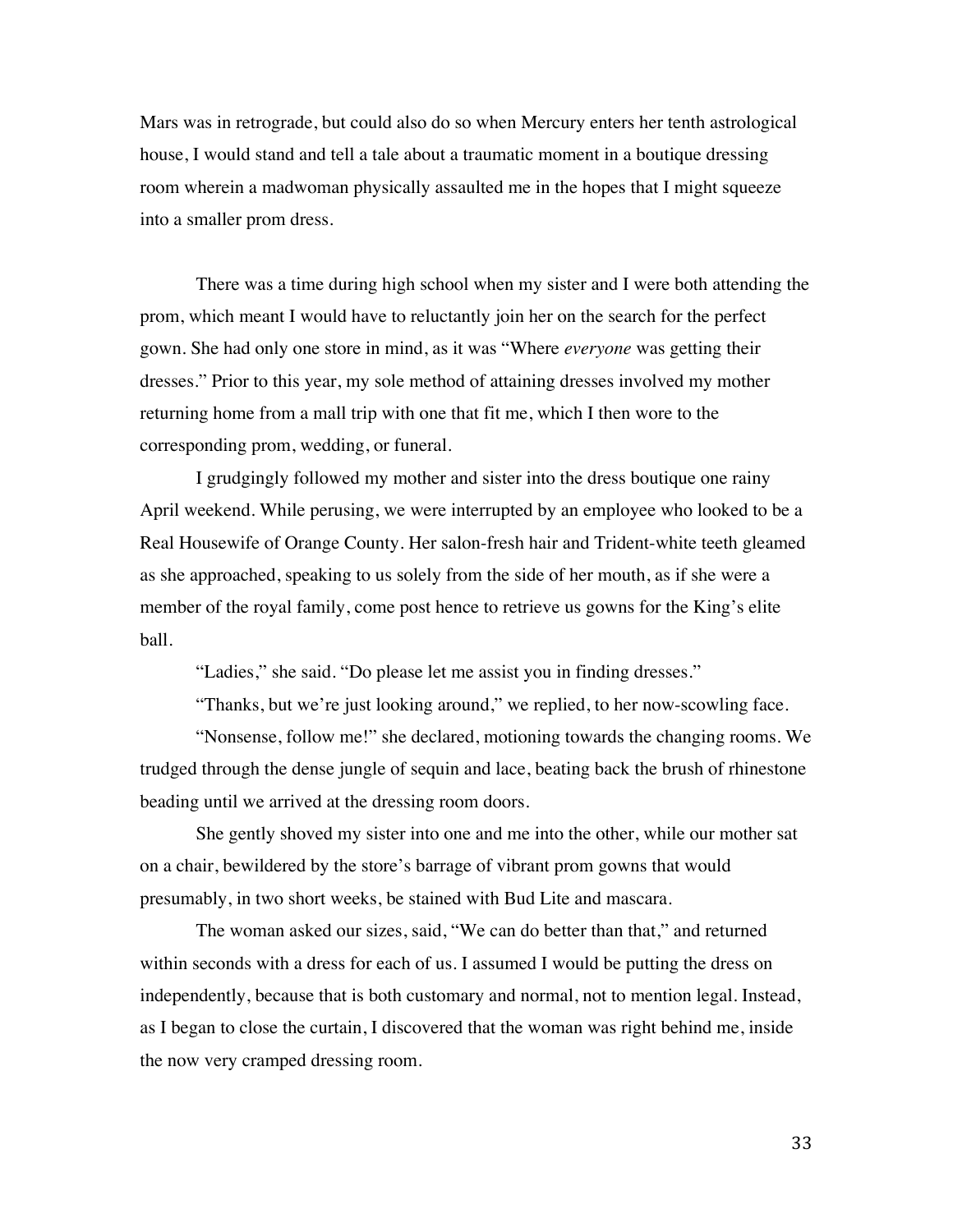"Oh," she said, sensing my discomfort. "How about you put the dress on and I'll leave, and then I'll come in to zip it."

The woman of course invaded before I said I was ready and began tugging the back of the dress like her life depended on it.

"Suck it in," she said, unaware that I was currently convulsing, trying to force the front of my stomach into my spine. The two were not meant to meet, much to her dismay.

"This can fit. It should be fitting," she stammered angrily.

There is nothing more soul crushing to me than feeling like I have let someone down. I did not know this woman nor did I particularly like her in the least, and yet I was disappointed in myself for not being able to suddenly morph into a Victoria's Secret model in that dressing room. My broad shoulders would not allow the zipper past the middle of my back, a severe blow to the woman, who had clearly devoted her life to squeezing teenage girls into dresses too small for them, so she could go home at night and, over a dinner of kale shakes, discuss with her starving daughters the importance of being able to fit into dresses that are one size too small.

"Don't settle for your actual size; you are better than that. I raised you better than that," I imagined her saying, while their blonde heads nodded simultaneously.

"What size was that poor, disgusting girl you met today, mother?" one would ask. The woman would choke back the tears and tell her daughters the truth so as not to shield them from the harsh realities of the world.

"She was, if you can believe it, about *average* size." Their gasps would put the actresses on *One Life to Live* to shame.

"So she was obese? You met an actual obese person today, Mom? You are our hero, truly. Yours is the Lord's work."

The woman jolted me back and forth viciously in the dress before deciding that we should abandon the mission and accept defeat in a dress of my actual size.

"I always say, if you can wear a size lower, that's always best. But, I'll set out to see if we have this in the next size up." Unfortunately, with each jolt, my self worth had been shaken out of me, now streaming from the tears I tried so desperately to keep from falling out of my soggy eyes. I grabbed my T-shirt off the floor and used it like a gauze pad, sticking it firmly into each eye as if to stop a profuse bleed. When the woman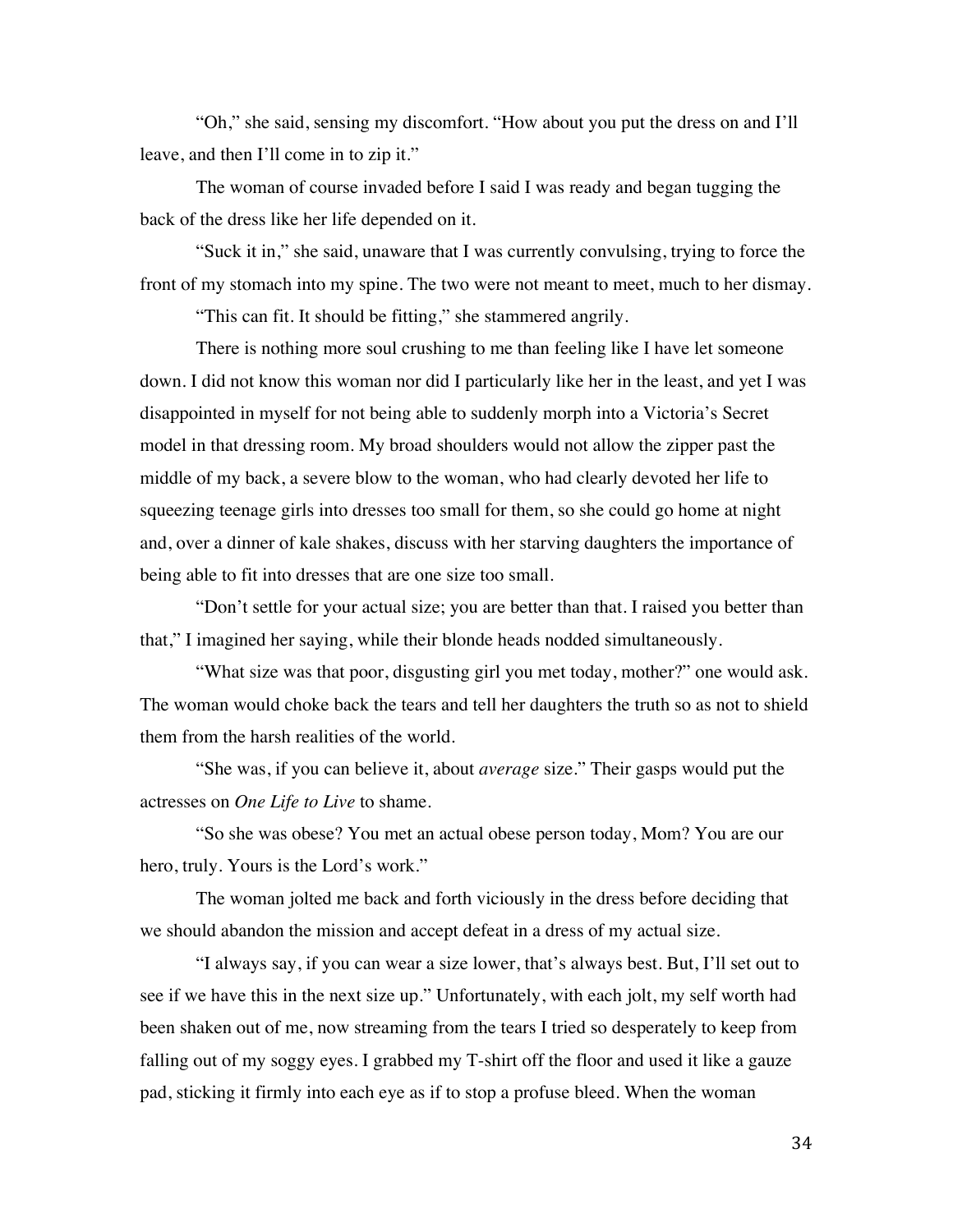returned, my eyes were stained red, which prompted her to say the nicest thing she said to me that day.

"Don't worry about it. You can always lose the weight. It's not like you're fat, you're more, you know, um…strong? You must play a lot of sports." In my head, I assumed she was then waiting for me to retort with, "Yes, I am actually the linebacker on my high school football team. Usually they don't let girls play, but they made a special dispensation for me, on account of my especially burly physique. I am leading the league in both tackles as well as emotional breakdowns disguised as touchdown celebrations. " However, I instead stood motionless, contemplating an escape out of the claustrophobic closet and the unforgiving mirror on the wall that assured me that I was, without a shadow of a doubt, the most horrifying of them all.

"You know, most girls really like this whole process," she noted, studying me as if I were a foreign creature recently emerged from some nearby swamp. I was not sure which part the girls in question would have liked more, the intense invasion of privacy or the part where you get physically assaulted by a Xanax-deprived trophy wife. I did not look the store up on Yelp, but I can only imagine the kinds of top-notch ratings this woman would have received from hoards of teenage girls.

"Three stars. I used her as the subject of my psychology project and got an A!" "Four stars. It was the literal slap in the face I needed." "Three and a half stars. The doctors say the whiplash I sustained pales in comparison to the emotional trauma I have internalized. Not my worst half hour!"

"You might want to try a store more, um, more your speed, honey," the woman advised. She was right. My "speed" was most likely online shopping in the middle of the night, but I did not need the Real Housewife to tell me that. My body literally rejected being in clothing stores, causing sweat to dribble down my forehead while apprehension inflated my chest. Biologically speaking, I did not belong.

I did not end up buying any dress that day because my mother eventually stepped in after noting my crushed demeanor as well as some other obvious red flags in the woman's behavior. After that day, I vowed to never again step foot in a dressing room if I could help it. I knew, regardless of what I actually looked like, that I would always see the girl in the dress that was too small for her. I would always see someone juxtaposed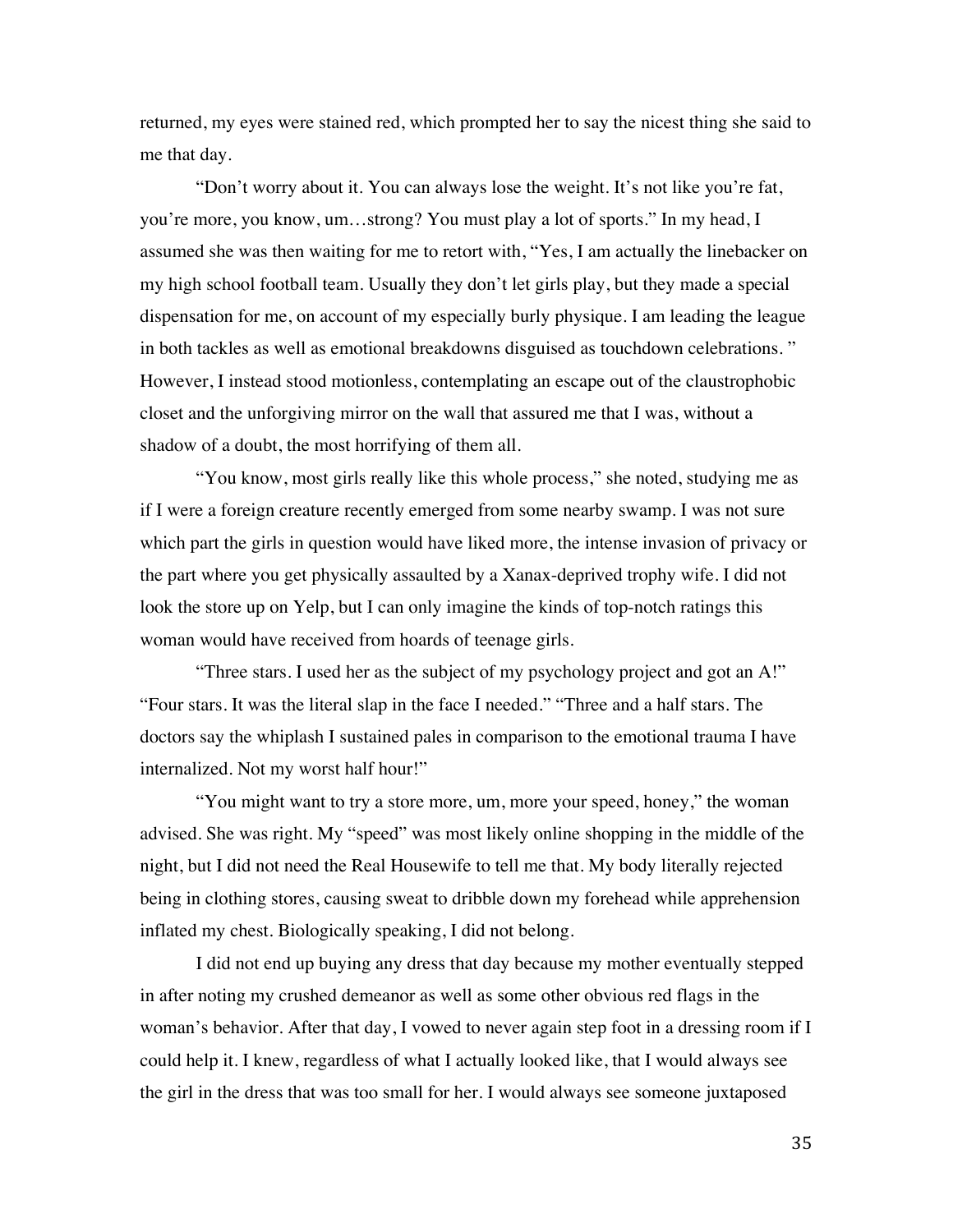with the Californian ideal that pervaded the stores of my childhood. And I would always feel as if I had no right even being there in the first place.

I successfully refrained from entering another dressing room for nearly three years, until Christmas Eve of last year. I did as I had instructed myself, entering the store with my eyes locked on my blank phone screen, muttering, "Oh, gosh. Okay. Hmm. Wow." I made it all the way to the women's tops and grabbed a shirt before a festively dressed young woman approached me, asking if she might be able to help me find anything. I smiled instinctively and lied, explaining that I was merely looking around, as if I would ever shop recreationally.

"That's a lovely blouse," she said, pointing to the blue shirt I had blindly chosen based solely on its color and proximity to the store's entrance. "Christmas present for Mom?" she asked. "She will love it."

"Oh, well, no," I mumbled. "I just needed a decent-looking shirt for tonight since it's Christmas Eve.

"A *shirt?* On *Christmas Eve?"* she asked, clearly perturbed. "You *do* need my help!"

I yearned to stress to her that I was not in the store to make friends or have fun. I was also not about to be the subject of an impromptu episode of *What Not to Wear,*  regardless how in need I was of an ambush-style intervention and makeup tutorial. I merely wanted to check out and then accidentally wear the shirt with the price tag still attached later that night.

"Oh, no I'm fine, really. But thank you and Merry Christmas!" I offered, hoping she would receive the blatant social cue and pick her next victim.

"Okay, well I'll show you to the dressing room so you can try it on," she said.

"I was just going to checkout—I think it should fit," I replied.

"Well, won't that be a waste if it doesn't?" she said, her voice lingering.

I thought of my mother, who had advised me to return home with something nice to wear and was already peeved that I had waited a mere two hours before the festivities to do so. I knew she would overlook my not wearing a dress in the spirit of the season, but I didn't think she would understand if I told her that something fit at the store, but it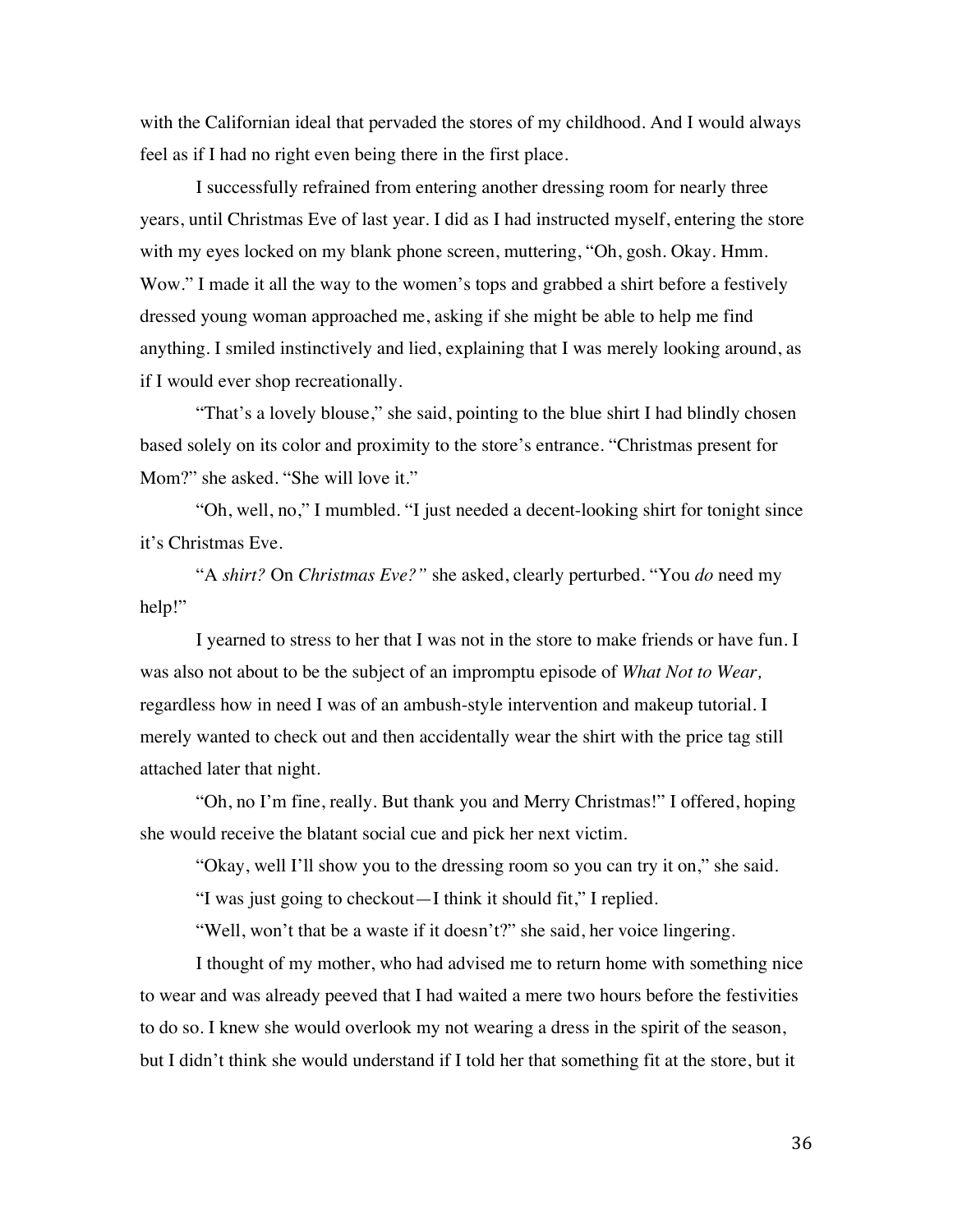must, you know, be the different air temperature of the house that caused it to no longer fit.

I inhaled and exhaled dramatically, as if I had been versed in some relaxation breathing technique at the Shopophobics Anonymous meeting. My posttraumatic dressing room experience from years prior had not been lost on me, in part because I could have sworn I still had a scar on my left arm from it. I trudged reluctantly behind the young woman, as if she were leading me to my own execution. I paused momentarily once we arrived at the chambers, contemplating throwing the shirt down and running out of the store before it hit the ground.

"How many items have you got?" asked the dressing room attendant.

"Just this shirt," I said, staring down to analyze the odds of it fitting.

"You mean one *blouse,*" she corrected, as if I were a foreigner who had not spent a sufficient amount of time on Rosetta Stone prior to departing from whatever country I came from.

"One *blouse*," I pronounced, with a real accent on the "ouse." She nodded like a fulfilled teacher and motioned for me to enter into the claustrophobic enclosure. Almost all were taken, as evidenced by all the visible bare feet that were undoubtedly getting staff infection for Christmas. Finding a vacancy, I cracked the door open just enough to tell that there were three mirrors inside, which seemed not only excessive, but also inhumane.

For the first few minutes, I merely stood in front of the nightmarish funhouse, using the rare opportunity to discover the thrice-mirrored truth about myself. I noticed things I had never seen before, like a couple freckles that had previously flown under the radar and the very pronounced bags under my eyes. In fact, the closer I looked, the more I could see that my nose was slightly slanted and that my shoulders were abnormally large. My hair looked so unkempt that it would have disappointed the wolves that raised me. My thighs were a little too thick, my arms could use a Shake Weight session, and I could not see a rib anywhere, no matter which mirror I looked into.

"How's it going in there?" the attendant asked loudly, banging on the door in a way that made me flinch. "We are closing soon, just want to let you know," she said. I quickly changed into the shirt and closed my eyes, shielding them from having to bear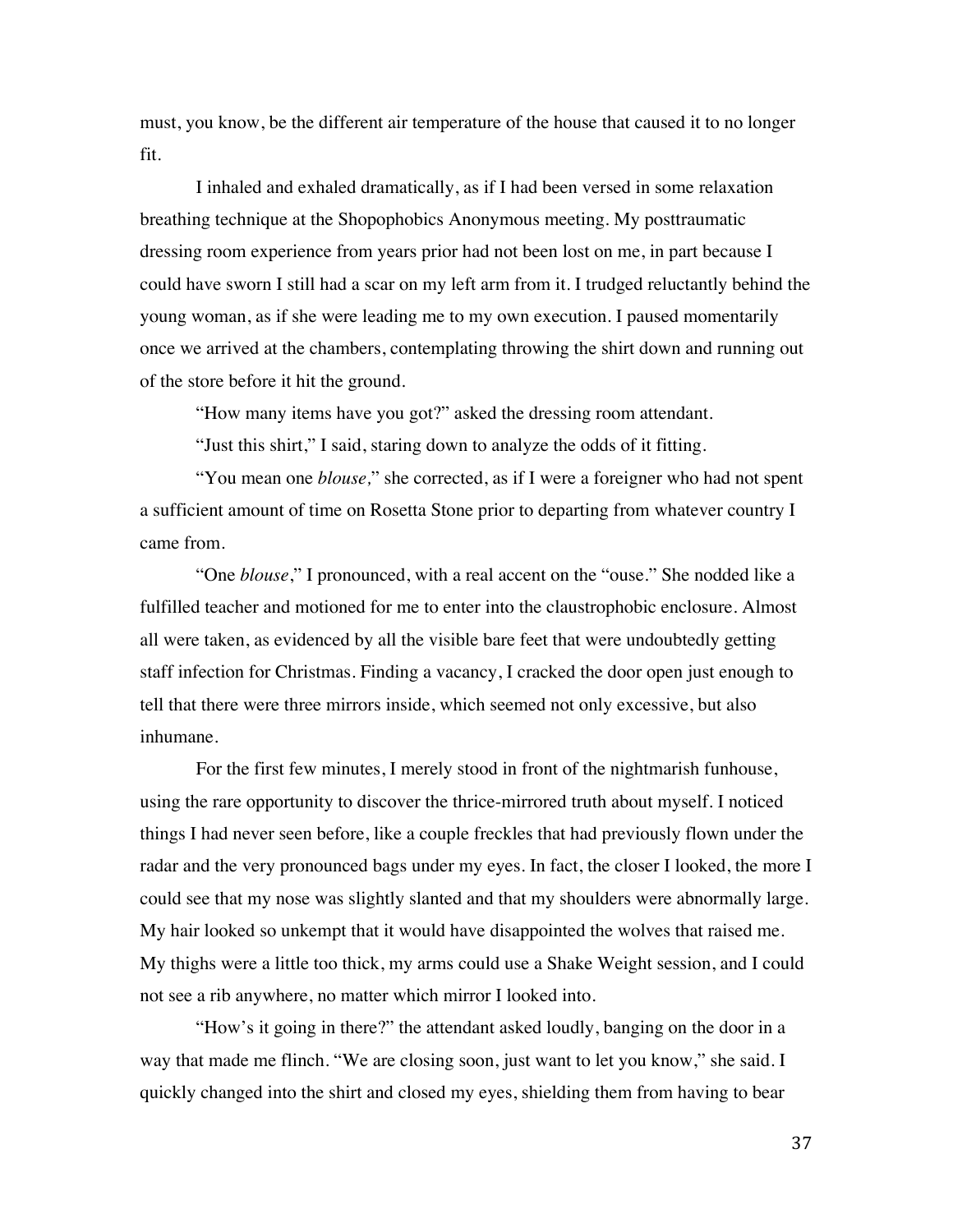witness to my newly-bloused body. With my eyes shut, I could tell that objectively speaking, it fit. I could move my arms and touch my toes and it felt comfortable, and that was enough. I didn't need to see it. I knew I would be purchasing it anyways with the store closing, so I spared myself the disappointment.

I feverishly changed and power-walked out of the dressing room, headed straight to the register. Many might assume that my consternation would be alleviated at the checkout counter, but theirs would be a painfully ignorant assumption. The cashier, dressed appropriately in a Santa hat, could not simply scan the singular article of clothing and request the required compensation, as this would not jive with the aroma of inquiry so embedded in the store. Instead, she studied the blue blouse as if she had personally discovered it on some anthropological excursion.

Her brown eyes burned rays of discontent into the shirt, illustrating a fascinated concern. "Wow, navy blue on Christmas," she mumbled, just loud enough for me to hear. "Brave choice," she added. It is definitely an excellent rule of thumb to assume that any time a clothing purchase is referred to as "brave," it is perhaps the worst possible decision you could have made.

Had I not already felt ostracized by the fashionable environment and the cashier's contempt, the next question would assure me that I literally did not belong there. "Are you a member?" she asked, smiling wide enough for me to pick out the enamel on her blinding white teeth.

"No," I said, reaching into my wallet.

"Well, you *know,*" she murmured, "If you *were* a member, you could save 50% on this purchase. It's our holiday deal. She stared at me for one, two, three seconds. "Would you like to become a member right now?" The outlandish amount of savings impressed me, so I agreed.

"Great!" she exclaimed, her fingers banging wildly on her keyboard.

"Can I have your email?" she asked, before ambushing me with a slew of questions that combusted my brain. "Great. Next, if you could just tell me: What is your date of birth, your credit card number, your address, your social security number, your mother's maiden name, your favorite color, the name of your first pet, all the members of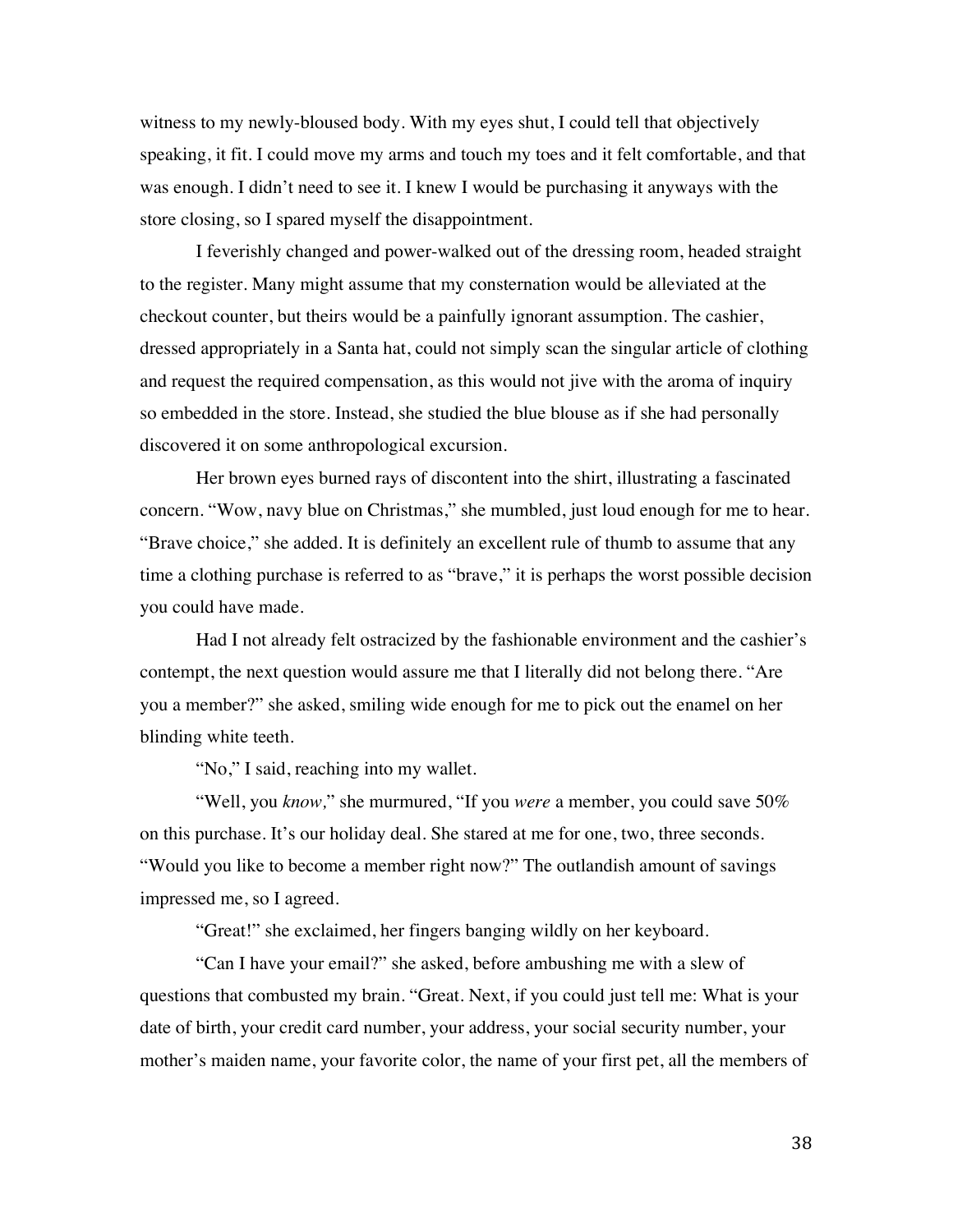the Backstreet Boys, your favorite book, and the name your parents were going to give you if you were a boy?"

After giving her enough information to easily steal my identity, not that she would want to based on my clothing purchase, she smiled, said "Excellent," and stared inquisitively at the computer. This time I flashed a smile back as I awaited membership into the cult of couture, and, more importantly, my 50% discount.

"Okay, just waiting for this to process," she said. "Okay, great, here we go, it's coming up, and…you…are…ooh. You are ineligible to receive a membership. Sorry. That'll be \$24.99. Will you be paying with debit or credit?"

"Credit," I said, in defeat. Perhaps I had blanked on one of the Backstreet Boys' names, but something else told me that it was not meant to be—I did not belong.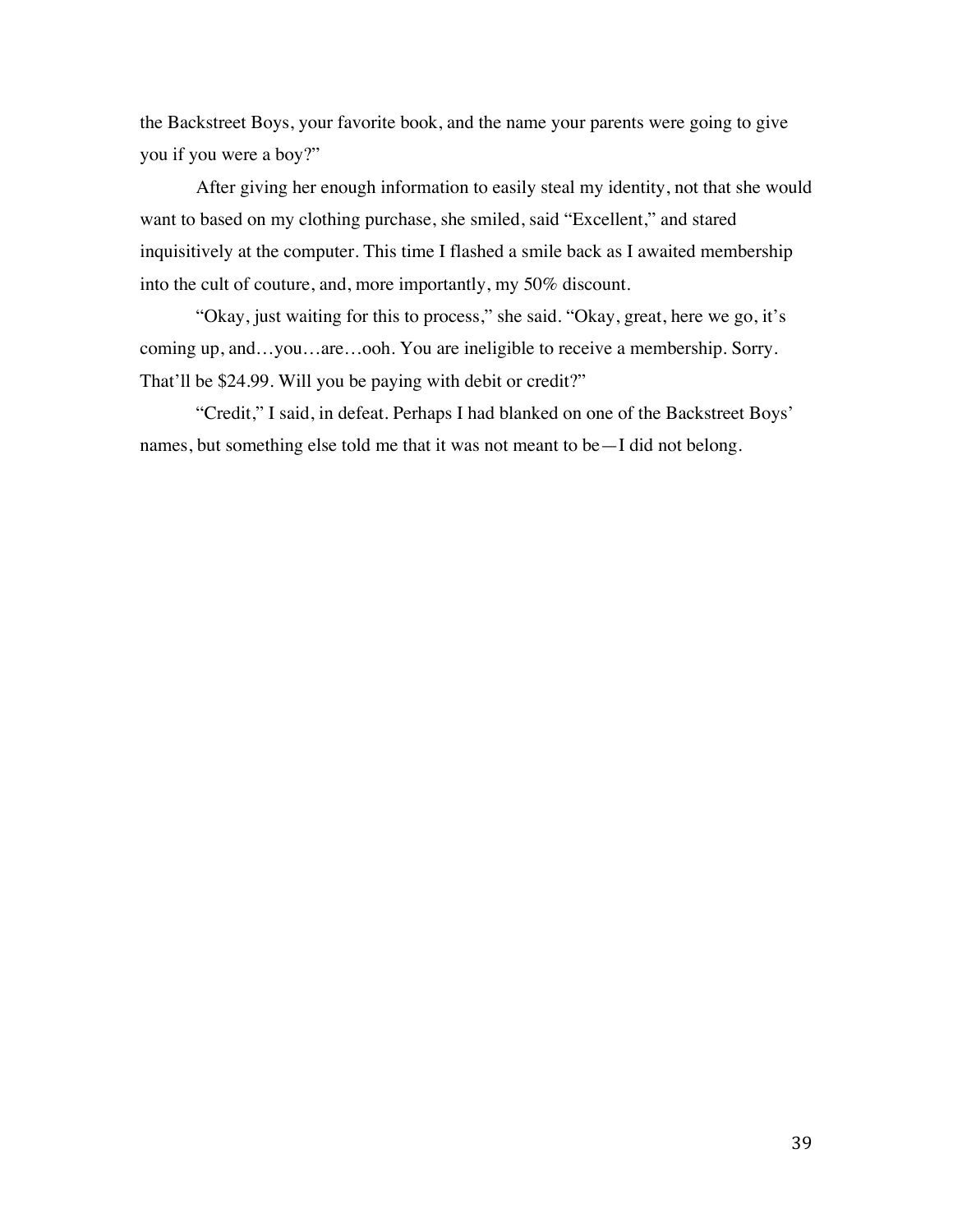## Coming of Age in a Catholic School Bathroom

I stared out the window at the deserted playground, noting the freshly abandoned swing that somehow mustered the strength keep swaying. It beckoned for me to leap from my metal chair, fleeing the sterile room of prepubescent teens who had yet to master the art of the deodorant stick. I glanced at the door, which a priest guarded with his arms crossed as a kind of blessed bouncer. It was all a trap, as far as I was concerned, but I reluctantly accepted my fate as an inmate in the frigid room where I would soon learn the essentials of life.

Our school's health teacher, an affable woman in a woolen sweater, began setting up a poster that featured painfully accurate images of the female and male reproductive systems. The explicit visuals would serve as our field guide while we roamed woozily through the next five hours.

"Testes?" one of my classmates asked, panic-stricken. "No one said there would be a test! I didn't study! And there's more than one?"

"Hey, everybody!" the teacher yelled, as our heads shot upwards. More frightening than her upbeat demeanor, however, was the over-sized owl puppet that she wore on her hand like a glove.

"Knock knock," she teased.

"Who's there?" the room groaned collectively.

"Hoo!"

"Hoo who?"

"There we go! Now we've got the owl's attention! This is Oliver, the Owl," she said. "He's going to help us learn about sex!"

All of our cheeks reddened simultaneously. We parted in a stereotypical sea that was akin to a middle school dance while Oliver stared at us. Perhaps, to Catholics, owls were some sort of aphrodisiac. It certainly would not have been the strangest thing about the religion. Looking at you, Leviticus. Nevertheless, Oliver was the Archdiocese of Boston's answer to our lack of sex education, and he was there to peck it firmly into our malleable brains.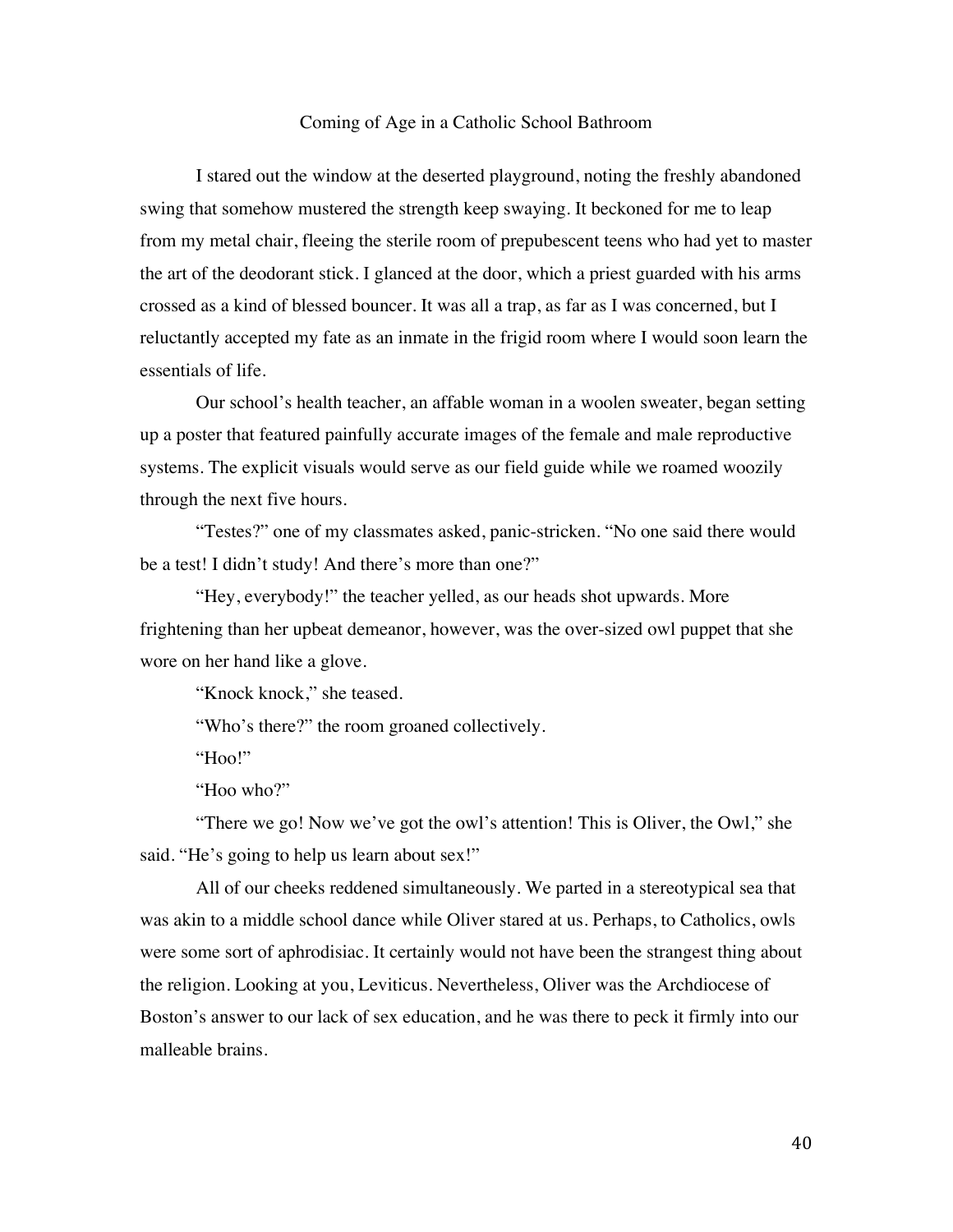Our teachers had warned us that we would be having "sex ed" for the entire day, but other than that informative description, none of us knew what to expect. We had health classes before, but those puppets talked to us about refraining from doing things like drugs, drinking, and using the Lord's name in vain.

As twelve-year-olds, we all had an idea of what sex was; we'd all snuck into at least one PG-13 movie where there was a mild suggestion that sex was happening off screen, so we pretty much knew all we needed to know. We thought.

"Oliver, what do you know about sex?" the health teacher asked the owl.

"I know that it's a hoot!" Oliver exclaimed, as if to say that he had both been there and done that. Oliver then elaborated on the fact that he was a married owl, in case anyone interested in bestiality got any ideas. His was actually a beautiful love story that went as follows:

*Once upon a time, Oliver the Owl was sitting on a tree in the forest when he saw Olivia the Owl, because every owl has to have a name that starts with the letter "O." Olivia was beautiful, from her bulging eyes to the way she so gracefully twisted her head 360 degrees. Even the pellets she vomited made Oliver fall more and more in love with her. One day, Oliver asked if she would like to join him for a dinner of mice. There, Olivia wiped the mice blood off of Oliver's cheek, which is the most flirtatious thing one can do on a first date. One thing led to another, and before they knew it, they were kissing under a full moon and judgmental God. They really loved each other, but decided that they should not go all Discovery Channel again until they got married. Now, every time they engaged in "coitus," a new owl was formed and given an "O"letter name. The End.* 

I already wanted to throw up and we had not even come close to seeing a birthing video. Even as a twelve-year-old, I knew where this was headed: marriage plus sex equals babies, and sex minus marriage equals no. We were about to get the Catholicschool version of sex-ed, void of any preventive methods or wiggle room. If God was judging a sloppy owl named Oliver, how much would he be judging us?

"Okay, before we split up into just girls and just boys, I want to give you a quick overview of sex," our health teacher said, putting Oliver down so as to now command respect. She clearly did not need his help for this quickie.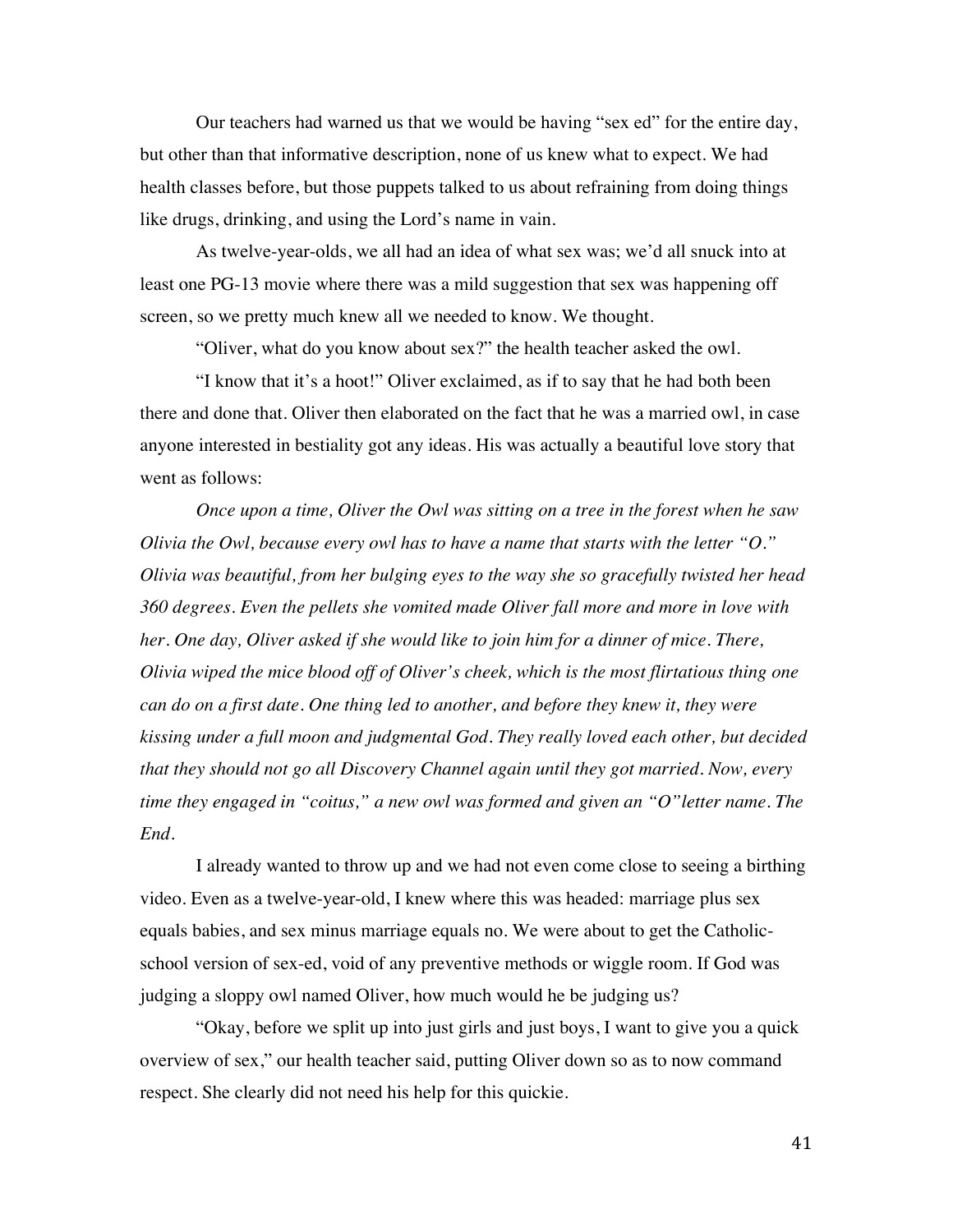"I'm not here to scare you," she said. "Sex is fun. It is one of the greatest things in the whole world. I'm not going to tell you that it's not. But, it is something you can only have if you are married and you are trying to have a baby."

It was as if she was selling us an amazing product, like a soft pretzel, but one you could only eat every once in a waxing harvest moon. And if you did eat the pretzel when the moon wasn't waxing or harvesting, you'd be committing a shameful act. Also, you would probably get pregnant with a bastard pretzel-child, which, while delicious, would not be easy to explain.

"Sex can also be very dangerous," the teacher added, while Oliver lay face down on the floor, most likely as a sign of solidarity for our suffering. "You can get sexually transmitted diseases, sometimes without even fully having sex." All I heard was that you could get a disease from having sex, but you could also get one from *not* having sex, leading me to pick nervously at my fingers until a stream of blood dribbled down my hand. We were all doomed.

As I looked up from rubbing the blood off on my sweatshirt, I noticed the teacher holding another puppet that I recognized, like a ghost from Health Classes Past. It was Rudy, the orange dog who, as of two years ago, was a full-blown drug addict. However, we soon learned that he had traded his drug habit for a porn addiction. I was happy to see that he was doing better.

"You can be addicted to sex too," Rudy warned us. "Sex is something special between a husband and a wife. Watching pornographic videos is a sin. Having dirty thoughts is a sin too. Also, woof."

Rudy's porn addiction was being remedied through prayer and the fact that he was a dog puppet. Rudy then suggested to the teacher that this would be an excellent time to send the boys out of the room, so the girls could have a more personal lesson in puberty and sex, puppet to girl.

The boys wandered out of the life-changing room with who I hope was not the priest guarding the door. With all the testosterone gone, us girls could learn about our changing bodies. I mean, God forbid a boy heard about a menstrual cycle or how pregnancy works. Perhaps their bodies would be set aflame by even the word "period." I want to say that most grey-haired male politicians who tell women what to do with their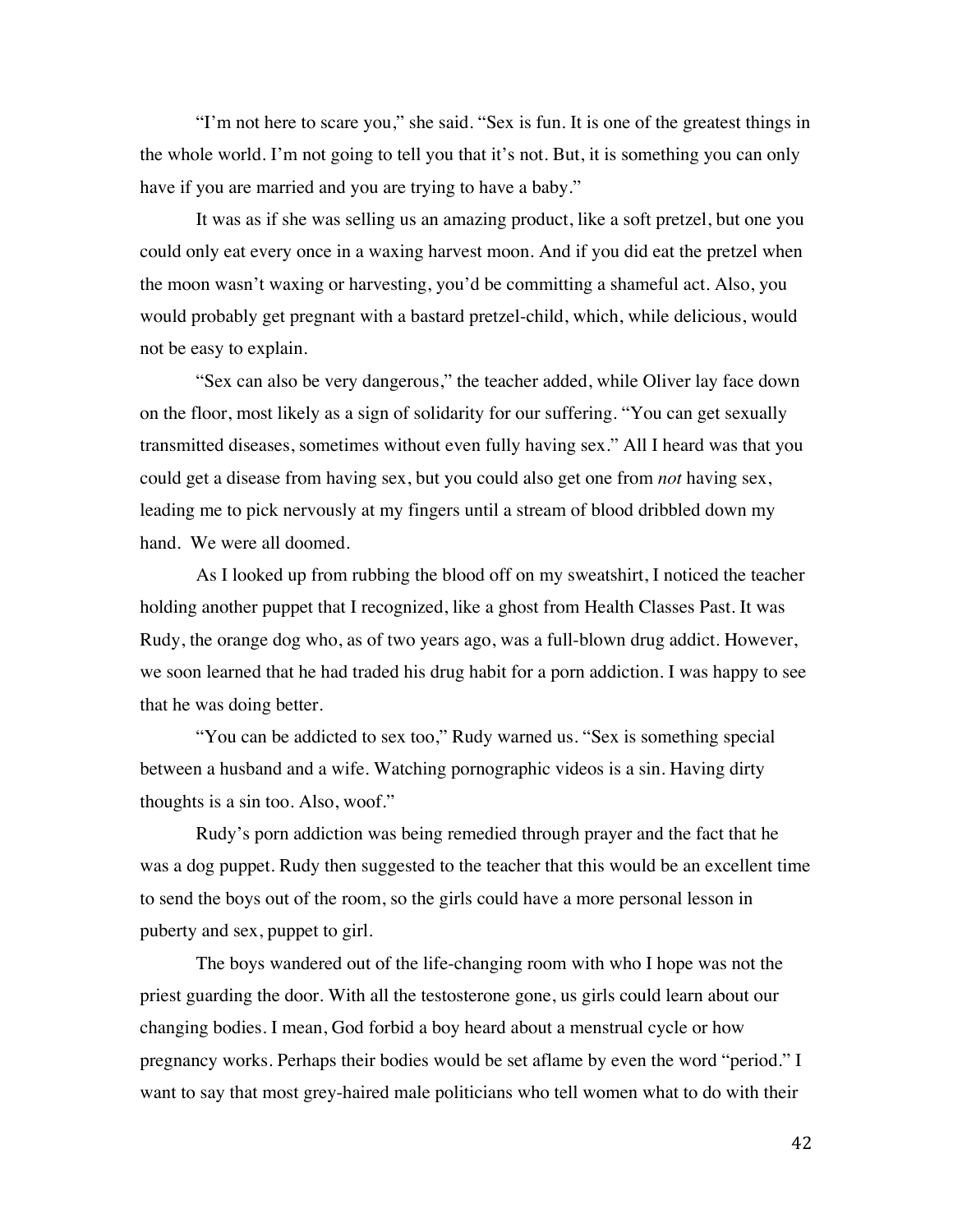uteruses also learned about sex in this exact fashion. Nevertheless, now that the boys were gone, we could pass around maxi pads and tampons without anyone spontaneously combusting.

"Things are going to change soon," the teacher warned, silencing the room. She took us through a list of "what to expect while you're pubescent," which was filled with blood, tears, and some very awkward social situations. We would get out periods, and immediately, males would begin to attack, blinded by our newly budded breasts and thirteen-year-old birthing hips. Mother Nature became my new mortal enemy, as she could strike at any moment like the monster that most definitely lived under my bed.

I took all of these warnings as something tragic that could never happen to me, like getting hit by a bus or being eaten by a killer whale. It was unfortunate, yes, that Mother Nature would end up taking some people victim, but I guess the homeless man who wandered my street was right when he said that life wasn't fair. His claim about the fact that the government was listening to my phone conversations was still left to be determined, however.

"Once you get your period, you are officially a woman!" the teacher exclaimed, smiling wide to reveal her coffee-stained teeth.

"I guess I'm a woman," whispered my friend Jane. I gasped.

"What?" I asked, the horror widening my eyes. Not Jane, I thought. Anybody but Jane. Couldn't be Jane. She's so nice. So innocent. She could have never seen it coming.

"Well I got my period…" she said nonchalantly, as if she had come to terms with her misfortune.

"Girls, if you have any questions you can ask them at the end," the teacher assured us.

I couldn't believe it had affected someone I was close to. You always think, "It will never happen to me or anyone I know." I scanned the room nervously to gage how many other "women" were among us. I shook my head. My mother had tried to warn me about this phenomenon, but I usually ran away or blocked my ears, swatting every mention of a bird or bee.

The girl to my right then handed me the maxi pad that had been circulating the room. I accepted it reluctantly, fearing that touching it might induce womanhood. I held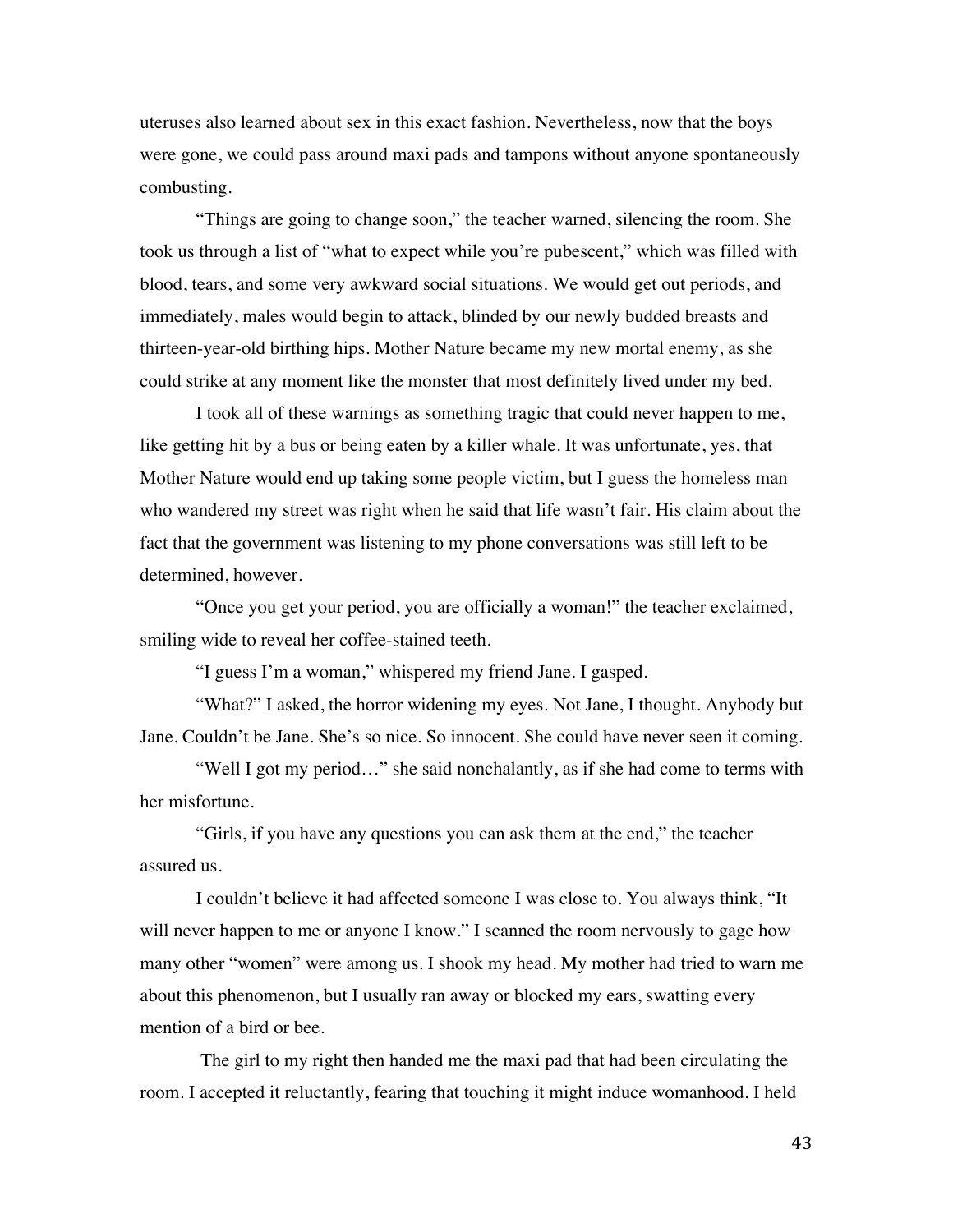the foreign object by the tips of my fingers, but felt that the other girls could sense my discomfort.

"Girls do have to worry more than boys do," the health teacher said. She went on about how we would have to fend off the men who want to impregnate us and always keep tampons at the ready, should Mother Nature plot her merciless attack on our uteruses without warning. She suggested placing some in a fanny pack, which I thought could definitely be an effective method to repel just about anyone. A person wearing a fanny pack might very well be the very last person I would ever consider approaching. It became abundantly clear that we, as females, had pulled the short end on the tampon as far as puberty went.

Aside from the part about how worried and vigilant we should be at all times, everything else we learned was in wonderfully vague detail. Instead of learning about using condoms, we learned that we could thank our floozy, Old Testament sister, Eve, for having to menstruate. We were still paying the price for that one time the weak-minded Jezebel decided to eat a piece of fruit. "Because," the teacher said, "it only takes one time."

Suddenly, Rudy the dog materialized onto the teacher's hand, presumably returning from his porn marathon.

"Let's get the boys back in here!" he exclaimed.

The boys soon wandered back into the room, their countenances drenched with discomfort. They sat back down away from us on *their* side of the room, which, we would learn, was the most effective form of birth control.

"Welcome back, boys!" Oliver the Owl announced. "Now that we have all learned so much, it's time for questions. Everyone has a flashcard under their seat. If you don't have a question, just write your name, so no one knows who is or is not asking questions."

I had roughly three hundred questions to ask the wise owl, but was too embarrassed. So, I scribbled my name in chicken scratch and passed my flashcard forward, hoping that someone else would ask all three hundred.

"Okay, first question," the owl declared, reading off the flashcard the teacher held for him. "Can you get pregnant without having sex?'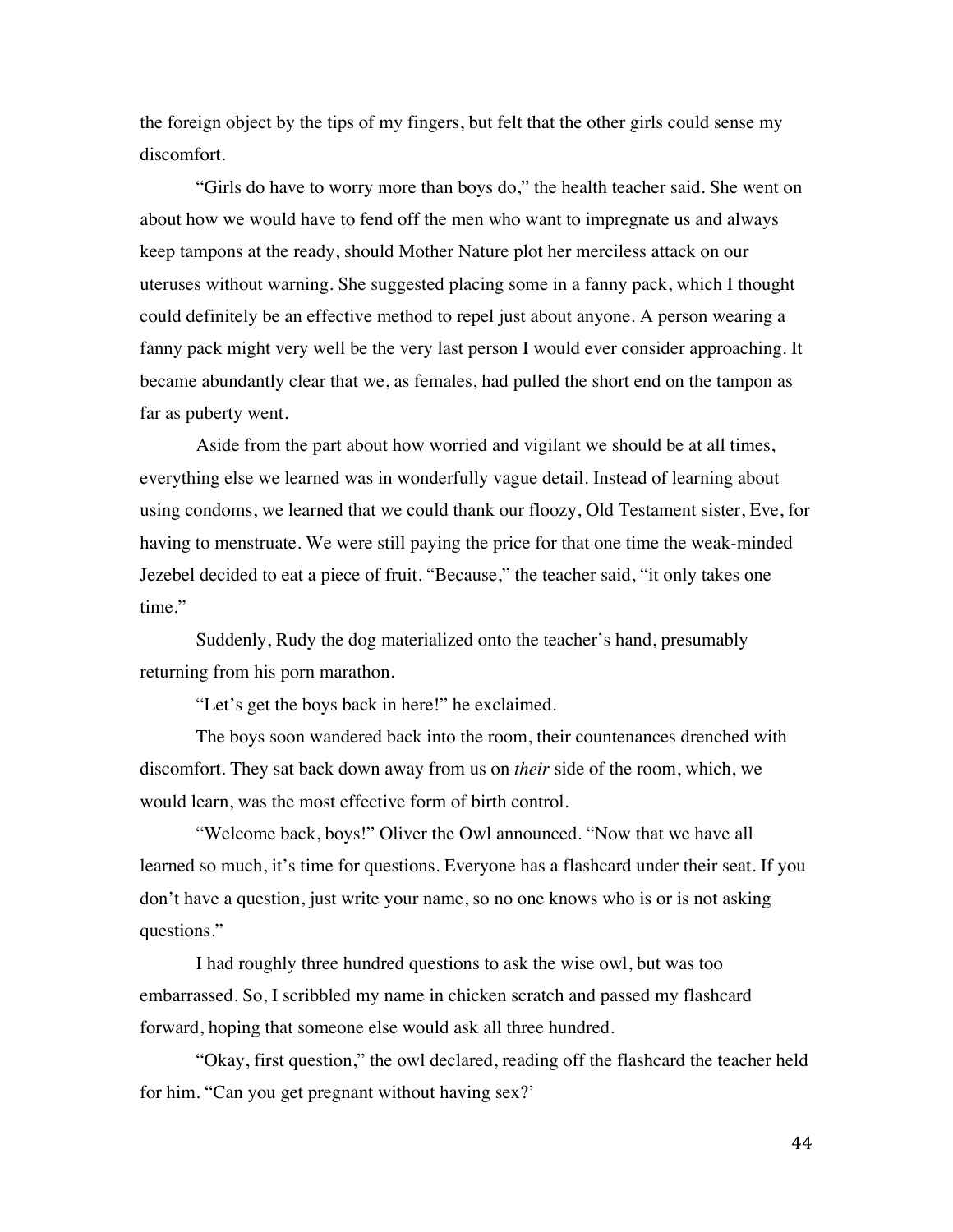I think this question should have signaled to the owl that perhaps this sex-ed seminar had missed the mark. We actually thought that, like the Virgin Mary, we could be miraculously inseminated without having intercourse.

"No, but you can get diseases without fully having sex," Oliver assured us. "Okay, next question: "I read in a magazine about an "orgasm." What is that?"

Oliver flew around this question, ultimately using his phone-a-friend option by calling on Rudy the dog.

"You shouldn't be reading dirty magazines that talk about orgasms," Rudy barked, before presumably returning under the table to his copy of *Playboy.* 

Oliver strategically half-answered questions about menstrual cramps, blow jobs, hooking up, erections, and the fact that you *can* and *will* get pregnant in a hot tub. He even dodged a question that asked how gay sex worked by essentially telling us that gay people did not exist, except in hell where the gay population, as well as rent, was surprisingly high.

"Well, this sure has been a hoot!" Oliver said, using the word rather liberally at this point. We had apparently learned all that was on his itinerary, and would have to wait for the next class to see the birthing video. This class would not take place for another year.

Although Oliver the Owl did not provide much in the way of valuable information, he started a real dialogue in our seventh grade class. The next day at lunch I went in for a bite of my soggy peanut-butter-and-jelly sandwich while the girls at the other end of the table conversed in a grimy cafeteria version of *Sex and the City.* 

"I mean, yeah, we did 'it,'" one lied, as she undid the wrapper on her Fruit Roll-Up. The girl next to her wasn't listening, however, as she was actively grabbing her chest to analyze the size of what she would refer to as "enormous boobs."

"I'm a size C," she said, proudly, to herself. The girl on her left then pulled out a handheld mirror to note the impeccable eye-lining job she had done that morning, smacking her lips in confirmation.

"God, they're so into themselves," my friend Erica said, accidentally catching their attention.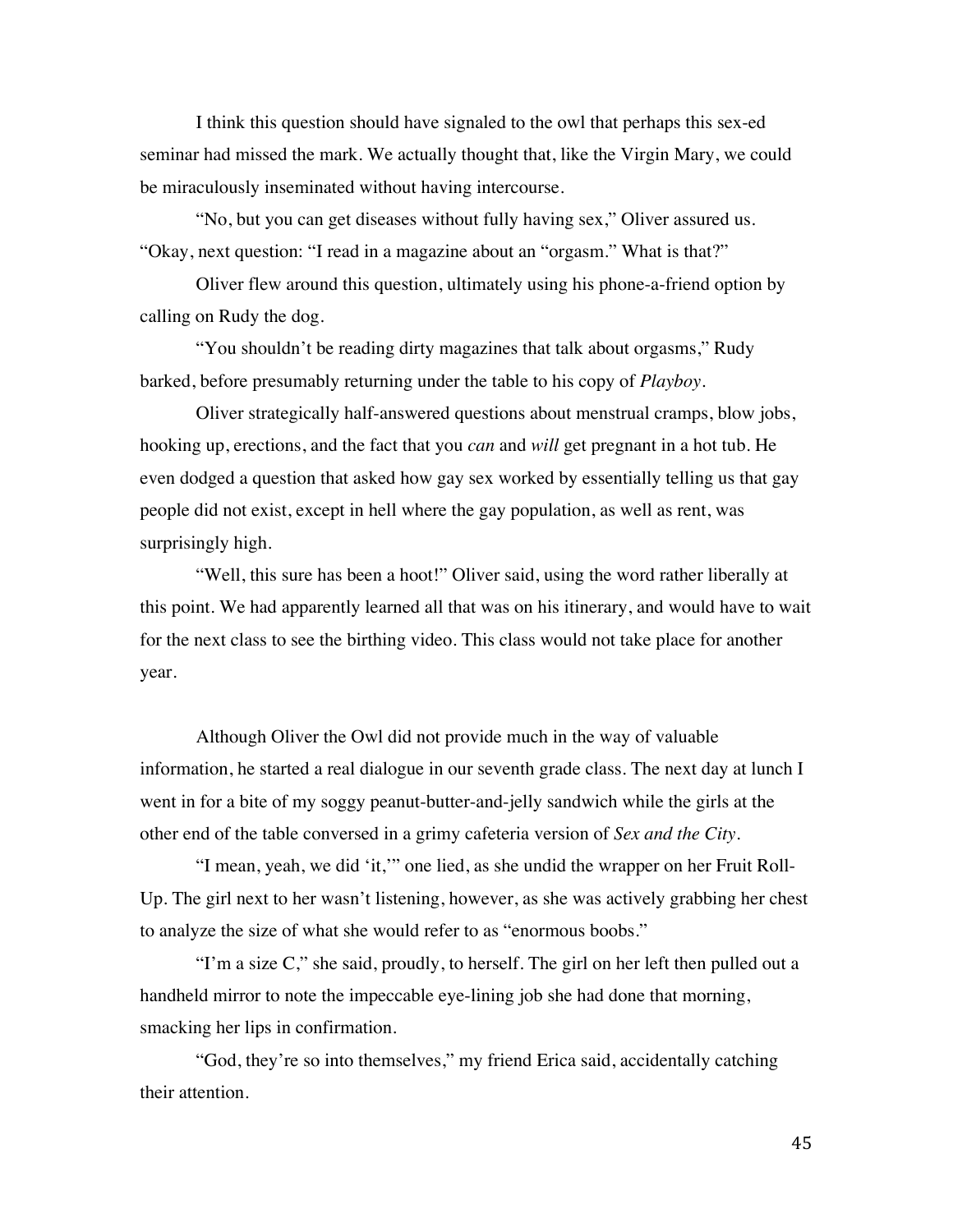"What are you guys looking at?" they asked, as if we were supposed to answer with, "Your enormous boobs and flawless makeup job, your highnesses." Suddenly, as a cohesive unit, they scooched down to the uncool side of the table to confront us.

"What size bra do you guys wear?" the alpha of the pack asked us.

"Medium?" I offered, hoping it would qualify as an answer. They all laughed like hyenas in heat.

"Have any of you guys even gotten your periods yet?" Enormous Boobs asked.

Some people had, but the majority answered no, which cued an under-the-lunchtable version of menstruation that Oliver the Owl did not have the capacity to provide as a non-placental animal.

"You bleed so bad that you can't move, and it hurts for a long time," they said. "But, when it comes, it means your boobs are about to grow, so that's good. That's when you'll really get noticed. Then you can, you know, 'do it.'" I imagined those magic pill capsules that transformed into shapes when dropped in water and struggled to finish my barely edible PB&J.

"My mom says that's when you have to start worrying, though, " one of the Carrie Bradshaws asserted. Compared to the rest of us, she wore her newfound puberty quite well, so I didn't know what she would be worried about. "Acne cream, birth control, tampons, it sucks," she admitted. "My mom says that's part of being a woman, though; she said the worrying never stops."

A few weeks later I came home to a book sitting on my pillowcase called *The Care and Keeping of You*. The three girls on the cover mocked me with their glee and freshly used razor. How could anyone smile at a time like this? I inched closer, as if it were a Ouija Board that would predict the date of my impending entrance into womanhood. I flipped through the horrific pages of what looked like cartoon pornography before throwing the book on the ground and collapsing into the safety of my bed.

"Did you get the book I put on your bed?" my mother asked at dinner.

"No," I said. "Can you pass the chicken?"

It wasn't my mother's fault that she had to resort to throwing a book on my bed to fill the void that Oliver the Owl had left. She had tried, many times, to talk to me, but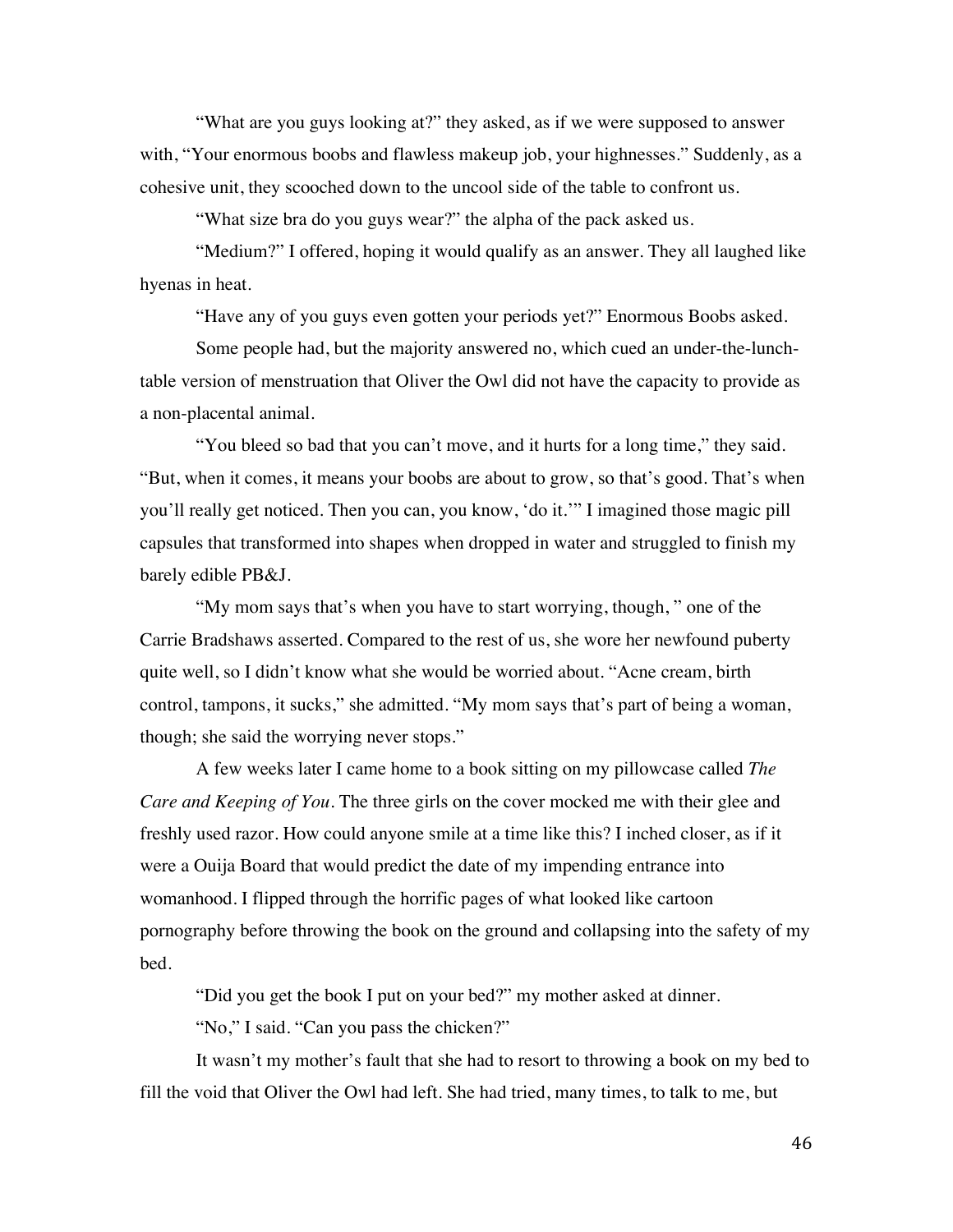usually I maturely covered my ears or sprinted away from her, because if I didn't hear about it, it wouldn't happen. I appreciated her concern, but this was obviously just a worst-case scenario.

While babysitting my sister that weekend, I skimmed through the morbid book's section on shaving. I had never noticed before, but now my legs looked, to me, like I was mid transformation into a werewolf, and would soon be sneaking out to howl at the moon if nothing was done. I plopped my sister in front of the TV and quickly climbed back up the stairs to the bathroom, where I plucked a blue razor from its package in the drawer. Under the fluorescent light, I stared at the shark-teeth grooves that would soon chomp a piece out of my calf. Their cool edges sent goose bumps all the way to my arms, causing my shoulders to jump.

"Ouch! Shit!" I yelled, as blood spurted out of my knee and onto the tiled floor. I reached for a nearby white towel that quickly turned crimson.

"What are you doing?" my sister cried, knocking at the bathroom door.

"Nothing, I'll be right out," I said, trying to clean the bathroom that now bore a striking resemblance to a murder scene. After about twenty minutes of dabbing, the bleeding paused, allowing for me to take a closer look at the rest of my legs, which were riddled with cuts that would scar indefinitely. I decided to cross "becoming a woman" off of my list of things to do as it was morbid and making me lightheaded.

Unfortunately, however, Mother Nature began taking my classmates as victims, one by one. Danielle had bled through her khaki skirt and Rose stained her white gym shorts. Annie wore push up bras and kissed everyone. Val announced that she was on birth control. Mara and Mitch were officially dating, and their song was "Burnin' Up," by the Jonas Brothers. Theirs was a non-Oliver the Owl sponsored, elite club of peach fuzz and tissue-stuffed bras. It was as if no one had taken the talking owl seriously.

I made wishes upon wishes that I would not turn into a "woman" just yet, as I did not want to have to worry about the things the girls in the elite club were. I barely remembered to eat a Flintstone Gummy every couple of weeks, so there was no way I could ever be on birth control. My natural anxiety exacerbated every vague danger described in health class, and assumed that getting your period was akin to the president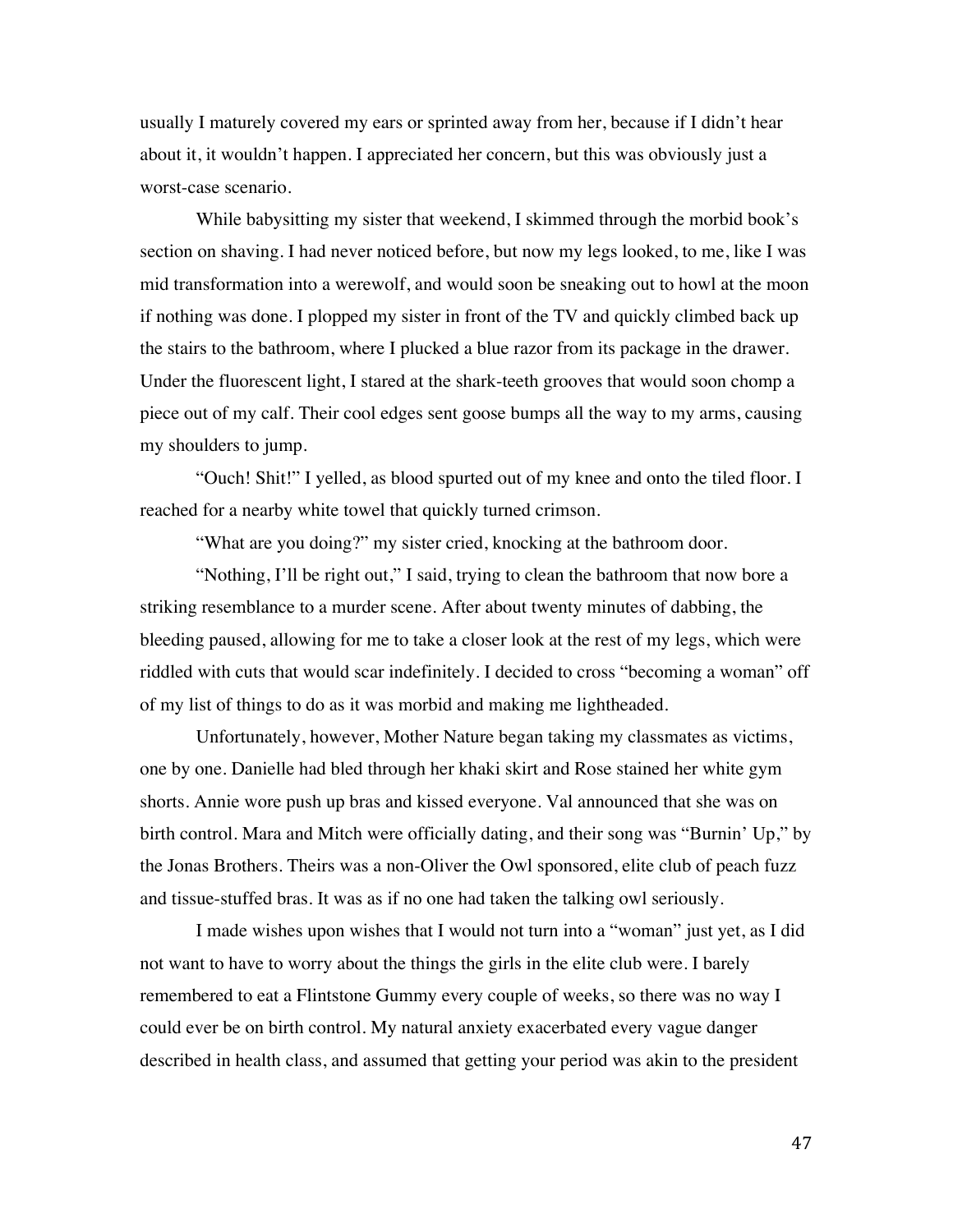pressing the big red "Don't Press" button that exploded the nuclear bombs. Unfortunately, two weeks later, the button was pressed.

A few weeks later, I found myself laughing with my friend Polly over the funny pictures in our religion book. I attributed the ache in my stomach to our excessive chuckling, but it only continued to worsen. I glanced at the clock and noticed that the school day was three minutes from ending, although I couldn't be sure as my vision was slowly fading to a fuzzy gray. A stream of sweat dribbled down my forehead and onto my nose, but my face was numb to the slithering sensation.

"Whoa, you look sick," Polly said. "You're sweating. You should ask to go to the bathroom and splash water on your face." I tried to form words as I rose sluggishly from my seat, stumbling out the door and down the hall to the bathroom in what would be my final walk as a "non-woman."

My skin crawled with every step towards the bathroom, which I felt might have been visible, based on the bewildered glances from other students in the hallway. My vision was blurring, but it appeared that my classmate, Bobby, sprinted in the opposite direction when I turned to him, sweating and squint-eyed, and asked if he also thought that the hall was spinning a little fast for a Friday afternoon.

"Oh, cool, I'll catch you back in homeroom!" I shouted as he picked up speed, turning back only to make sure I wasn't following. Battling my cramp-induced disorientation, I skated my hands against the walls as if reading Braille until I reached the aptly named Women's Room.

The faucet screeched as the brownish water gushed into the sink. I placed my trembling hands under its stream and splashed it onto my pallid face, staring into the mirror at my nearly unrecognizable reflection.

As I turned to leave, I caught a sideways glimpse of a small drop of blood on my khaki skirt. I could feel my body rejecting its newfound womanhood as the oxygen flow to my brain decreased. My knees collapsed onto the damp bathroom floor and I awoke minutes later with tile marks branded on the side of my face. The final school bell screamed as if to alert the world that another girl had metamorphosed into a full-blown woman.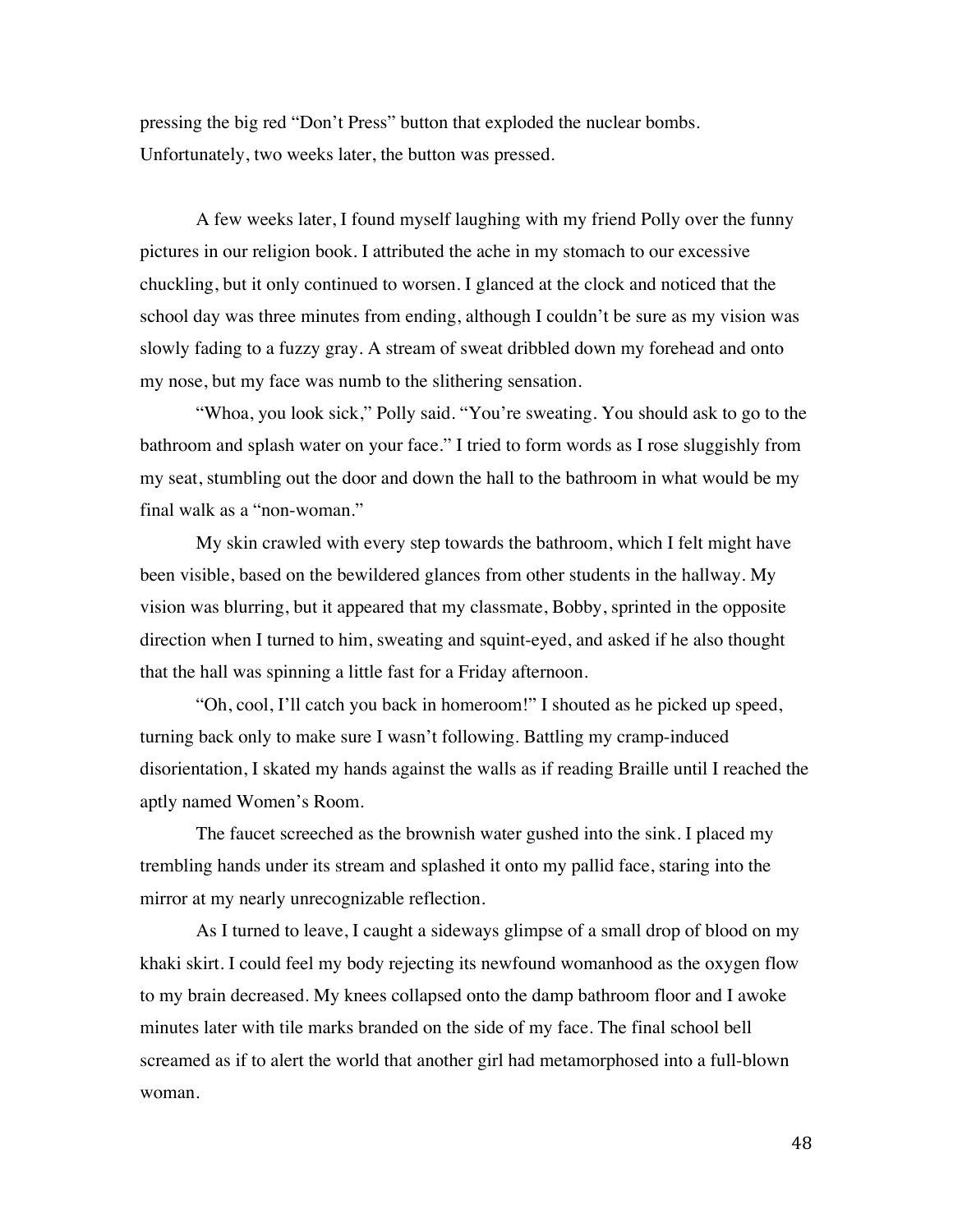I looked to my left and right to see if any perverts had come out of the cracks in the wall. I wobbled to my feet and stared into the mirror at my tile-branded face. Womanhood had taken me while I was unconscious, unable to consent. I swear I saw an owl swoop past the window as I glanced down at the watch I had won from inside the Cinnamon Toast Crunch Box that morning. It was time to worry.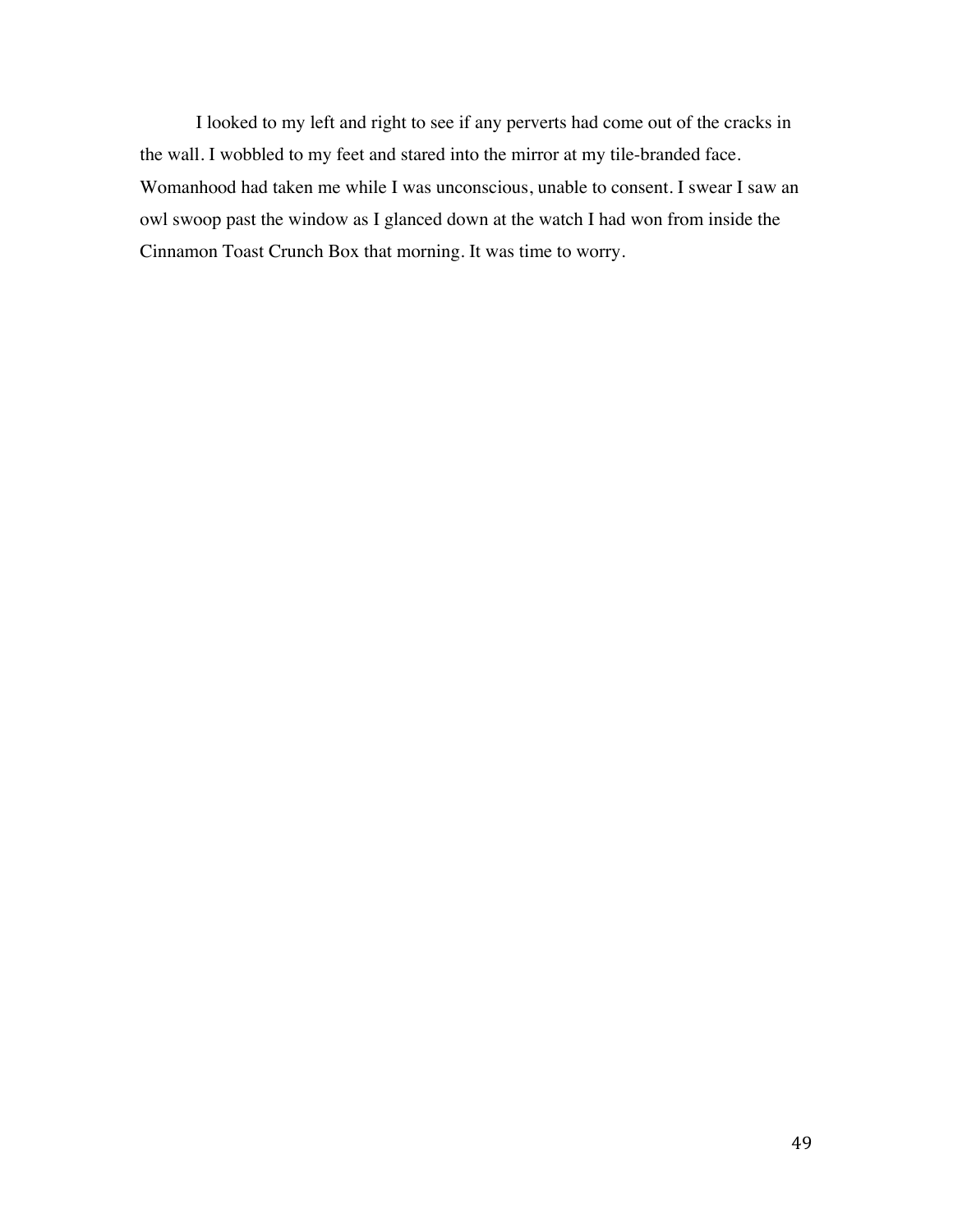## The Perils of Being Pleasant

It seems that females are creatures socialized to be tenaciously pleasant, as if one grimacing girl might disrupt the natural balance of the universe. For example, if I had a dollar for every time someone told me, "You'd be so much prettier if you smiled more!" I would have enough money to just go ahead and get the full facial reconstruction. This quality is, to a certain extent, ingrained in us from the moment we are brought into the world and referred to as "Sweetheart," "Angel," and "Smoochy-faced doodlebug," presumably by a strange aunt. We are taught to be eternally affable, masking any discomfort or fear with a broad, toothy smile. For if we are not, we will be perceived as bitches who menstruate out of our eyes.

But, I would much rather have blood coming out of my eyes—blood coming out of my wherever—than place an agreeable disposition over my life, which is what seems to take place in all of the crime shows I consume in large quantities in the middle of the night when I can't sleep. I highly suggest this practice, if, for some reason, you are trying to stay awake for an extended period of time. There's just something about watching a real estate broker keep a woman chained inside a shipping container that makes you think twice about lying your head on a pillow and turning off the lights.

These shows often air on Friday and Saturday nights, which means it takes about an hour for me to get ready if I'm going out. Hair: one minute. Makeup: four minutes. Finding out it *was* the boyfriend who threw the girl's body into the dumpster on *Dateline:*  fifty-five minutes. I don't mean to reduce the shows to their most common plot point, but I cannot curb my acute fascination with the various episodes' most glaring similarity, which involves the tragic murder, rape, or assault of a girl who seemed to have smiled at the wrong person.

After the show's host bombards you with whatever heinous act has taken place, the private detective typically confirms that the female's body has been stabbed before being subsequently burned, hacked into pieces, and tossed along the roadside. The victim is usually said to have been a happy-go-lucky young woman in her mid-twenties. She had been reported missing by her sobbing coworker, who claimed not to have seen her since that night he stabbed, burned, and hacked her to pieces.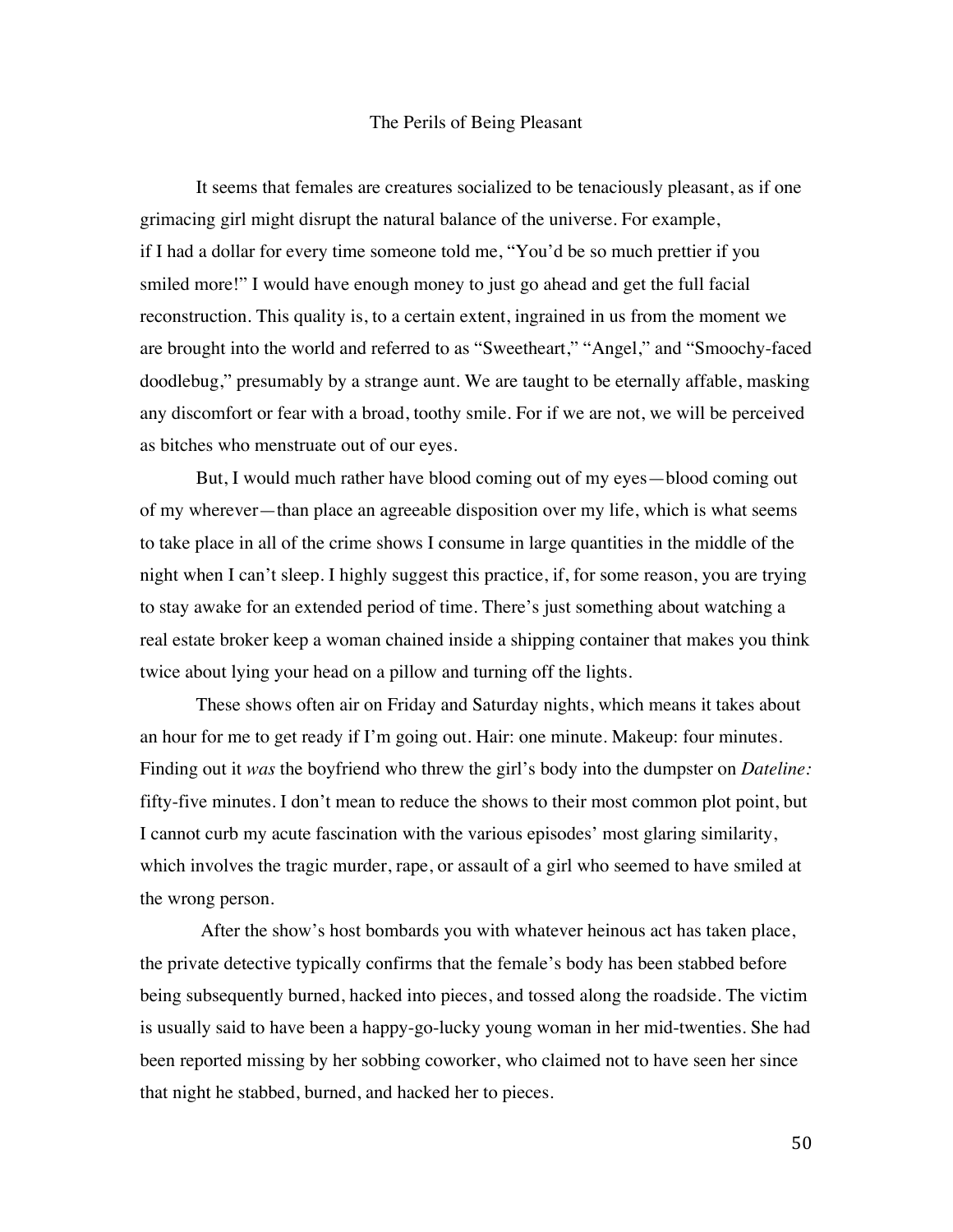The show's host then teases some new findings for after the commercial break, leaving me reeling in a suspense that not even a Gerber Baby Food commercial can quell. My anticipation is soon met with the detectives finding a message written in blood on the wall of the victim's apartment, which features the coworker's initials as well as an unnerving smiley face. The police then decide, based on zero evidence, to accuse a mustachioed neighbor who owns an alarming number of American Girl Dolls that have not yet made their way out of the boxes. Although he's innocent, he loses his job as a high school science teacher just for the sake of adding depth.

The victim's pleasant demeanor and outward appearance are then brought up as factors in the case— factors that have worked against her and are perhaps the sole reasons she is now in pieces, (aside for, of course, the sociopathic coworker.) If only she had refrained from applying mascara, smiled less frequently, or had just a *touch* of elephantitis, she might have been spared.

"Well what do you expect?" a toothless neighbor wearing a beer-stained wife beater might then ask into the producer's camera. "A nice girl living alone? At night? In this neighborhood? With *that* tank top? And *those* legs?"

Friends will recall the victim as almost "too nice" or "too friendly." And, even though these are merely two of the three thousand required tenets of femininity, they have backfired on her. At the end of the episode, we discover that she was "too kind" to her psychotic coworker who had been stalking her. I can't help but wonder if anyone had ever asked her how much prettier she might be, if only she smiled more.

I have therefore come to the unfortunate realization that females are not exactly safe. Not in their car or at work. Not on the street or at the movies. Not in a box or with a fox. Not in the rain or on a train. Not in a house or with a mouse. Not here. Not there. Not anywhere.

This idea was actually introduced to me in my elementary years, through the annual "Stranger Danger" seminar hosted by our local police officer, which might more realistically be seen as an advertisement for pepper spray. *Pepper Spray: Every Little Bit Helps. Pepper Spray: Like Perfume, But Not. Pepper Spray: Maybe She's Born With It. Maybe It's Pepper Spray.*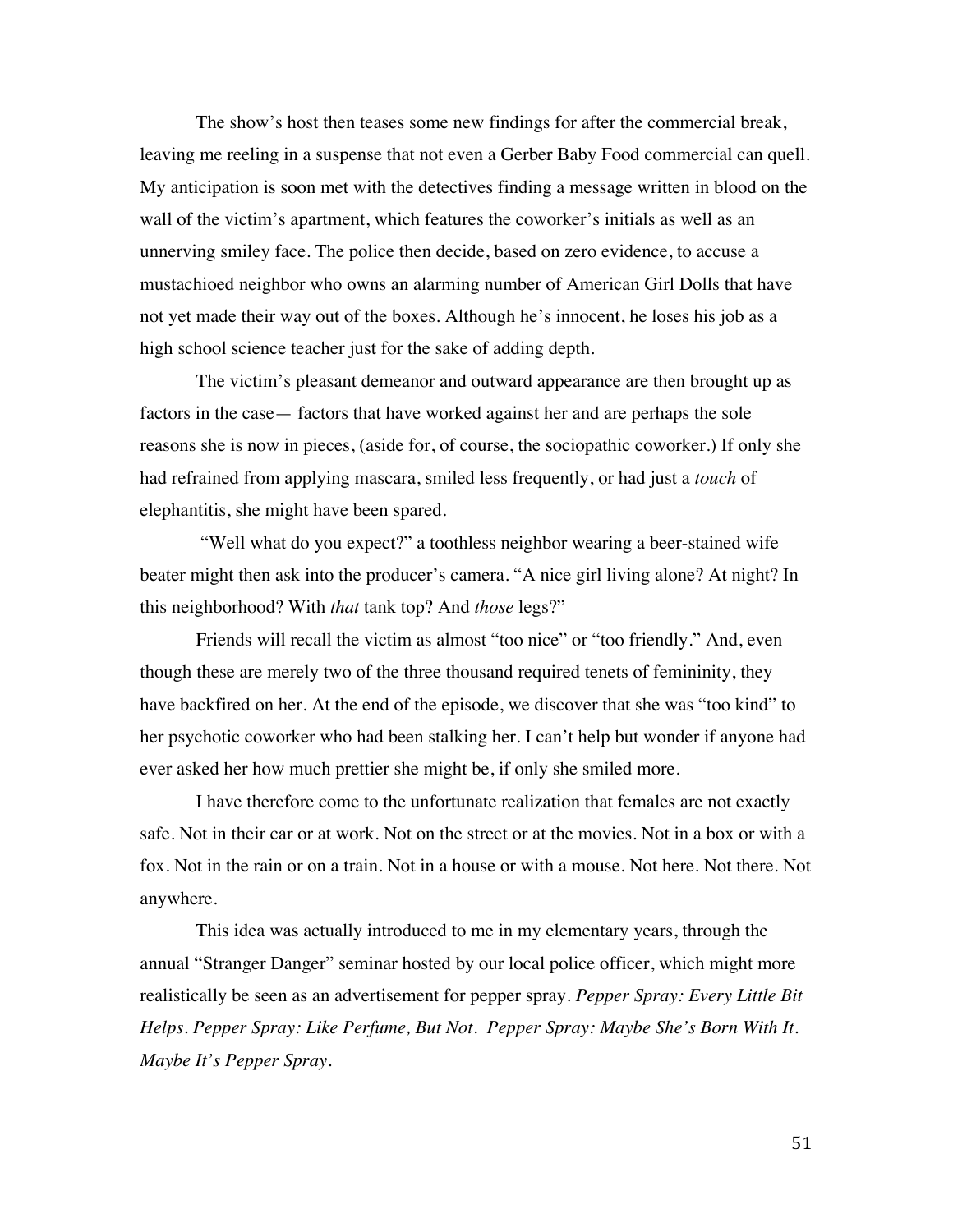The assembly would usually involve the officer inserting a VHS tape that typically adhered to the following format:

FADE IN:

EXT. VACANT SUBURBAN STREET-BROAD DAYLIGHT.

A white, windowless van approaches a blonde, teenage GIRL who is wearing pigtails, a pink tank top, and her heart on her sleeve. The van pulls to the side of the empty road and the girl stops to notice, smiling wide even though a white, windowless van is approaching.

The driver is the STRANGER— a bulky man with a gnarly beard. The stains on his aptly worn wife beater suggest he either just went to town on a McRib or he recently bludgeoned someone to death. He opens the door of the van, where the girl is conveniently standing motionless on the sidewalk, ready to answer his very subtle questions that warrant absolutely zero concern.

#### STRANGER

Where you headed?

### GIRL

Thanks so much for asking! I'm actually headed home, or, I'm sorry, what am I thinking? You don't know what that means! I am *so* rude. I am headed to 239 Cherry Lane. If you take this next right, go straight through the set of lights, and take the left, it's the third house down on the right.

### STRANGER

 (scribbling details into notepad) Ok. Can you help me find my puppy? It's one of those yellow labs, like the one from the K9 Advantix commercial. He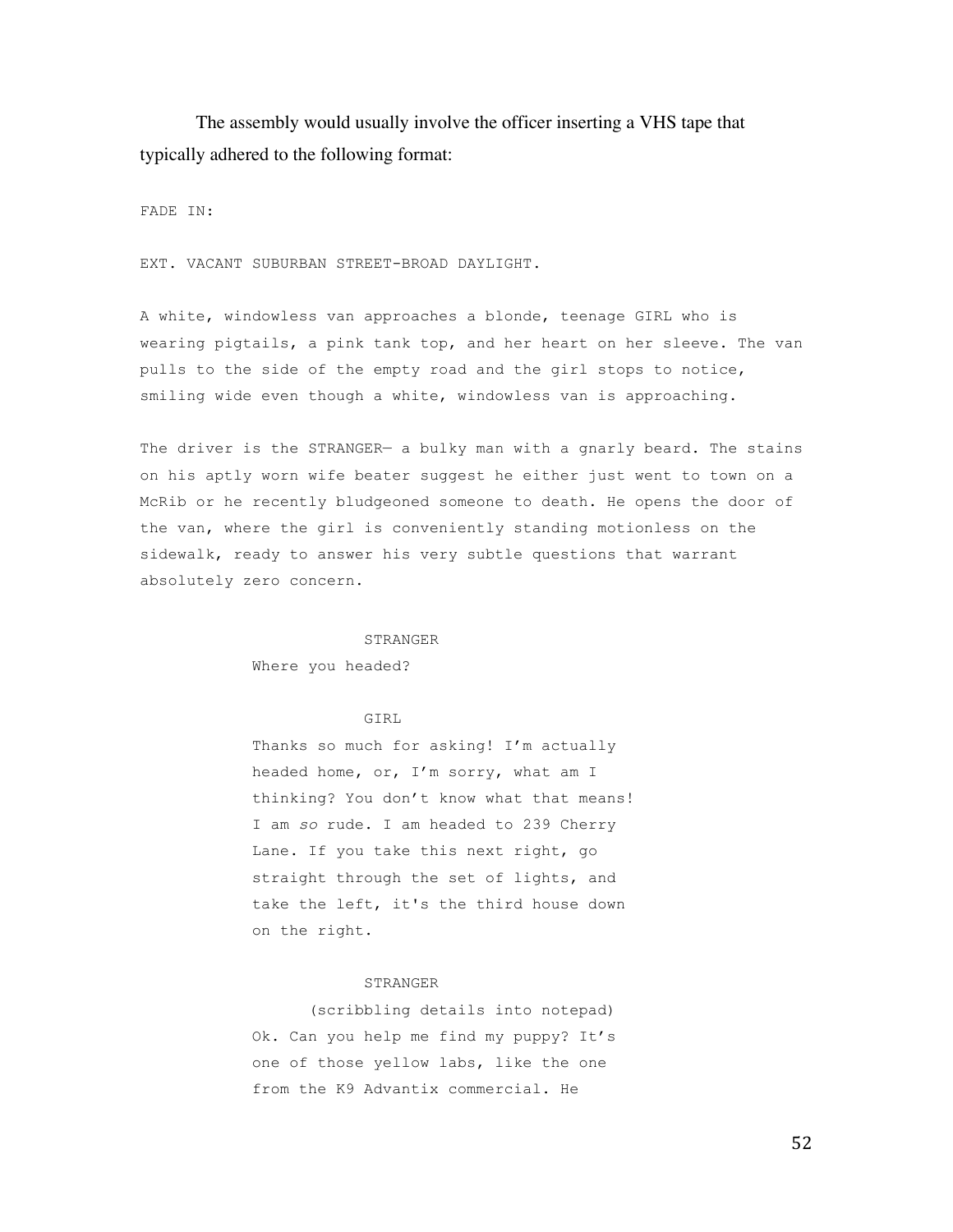actually *is* the puppy from that commercial now that I think more about him.

### GIRL

What? He's lost? I am so sorry. He's such a good singer. Yes, I'll help you. Where did you see him last? I'll start looking.

### STRANGER

I think I lost him inside this van, actually. Could you come in to help me look?

 GIRL Well, I'm not sure if...

### STRANGER

There's candy inside. Chocolate, Skittles, gumdrops, everything.

#### GIRL

(smiling wider than when the van approached) Well, jeez, you should have led with that, Mister!

The girl walks into the van while the video slows to a pause. Sarah McLachlan's "Angel" plays as the image of the girl fades to black and white.

FADE OUT.

"Wow," the officer would comment, shaking his head and holding his heart as if the acting warranted a Golden Globe.

He would then help us compile a list of preventative measures to curb the amount of times we would find ourselves without candy in a van. These included something along the lines of: screaming with the passion of a grief-stricken fisher cat, not smiling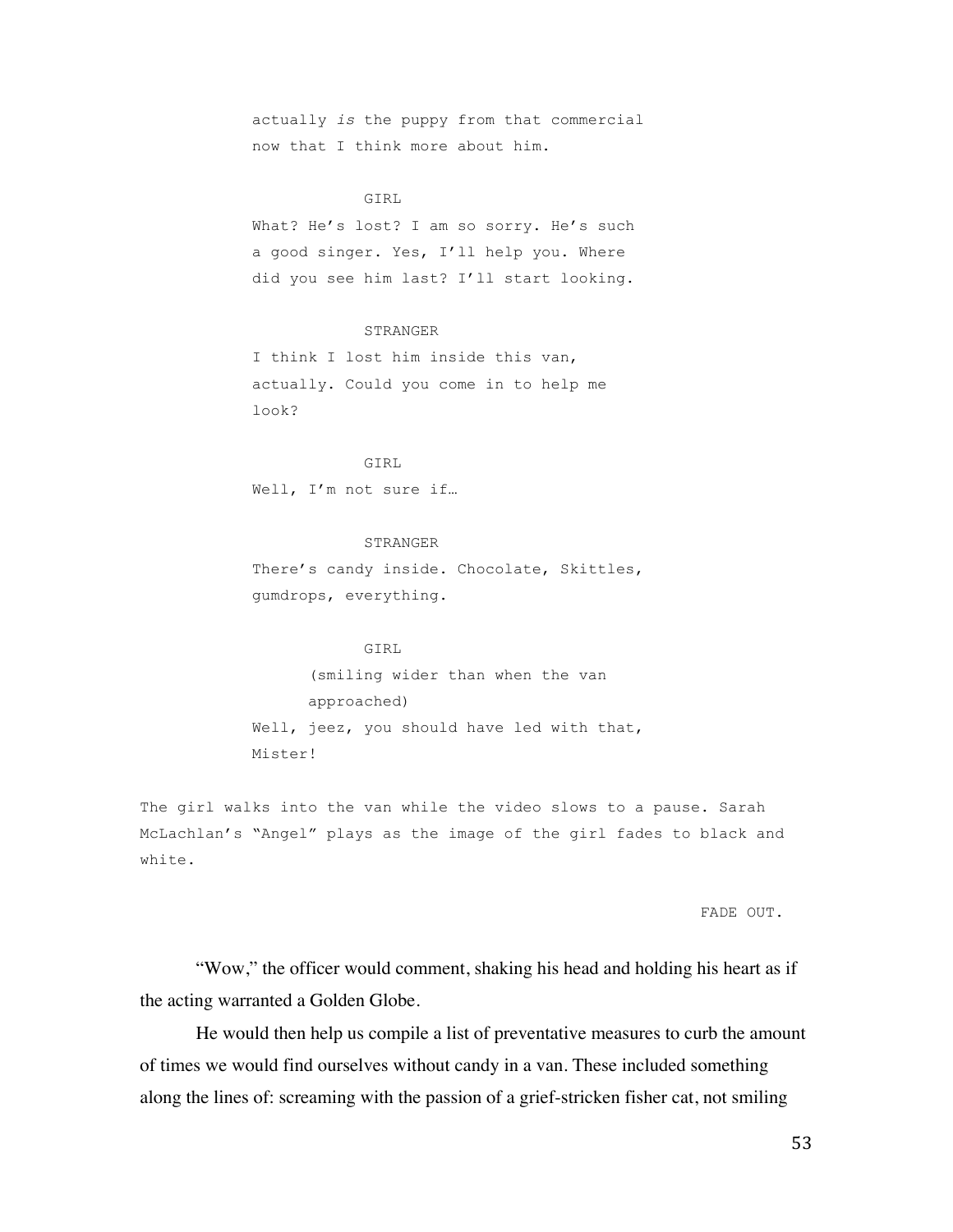back at the person like you've witnessed some sort of miracle, running like Usain Bolt in the opposite direction, and approaching other, non-suspicious strangers for help. It's worth noting that these strangers are not to be confused with "strangers," *strangers,* or even StRaNgErS*.* These are merely strangers, and are fine to approach usually mostly all the time.

Whenever meeting someone new, I am quick to think back to the impressionable girl from the video. "What are things I like to do? Well, right off the top of my head I can tell you that I do not like candy, or dogs, or white vans." This is a great line if you want to subtly let a potential 'napper know that they should take their tricks elsewhere, that the tried and true formula will not be working on you. It also works to repel each and every person you meet, if that's something you're interested in as well.

Being armed with ways to combat mentally ill adults who need a hobby would not be enough, however, the officer said, especially for the girls in the room. We found out that our XX chromosomes meant that we lacked a certain physical strength that boys had, which made us more vulnerable to attacks. Of course, if there were any girls who did possess a similar strength to the boys, she would have been mercilessly bullied, exhibiting yet another feminine Catch 22.

"Girls have more smarts," the officer said, even though the girl from the video did little to exhibit this. "They make up for in brains what they lack in upper body strength."

I thought about how I might implement this during an attack. "Excuse me, sir," I would say, giving him the "one second" sign. I would then pull out the Rubik's Cube that is permanently on my person and begin rapidly solving it until shock flooded his face.

"Scared yet?" I would ask, showing off my feat of astonishing spatial reasoning. Instead of taking the opportunity to pounce, he would take several steps backwards, unsure of how to handle the immense wave of intelligence I had unsheathed from my womanly wheelhouse.

"E= = mc <sup>2</sup>!"

"No!" he would cry. "I can't take it!"

"So," I would pause to ask. "This is definitely working, right?" "Honestly, yes. Kudos," he would admit, shielding his face from my wisdom.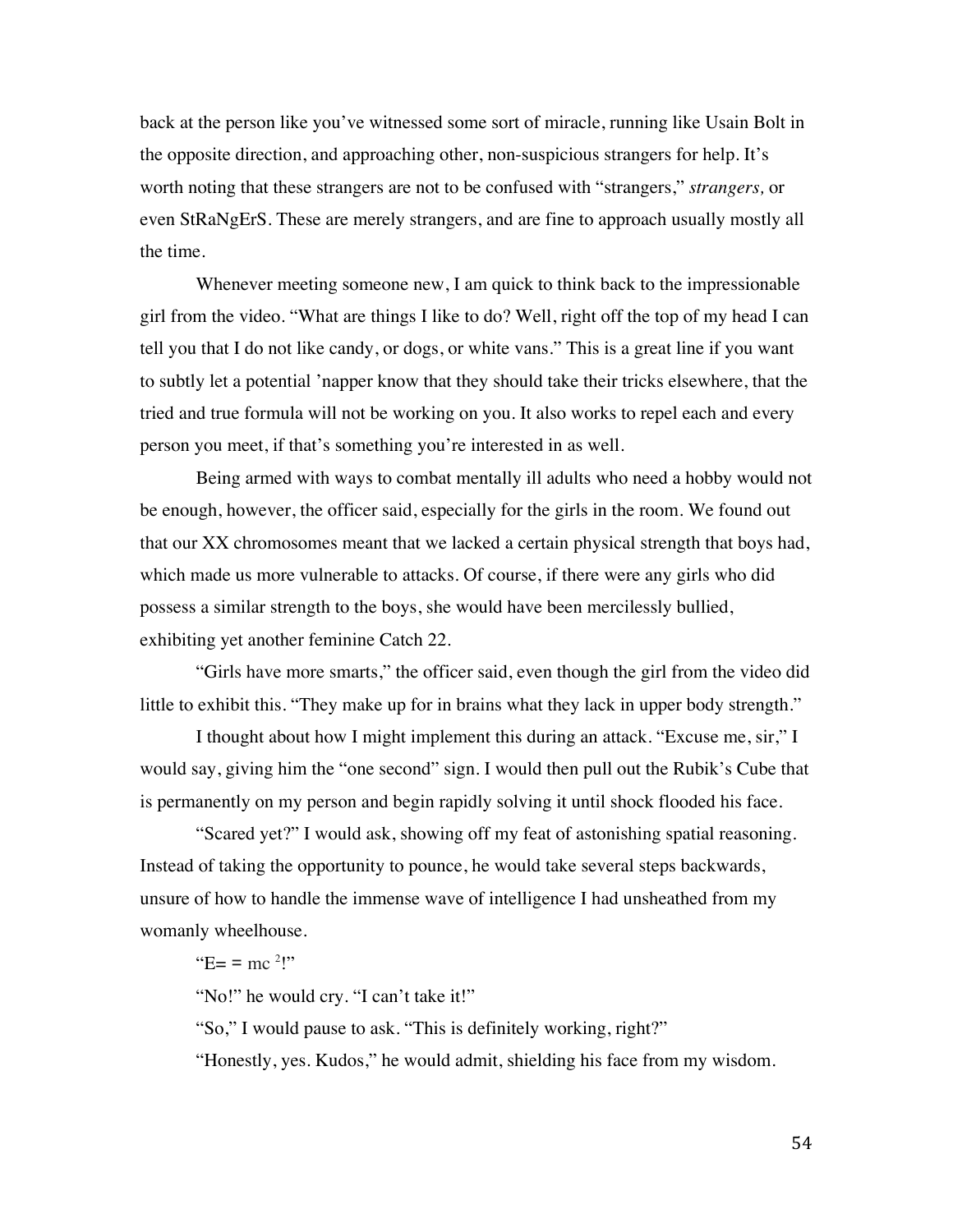"Promise me, though, that at *any* time, if you feel like what I'm doing isn't exactly working for you, just say the word, because I can immediately plunge into an insightful lecture on Victorian Era Poetry that I feel will make you, in the words of the great Elizabeth Barrett Browning, 'stand farther off.'"

I find that, although I am well versed in the gory details of the sensationalized criminal investigations, I am not privy to them in real life situations. This became abundantly clear about two summers ago. I was working a night event where I was responsible for driving Boy Scouts through the woods to the spot where they would launch their canoes. With their life jackets and paddles stuffed into the large, white van, I drove up the hill and into the woods. The pungent odor from the pubescent boys' underarms permeated the van, causing me to nearly choke on the air that I swore on their merit badges was thickening by the minute.

After about two minutes of driving, my coworker called to remind me to pull to the side at the opening in the road and wait for her to pass me in her van so we would not collide. I did as I was told, shifting the gear into park and turning up Magic 106.7's playing of "One Week" by the Barenaked Ladies. After an exhausting workday, my eyes began to sluggishly close under the mask of my salt-smeared sunglasses.

# *Bang. Bang. BANG.*

My shoulders sprang up at the abrasive clamor and I turned to decipher the source. Next to the passenger door stood a middle-aged man with a crooked smile who gestured for me to roll down the window.

"How's it going?" I asked, smiling instinctively, hoping he was just an innocent hiker in need of directions.

"Mind if I hop in?" he asked, already opening the door to sit in the vacant seat and then slamming it shut before I could answer.

Seeing that there were many fathers in the group, I assumed he must have been merely meeting his son halfway by parking further into the park.

"Is your son in this van?" I asked, turning to face the Boy Scouts, hoping they might offer me a clue instead of avoiding any and all forms of eye contact.

"No," he said, as my ears began to ring in fear.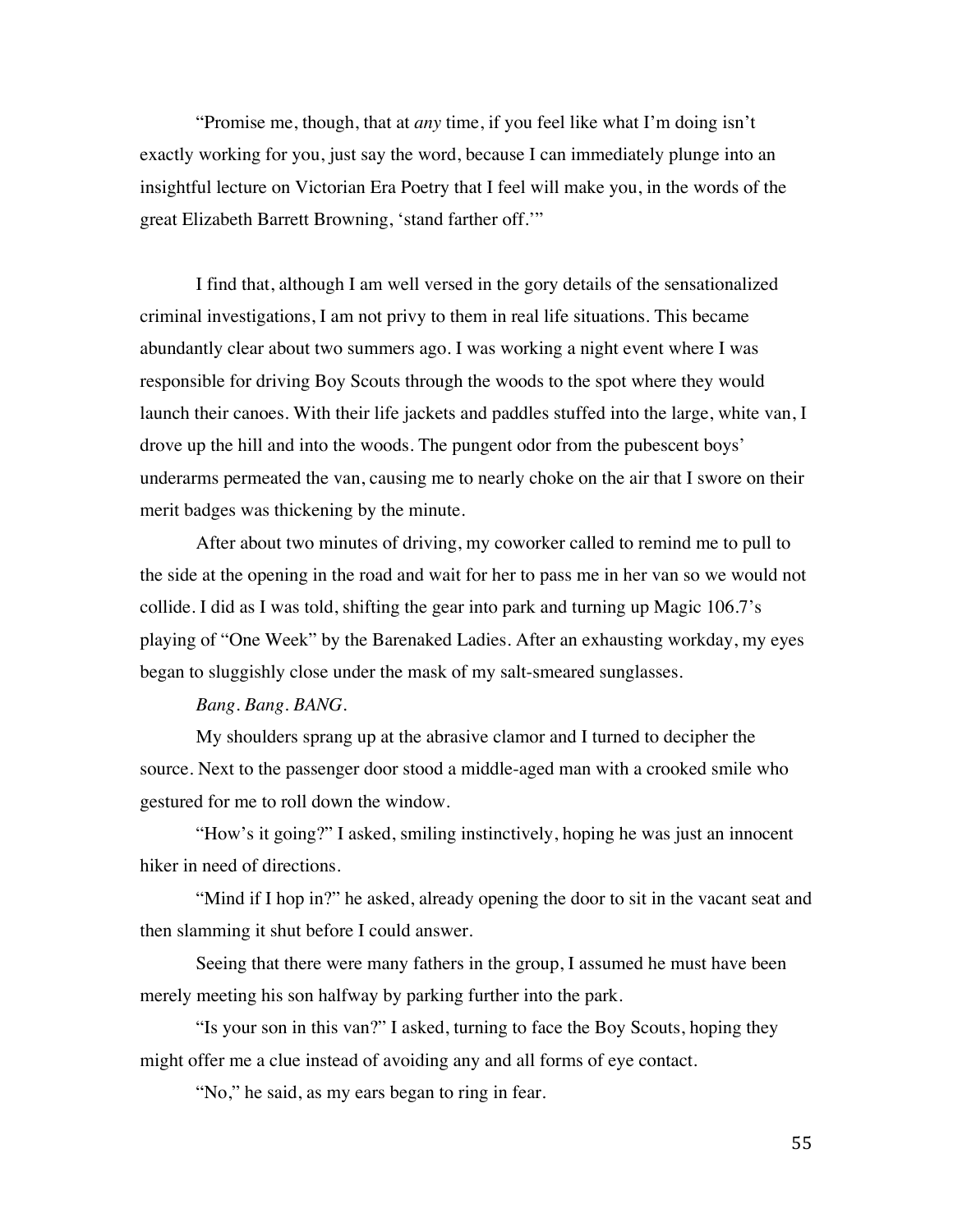"Is this someone's dad?" I whispered in terror to the boy behind me.

"I don't know," he replied. "His son must be in the other van. It's fine."

"You have a beautiful smile," the man told me. "Are you Irish?" he asked, as if you could tell someone's genealogy from their incisors. I quickly placed my hand over my mouth, manually forcing my lips into a scowl.

My coworker passed me on the other side, stopping momentarily to wave and say "Hi." I made a face that suggested I was on the way to my own execution, which she thought was merely indicative of the fact that I was in a van with fifteen Boy Scouts. She laughed and drove onwards, leaving the road empty for our van to travel. I yanked it into drive and pressed onwards, clenching the wheel to the point of ripping the faux leather in the hopes that the man's son would greet him with a hug upon arrival.

"There's just something about coming here at night," he said, turning fully in the seat to make eye contact with me as I drove. "I certainly spend a lot of time here."

"Nice," I mumbled, internally wondering why I was speaking back to him and also why I let him in the van and also why I hadn't really learned from watching the terrifying shows.

We finally arrived at the launch spot and the man did not seem to be mingling with any child or adult. I approached the Troop Leader, asking whether or not the man was indeed supposed to be on the trip or if he was someone I had involuntarily picked up on the side of the road in the woods with a van full of children.

"Yeah, he's fine," the leader said. "He looks pretty familiar to me. All good. So, if you don't mind, us boys are going to do some canoeing now. That alright with you young lady?"

I rolled my eyes and began to take my estrogen-laden body back to the van, somewhat relieved that my mysterious passenger looked at least "pretty familiar" to the overly- decorated Boy Scout leader who, at age fifty, felt it necessary to wear the entire uniform from head to toe in a way that should have made everyone think for a minute.

I inserted the keys into the ignition and stopped to open my coworker's text that read: "Everything okay? Why were you making that face?" I thought about how much she would laugh at the situation now that it was over, now that it was a crisis averted. I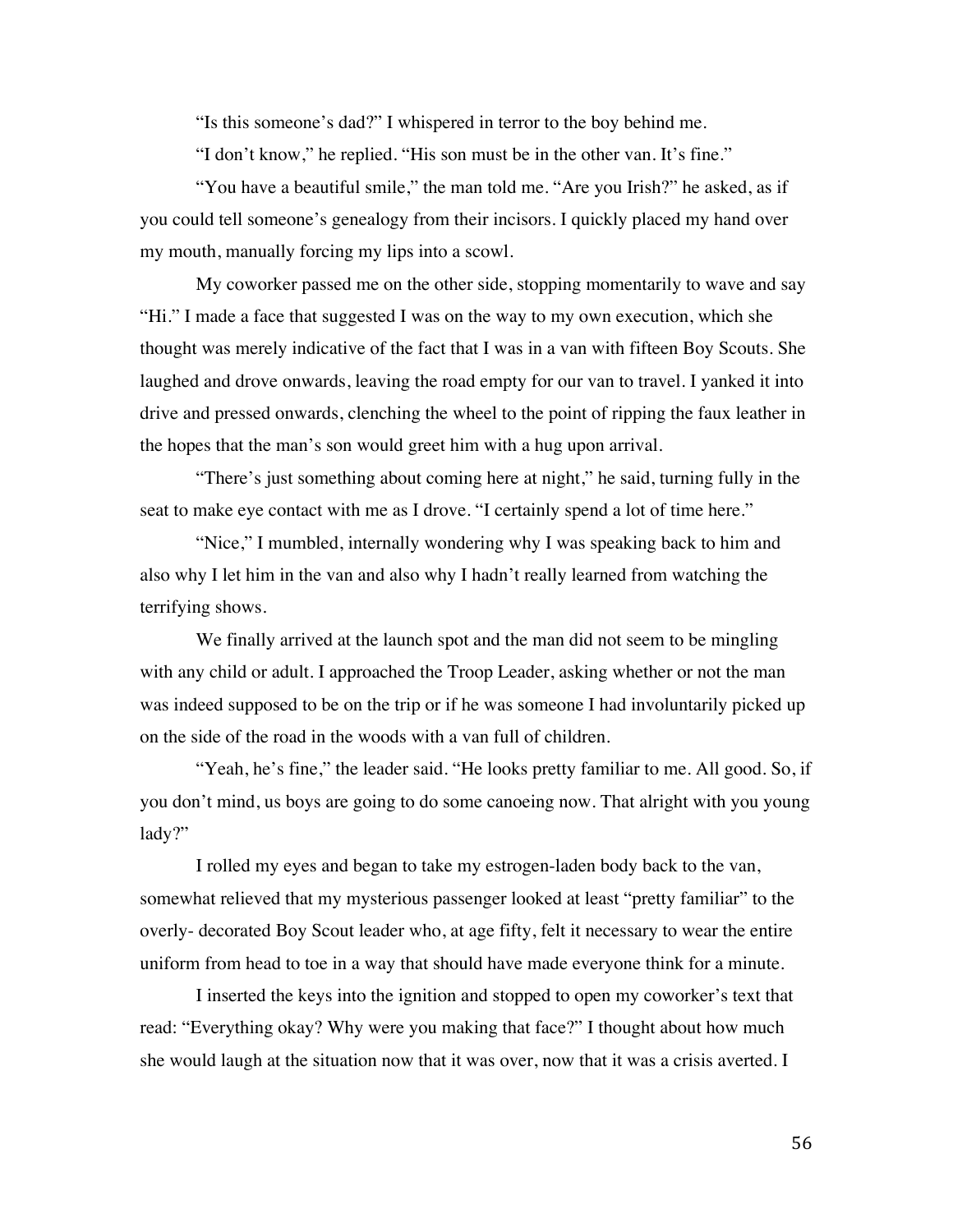got as far as typing, "So when I was parked on the side of the…" before hearing the creak of the passenger door being pried open.

"Can you give me a ride back?" the man from before asked, again, already climbing into the passenger seat.

"Aren't you with the canoeing crew?" I barked defensively, hoping that maybe he had just somehow forgot.

"Well, I saw the canoeing, so I'll go back to my car," he asserted, as if I were conducting a disturbing sightseeing trip solely for him.

"So your son is here somewhere, right?" I asked, a question that was met with silence.

I am not proud of what I did next, as it went against every teaching of the school police officer and is often pictured as the catalyst in the crime shows. For whatever reason, I couldn't say no to the man. I never deserted my pleasant demeanor, but instead internally wagered that I could endure the two-minute car ride so as to circumvent any confrontation.

"I finally got the right prescription today. It gets filled tomorrow," he said, after I began driving. Sweat gushed from every pore in my quaking body as I realized it meant he was currently on the *wrong* medication. This was it. This would be on the news. He was crazy. He would murder me. I let this happen. What smarts I had were clearly sacrificed when I made the decision to trap myself with the man, so I clearly had little left in the way of defending myself. I glanced at the glove compartment, but assumed there wouldn't be a Rubik's Cube inside.

"How old is your son?" I asked, still holding on to a shred of hope that he was a part of that group.

"How old are *you*?" he asked, giggling.

We drove in silence for thirty seconds, until I could see his car, which was parked on the side of the road where my van had previously stopped.

"Why aren't you smiling? Are you okay?" he asked, attempting to reach out and touch my shoulder. I leaned so far over that the van nearly veered into the trees. We reached where his car was parked after what felt like a million-mile trip, uphill in slow motion.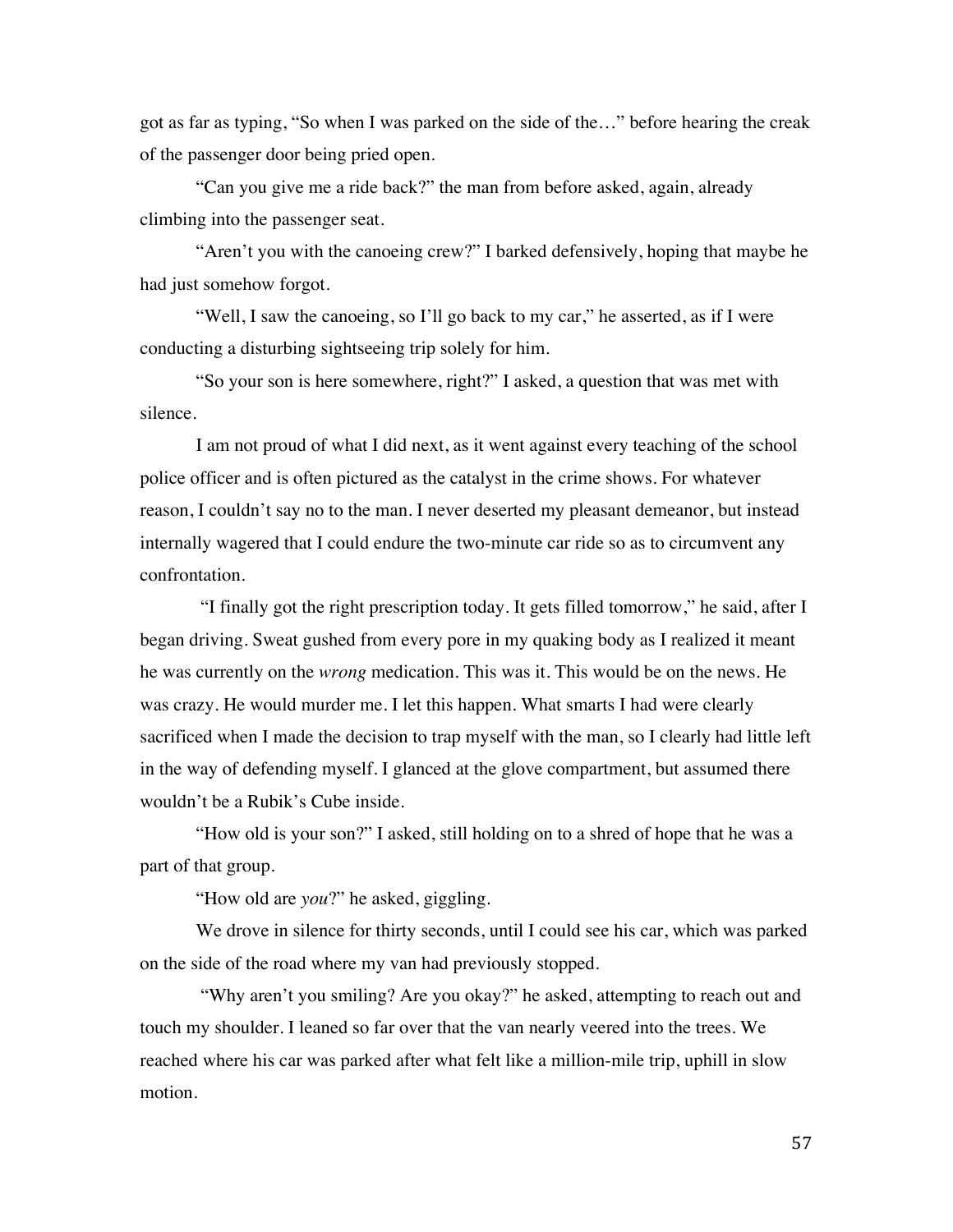"Okay, there's your car, I have to go back to work," I said, as fast as I have ever spoken before.

"Okay, okay," he grumbled, opening the door. "Maybe I'll see you again," he uttered, as I watched his feet finally connect with the pavement. I pressed the gas onto the floor of the van before he could even shut the door, leaving him engulfed in the van's exhaust.

"You're too nice," my coworker said, shaking her head after I told her the story. I assumed she would have said the same thing into the news cameras, should the man have bludgeoned me to death. "Why didn't you tell him no?" she demanded.

I couldn't really come up with an answer, other than the fact that I was only being pleasant.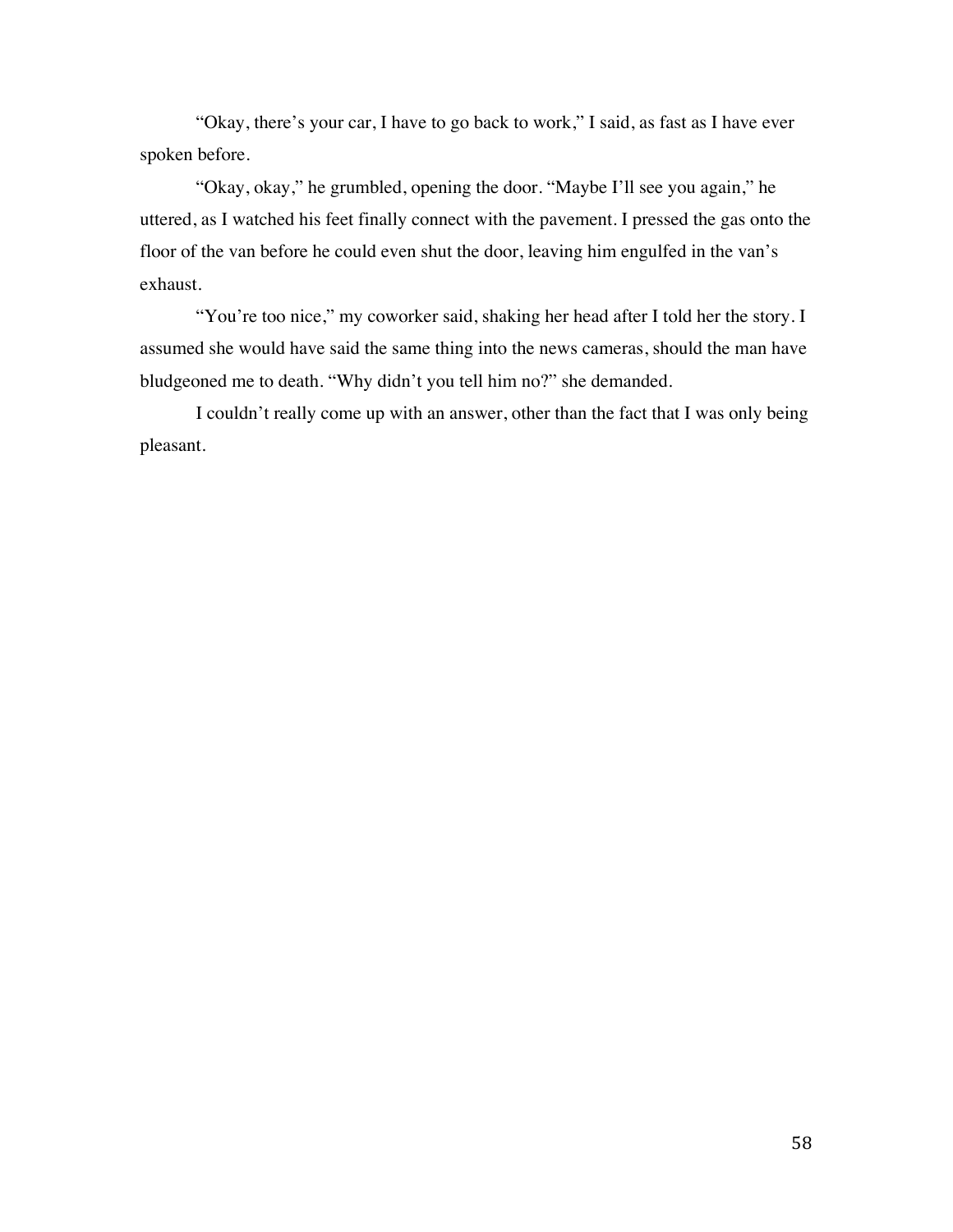# Single White Female Seeks Fairy Godmother

Most of the girls in my seventh grade class spent the majority of the year playing the game MASH, which was an acronym for mansion, apartment, house, shack. The mystical game determined things such as where you would live, whom you would marry, how many kids you'd have, what type of car you'd drive, and, depending on the mental stability of the game's moderator, your cause and date of death. A clairvoyant thirteenyear old would ask the subject to close their eyes as she drew the magical spiral that would dictate the player's future, while everyone watched wide-eyed as the destiny was foretold. The sprightly fortune teller would eventually conclude, "Rachel, it looks like you'll be living in a house, married to— oh my God—Ian! Ew! Also, I'm seeing that you will have seventeen kids and drive a used Toyota Camry!"

"Also," another girl would whisper from seemingly out of nowhere, "I'm seeing that the coroner will indeed confirm the suspicion of death by asphyxiation on March the sixth, 2032."

Everyone seemed to take the game's findings to be as legitimate as a medical report and even began acting on the answers, as if to hurry along fate. Couples formed out of the marriage predictions, which I felt was inspiring, given that their predicted living arrangements were in shacks. The marriage projections were the only thing any of the players cared about, however, and undoubtedly rushed home to inform their families of their pending engagements and looming pregnancies.

Interestingly, each time the game was played, there were three names under the marriage category and one blank space. This void signified that the player was destined to be unmarried— a tragic fate that had not yet been predicted for any player in the entire year thus far. And then, one Friday afternoon in May, I decided to play the game.

My future seemed to be panning out rather wonderfully in the first few minutes, as my soothsayer circled things like mansion and Honda CRV. However, after it appeared that she was finished with her calculations, she looked at me, her countenance drenched in alarm, and said, "Oh my god…you're…you're not going to get married." Everyone gasped collectively. "You're going to be alone!"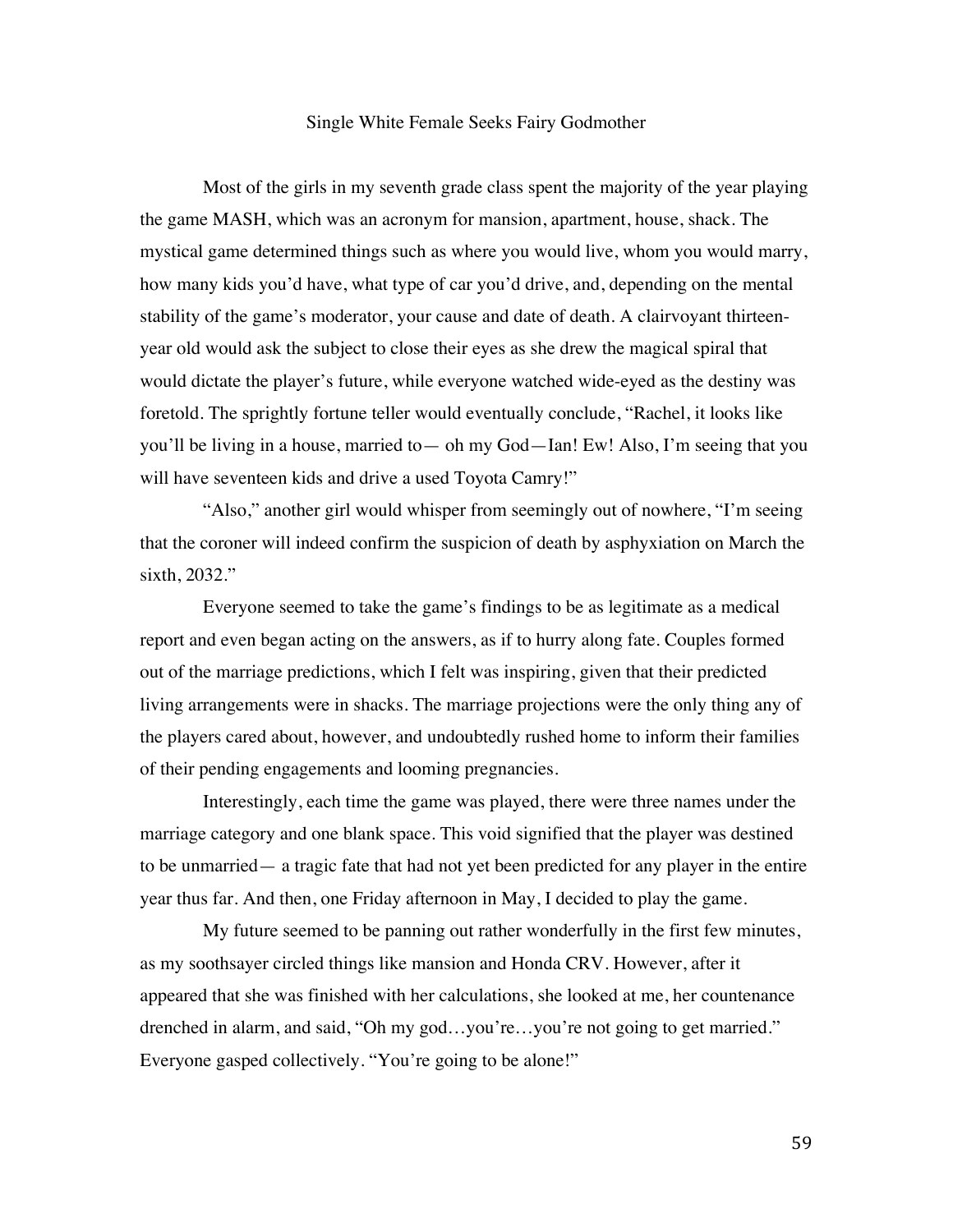This was not news that I could take home. It has often seemed like my siblings and I have a lot to live up to in terms of marriage, as my parents have been together since they were in the ninth grade. And, as my mother will happily to tell you, she and my father actually met in the second grade, at which point in the story people will either smile so hard their faces crack or projectile vomit, their bodies rejecting the utter adorability. My grandmother used to watch their three-hour wedding tape recreationally, sitting at the edge of her seat and chomping on popcorn.

"Oh, look how pretty the church was! And how not-as-into-drugs your uncle looks!" she would observe.

She inserted the dusty VCR of the wedding video while she babysat us, forcing us to relentlessly relive the magic. We struggled to contain out laughter as the bridesmaids moseyed down the aisle, their outrageous perms matching perfectly with their frilly, magenta shoulder pads. My grandmother pointed out all the characters for us, like her neighbors, cousins, and that uncle from Nebraska who was either named Frank or Fred, but it's a two-way street and he really didn't put in the effort getting to know her either, so she's not going to beat herself up about it, alright?

She would clap in earnest from the couch as my parents kissed in front of the elfish-looking priest and blushing alter boys. My siblings and I then made vomit noises that were immediately hushed by a cat-embroidered pillow thrown in our faces.

The camera, clearly being held by a twelve-year-old with ADHD, panned erratically to individual people congratulating my parents. "You two kids were always so cute," gushed three elderly women in unison.

"Truly soul mates," affirmed a gentleman rather coldly, as if he was planning on killing everybody at the reception later on but felt the words fit appropriately enough for now.

"Cheers to many, many years," shouted a half-in-the-bag friend of my father's who was doing his best Dr. Suess impersonation, presumably to let the bridesmaids know that he was well read, in case any were into the intellectual type.

"They really are something," my grandmother would declare, exhaling what was left of her Marlboro Lite and blatantly ignoring her manifesting emphysema.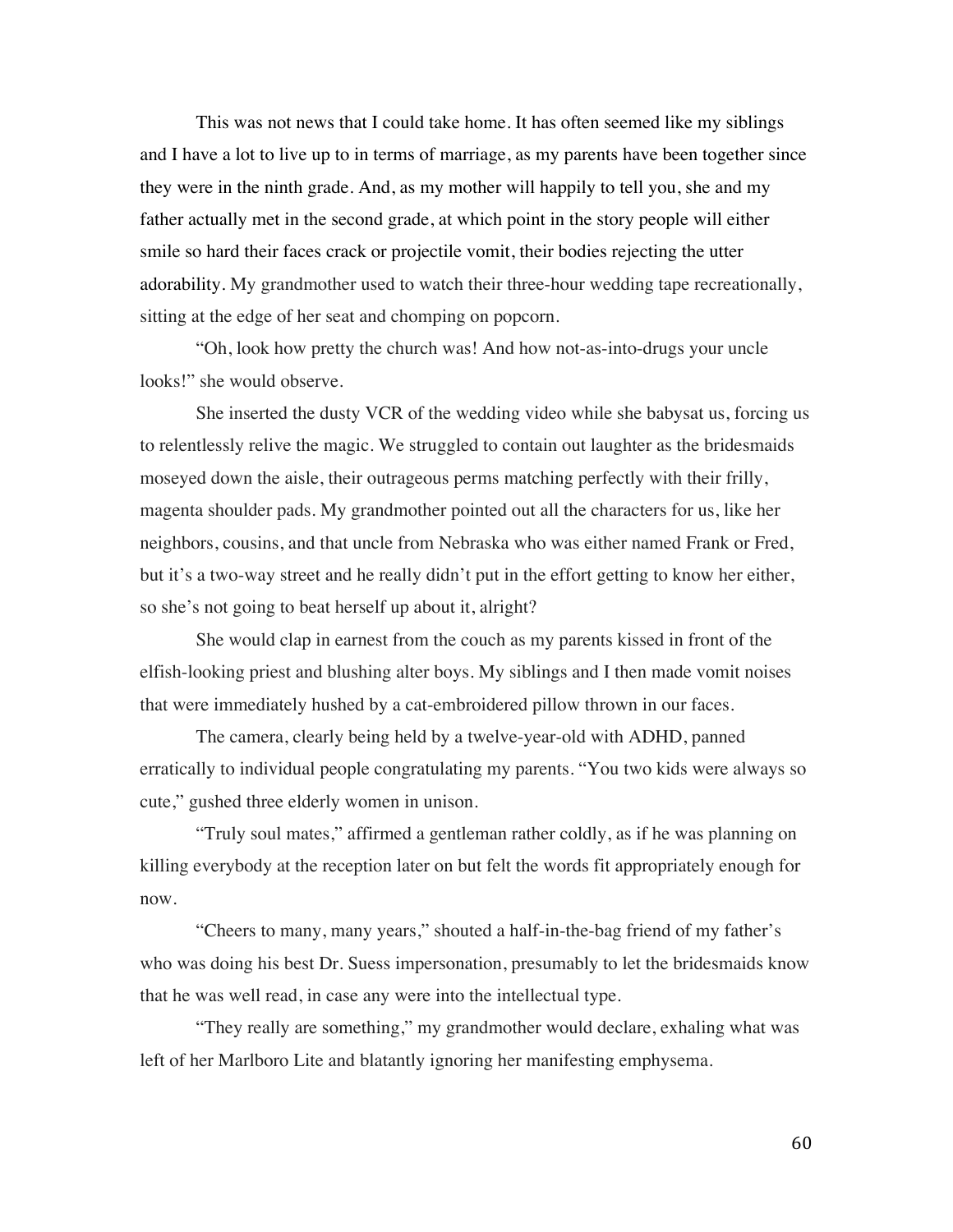"Kelley, you're in the second grade. You know that they went to second grade together. Maybe you'll meet your husband this year!" she exclaimed, half-joking but also half-extremely serious. I thought of the nose-picking, mouth-farting barbarians and determined there was not a husband in the bunch.

It's not that our family put pressure on us to find soul mates during adolescence, but there was an underlying feel that my mother would have really loved it. I once came home from a gas station and told her that the boy working there told me I should get my tires looked at.

"A BOY? What? What else did he say to you?" she asked while I stared.

I don't blame my mother for wanting all of us to find people to spend upwards of eternity with, as anxiety inducing as that sounds. She and my father have been married for twenty-five years and still genuinely love each other, which is truly an astonishing and rare feat.

"I don't think I ever want to get married," I told my mother, who slammed on the breaks of our minivan.

"Why would you say that?" she asked, her eyes threatening to water.

"It all really seems like a lot. I like being alone," I said, in a too-cool-for-school tone that I know irked her to her core.

"You don't know what you're talking about yet," she asserted, presumably thinking of the biography she would craft for me later that afternoon on Match.com. "Kelley enjoys long walks on small beaches and is unafraid of commitment. She loves to laugh, mostly at herself, but never at others. (Unless they are wearing sleeveless turtlenecks, for some reason.) She enjoys going out and staying in and her friends say she is easy-going, especially after she is given a powerful sedative."

My mother has always told me that I will "just know" when I've met the person I want to spend the rest of my life with. According to WebMD, I should feel a slight pang near my ribcage area, a sensation known in the medical community as either "butterflies" or "gallstones."

I think I must have felt something close to this when I was in preschool, when I became engaged to my neighbor/part-time lover, Jack. Jack and I were married in an intimate ceremony in my backyard by our other neighbor Brian, who was definitely a bit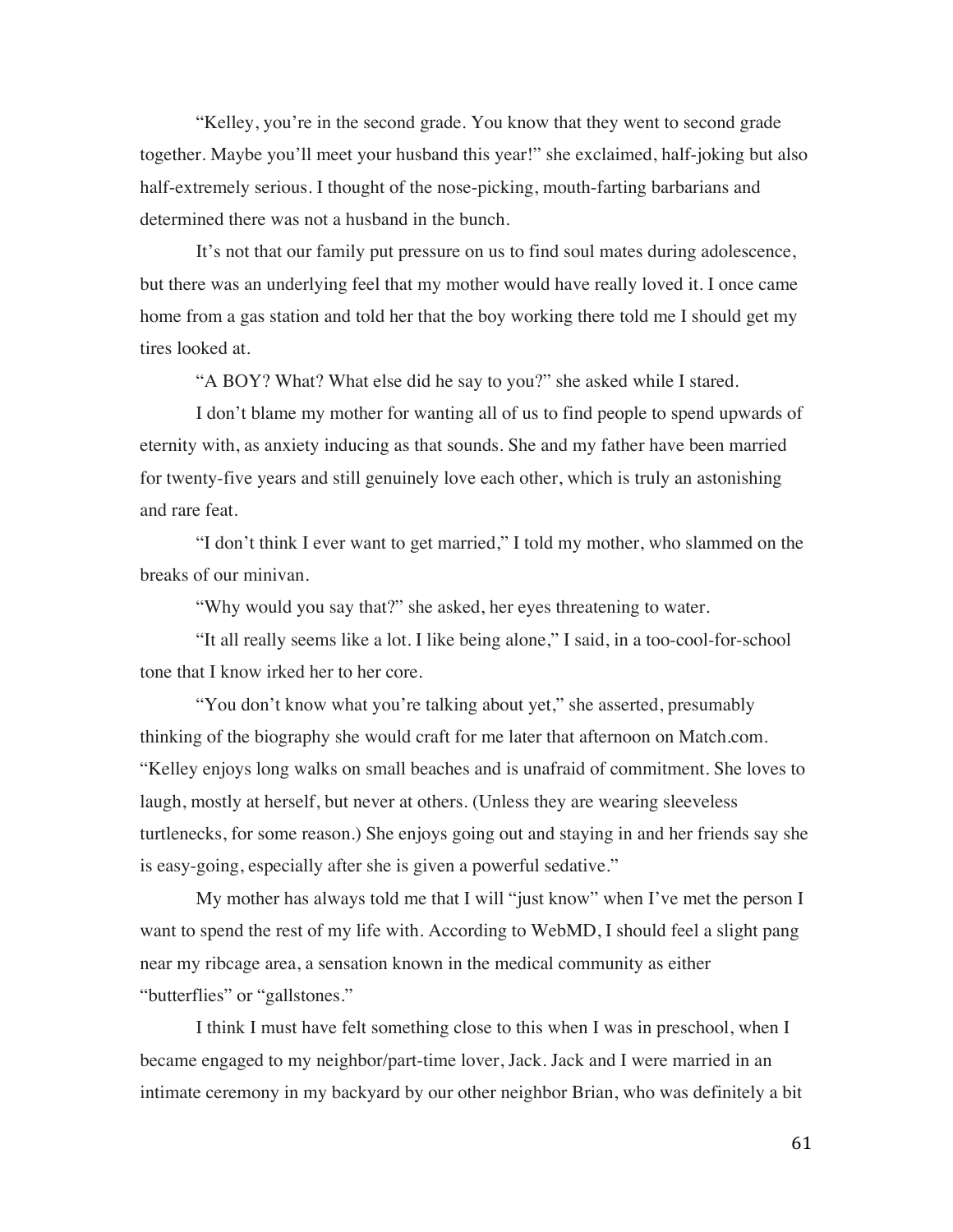too old to have been involved in the nuptials. Nonetheless, Brian handed us both Ring Pops and told us that we should kiss, which, again, now seems to be losing its innocent charm. Whether or not Brian had become a Justice of the Peace prior to the backyard ceremony, I do not know. But I do know that spiritually, I will always be married to Jack, which I plan to use as an excuse indefinitely.

"You don't let anyone in," my mother will say, every night before I go to bed, in the morning when I wake up, and from outside the bathroom door while I shower.

I began thinking of the time the woman at the nail salon asked me "Why you no have boyfriend?" and wondered if maybe there was something wrong with me, although she told me, more than once, that it was my dirty cuticles.

"Well," I said, "I think I'm just—"It's you cuticles," she sternly asserted.

As I have gotten older, I've noticed that being single is somewhat worrisome to people, indicative of the fact that you must not be wanted. I whole-heartedly blame this on the fairy tales that girls grow up with, which all seem to involve weddings that enhance the status of helpless women who are much more in need of a psychiatrist than a one-dimensional prince who has a tendency to kiss unconscious females.

My main grievance with these tales involves the timing of the Fairy Godmother's arrival in *Cinderella.* She doesn't show up when Cinderella's father dies, leaving her a servant to her psychologically abusive and evil stepmother. She doesn't step in when Cinderella's homely stepsisters sing "Sweet Nightingale" at a shrill enough octave to shatter all of the glass ceilings the film seems to endorse. And she does not interject when Cinderella speaks at length to talking mice about the definition of dreams. Instead, the Fairy Godmother appears to help Cinderella dramatically alter her outward appearance so she can be better equipped to attract the prince. She also turns a pumpkin into a carriage, but Cinderella opts to use the whimsical vehicle to attend the ball instead of escape from the prison she currently inhabits.

I think that if I were a character in these stories, I would be the spinster, susceptible to accusations of witchcraft. Although I've never cast a spell that actually did any real damage, there seems to be a hex on me that only attracts mentally unstable individuals who I must physically run from. Unfortunately, however, if the fairy tales ring true, fairy godmothers only aid in running toward, not away.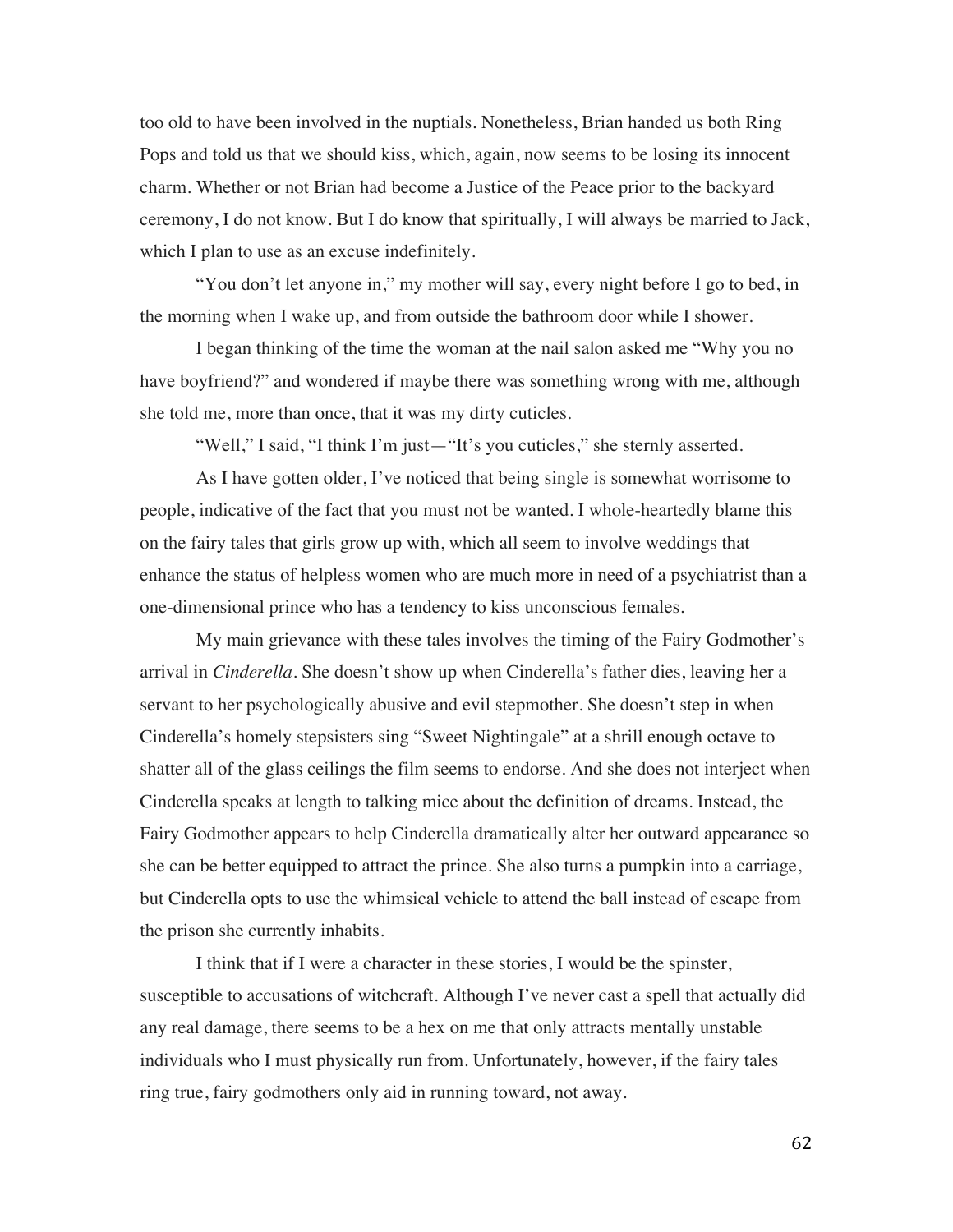This curse was amplified with the high-decibel intensity of a metal rock concert this summer, when I met a knight in shining armor named Steve, at an outdoor bar. I was there with my cousin and her boyfriend, and I assume the aroma of my third-wheeling must have wafted in his direction.

Steve got the impression, via zero eye contact or conversation, that I yearned for him to invade my personal space so much that I could count the individual beads of sweat trickling down his blotchy face. He hobbled as best he could over to me in a way that mimicked the undead. He put his hand on my shoulder, looked at me square in the eyes, and, catching his breath, asked, "Do you believe in serendipitous communication? Also, hi, I'm Steve." He had clearly been at the bar for a few hours, or days, before me, but he was apparently not so drunk that he couldn't discuss finding meaning in the seemingly coincidental.

Steve was clearly parroting lines borrowed from a Philosophy 101 class, but was I supposed to "let him in" and engage in a faux-academic debate regarding the role of happenstance in human nature, or run, because he seemed like he was one drink away from a stomach-pumping?

Before I could decide, he impulsively snatched his friend's sweater that was lying on a nearby table and threw it onto one of the roof's floodlights. He leaned closer and whispered, "I think I'm going to kiss you now," as if the friend's sweater had really been bugging him this whole time, but now that it had ben addressed, he could proceed.

"No thanks," I said, straining my neck away to the point of breaking.

"You have nice eyes," he added, in case that might change my mind.

Taking a giant step backwards and explaining to Steve that I was already married, I noticed flames sparkling from the roof. The pungent odor of scorched cotton flooded my nostrils, causing me to cough.

"Your friend's sweater is on fire," I told him. Interestingly, he took the news much better than expected.

"That's alllll right," he slurred, his eyes closing in a rum-induced exhaustion. I nodded, noting his calm demeanor and obvious potential in the business of emergency management.

"Well, have a nice night," I offered.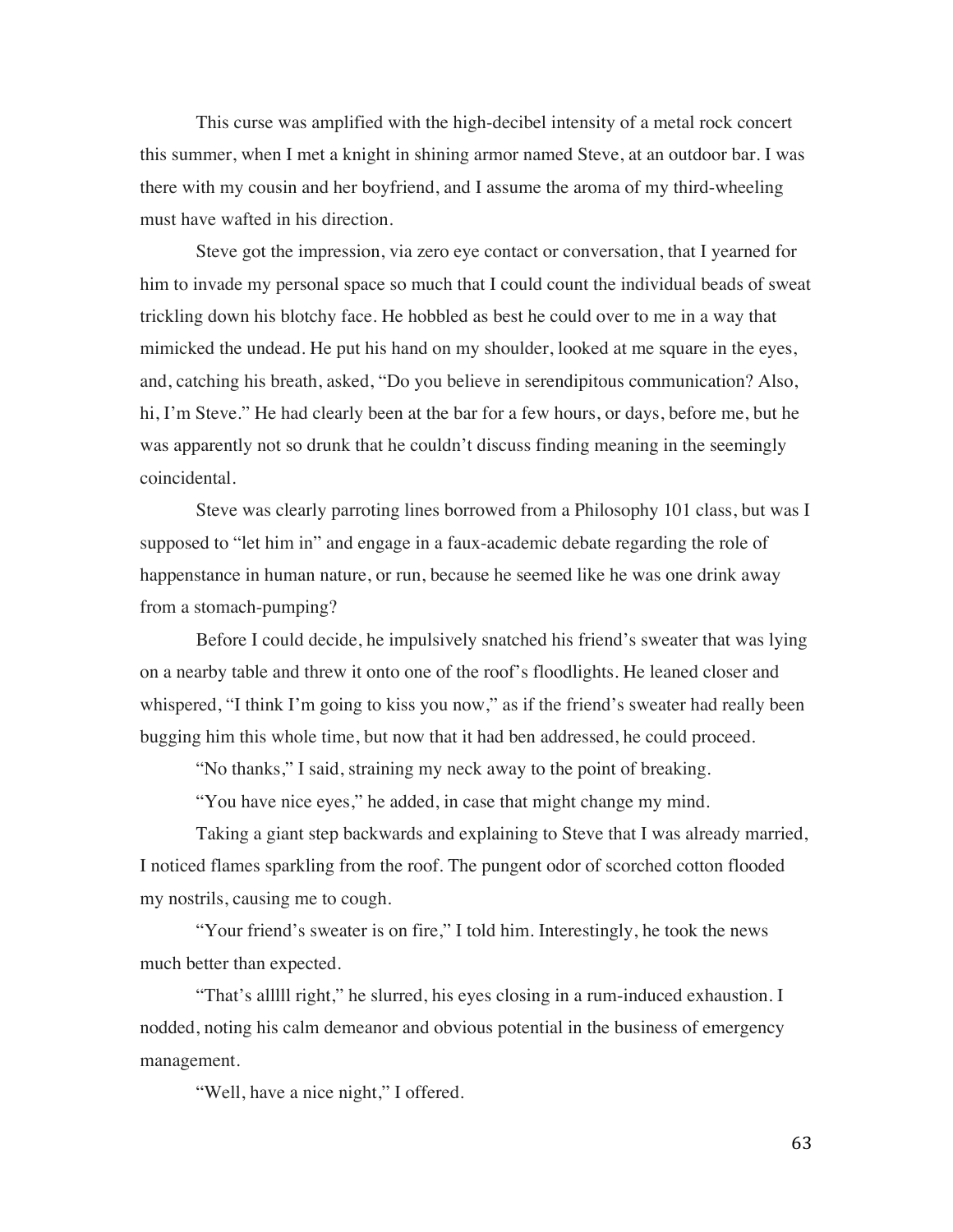"Ohhhh," he said, smiling to reveal his crooked teeth. "You want to come home with me tonight!" he screamed, over the reggae band's best attempt at "One Love."

"Again, no," I replied, while resorting to pantomiming to alert him to the fact that the roof was on fire in the worst possible way.

Soon a towering bouncer came over and reached up for the sweater, which was now completely charred. He shook his head and handed it to Steve, who accepted it graciously. I began to inch away, scanning the area for my cousin and her boyfriend so we could exit the establishment.

"But I said you had nice eyes!" Steve yelled at me, as I began to walk away. "You don't!" he screamed, louder. "They're shitty! Not blue, not green. Pick a color!"

By the time he took one step closer, my indecisive eyes and I were already halfway out of the bar, reconvening with my cousin and her boyfriend. I don't remember how it was decided, but we seemed to mutually yet nonverbally agree to walk back to the house where we were staying, which would take a half hour. My cousin's boyfriend led us in the darkness, wielding a stick he found on the side of the road for protection. I was comforted by the notion that, should we encounter a small-to-medium-sized dog, we would be safe.

As we walked down the dark, narrow, sidewalk-less street, I felt a slight twinge of liberation. I began to pace faster while the midnight breeze roused the goose bumps on my bare arms. I was thrilled by the fact that I could barely see three feet ahead, and also that every step meant another one away from Steve.

The next morning I turned on the TV, watching the black screen flood with indecent images from the MTV show *Dating Naked.* Amazed at the notion of a thirteenhour marathon for such a program, I quickly began to watch. I became immersed in this world of not wearing clothes, a world where you are just so genuinely you, save for, of course, your outward behavior. The show's inspiration is derived from the fact the contestants are seeing each other as vulnerable and unfiltered, which is something we rarely do nowadays because it's gross and unnecessary and illegal.

The contestants prided themselves on genuinely opening up to their partners about all things, which included strange birthmarks, weird, inexplicable moles on their left shoulders, and a breast that is slightly larger than the other one, but overall, they're both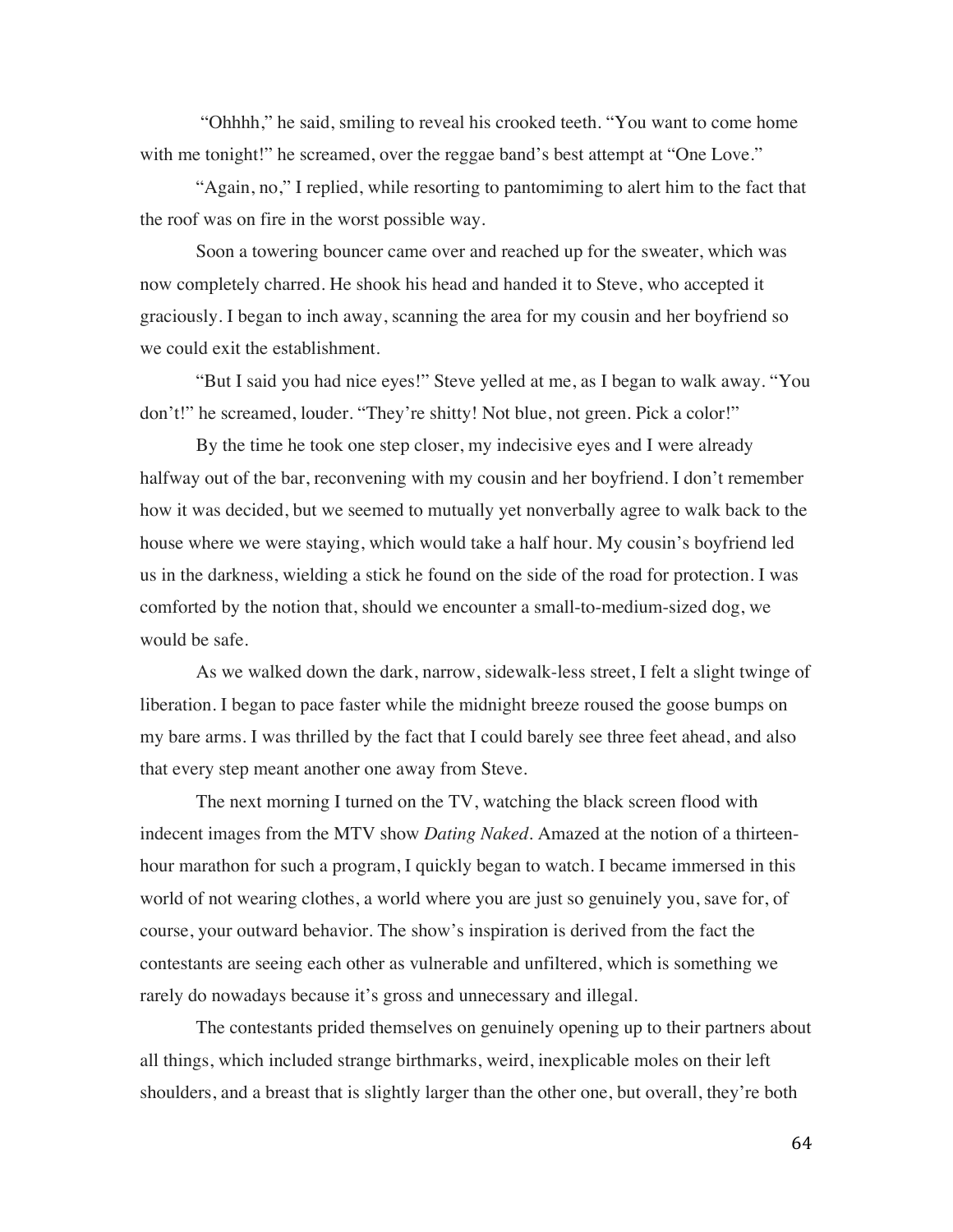really great. After a couple hours of watching contestant Greg, an entrepreneur and *not*  male stripper, struggle to make a real connection with the airbrushed specimens the show referred to as women, I realized that if this was putting yourself out there, I was all set.

"Life is just more beautiful when you're with someone you have a real connection with," said one of the women on the show. A very nice sentiment, had she not been so naked you could see her misspelled ribcage tattoo, which presumably featured the lyrics to "Who Let the Dogs Out." Perhaps I was still ill with the residue of the night before, but I began to worry that my life would never be as beautiful as she described, which I hated, because, again, she was not wearing any clothes and felt that "Who Let the Dogs" warranted a permanent place on her person.

Once my cousin and her boyfriend were up, we decided to venture to the beach. After hopping in and out of what I hoped was non-shark-infested water, I decided to go for a walk and embarked on the trek to the river that was located behind the beach.

"Are you sure you want to go alone?" they asked. I told them I didn't mind at all, grabbed a Corona out of the cooler, and started off.

I sloshed around the small stream, noting the crabs and tadpoles as they glided away from my splashing feet. Ripples came from the other direction as a man and his son walked towards me. As they got closer, I noticed a look of sheer concern consume the father's face, as he diverted his son in a different direction, so our paths wouldn't meet.

He stared at me as if I were a wildebeest wanted for murder and quickly took a sharp right, never letting go of his son's arm. I hid my beer behind my back and wondered if it was the "no alcohol rule" that was the source of their aversion. He maintained eye contact, his mouth open, studying me until I stopped walking and stared back. Was there something in my teeth? Did I smell? Was I actually a wildebeest, but no one had the heart to tell me? Or was I now repelling other human beings away from me? Was *I* the problem this whole time?

I continued to walk until I got to the end of the river, all the while wondering what it was about me that would cause someone to shield their child's eyes and stay back one hundred feet.

"I'm not a sex offender!" I wanted to yell, but ultimately surmised that this is exactly what a sex offender might be found yelling.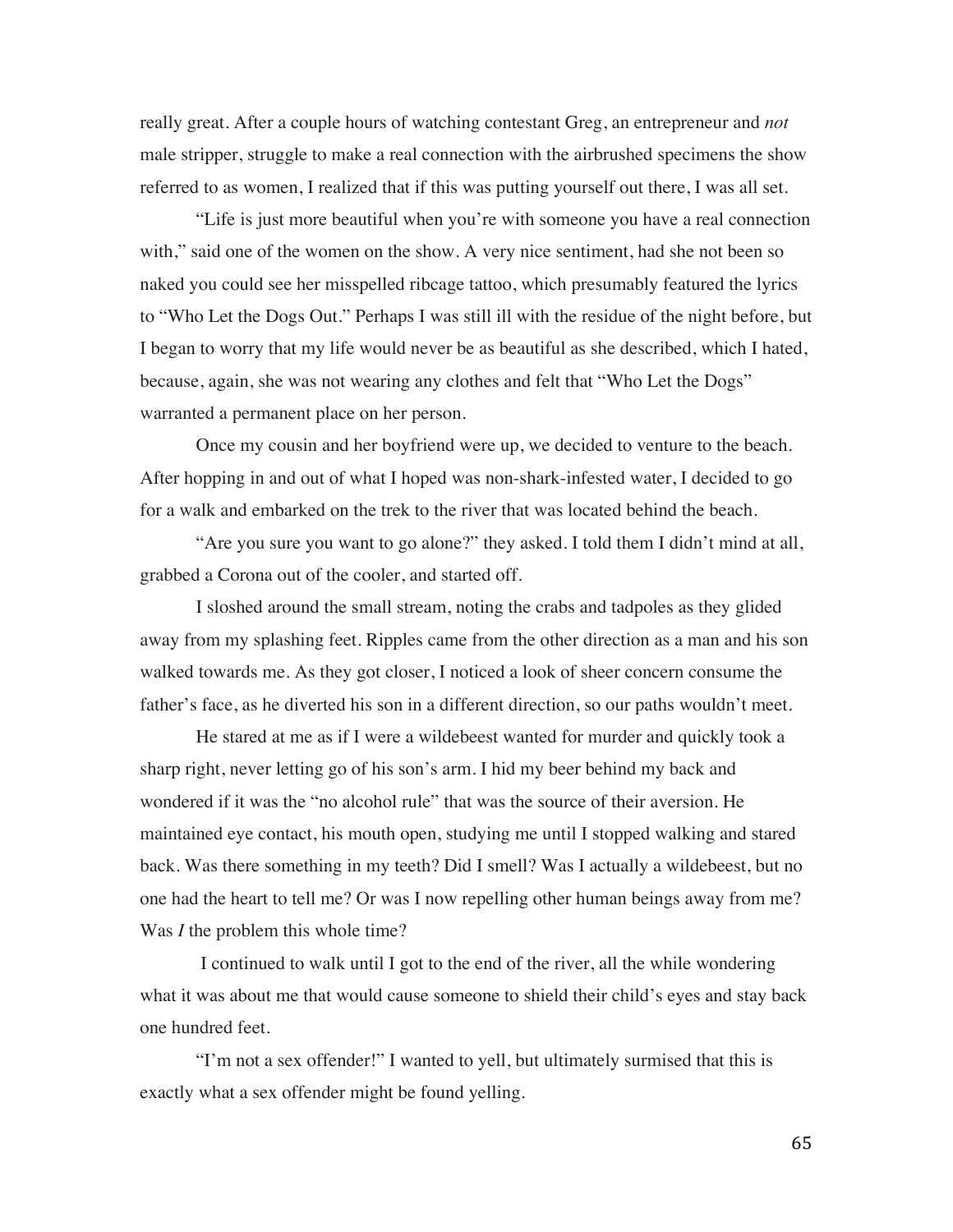I hiked up the hill to the tip of the river where an elderly woman and her dog were playing fetch by the water. She too turned to look at me, her countenance conveying a similar concern. Overcome with frustration that I was now apparently akin the Hunchback of Notre Dame, I looked at her and said, "What is it?" She came closer.

"Yah face," she said, pointing at me. "It's bleedin'." I touched my hand to my forehead, catching the blood on the tips of my fingers. I bent down to look at my face in the water, noting the hot stream of blood making its way from my forehead down to my neck. Whether I had picked at a bug bite, scratched a pimple, or was unknowingly bit by a shark, I did not know or care. I had never been so relieved to see my own bodily fluids in my entire life. I wasn't a human-repelling monster. I was just a slob. I splashed myself with a few rounds of salt water and sighed a breath of relief.

"You ah sittin' on the beach with that couple, aren't yah?" she asked, in her beautiful Boston accent.

"Yeah, I replied, "I am."

"Well, what about you? Where's yah boyfriend?" she inquired, as I rolled my eyes hard enough to alter the Earth's orbit. When I told her I didn't have one, she chuckled until she started coughing. And then coughed until she started wheezing. And then wheezed until she decided it was for the best that she toss her cigarette into the sand.

"I'm just speakin' from experience," she said, throwing the dog's tennis ball into the water. "But you don't want one." There was a peculiar comfort in her nearly unintelligible speech that granted me a kind of asylum from the worn out topic.

"No," I admitted. "I don't think I do."

"Life's too shaht to waste yah freedom. Like me, I had a guy. Rick. Everyone says 'get married, get married.' So we was married and the whole bit. He cheated. Waste ah twenty years. Now I take time fah me. Look out at that view. Yah know who would've ruined the hell out of that view?" she asked, although I could guess the answer.

I looked out, absorbing the picturesque spectacle of the incoming tide behind the tall grass budding from the untouched sand. It was really nice. And, although I never met the man, I had a hunch that Rick would've ruined it too.

I said good-bye and wandered back the way I came, convinced that I had just met my fairy godmother.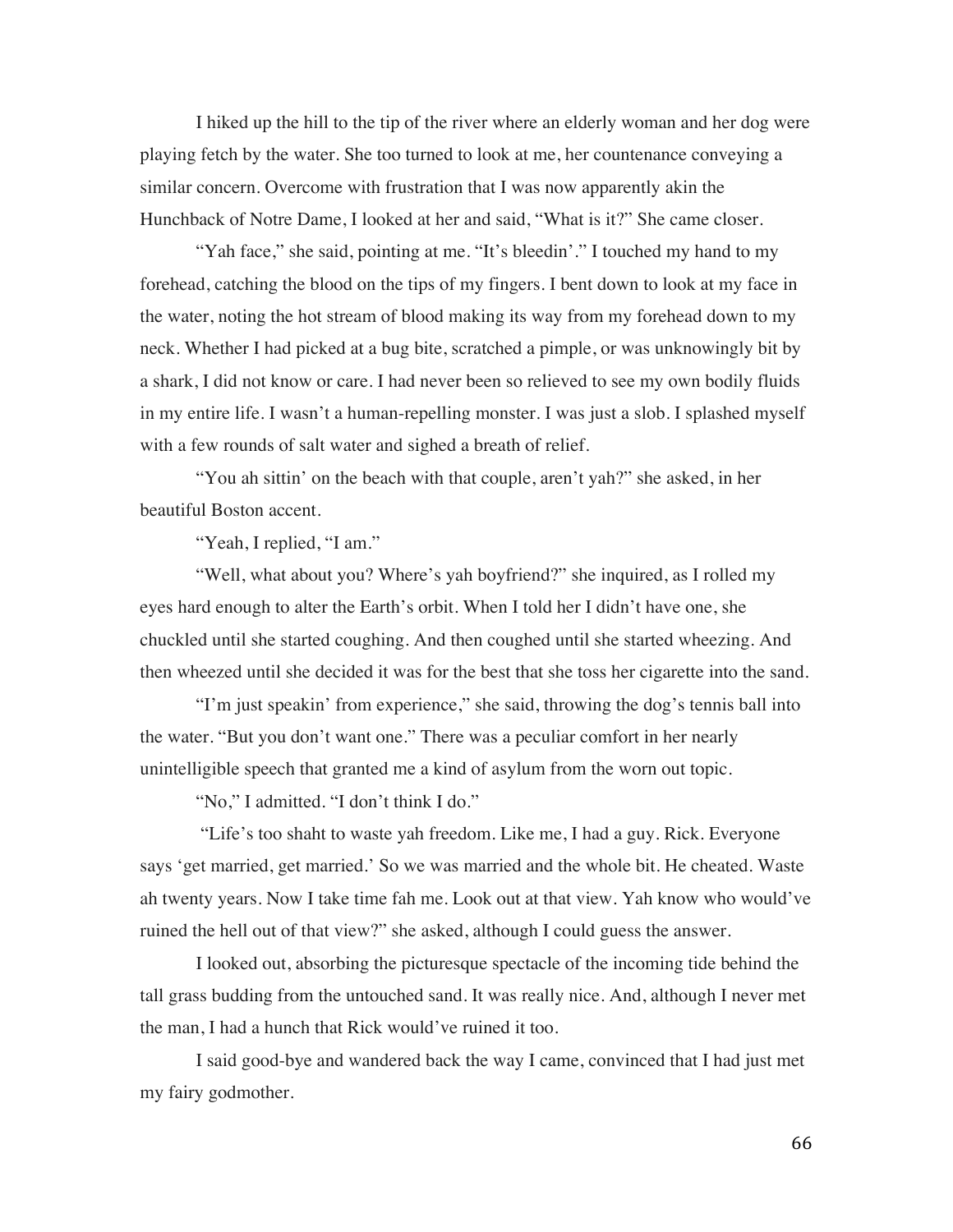## Parents These Days

I've held a slew of strange job titles throughout high school and college. Most of which involved children, and only some of which I would consider myself remotely qualified to do. I was a camp counselor by summer, but come fall, I might be anything from an unlicensed archery instructor to a non-lifeguard-certified swim teacher. "What level do you think my little Jimmy will be at by next month?" a mother once asked me about her five year old son, who, upon first interaction with the water, wailed with the violent agony of a torture victim. "He's a natural," she pointed out, while I held her seemingly epileptic boy in the over-chlorinated water. "A real merman!" she added, as he attempted to climb to the top of my head like a polar bear hanging onto the last piece of melting ice.

Although Little Jimmy had spent the class being carried back and forth in the water without ever attempting to swim, his mother seemed to think he possessed a certain amount of potential, based on her question about him moving up a level. Purely out of pity, I told her that her son would be in "Level 3" in "no time," even though I was absolutely unaware that we were operating on a level basis. "Three" sounded like an average number to me, until I found out the next week that it would require Little Jimmy to be able to perfectly land a triple lindy, which might be challenging, what with his bulging rubber-duckie swimmies. His mother agreed that he should be performing on this level, however, and continued to scream things from the sidelines, such as, "Faster, Jimmy!" and "Stop holding your nose!" and "If you drown, you're walking home, goddamnit!"

In this line of work, I have dealt with parents, even more sometimes, than their angelic children. Most have been lovely, but I have come across many whose behaviors both vex and fascinate me, as they are so foreign to what I am accustomed to.

I have seen a mother help her daughter cheat in a round of musical chairs by pulling a seat away from a physically handicapped six-year-old. I've witnessed a father ask his son if the vegan, gluten-free pumpkin muffin he packed him for snack "worked" for him. "Be honest," he said, "I am open to your feedback." I have observed a mother chalk her son's decision to stab another child in the abdomen with a pencil up to the fact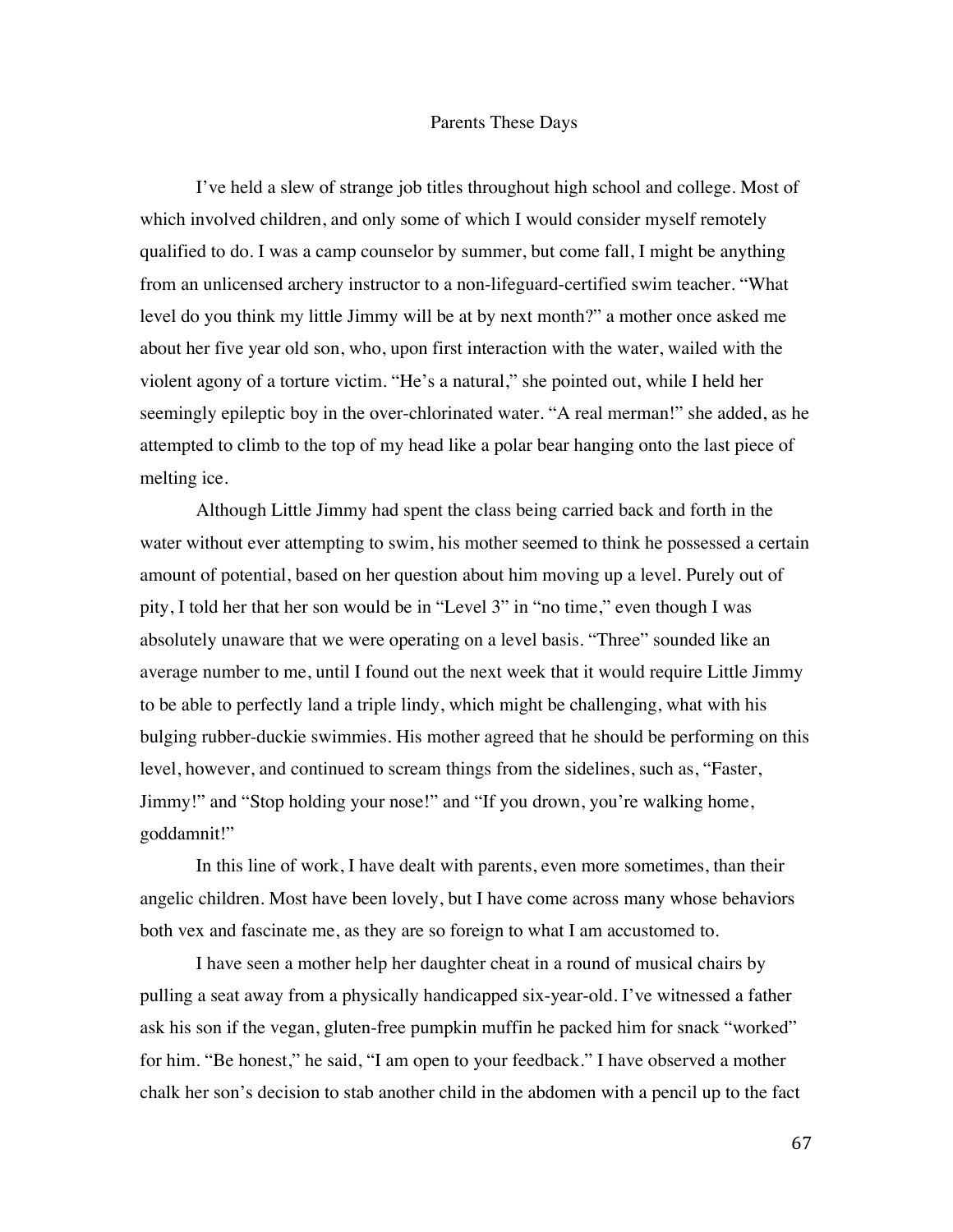that there was a waxing gibbous moon. I have even looked into the wild eyes of a mother while she berated me for the fact that her son got bit by a mosquito while attending a camp in the woods. "Sorry," I said. "I'll talk to the insects tomorrow and straighten everything out." She let me know that if her son got West Nile, it would be on my conscience, and I silently alerted her to the fact that it was only a matter of time for the therapist to confirm that her son's chronic anxiety disorder was on hers.

Over the years, I have begun to classify the myriad parents into four distinct categories. These are pending approval from the American Psychological Association and are sure to be featured in some Psychology 101 textbooks in the chapter on parenting styles in the near future. These categories include:

- 1. The "Here's an iPad, Now Please Shut The Hell Up, Cindy" Parents
- 2. The "Felix Chooses His Own Bedtime and Will Take His Medical Marijuana with Lunch" Parents
- 3. The "My Little Annie is a Superstar Despite Her Clear Lack of General Ability" Parents
- 4. The "Our Lawyer Will Be the Judge of Whether or Not Our Sadie Attacked That Boy As Seen in the Very Clear Video Surveillance Footage" Parents

These distinctions were perhaps the most noticeable during a program I worked entitled "Learn to Ride," which required me to teach children how to ride bicycles, thus stealing the miraculous moment from their parents who were overcome with joy to learn that it wasn't something they would have to do.

"One less thing," a mother said, before departing for another workout session with her personal trainer. Some of the parents would watch from a safe distance, usually from their air-conditioned cars, while I, along with other staff members, bent over in ninetydegree weather, holding onto to shaky handlebars and assuring skittish children that they had nothing to fear besides the fact that their father was Snapchatting on a nearby bench. Other parents were more hands on, however, unwilling of course to aid in the actual teaching, but very quick to offer some guidance to us.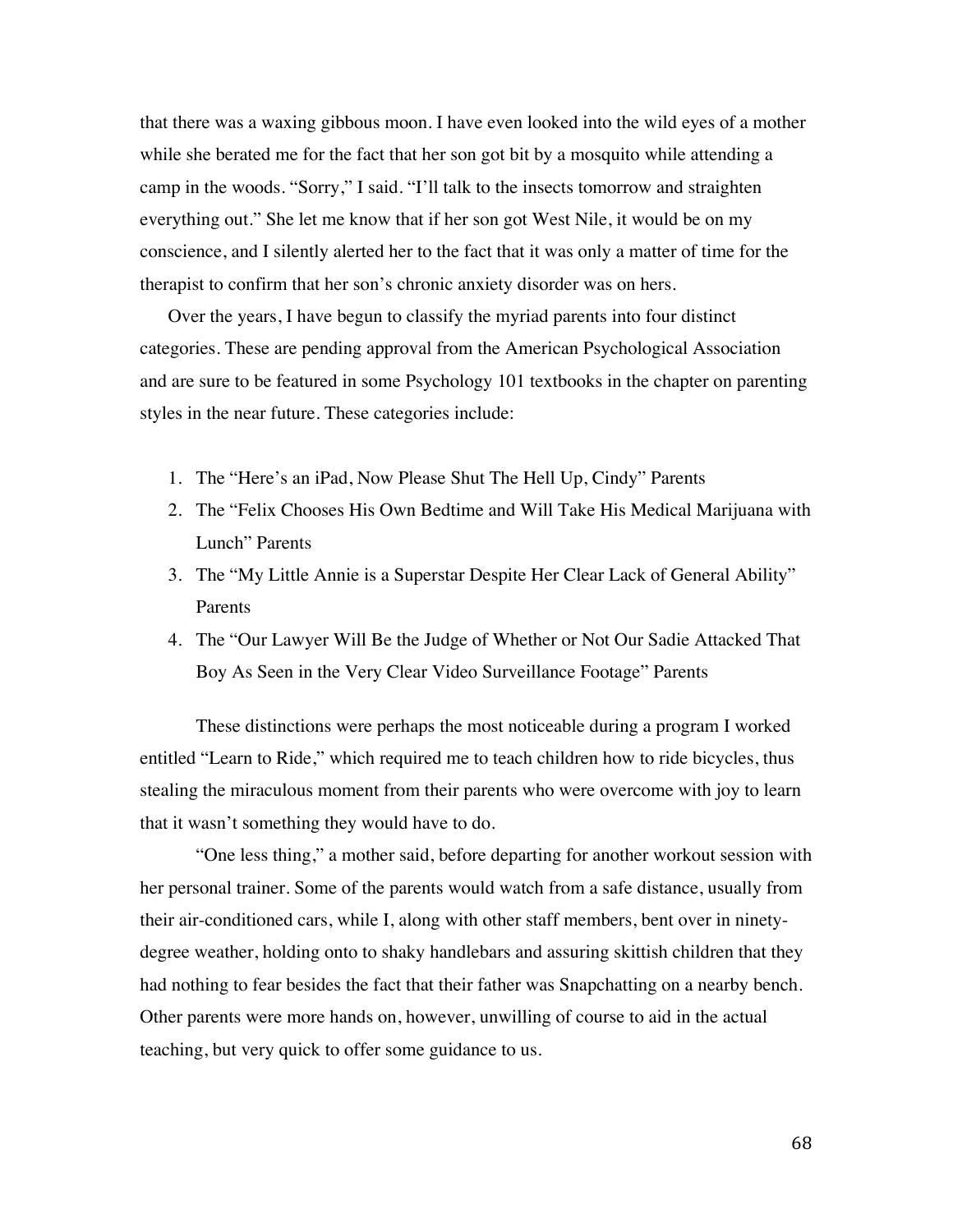"Just a heads up," one father offered. "Stacy doesn't respond well to verbal motivation, so if you could encourage her by using facial expressions and perhaps a series of whimsical shoulder shrugs, that would be most effective. Also, feel free to throw in a couple hums but no more than three half-smiles—really just have fun with it." It turned out that Stacey was not deaf, which is what I first assumed. She merely disliked being told what to do. I imagined her father asking her to clean her room by performing a desperate charade like a mime on the street. I could not even conceive how difficult it must have been to express, via mime, that he was not *telling,* but *asking* her to make her bed.

Although it was sometimes extremely grueling, I found a strange sense of accomplishment in teaching children to ride bikes. The whole "fall down but get back up" theme materialized quite literally, and I thoroughly enjoyed being a walking, talking motivational poster/life coach. "You're doing great—basically everyone violently crashes into a tree on their first time," I would say, spewing inspiration. "That's not whiplash you're feeling, it's progress. Also, did I mention how great you look minus those three teeth?"

There's just nothing like pushing a child that's not yours and watching them independently pedal with a look of sheer joy that quickly fades when they slam into a nearby fence or unnerved pedestrian. The children signed up for week-long intervals, and I can confidently say that although no child under my tutelage left on a Friday without having some sort of wound that forced the parent to contemplate an ER visit, they all left knowing how to ride a bike. My method of teaching was handed down to me from my father, and probably his father before him. It involved saying, "Of course I won't let go!" and then doing exactly that when you thrust the bike forward, hoping the child would stay afloat and not sustain any permanent trust issues in the process. Unfortunately, some parents did not agree with this method and consequently fell into one of the five aforementioned categories.

The "Here's an iPad, Now Please Shut The Hell Up, Cindy" Parents represent those who shove technology down their child's throat to curb their screaming, crying, or severe ADHD. This group earned their name after I spent a day with a nine-year-old

\*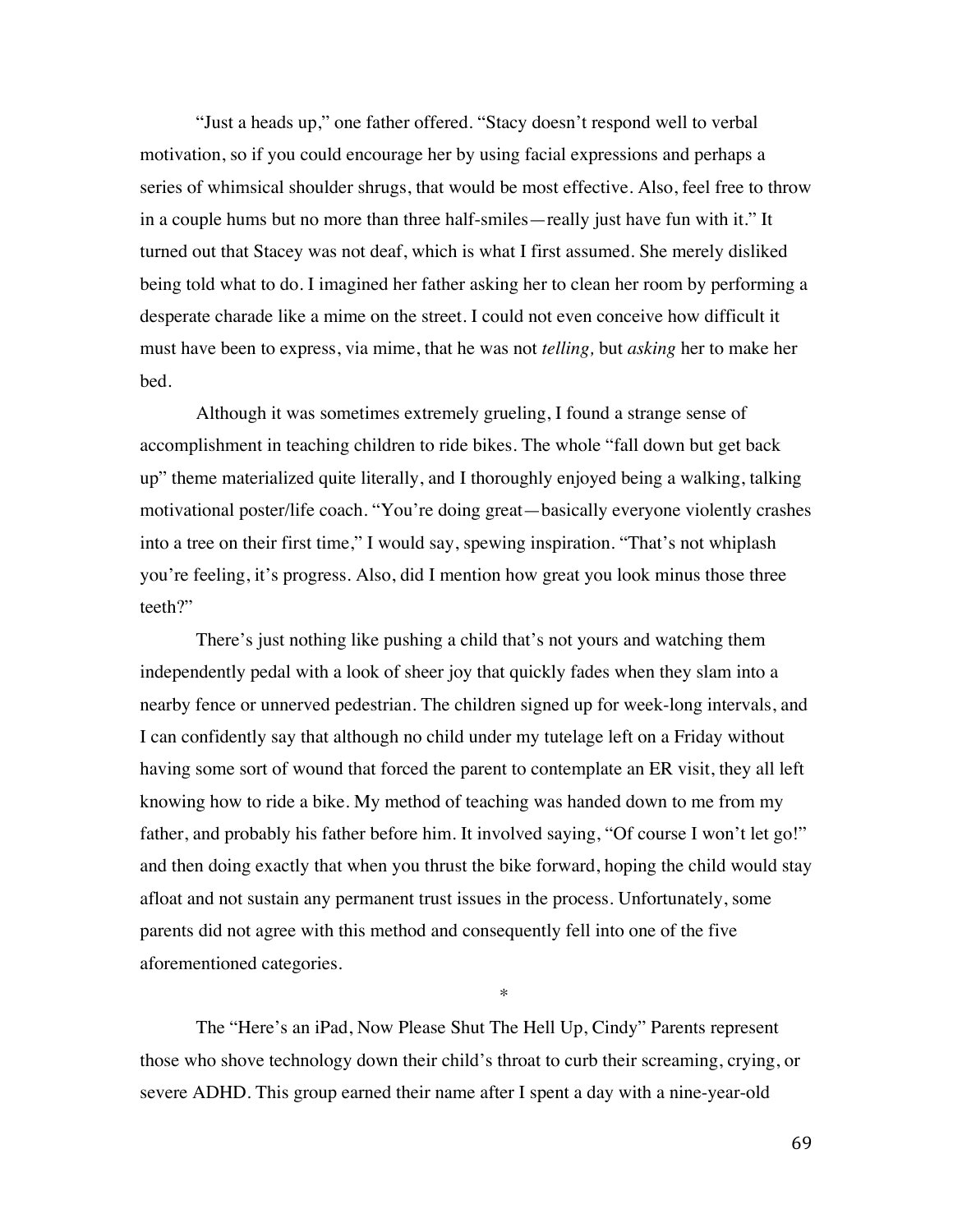named Cindy who could not grasp the fact that in order to move the bike, one must exert force via their feet on the pedals. She was not used to doing any kind of physical activity and let me know very early on that she would much rather die a slow and painful death rather than pedal around on steaming pavement in the blistering July heat. When I asked her if she had ever ridden a bike prior to our lesson, she responded by saying that yes, she had, at a little place known as "Rainbow Road."

"Ever heard of it?" she inquired, while I adjusted her *Frozen* helmet. "I usually use the Yoshi bike, but sometimes I go with the Flame Runner. I've only fallen off one time." I quickly gathered that she had been talking about the Wii game called "Mario Kart," and that the bikes she referenced were cartoon motorcycles. From this, I gathered that ours would be an uphill battle.

"Okay, Cindy," I said, getting ready to start pushing. "I am going to hold the handlebars while you pedal. The more you pedal, the more the bike will stay balanced."

We proceeded like so for a total of two minutes, before Cindy decided that she had exhausted all of her energy. "Keep going!" her mother yelled from yards away.

"I can't do it! This is stupid!" she wailed, throwing the bike to the ground and unsnapping her helmet in defiance. I tried my best to muster as many inspirational phrases as I could to illustrate to her the importance of working hard to achieve one's goals. I was not getting paid minimum wage for nothing.

"Cindy… No…." I moaned sluggishly, feigning motivation. "Come back…. Think about your future… Your country…. Fall down seven times, stand up eight…. Coach Carter…." My ramblings proved ineffective, however, as Cindy raced over to her mother to combat the apparent heatstroke by pouring Gatorade over her head as if she'd won a Superbowl or had moved around enough to warrant breaking a sweat.

"It's too hot! I want to go home!" she sobbed. She grabbed her mother's iPad from her grip and plopped herself onto the bench, inserting the attached ear buds. Suddenly, her tears ceased and her focus shifted like a laser onto the screen. The piece of technology acted as some sort of pacifier to the nine-year-old, who shut out the rest of the universe to fully immerse herself into what appeared to be the grisly world of *Game of Thrones.*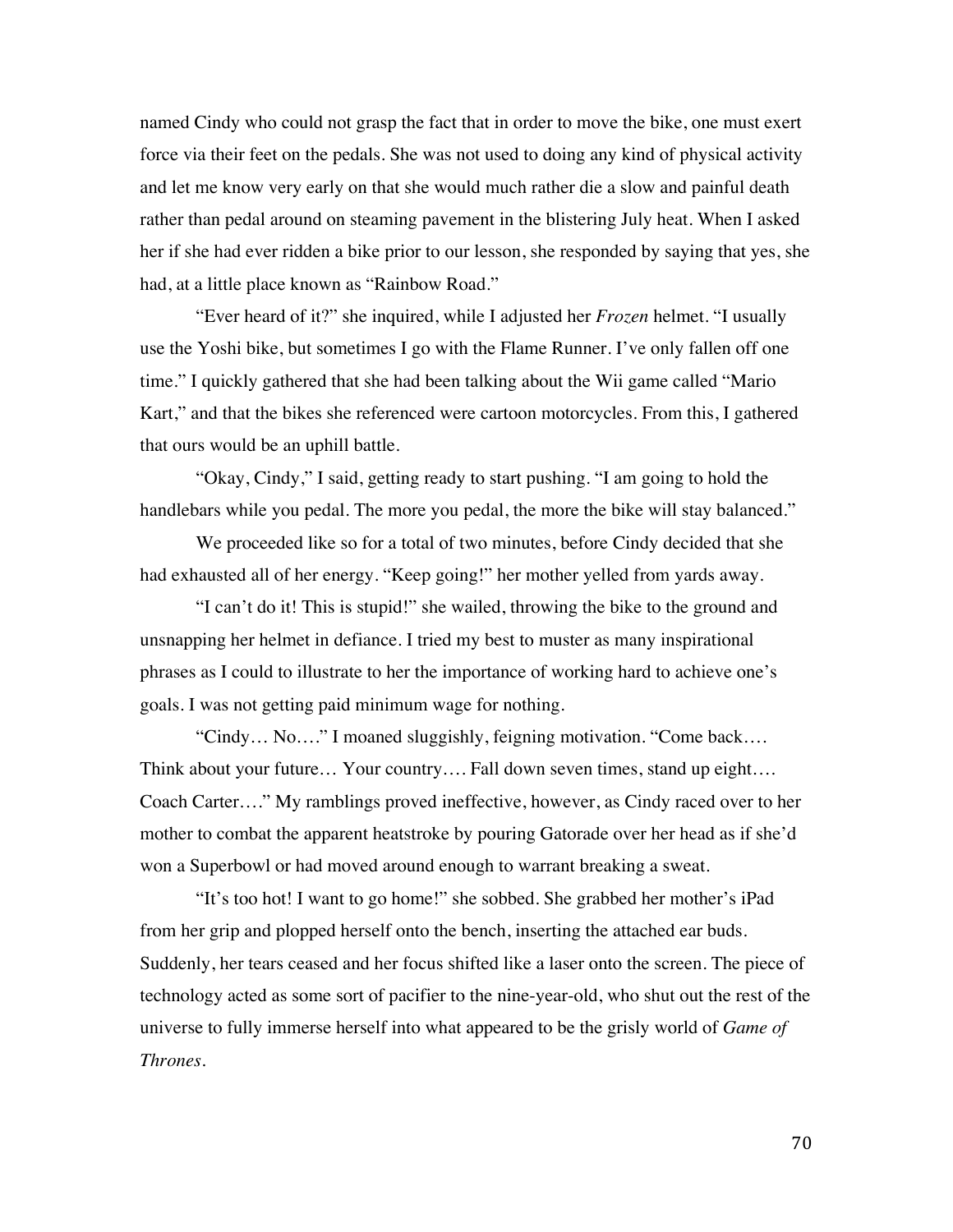"Sorry," her mother said. "Whenever she gets too upset or rambunctious at home, we give her the iPad. She watches her show. It always works. It's just that We. Are. Here. To Ride. Our. Bike. Today," she asserted, now directing her attention towards Cindy, who could not hear her over the brutal murder of John Snow. She might not have been able to endure the physical toll of peddling a bike, but she was definitely developing a thick skin in regards to withstanding mass amounts of violence at a very young age.

"If you ride your bike, you can use the iPad all night," her mother said, causing Cindy to remove only one ear bud and tilting her head quizzically. She then sprung to her feet as if a switch had been turned, her eyes wearing a gaze of newfound determination. She clicked on her helmet, climbed onto the bike, and began peddling feverishly without any assistance. I felt like Jesus, post-Lazarus' resurrection, watching in awe as the miracle unfolded. She rode valiantly onward as I chased, all the while praising her astonishing feat.

"Keep going, there you go, you're doing it, okay, keep right, other right, away from the…ooh."

Cindy had run over a squirrel carcass, which, from the putrid looks of it, had not been dead all that long. I am not an animal coroner, but based on the flies that feasted, I surmised that the body was not yet cold. Cindy had undoubtedly cemented the rodent's death, however, as it was now squished, its internal organs oozing from its eyeballs. Unfortunately, some of the squirrel's bodily fluids had found a place on Cindy's bike tires, which triggered her gag reflex.

"Did I kill that squirrel? Oh my god! Ah! It's disgusting!" she cried, somehow unable to deal with the gore that paled in comparison to that on the show she was watching.

"Oh no, it was definitely already dead. But look at you! You're riding a bike!" I offered, attempting to transfer her attention away from the rotting road kill. She continued to teeter on the line of vomiting, clutching her stomach and bending over in preparation. Noting her disgust from afar, her mother sprinted over to assess the gruesome situation.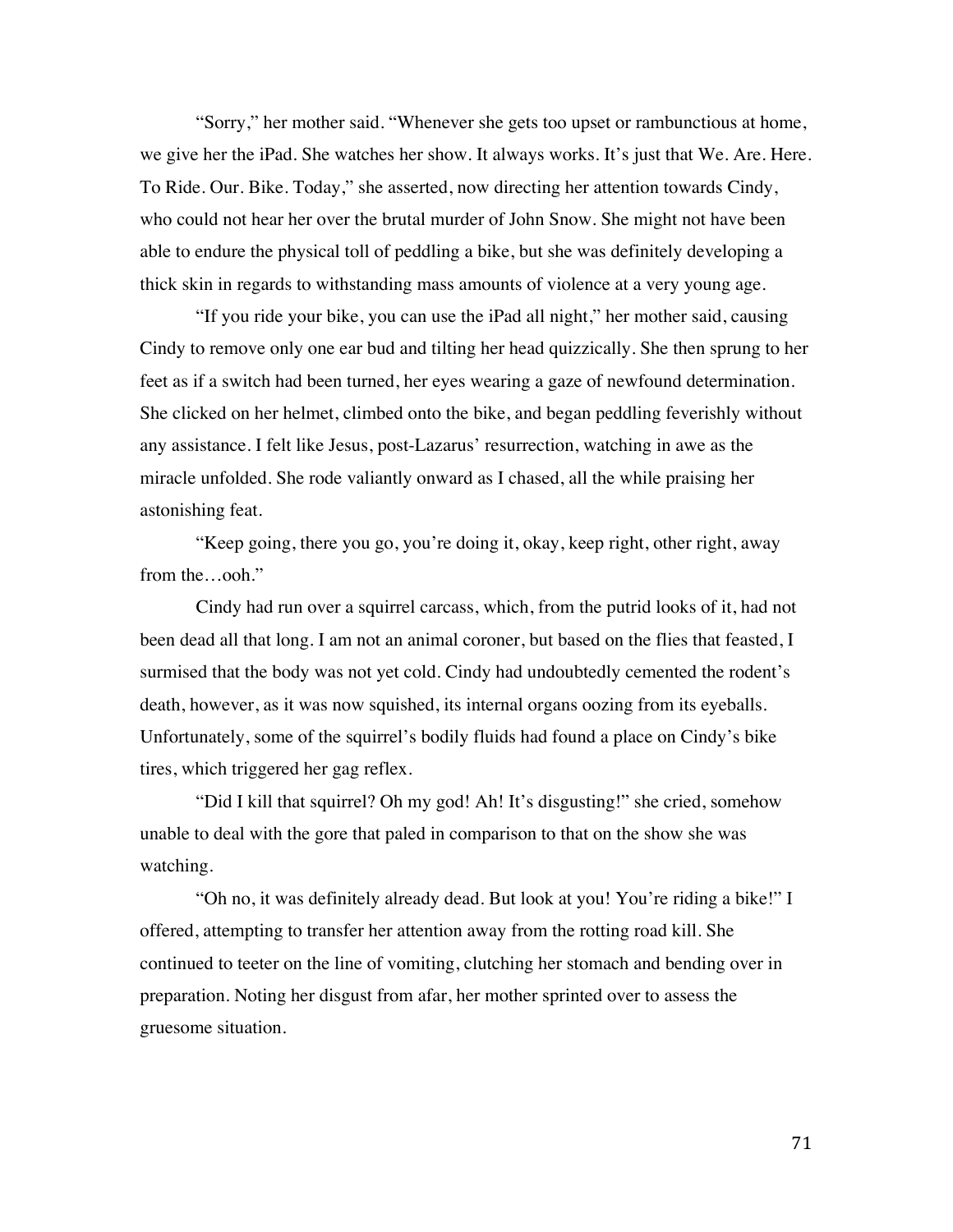"It's okay," she said to Cindy. "It's not your fault. You've never ridden a bike before. It wasn't *your* job to know that there was a dead squirrel over here. *You* don't work here," she said, more aggressively in my direction.

"I can't look at it! There's guts on my tire! Ah!" Cindy continued, as if we did not already fully understand just how repulsive the situation was.

"Here," she said, handing her daughter the iPad. "Go ahead over to the car and calm the hell down."

Her mother clutched the handlebars, all the while staring at me as if I had planned the whole thing as part of some sociopathic science project. "Thanks *so* much," she shot at me as she trudged back to her car where Cindy sat, safe in the arms of her iPad.

\*

The third classification of parenting styles, known as "My Little Annie is a Superstar Despite Her Clear Lack of General Ability" is perhaps the largest grouping, indicative of a parenting illness called "Mommy & Daddy Goggles." This obstructs objective reality and forces people to peer through the lens of a parent who has just a twinge too much confidence in their child. It's truly a sad condition, one that completely blinds individuals into seeing their children as things such as professional athletes, revolutionary philosophers, or even halfway decent flautists.

My parents were always very supportive of us as children, but if someone were, say, terrible at basketball, they would *not* say things like, "You're absolutely amazing. Anyone who says you aren't is a complete lunatic. I know as well as you do that you airballed that free throw shot when your team was down by one with fifteen seconds left to throw your opponent off."

This group of parents would love nothing more than to ramble on about their child's latest stroke of genius that came in the form of a macaroni sculpture or a pieeating participation trophy.

"Oh, she's basically fluent in Spanish and can bring you to tears with her delightful playing of the trombone," they say about their wedgie-picking seven-year-old.

"Well," the other parents rebut, pointing to their tiny child. "My son has read all of the classics from cover to cover and can slam dunk a basketball. You might not expect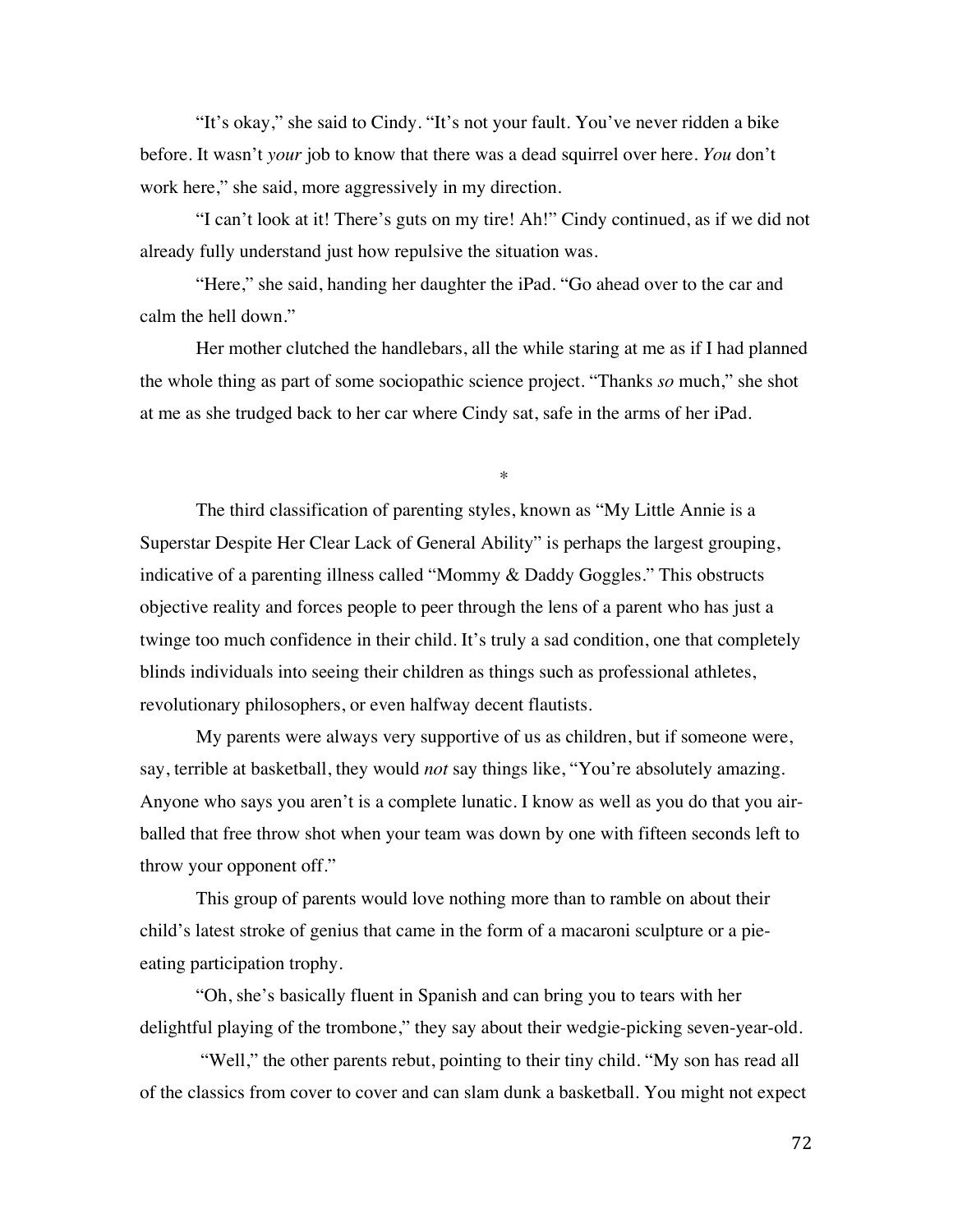it of him at first glance, but he soars in a way that defies logic." I have sometimes felt like these parents are living vicariously through their children, that something is lacking in their own selves, so they hatched a being that might indirectly boost their self esteems, whether or not that being is actually worthy of any acclaim.

Ultimately, this category earned its name after I spent a week learning about how amazing six-year-old Annie was at memorizing the presidents, playing soccer, reading Latin, and, fascinatingly, speaking with dead people. Annie was a very sweet girl, and perhaps she held some of these abilities, but she could not ride a bike if there were a gun pointed at her head, although her mother and father could not see this reality, what with their parental goggles and video camera in full force.

"You don't need to help her all that much," they said, while I held on to her bike. "You can let go, she will ride. She's very coordinated. In fact, just the other day, after her soccer game, a coach came up to her and asked what her name was. He needed it for the team photo caption but still, we knew he was impressed by what he saw. It's only a matter of time before the colleges start calling."

I heeded their direction and let go of their daughter's bike, which sent her toppling onto the grass. "That's it, get a feel for it," they said to their grass-stained daughter. "She is never afraid to sacrifice her body. You should see her on the soccer field."

After a while, Annie began to ride in small spurts, which caused for her parents to compare her progress with another boy who was working with another staff member. "Annie is riding circles around him, and how old do you think he is? I'll bet he's at least two years older than her. Amazing," they observed, while their daughter pedaled at the rate of an injured slug.

"So, you like soccer?" I asked Annie while she struggled to propel the bike forward.

"Yeah," she replied. "I like the games because there's flowers on the grass and I pick them all."

"She's very multi-talented and definitely has an interest in the arts," her mother said, defending Annie's remark. "She is first in her class at Wood Elementary and, if you can believe it, she possesses a set of supernatural powers."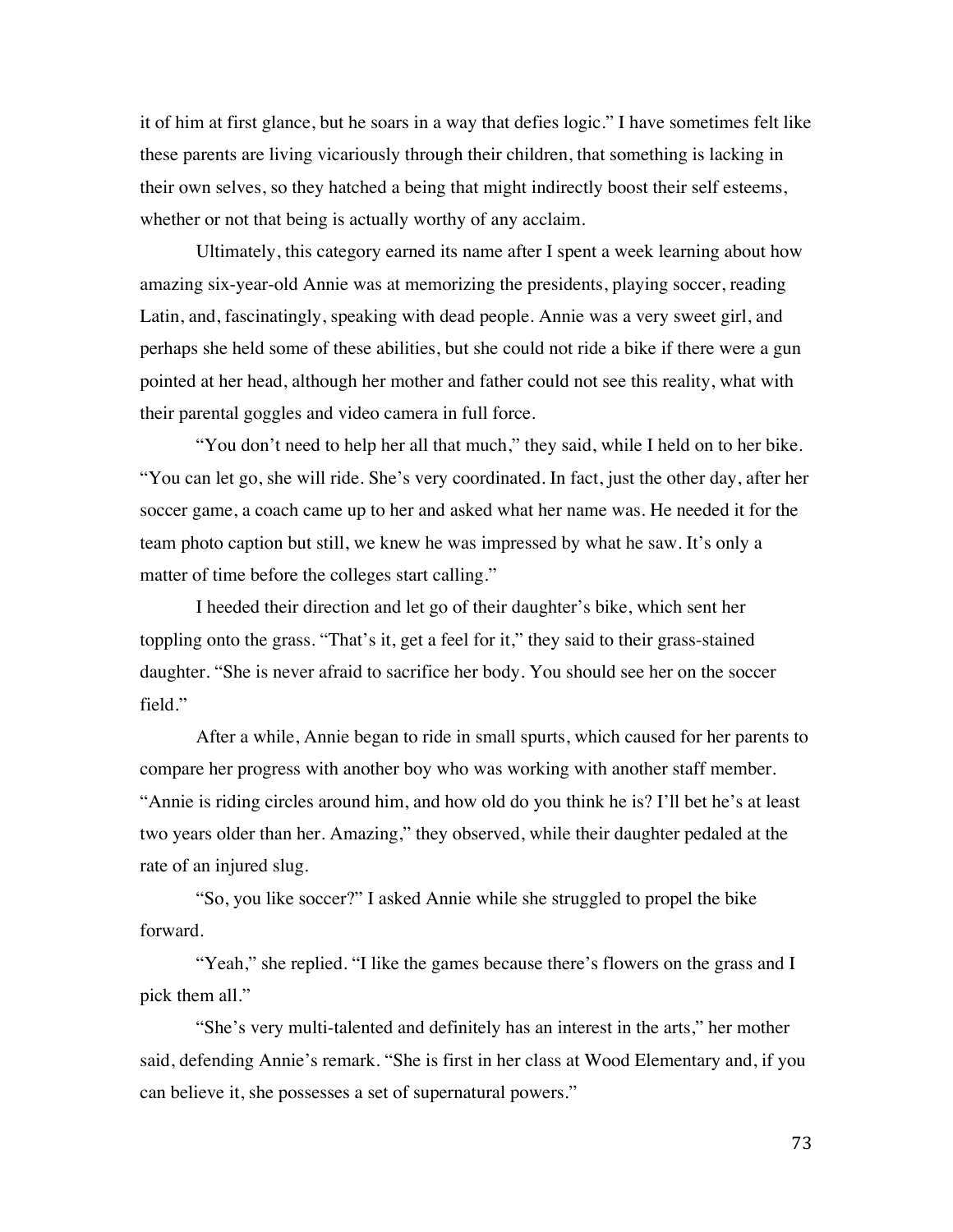"What?" I asked, glancing at the freckly girl who seemed to like nothing more than not riding a bike and picking the nearby sunflowers.

"The deceased speak through her and to her," her father said, a little too matterof-fact. "Just the other day, she told us that she had a dream about a woman with white hair. The woman told her she loved her. Oh my god," he said, touching his arms. "I'm getting chills just speaking about it."

"Anyways," his wife interjected, "The woman she saw was *obviously* my grandmother, who died about seven years ago around this time. It's just amazing. This child is a wonder."

Annie slowly but surely learned to ride a bike, but it was in no part due to her inherent coordination or specialized set of innate skills. I assume her parents immediately entered her into the Tour de France the next day, after posting a photo of her on Facebook with the caption: "Annie learned to ride a bike faster than any child in history. We are so humbled to have given birth to such an astonishing, remarkable, and intelligent child."

\*

The next cluster of parents have a similar set of goggles on, but these lenses interfere with their ability to see that their son or daughter is capable of doing wrong. On many occasions, I have had to tell a mother or father the unfortunate news that their child decided to, say, punch another one. In this situation, my parents would have thanked the person telling them, asked no further questions, and verbally scolded us the entire way home and for the foreseeable future. They would not ask what others do, such as, "Well, can I see if a scar was left?" or "Did my daughter really start it, though?" or "Who witnessed this besides you? I need to speak with my lawyer."

Much of the time, any bad news regarding a child is thrown back in the face of the person delivering it, like a teacher, coach, or juvenile probation officer. It then becomes that person's fault, because "at home, Joseph does *not* act like this, so it must be whatever you're doing here that's the problem." I was stunned when I first realized that this appeared to be one of the newer styles of parenting, one that decided all children were angels, unable to do any wrong. Theirs was a world without consequence, fear, or criticism.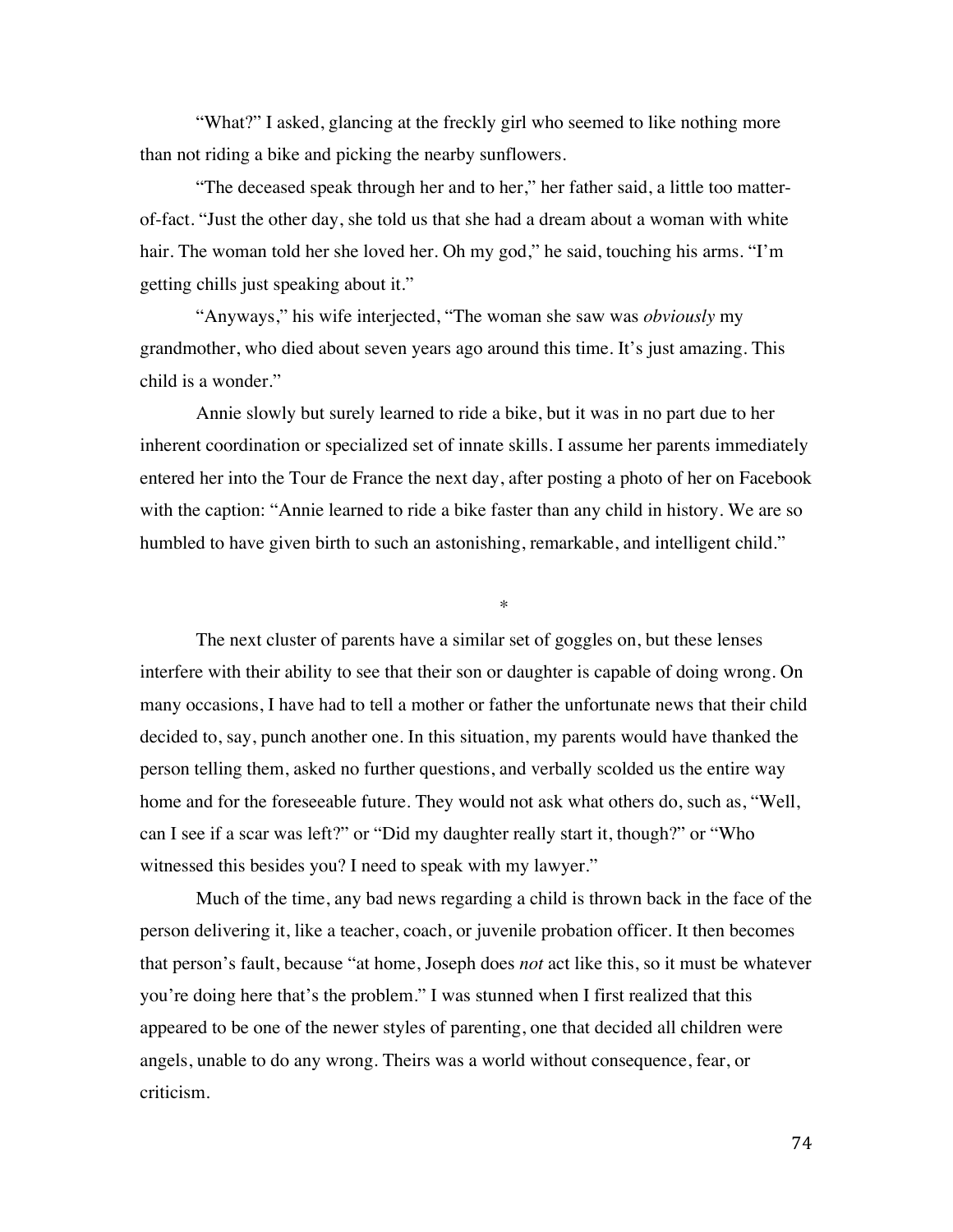I have dubbed this group, "Our Lawyer Will Be the Judge of Whether or Not Our Sadie Attacked That Boy As Seen in the Very Clear Video Surveillance Footage." I worked with Sadie for a week in August, but my nightmares persisted well into October. She was a few years older and was in our biking class, instead of our "Learn to Ride" program. She was a persistent problem throughout the week in both her refusal to follow any kind of direction as well as her distaste for the other bikers, who she felt were "losers."

At one point, we had all stopped along the path to wait for everyone to catch up. There, Sadie decided she would slam her bike into that of the boy next to her, causing him to sustain bloody cuts on his knees and elbows. When asked what possessed her to do such a hateful thing, she responded by saying, "He was in my way. Also, his face is annoying."

*"Your* face is annoying," the boy sniffled, while a staff member bandaged his wounds. Sadie pretended to lunge at him so that he flinched.

When Sadie's mother came to pick her up at the end of the day, my coworker and I approached her, in the hopes that she would be understanding of our concern and talk to her maniacal daughter. Instead, she demanded to know whom this other boy was and what his scars looked like and why we were so dead set on the fact that Sadie was the perpetrator. "Is there any evidence?" she asked. "Video footage, photos, eye witnesses besides you two?"

"We weren't video taping the event. We were on bicycles," we said.

"Well that won't hold up in court," she replied, and I knew she meant it literally.

"We just want you to talk to your daughter about not physically injuring other children," we asserted.

"Excuse me," she said, tilting her sunglasses onto the tip of her nose so we could see her piercing green eyes. "Are you telling me how to parent my daughter? I will have you know that she is a sweet girl who would never do the kind of thing that you're talking about. I'm done here," she proclaimed. "Sadie, let's go."

Sadie shot me a cynical look that nonverbally declared her victory. I wasn't sure if pushing other children off their bicycles to inflict physical harm would lead to her becoming a murderer, but even if it did, she would at least be armed with the knowledge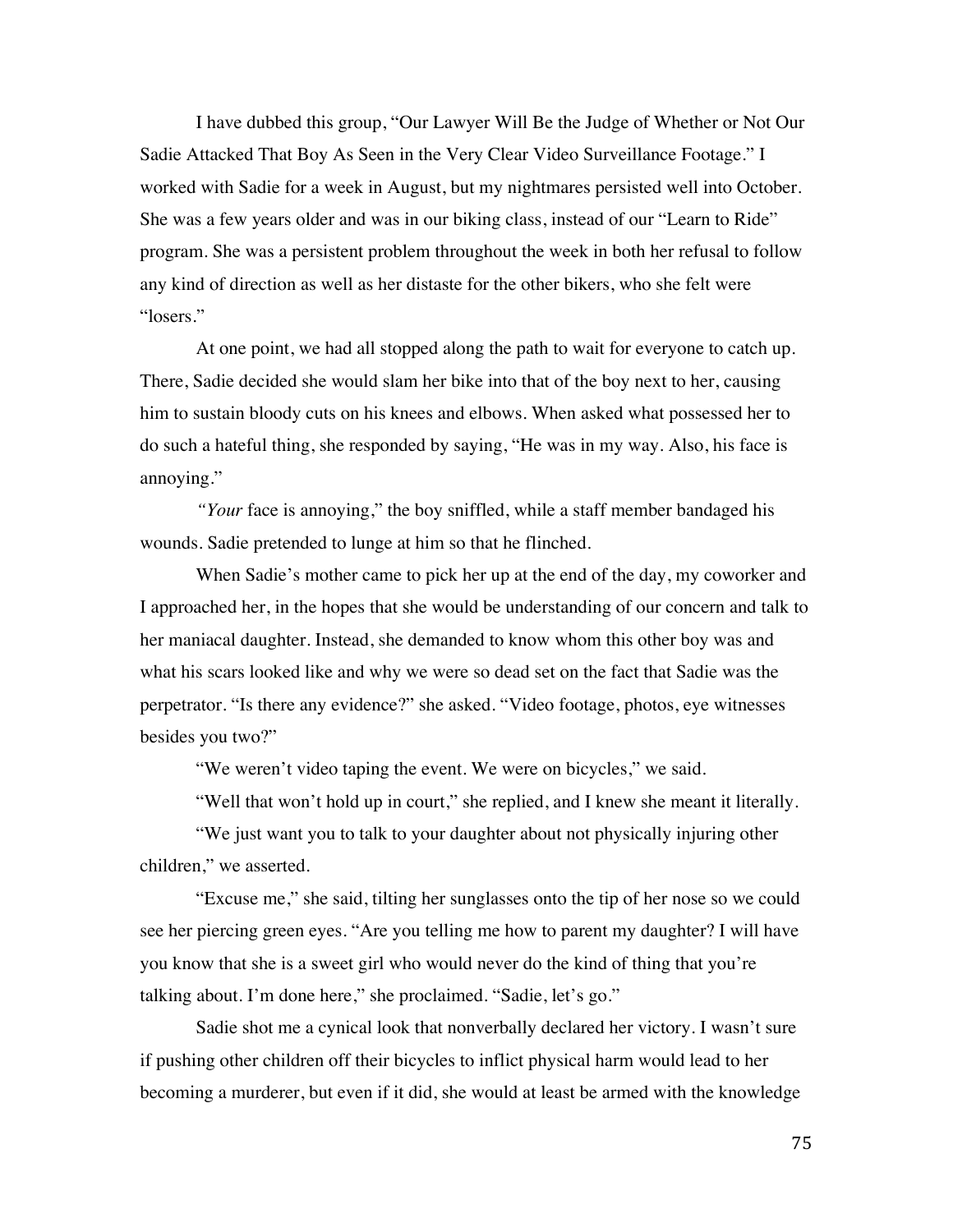that it should be done where no camera could catch her, and that is perhaps what is truly important.

\*

I have often found the last group of parents to be people that I might want to have a drink with, if that drink were a refreshing margarita topped with an arsenic rim. These parents take their children very seriously, as if their opinions mattered, which is not an idea that I grew up with. If we ever said that, as much as we appreciated the effort our mother put into the full-blown turkey dinner she toiled over for hours, we just *felt* that it could use a pinch more salt, we would be asked to kindly choke on the meat.

No one asked for our opinions because we were children who thought that Fruit By The Foot was the be all and end all of gourmet cuisine. Our parents did not ask, "Can we just get all of your opinions on where we go on vacation next summer? We have our eyes on Disney World, but if anyone expresses any objections, we are willing to be flexible." My siblings and I had to earn our respect, which I learned had a lot to do with being older than the age of eight.

This is precisely why I am fascinated by this group of parents, who fall under the classification of "Felix Chooses His Own Bedtime and Will Take His Medical Marijuana with Lunch." This name traces its history back to when an adorable boy named Felix arrived, hiding behind the LuLu Lemon-clad leg of his self-proclaimed "chill" mother. Felix was very nervous about riding for the first time, probably because the motivation his mother offered him was along the lines of, "Feel it out, honey. *Be* the bike. Do what you feel is comfortable for you. Ride *against* the grain." She came across as very hippieesque, but I soon learned that it was merely an act, based on her following Felix around like a fly on a dead squirrel.

"Careful!" she would scream at every turn, followed by, "Or don't be—Do whatever you feel is right!" These warning and non-warnings would also be accompanied by "safety check-ins," wherein she would gauge, on a level of security blanket to burning building, how "safe" her son was feeling.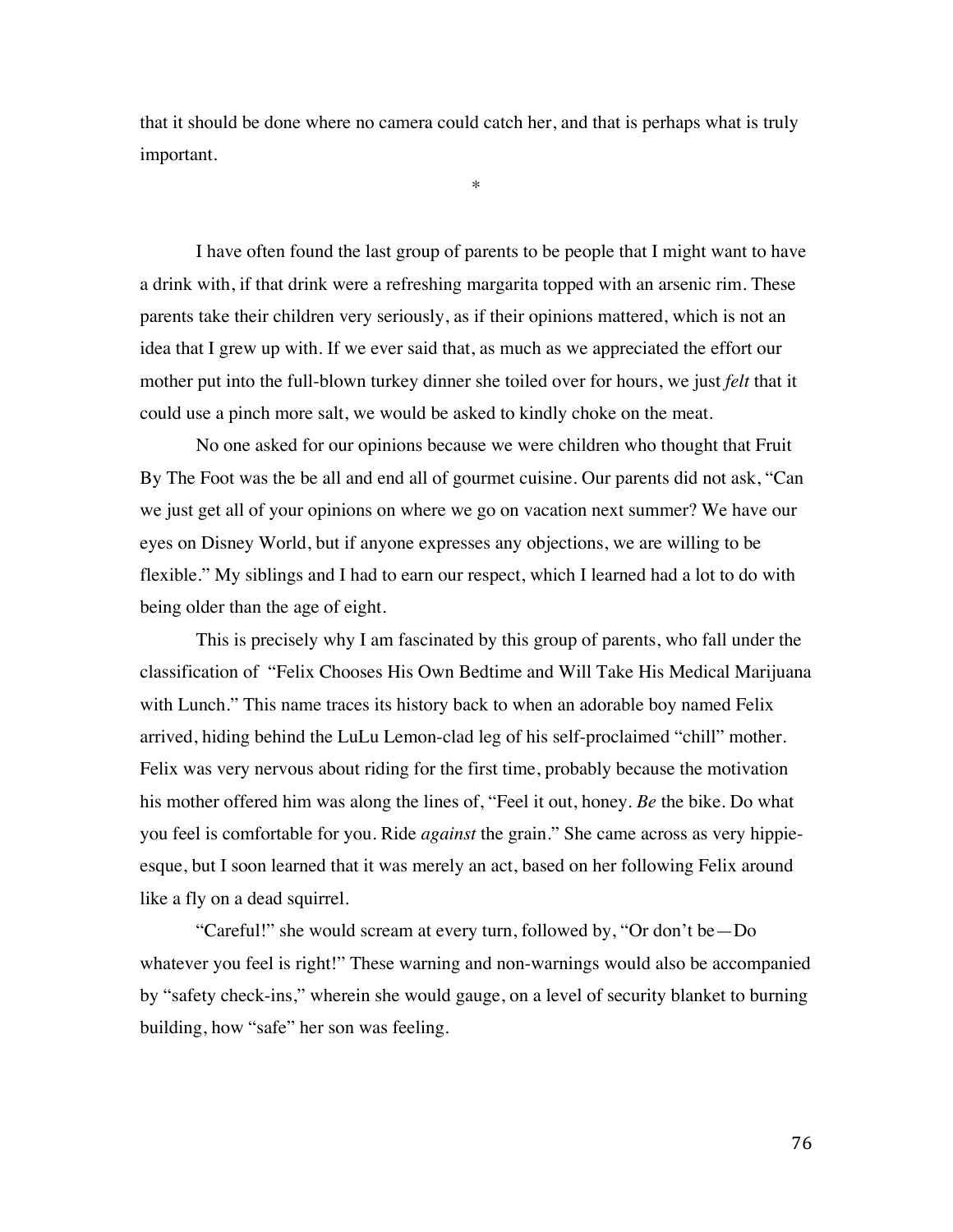"Are you feeling safe in this environment?" she asked Felix as I guided him on a path while she followed. I looked around to find that I was the only other person in the equation and felt immediately insulted.

"You're doing really good," I told him at one point, not particularly in reference to the bike riding, but in the way he so gracefully dealt with his irritating mother.

"He's *fiercely* independent," she told me after she double knotted both of his shoes. "He is the master of his fate," she said. I glanced at Felix, noticing his absolute ignorance to all that was happening, and agreed that no other individual so encapsulated Henley's "Invictus" so perfectly.

"You know," she said, now whispering for some unknown reason, "He gets to make a lot of choices. He chooses what he eats, what he reads, and what time he goes to bed."

I imagined the captain of his own soul eating worms, riding in an ambulance, reading the hospital bracelet clasped around his wrist, and then falling asleep with the aid of the pre-surgery general anesthesia. "If worms were what you wanted for dinner, I totally respect that," I pictured his mother saying to him, before meeting with Child Protective Services.

"I read that granting a child a sense of autonomy makes them 38% less likely to take hard drugs, even when aggressively pressured by their peers," she added. "And I mean *pressured* pressured. Like it's after the junior prom and he's in an alleyway and all his friends are injecting heroin into their veins. They're saying really persuasive things like "Don't be chicken," or "We double-dog dare you to take this heroin, Felix."

"What?' Felix asked, turning his head in confusion towards his mother, who appeared to be offering him narcotics.

"Nothing, keep riding," she said, patting his back.

"I bet it also makes them 99% more likely to stay up all night watching TV and eating Skittles," I replied, hoping the ill-intended joke would make her change the subject.

"Where did you read that?" she asked, her eyes bulging with demand. "So yeah, that's really good about the drugs," I said, unable to reveal my source.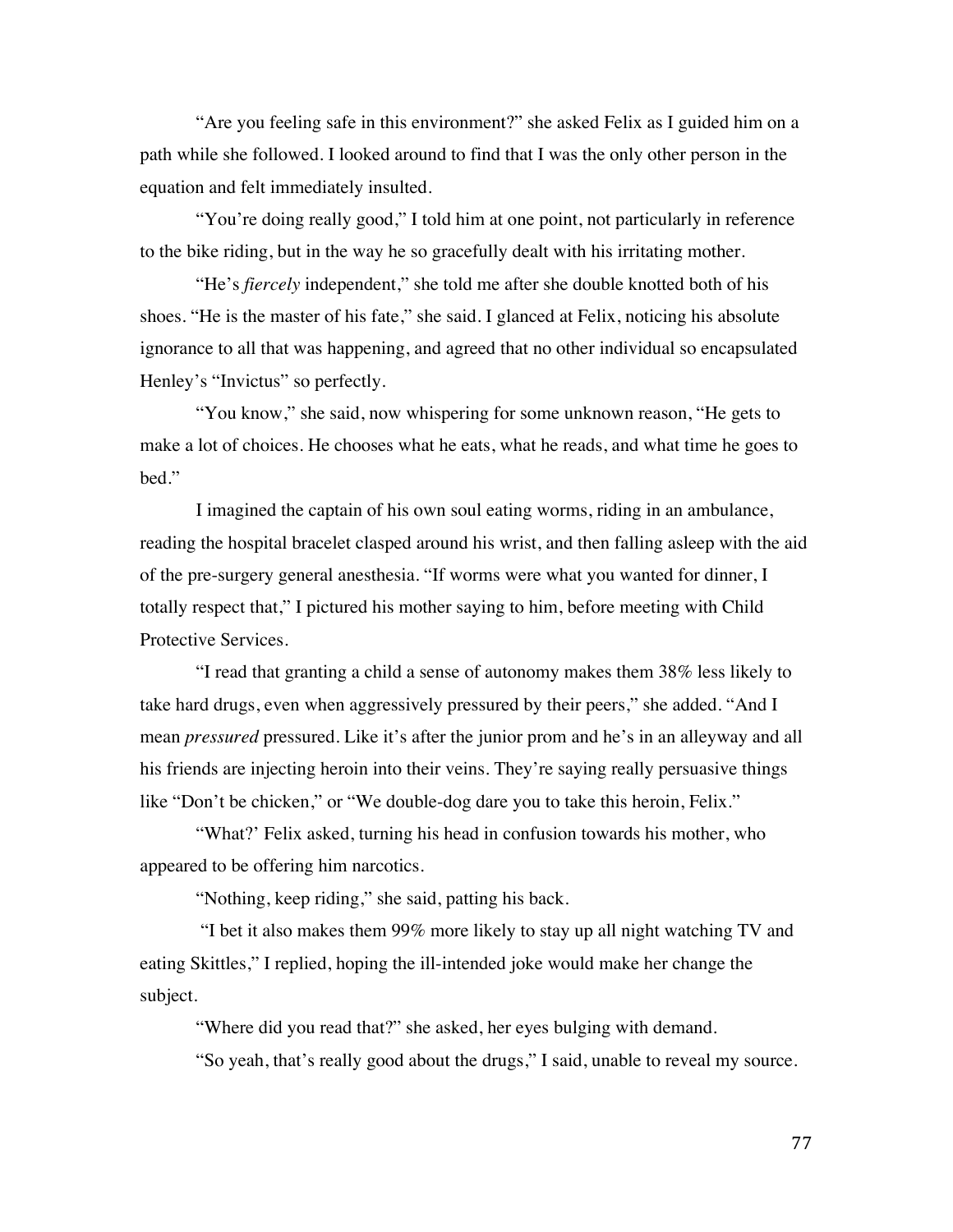"Yes. But I'm not referring to marijuana, which will, god willing, be legalized very soon. In our house it's used as a holistic healing substance. I don't know how I'd put Felix to bed without it. He gets nightmares, you know?"

I decided it was time for Felix to make his first attempt at riding alone and prepped him for the plunge, half-wondering if he was currently operating the bicycle under the influence of pot and if he knew where I might get some.

"Hold on," she interjected. "I'm totally cool with everything, but haven't we forgotten to run it by Felix. Felix, honey, what's your take on this?" she asked him earnestly.

"I want to go fast," he said, his blue eyes smiling.

Felix indeed went fast and was perhaps one of my best bicycling students. He pedaled with a real sense of urgency. It was sort of like there were something he was trying to escape from, though I couldn't imagine what that might be.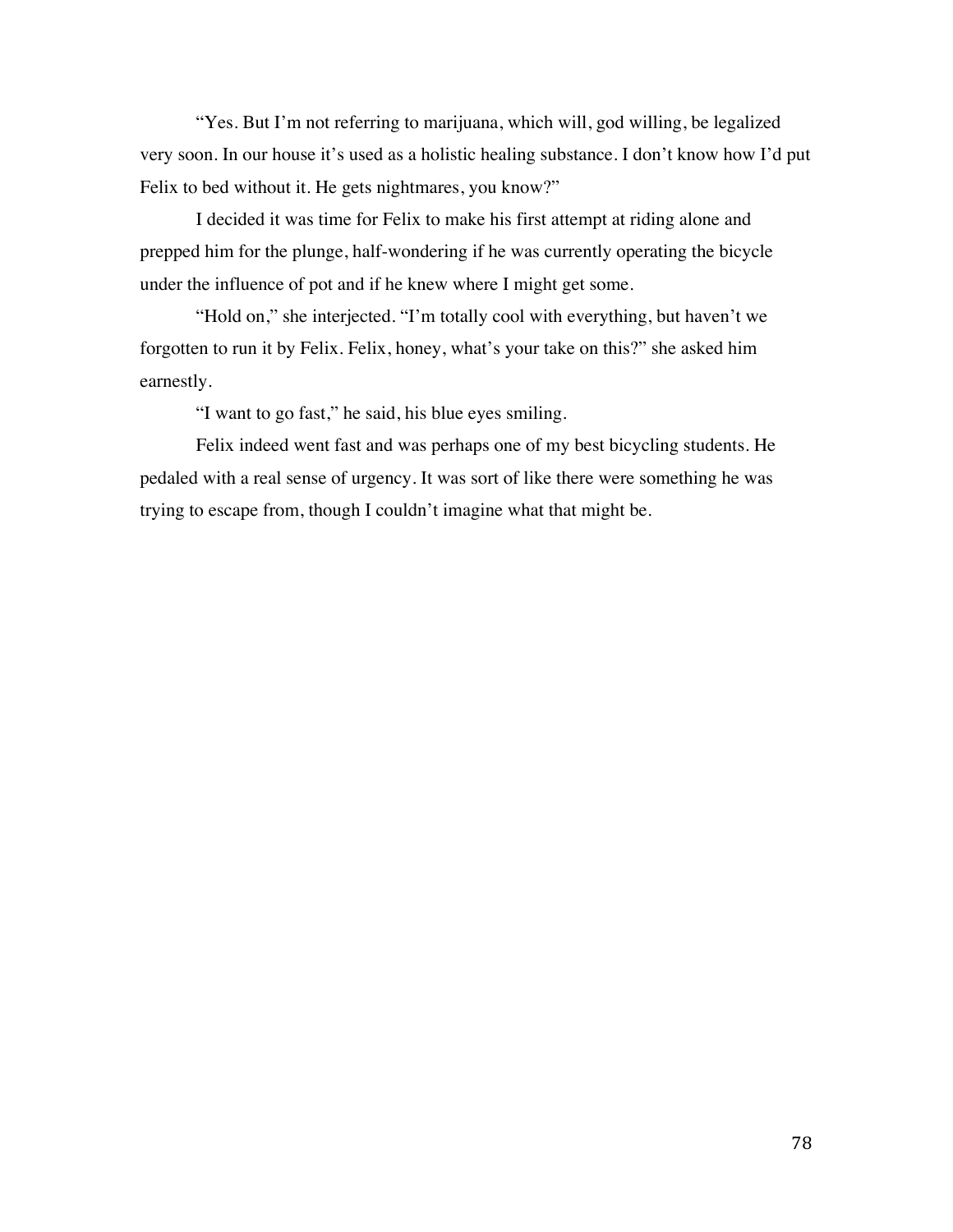## Losing My Religion

I've heard that, aside from life-sustaining medications and copious amounts of morphine, people yearn for a sense of religion sprinkled into their intravenous lines prior to dying. Helplessness takes over while organs begin to fail, and the expiring individuals need to believe that they will not merely decompose under a mound of loamy soil while a host of insects feasts on their flesh like a cheapskate at an all-you-can-eat buffet. This seems like a justifiable urge for those who meet their last hour without religious beliefs, which can act as a security blanket on one's bed of inevitable demise. Death is grim enough, but the thought that nothing follows, that no bearded man will ask you for a secret password at a row of pearly gates, is almost too heartrending an idea to swallow, especially when one's throat is already closing to the point of complete suffocation.

I can empathize with these people in that I, too, have desperately sought to discover the existence of a deeper meaning or higher power—something to explain the arbitrary nature of a world where tragedy, chaos, and confusion seem to reign supreme. A belief that an omnipresent being is at the helm, etching some grand design with my best interest in mind would truly make life a lot easier. For example, it would be a relief to explain to the person I rear-ended that I was sorry, but that this event was predetermined by a higher power and was merely a part of my human journey, so they should just be sure to relay that to their insurance provider and have a blessed day.

Plato says that "Man is a being in search of meaning." He was, of course, operating during a time prior to the invention of the woman, but I think his assertion still holds merit. I have searched near and far—mostly near— for deeper meaning and answers to life's essential questions, such as why are we here and what are we doing and how did the Kardashians become so famous.

There was once a time, however, prior to my frantic search, when I thought I held the answers. Interestingly, they all had something to do with the world-renowned supermodel/savior, Jesus H. Christ. Through him, I could slay any question with the tenacity of the flowy-haired Samson, who somehow defeated an entire army with only the jawbone of an ass. For instance: Why did the Patriots win the Superbowl? Jesus. How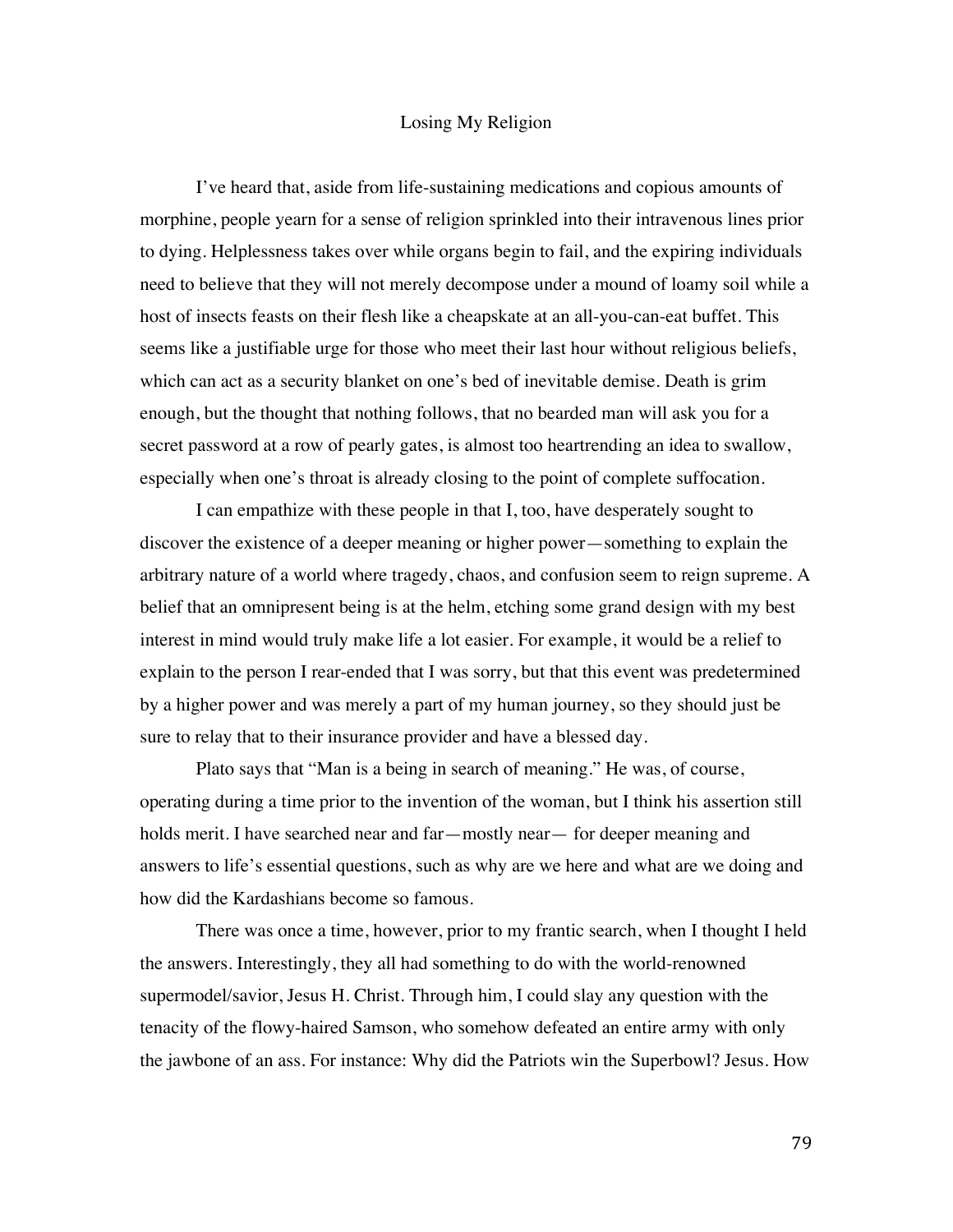does email work? Jesus. Why was Lindsay Lohan sent to rehab, severely disappointing *Parent Trap* fans everywhere? Lack of Jesus.

I met the Lamb of God for the first time in Kindergarten, whilst attending our school's rendition of the critically acclaimed Catholic classic, *The Stations of the Cross.*  As a six-year-old, I was completely unaware that the individuals involved in the live production were untrained, thirteen-year-old actors. Had I known that a prepubescent boy named Danny whose mother was videotaping from a pew in the back was playing the part of the Jesus, I might have been slightly less traumatized. Nevertheless, I twisted my neck frantically, glaring at all of the teachers who seemed so at ease to sit motionless while we watched what appeared to be a crucifixion in real time.

I thought it might end happily, like all of the movies and stories I had become so accustomed to. However, about around station number ten, when the whiplashed Jesus was forced to surrender his garments to the punitive Roman soldiers, there was a grim understanding of the blood-soaked inevitable.

*Stop! Someone do something! He's innocent!* I wanted to scream, but my apprehension was crawling up my throat, threatening to exit in the form of vomit. I nearly ripped a whole fingernail off as the freckle-faced Light of the World was bound to the cross with what looked like a jump rope borrowed from recess.

Thunder roared from what I assume was a "Tranquil Sounds of Nature" CD. The child soldiers in over-sized armor fastened Jesus to the wood, holding their hammers at the ready to pierce his divine flesh. I stared down at my dangling feet and squeezed my eyes as the cracks of metal echoed throughout the church. Jesus then cried out to his father to forgive the armor-clad Lollipop Guild members who were currently executing him.

"They know not what they do!" he struggled to exclaim, even though it looked like they had a pretty good idea. His chin then slumped into his chest as he finally entered the irreversible threshold of his untimely demise. The Lord was dead. A sudden bang soon erupted from a few rows back, where a pallid-faced first-grader collapsed in a faint. Several teachers scrambled to lift him as he regained consciousness, doing their best not to disrupt the death-drenched ambiance that pervaded the church.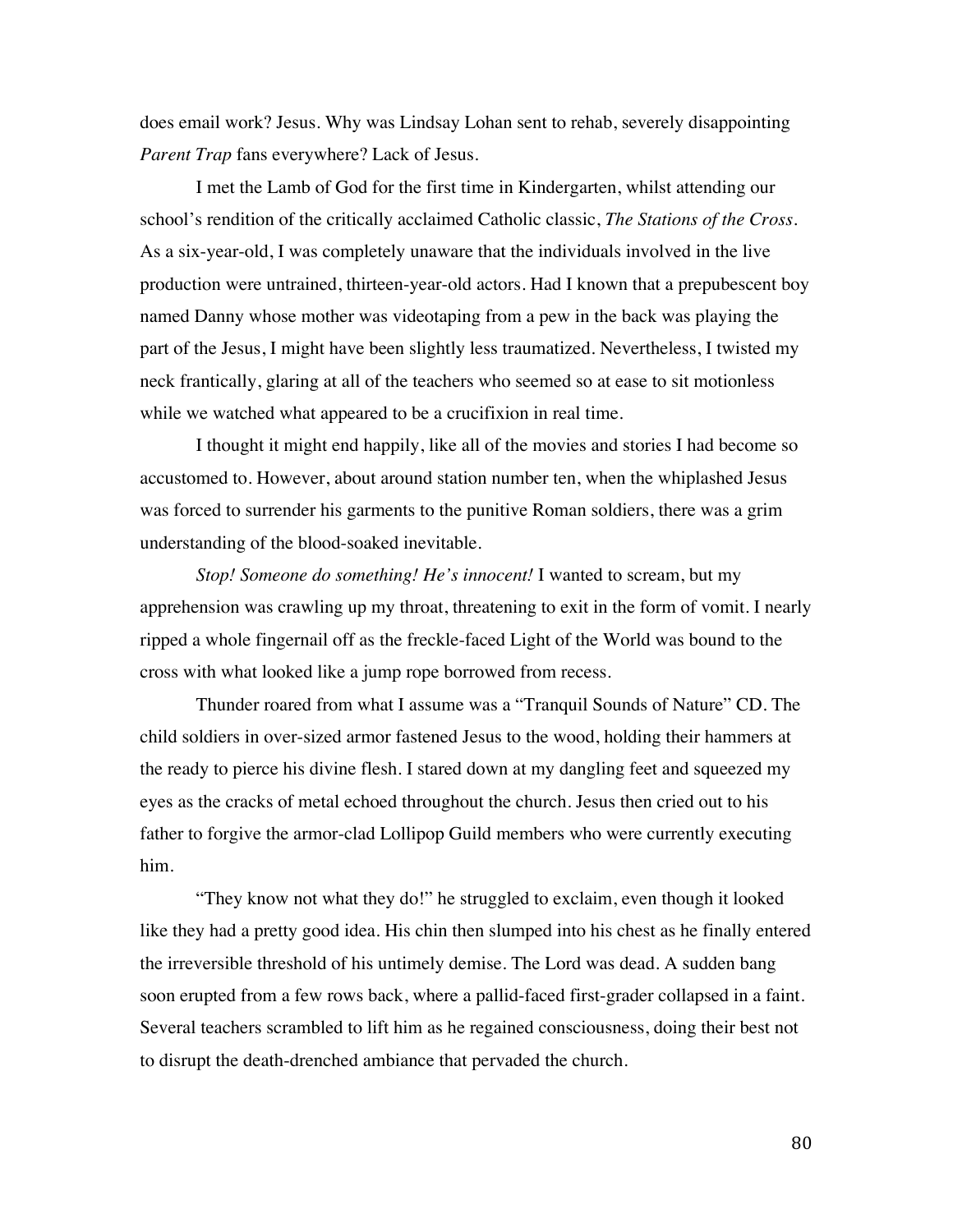"He's alright!" they announced. If only they could say the same for the freshly murdered Son of God.

After a heartbreaking moment with the dead Jesus lying in his twelve-year-old mother's bony arms, he was placed behind a papier-mâché rock, which might be recycled in November to tell yet another peaceful tale about the pilgrims landing in Plymouth. I foolishly assumed that the nightmare was over, what with the grisly display of capital punishment. However, classical music continued to play while the soldiers remained fixed in their spots on the altar, surveying the audience. *Are they going to choose someone else to kill now?* I thought, weighing my chances of being selected and sizing up those around me, checking to see who I might be able to outrun.

Finally, a young girl sporting a tunic and mildly offensive headdress took to the altar to proclaim, via microphone, that Jesus, after having spent three days inside the tomb, would rise from the dead. I imagined him crawling out from the haze of putrefying body odor and into the sparkling sunlight, just in time to search for the eggs that the Easter Bunny had hidden. I pictured him laughing at how he "got" everyone, and how angry they would be to have gotten Punk'd by a prophet. "Jesus *Christ*," they would stammer, in disbelief that the Son of God had duped them.

"Why did Jesus have to die like that?" one of my classmates asked our teacher when we returned to the safety of our classroom, now prime candidates for intensive child psychotherapy.

"He died to save us all," she said, grinning in a way that suggested she might spend her weekends screaming that exact phrase in public parks and train stations. "But he beat death and came back to life. He resurrected," she added, for dramatic effect.

"Whoa," the class mumbled collectively, still dusting off the traumatic residue of shock. She then tried to explain to everyone that what we had witnessed was merely a reenactment of a past event, but I don't think we could hear her over our slack-jawed amazement.

The more I heard about Jesus during my early elementary school career, the more I was both impressed and bewildered. Bringing a dead person back to life? What! Walking on water? You're kidding me! Being brought into the world via miraculous virgin birth verified by a midwife and several animal onlookers? Totally holds up!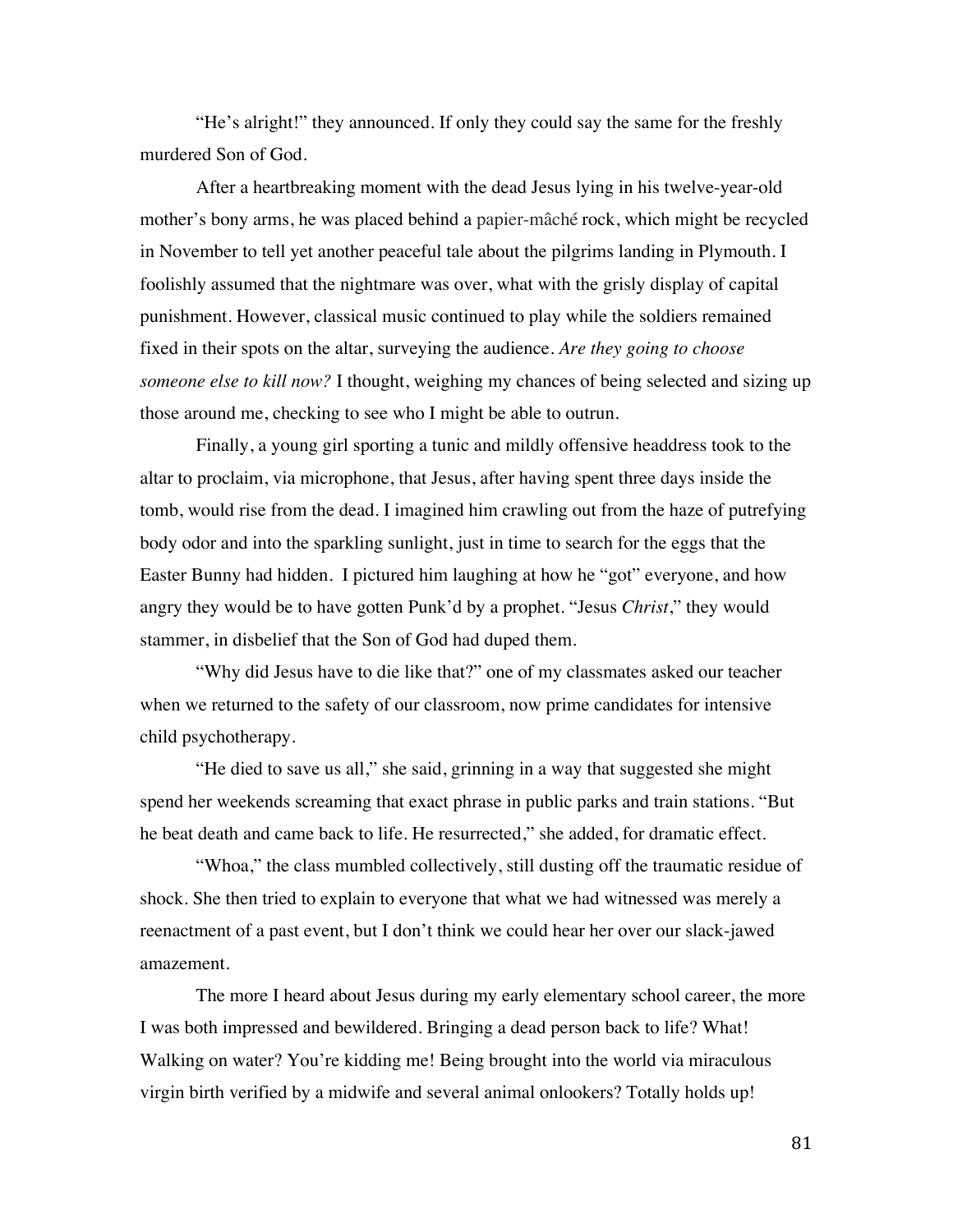Our public school peers might say things like, "Have you heard Aaron Carter's song, 'I Want Candy?' It's amazing. He's so cool and hot and will definitely not burnout sometime around 2009." I might then follow up with, "Oh, cool. But have you heard abut Jesus Christ?"

"Yeah," they would say. "So what about him?"

"Guy's a mother freaking rock star. Just look at that hair. He's the king. Literally. Ever heard of a little song called, 'Joy to the World?' Oh yeah? It's about him…being born. Dude's been rocking the world since Immaculate Conception. But yeah, Aaron Carter seems cool."

We were told constantly at school that strengthening our relationship with Jesus should be the top priority in our lives and to do so, we must incessantly speak to him.

"You might not hear back," the teachers would say, as if advising us on how to make a phone call to a deadbeat father. "But he's always listening. He's always there."

At first it felt strange speaking to an invisible deity with no real script to follow. I typically kept the conversations rather light, acknowledging that he had more serious matters to tend to.

"Dear, Jesus, my rock and my redeemer," I prayed. "Please place your divine hand onto my pencil tomorrow during the math test. Your holiness knows I cannot do the double-digit addition. Also, would it kill you to make it rain Skittles? Thank you for your time. Amen."

He never got back to me. Nevertheless, this phone-a-friend option consoled me during times of distress, woe, and low-level hysteria. Jesus was the best listener I had ever encountered and I felt at ease knowing that he could take the wheel at any given moment.

These conversations ebbed around middle school, however, when I was exposed to some rather questionable stories regarding his family business. He might have been a decent enough person, but his father seemed questionable, which ended up hindering our once flourishing relationship. The famed Bible story of Abraham and Isaac was the most noticeable red flag, in its portrayal of God as an emotionally abusive boyfriend. God instructed Abraham to take his young son, Isaac, to the top of a mountain to sacrifice him, just to double check that he loved God above all else, as you do when you're unsure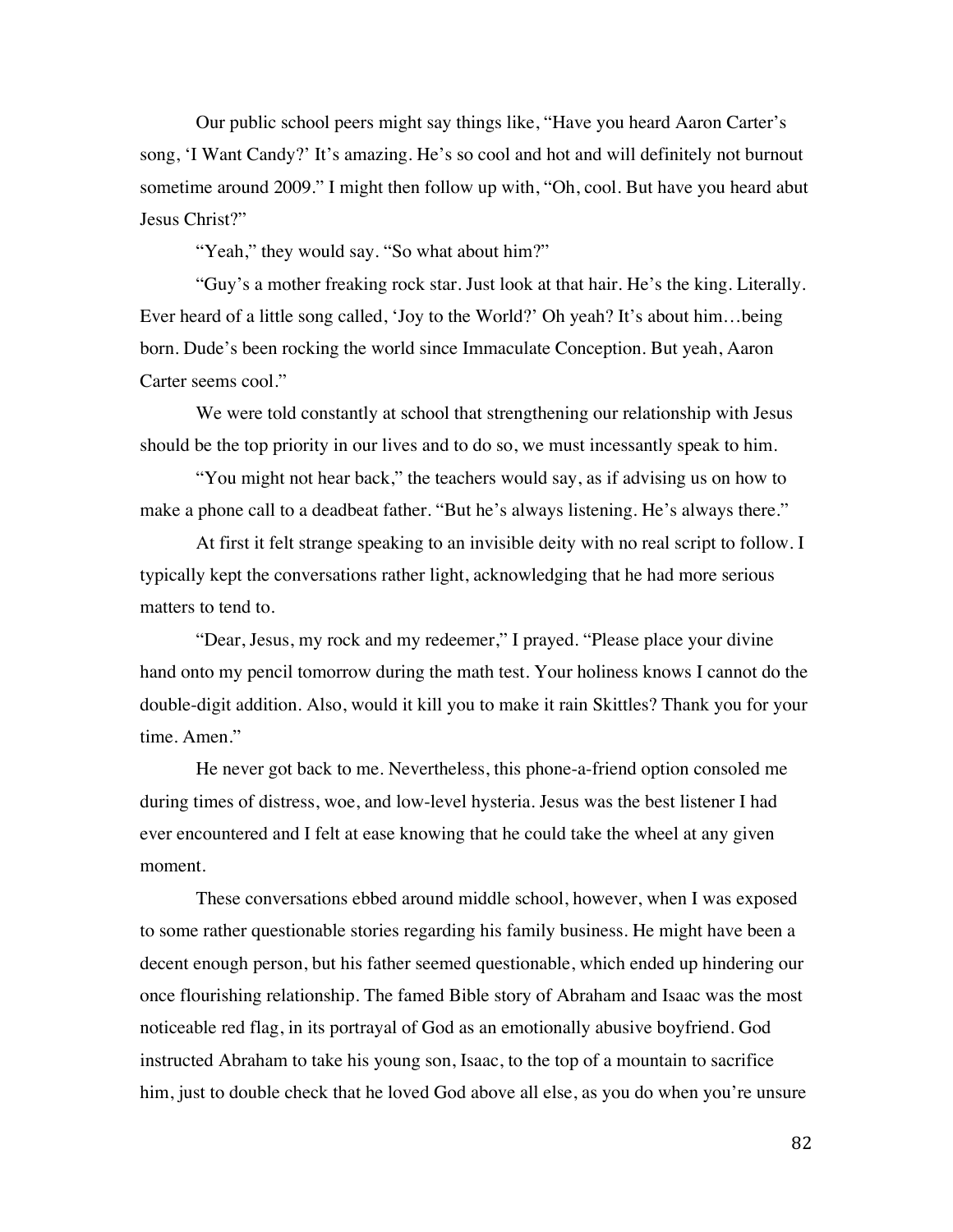of your partner's feelings towards you. Abraham naturally does as God commands him, in a scene that, from what I can remember, pans out in the following manner:

ISAAC: Dad, where is the lamb we are using for this burnt offering? ABRAHAM: God will provide. ISAAC: Wait, why are you tying my hands together and laying me on this rock? Also, can I have my clothes back? This is getting really weird! ABRAHAM: Close your eyes. ISAAC: Are you freaking kidding me, Dad? Where is Mom? Mom! GOD: Alright, Abraham. Stop. You don't have to *actually* murder your son, you adorable psychopath. I just wanted to make sure you would do whatever I told you. You're totally in love with me! That's so embarrassing! Are you free

Sunday?

What was described to us as a testament of a person's unyielding love for God seemed more, to me, like a Public Service Announcement on abusive relationships. Of course, I learned this was not new behavior for the Holy Father, as he treated a man named Job in a very similar fashion. God entered into a bet with Satan on the premise that Job would not turn against him when faced with the wrath of Satan's torment. God's only stipulation was that Satan could not kill Job, because, after all, he did have some standards. So instead, Satan killed Job's livestock, servants, and all ten of his children. But, being as much a giver as he is a taker, Satan gave Job elephantitis.

The contempt I began to feel for the heavenly Father soon shifted towards his grounds workers—the priests. In the fourth grade, our school gathered in the cafeteria to be told that our church's pastor would be taking an indefinite vacation. I was confused as to why he would need our "thoughts and prayers" during said vacation, but I figured maybe he just wasn't used to taking a break from the ministry he had been ordained into in order to enjoy himself in a way that priests aren't typically encouraged to do. Many of the teachers were teary-eyed when the news was articulated, but the most confusing part of the entire situation might have been when, two weeks later, I saw him in our school's parish center, without a tan.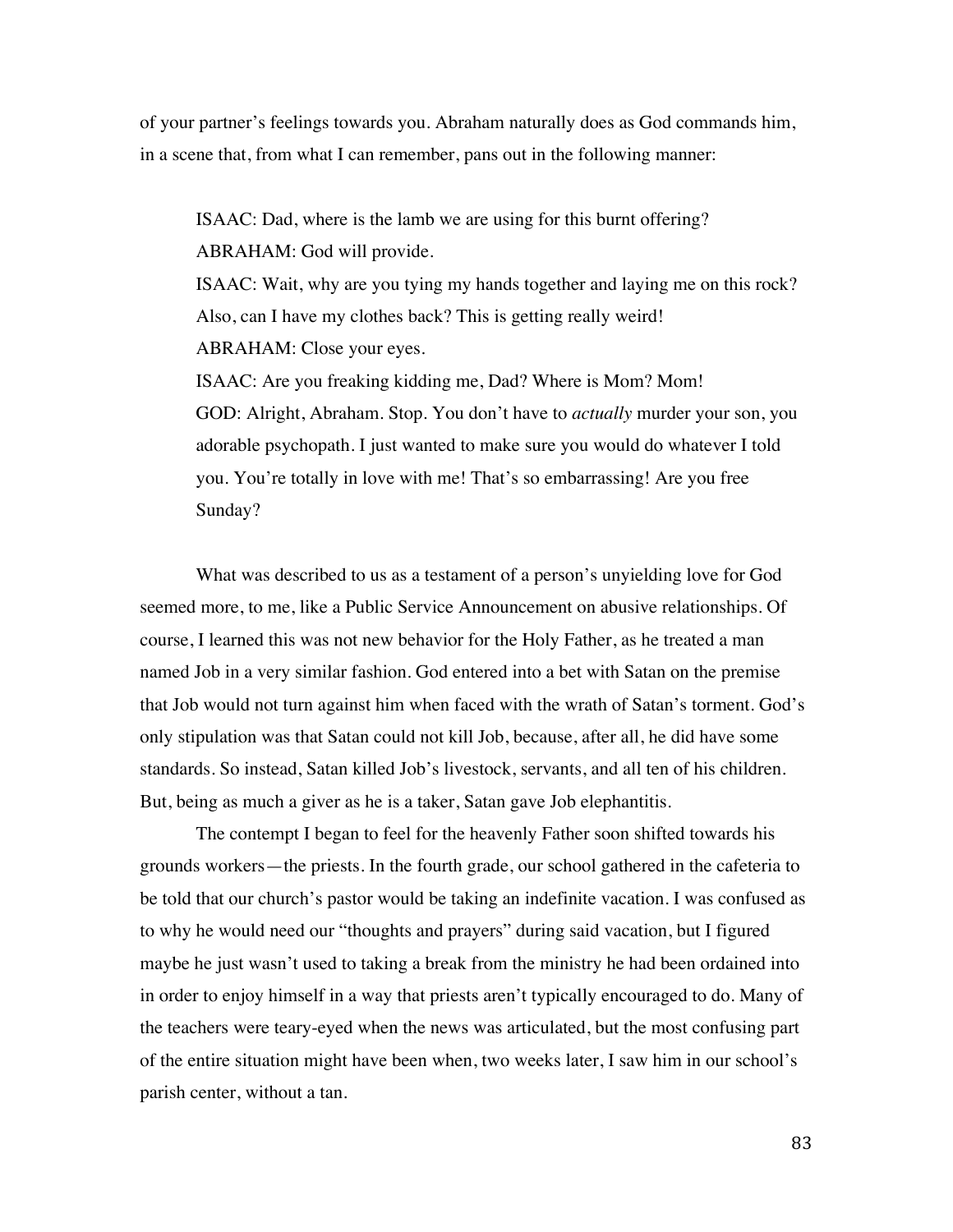Talk trickled down to us from the older students regarding the man's alleged lewd behavior, but our teachers would hear none of it. And yet, week after week, the priest was on school grounds, humming the Ave Maria and offering us waves that were met with hesitation. So, when another priest at the parish was announced to be taking some time off to "tend to a personal emergency," I began to wonder. These men were supposed to be messengers of God—spewers of the Good Book whose life mission was to spread peace and drive beat-up Ford Fiestas featuring anti-abortion bumper stickers. But here they were, taking "vacations," tending to "personal emergencies," and asking for our prayers.

When they came into our classrooms, we were required to stand and greet them in unison, when in reality, we should have run in the opposite direction, only after spraying a sufficient amount of mace. They were venerated in our school, but as a fourth grader who had eavesdropped on the older kids on the bus, I began to feel like I had been tricked. It was sort of like finding out that Santa Claus wasn't real, if only Santa promised things like protection from all evil instead of a Polly Pocket Beach House.

Ultimately, these priests were less than wonderful Wizards from a different kind of Oz— facades that, once unmasked, revealed an empty church teeming with an immoral hypocrisy that could be seen through the most decorated of stain glass windows. And I, the Dorothy who diligently walked the Yellow Brick Road, arm in arm with the Father, the Son, and the Holy Spirit in search of the great and powerful, had begun to feel like maybe the Wicked Witch had a point.

Aside from being occasionally splashed with Holy Water by alleged child predators, one of the most jarring experiences during my time as a born-again skeptic came during an overdramatic ninth grade religion class, where I discovered what was meant by "resting in the spirit" or being "slain in the spirit," depending on how dangerous it makes you feel. Coldplay's "Fix You" echoed throughout the dark auditorium while abstract scenes of nature flicked on a grainy projector, evoking the sort of feel any cult worth its Kool-Aid should aspire to emulate.

At first I did not understand what was happening when a line formed near the stage, in front of the deacon who held out his hands in a way that seemed to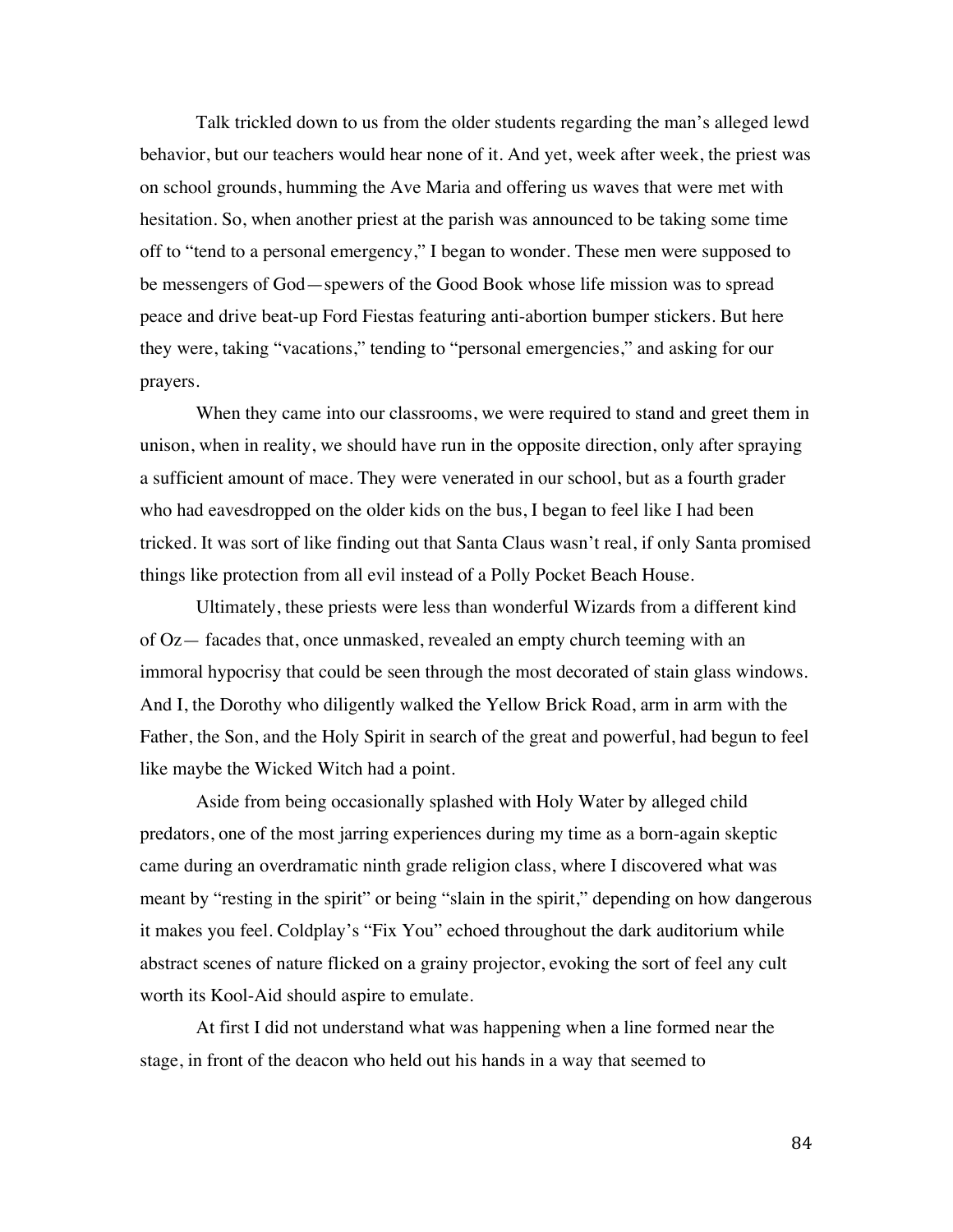simultaneously say, "hug me" and "run for your life." But, after the first two teenagers collapsed at his feet after having their heads squeezed, I began to make some guesses.

My heart pounded watching student after student lose all control of their motor functions and fall backwards into the arms of other students who often could not support their weight. It seemed, as a viewer, that some pressure point was being activated when the deacon's hands gripped each new head like he was palming a basketball. So, when it was my class's turn to be freed from the bondage of sin via intense stress on our skulls masked by the thick veil of religion, I remained seated.

I lifted my legs to let people past me, combatting their critical stares. Suddenly I was the outcast, the only weirdo who opted out of being touched by a man in a robe only to fall unconscious so that the Holy Spirit could have its way with me in front of my peers. I felt isolated, wondering why I couldn't shut my mind up enough to waltz blindly over to be induced into the celestial coma.

"Did you feel it?" one girl asked another as we strolled back to class.

"Oh yeah," she said. "That was amazing."

As much as I was riddled with distrust, there was a minute cell of my being that yearned to feel the sense of security that these losses of consciousness seemed to offer people. I mourned the conversations I once had with Jesus, because, even though they were one-sided, they signified that something greater existed and was watching over me in a non-creepy way.

But, I soon learned that another way to be granted some solace was by praying to Saints, who were conveniently plentiful in the Catholic Church. They had been organized nicely, each placed in charge of a different group of needy people. Prior to taking a test, we might be given bookmarks that featured a prayer from Saint Joseph of Cupertino. If we wanted the Red Sox to win, we would phone our friend Saint Rita of Cascia. And if I sliced my knee open at recess, I would most likely be directed towards Marciana of Mauretania quicker than I would be handed any Neosporin.

My mother calls upon Saint Anthony quite frequently, as he supposedly assists her in discovering that, after a house-wide search, her keys are in her pocket. She repeats, "Tony, Tony, look around. Something's lost that must be found," until she finds what's missing. I have tried to employ this tactic, but find that the phrase quickly changes to,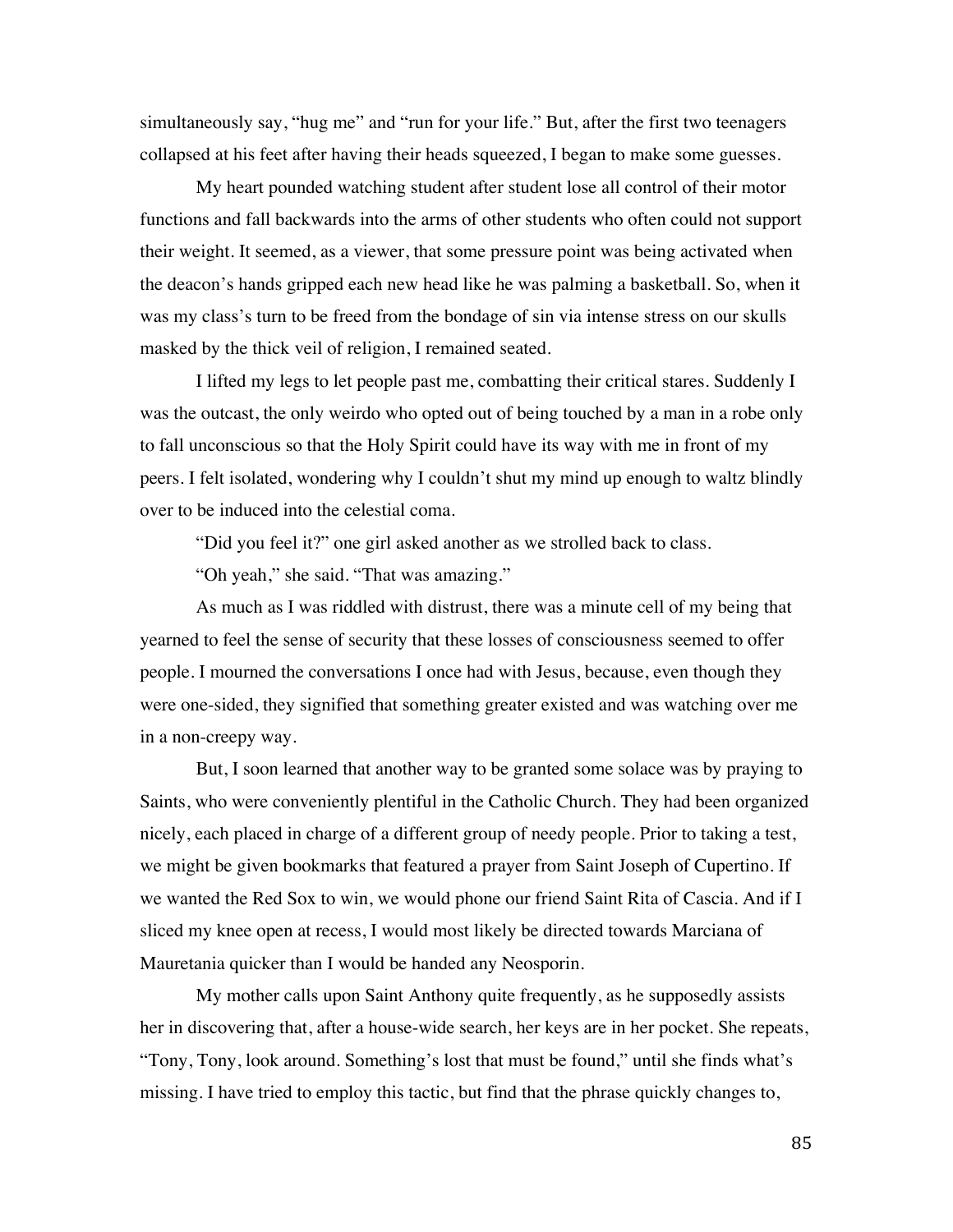"Tony, Tony, please help me find my keys," and eventually to, "Tony! What the hell! Tell me the truth! Did you hide my keys? Take whatever else you want, but not the keys!"

I could not quite grasp the idea of dialing up a team of Saints to aid in the everyday any more than I could grasp essentially anything about the religion that I was dipped like a chocolate chip cookie into via baptism. I began to see it as encased in glass, shielded off completely from the changing world around it.

As the years went on, I found I couldn't sit still in a pew while a priest accused of sexual assault spoke about how homosexuals were the real issues to a sea of nodding heads who, minutes prior, listened to a reading on how we should all love our neighbors as ourselves. I did not believe that getting divorced, having premarital sex, or eating assorted seafood would cost you an eternity in the ether of unquenchable flames, regardless of how disturbing it is to devour a trout with its eyes still intact. And I definitely did not buy into the fact that attending church regularly awarded you the right to spew sanctimonious gobbledygook about how your daughter got pregnant by the divine grace of God and not her too-cheap-to-buy-a-condom boyfriend, Rex, whose status as a former altar boy granted him immunity to any judgment. And yet, a part of me wished I could.

I was recently told that once you are a Catholic, you are always one, regardless of how many crosses you burn, names you use in vain, or Christmas masses you roll your eyes through while silently noting how big a deal Jesus is making about his two thousandth birthday. His "Sweet Two Thousand-and-Sixteenth," in my opinion, had far too much off-pitch singing and not enough merlot disguised as blood. An "eternal Catholic" sounded like a lovely sentiment, but I knew, deep down, that it would not ring true for me. It all was just not my human goblet of blood. Nor was it my cup of tea.

After receiving the sacrament of Confirmation in the tenth grade, I could almost see the faith evacuate my body like a robust exhale on a subzero evening, the cloud of condensation vanishing into the void. It was as if the ground had fallen beneath me and I was floating like a speck of dust freshly flung off the shoulder of a jacket, propelling unprotected into the boundless recesses of the perilous universe. There was no order. No stability. No answers. And most importantly, no chance of it ever raining Skittles.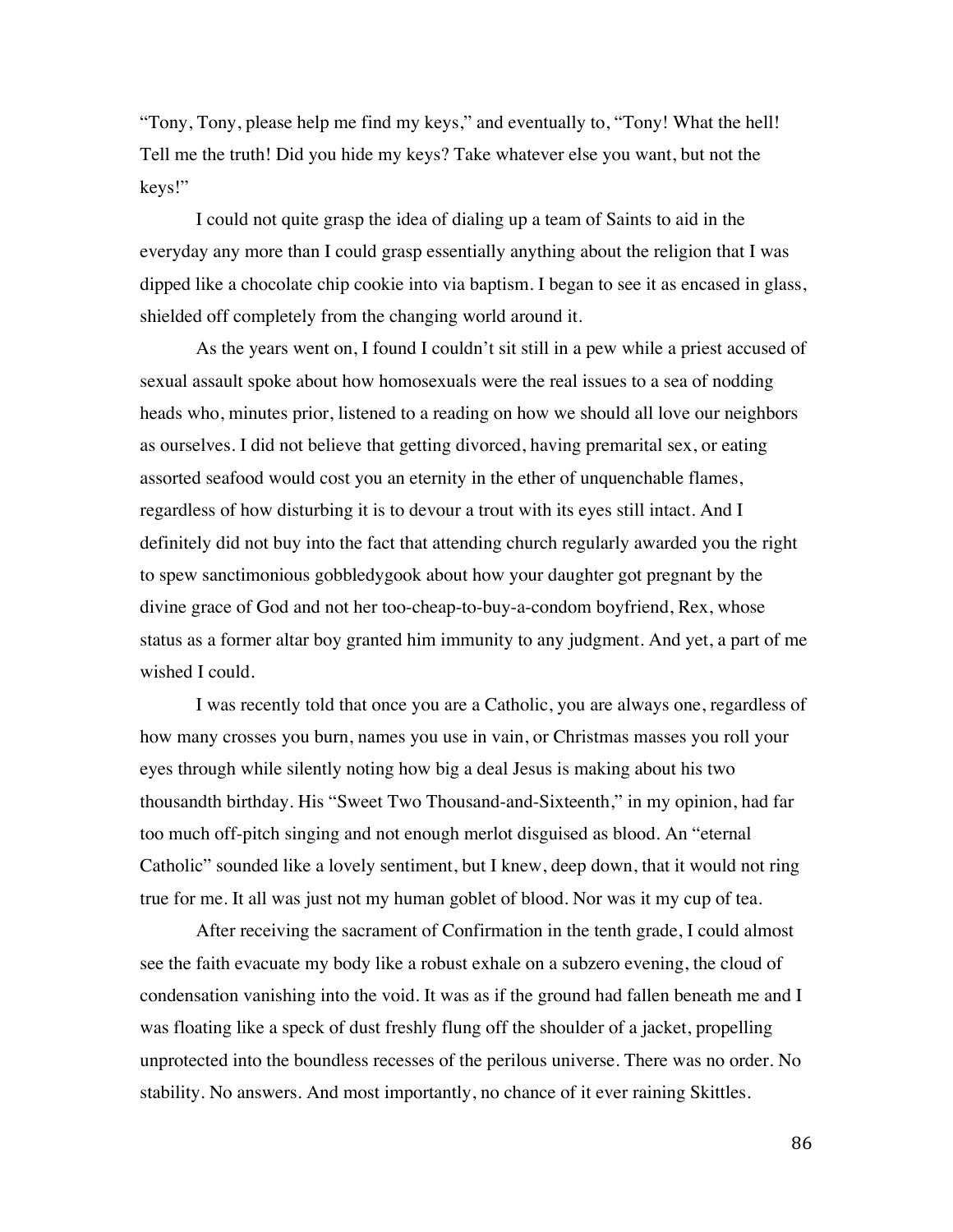I began to search frantically for alternative meanings and answers to anchor my existence around, given that my life had been stripped of order. There had to be something that could answer my existential questions besides an emotionally abusive God who hated gays but loved a good slaughter. I thought back to 2005, a year that marked my introduction to the more sinister spiritual forces that surrounded us. I figured they might perhaps shed a clue as to the inner workings of the universe, or at the very least, possess my being so I could later write a lucrative, cautionary memoir entitled, *How to Protect Yourself from Demonic Possessions and Credit Card Fraud: My Story.*

Like most normal childhoods, mine involved a short period of time wherein my mother sat down with us to "play" with a Ouija Board. It was given to her by our elderly neighbor who used to take photos of us from across the street whenever we played outside. She would then place them in the mailbox to let us know that she indeed saw us playing, just in case we didn't see her dark silhouette in the window. And yet, my mother felt that the board was humorous and utterly disregarded its having any affiliation with dark spirits. I think her amiable demeanor angered them.

"Let's ask it what you'll be when you grow up!" she exclaimed, gripping the plastic planchette that moves via the energy of nearby evil spirits. They conveyed, via supernatural forces, that I would be a mortician, which was also exactly what a career aptitude test once told me. Coincidence? I think not. An insult? Most definitely.

This was all pre-WiFi, but I think if you were to use the board now, you'd want to join the "EvilDemons666" Network. The password is "Satan365," but it's very touchy, so if it does not immediately let you on, try typing, "YesIAmReallyDoingThis." Usually works. Communication might be instant or it might take the demons in your area a while to awaken, but, a word to the wise: never give them your credit card number. Before you know it, those ghostly bastards will be making all kinds of spine-chilling purchases, like antique ventriloquist dummies, billhook machetes or even the *Alvin and the Chipmunks* version of "Club Can't Handle Me" on iTunes. All of these prove extremely difficult to explain to a judgmental credit card provider, but, based on the fact that you're using a Ouija Board, these might not be your most bizarre transactions.

While my mother laughed off the sinister stigma that surrounded the board, my sister launched a full-fledged investigation into its origins and powers. She quickly found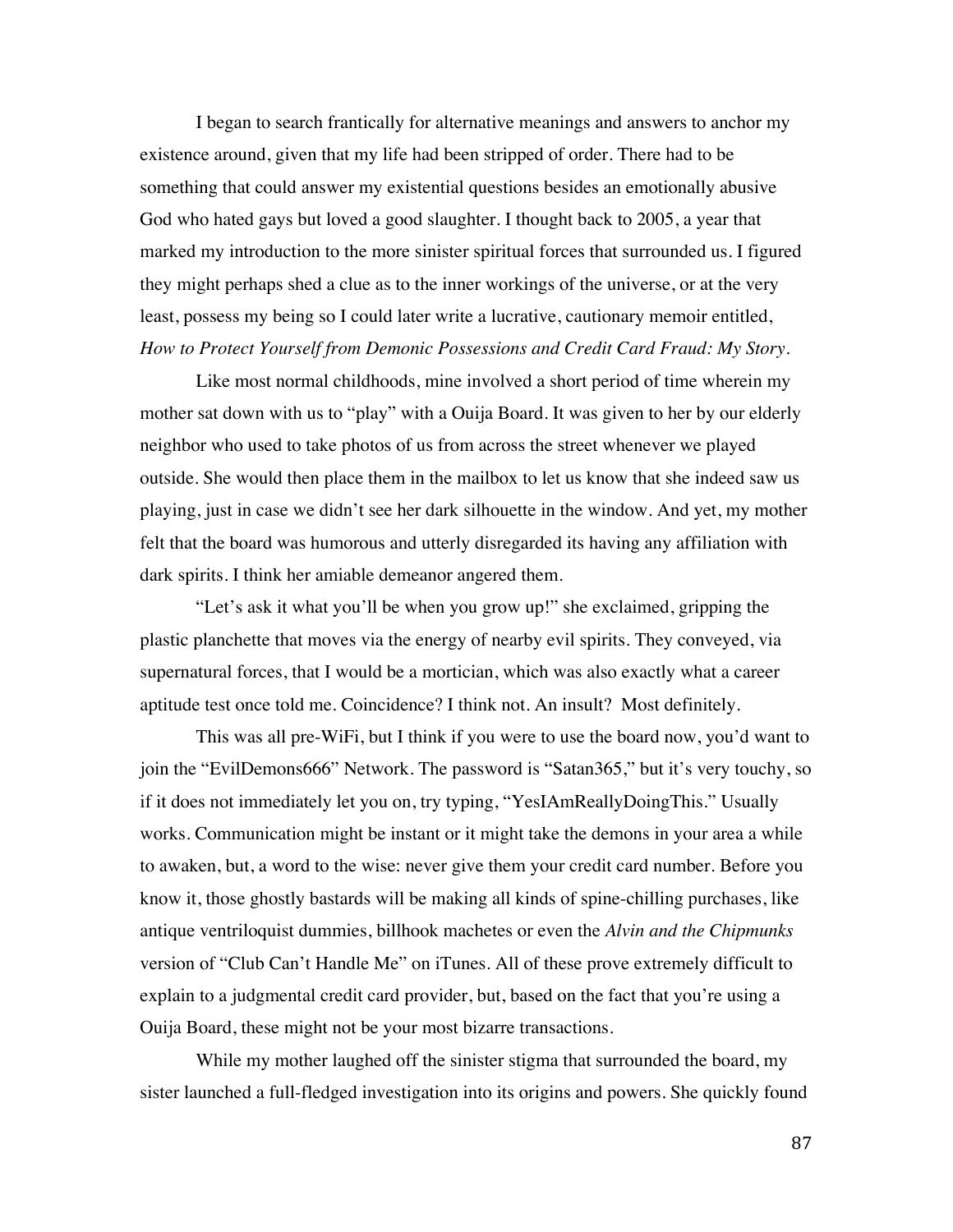that it's actually highly recommended not touch the board at all, as it triggers demonic communication for upwards of eternity, offering the imaginary friend you wish you never had. So, we naturally decided to hold a séance in order to gauge just how in danger of possession we truly were. My sister turned off the lights and nodded sternly at me as we placed our trembling hands on the planchette.

"Can you see us right now?" she asked, as it began to move eerily across the board over to the "Yes," which had absolutely nothing to do with the fact that our hands were presumably pushing it towards the "Yes."

"Oh my god," she said, with her mouth widening as if to blatantly invite a moderate-sized demon to inhabit her being.

After the paranormal phantasm confirmed that it was currently in the room, I swear I felt a frosty surge sweep through my soul's marrow. I felt it saw us, heard us, and even smelled us, sort of like how Jesus was fabled to. But, this entity actually spoke back when questioned.

So, in the tenth grade, I resurrected the Ouija Board from its home in our attic to resume the conversation. I brought it to the attention of my sister, who immediately shouted and ran away. After coaxing her back into my now dark room, we again placed our hands on the planchette. We wanted to ask a few preliminary questions, just to test whether or not there was a strong connection.

"If there is a spirit in this room, please knock," my sister requested.

After about five seconds, we stared at each other in defeat. But, just as we went to place our hands back on the board, a knock at the door sent our shoulders to our ears while our eyes screamed with fear.

"Oh my god," we exhaled simultaneously.

The door began to slowly creak open as we inched away, shielding ourselves with a blanket pulled from my bed. A silhouette of a dark-haired figure emerged from the dimly-lit hallway and began to speak in an unusually familiar voice.

"I made brownies. Do you guys want any brownies?" the being asked, before coming fully into the room.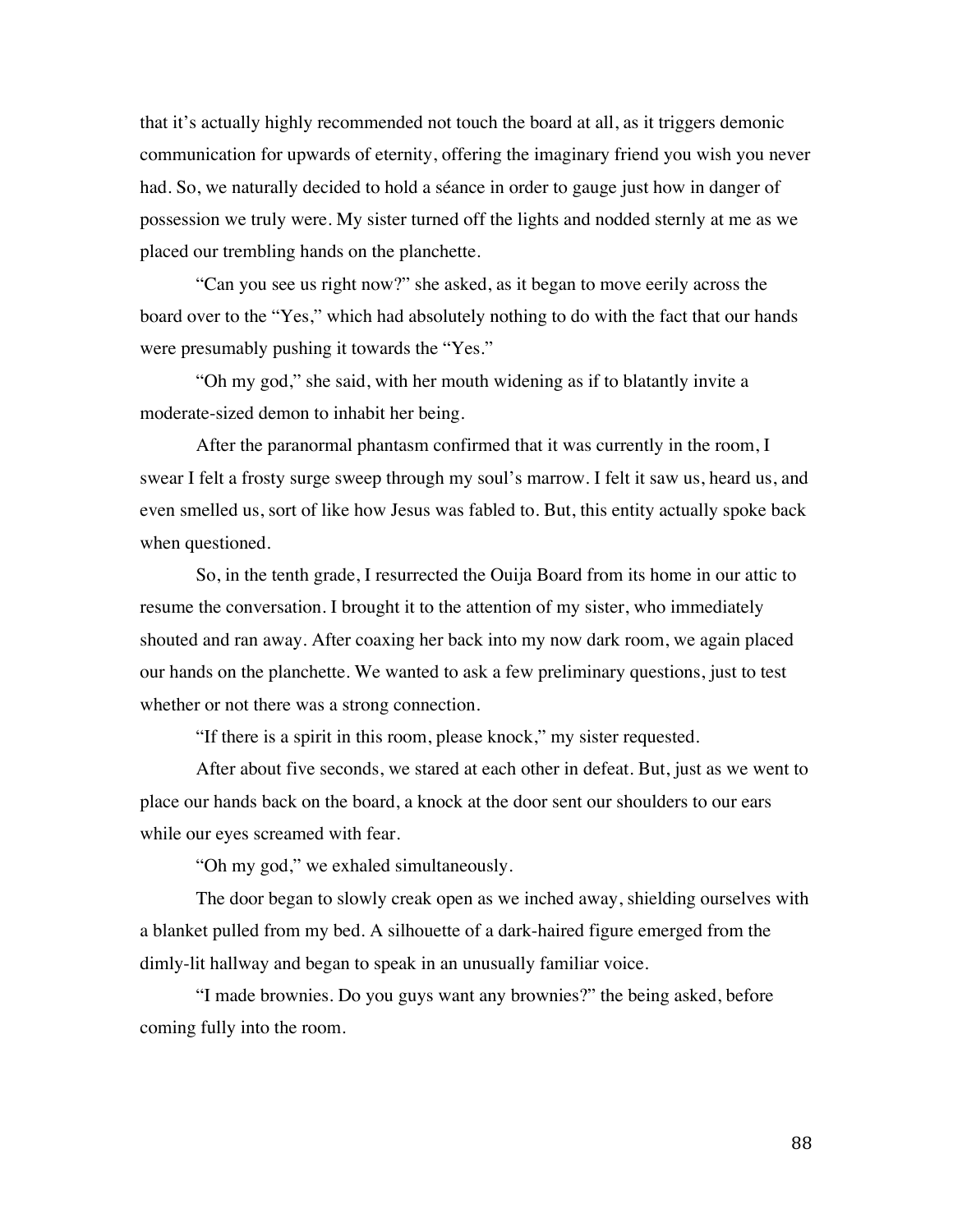"What?" we yelled, peeking out of the blanket to acknowledge the presence of our mother. We stepped over the board and ran downstairs to indulge in the fudgy treats, mutually agreeing that perhaps our answers did not lie with the demons.

But we didn't give up. My sister and I piggybacked on this communication to delve deeper into the spiritual world, which involved getting our cards read by a fortuneteller, whose practice was located next to a hot dog stand at a fair in Maine, but I sincerely doubt any of these factors reflected her clairvoyant abilities. She began the session by telling us a stirring tale about how she knew her husband was having an affair with the mailman via her crystal ball, and also because she planted cameras in the garage.

My sister went first, mostly because I was slightly unsure as to whether or not it was safe. The fortuneteller closed her eyes, sighed deeply, and then placed six cards on the table, rapid-fire.

"Ah," she said, lifting the first one. "Three swords piercing the heart. This signifies the possible flight of a lover, but don't take it the wrong way. Like for me, this was a great thing. My husband ran off with the mailman, which freed me from the shackles he's probably now using to do God knows what with the mailman."

"Cool," my sister offered.

"Oh wow," the woman said, picking up two more cards. "This combination is really telling. When the Ace of Wands is next to the Page of Cups, it typically signifies a pregnancy. Probably within the next six months!" She then observed my eighteen-yearold sister's face drain.

"But it doesn't have to be a *real* pregnancy! This could mean the start of something new! Like how I now have a new lease on life thanks to my shitty husband!"

"Oh, thank God," my sister exhaled. "About me, not about your husband."

"Do you have any questions?" the woman asked, with all of the cards now turned face-up.

"Yeah—what does that one mean?" she asked, pointing at the card that had "DEATH" written across it and pictured a deceased man lying underneath a horse.

"Oh! Of course. Good news. Great news. So, the fact that it has fallen in the third row next to the Queen on Pentacles means that it is a metaphorical death. If it had been in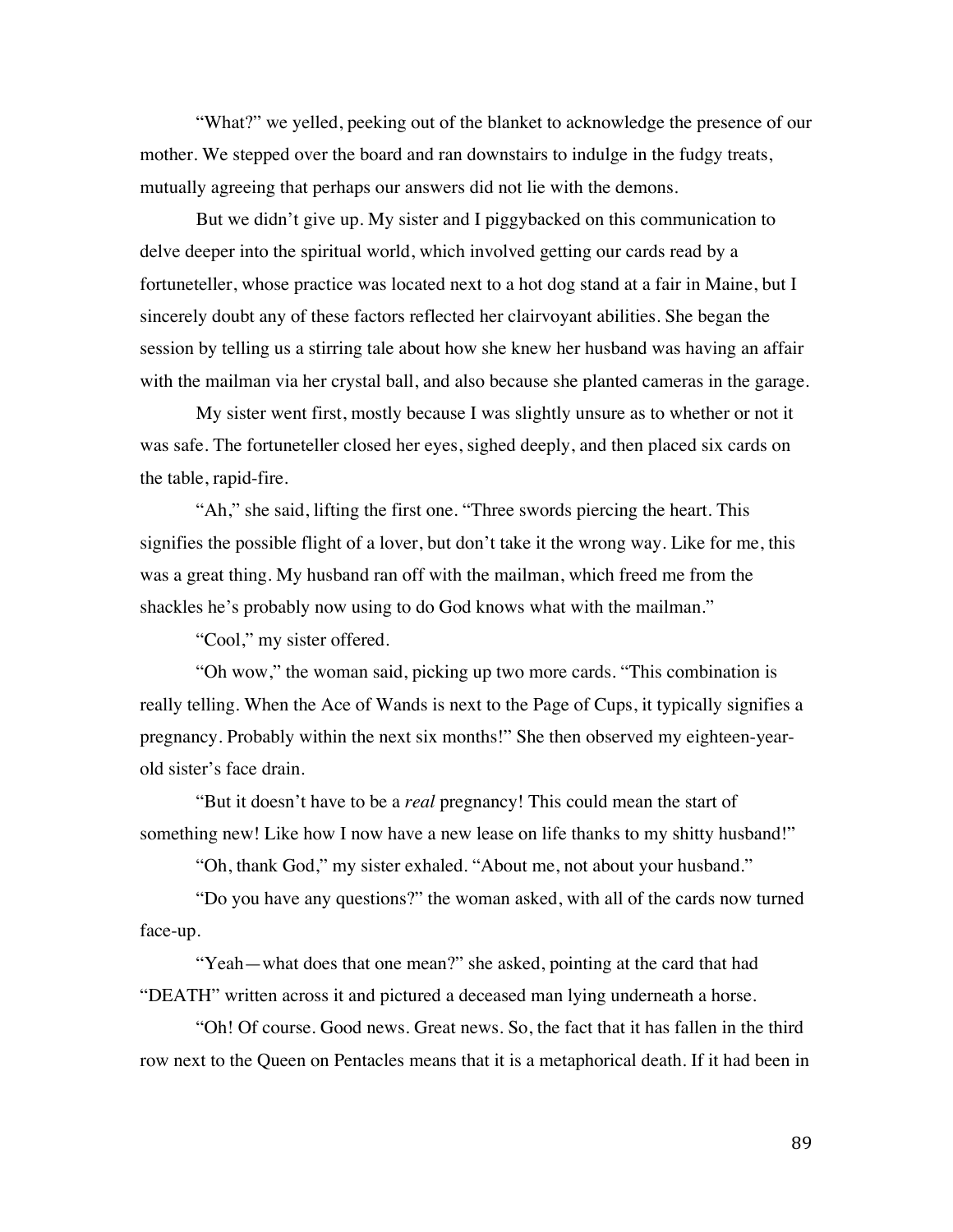the first row anywhere near The Hanged Man, completely different story. You'd be a goner. But this, this merely signifies the end of something bad. Like my marriage."

My sister stepped back, thinking that she would get pregnant in the next six months as long as she didn't die first. The woman stared at me for several seconds before shuffling the cards, signaling that it was my turn. She laid six more cards on the table and then flipped them all over, studying each with equal intensity.

"It looks like school and work are definitely not your problems. You have *much* bigger problems."

I laughed, then in the same breath calmly demanded to know what those were and where she went to fortunetelling school.

"The Eight of Wands tells me there will be a battle of conscience within the next month. This came for me when I debated the ethics involved in planting cameras in my garage. For you, based on the combination of The Hermit and The Fool, this will be an emotional issue that will tear you to pieces. Wow. This is going to have lasting impacts."

I waited five seconds so she could deliver the positive version of the cards as she had done for my sister when she sensed her repulsion. However, it did not come.

"Yeah, the more I look at this, the more I'm concerned for your mental health," she said, biting her pierced and tattooed lip.

"The Judgment card definitely doesn't help either. But this doesn't necessarily mean a prison sentence for you. It could also mean that someone who has wronged you will be brought to justice. For instance, say you get murdered, your family and friends will receive closure knowing the perpetrator will be behind bars."

It wasn't the Bible's hell, but the paranormal world didn't seem to be offering me anything better. I walked away, past the hot dog stand and horde of clowns that I hoped were employed by the fair, feeling like maybe I didn't need to know *all* of the answers.

I've since thought about trying on Transcendentalism, due to my affection for walking in the woods alone and looking at nature, also alone. But, while I respect Thoreau's ability to dedicate his life to utter simplicity, I find it to be just a twinge selfrighteous. Also, I don't think my mother would let me live in a handmade cabin in a deserted area "to front the essential facts of life."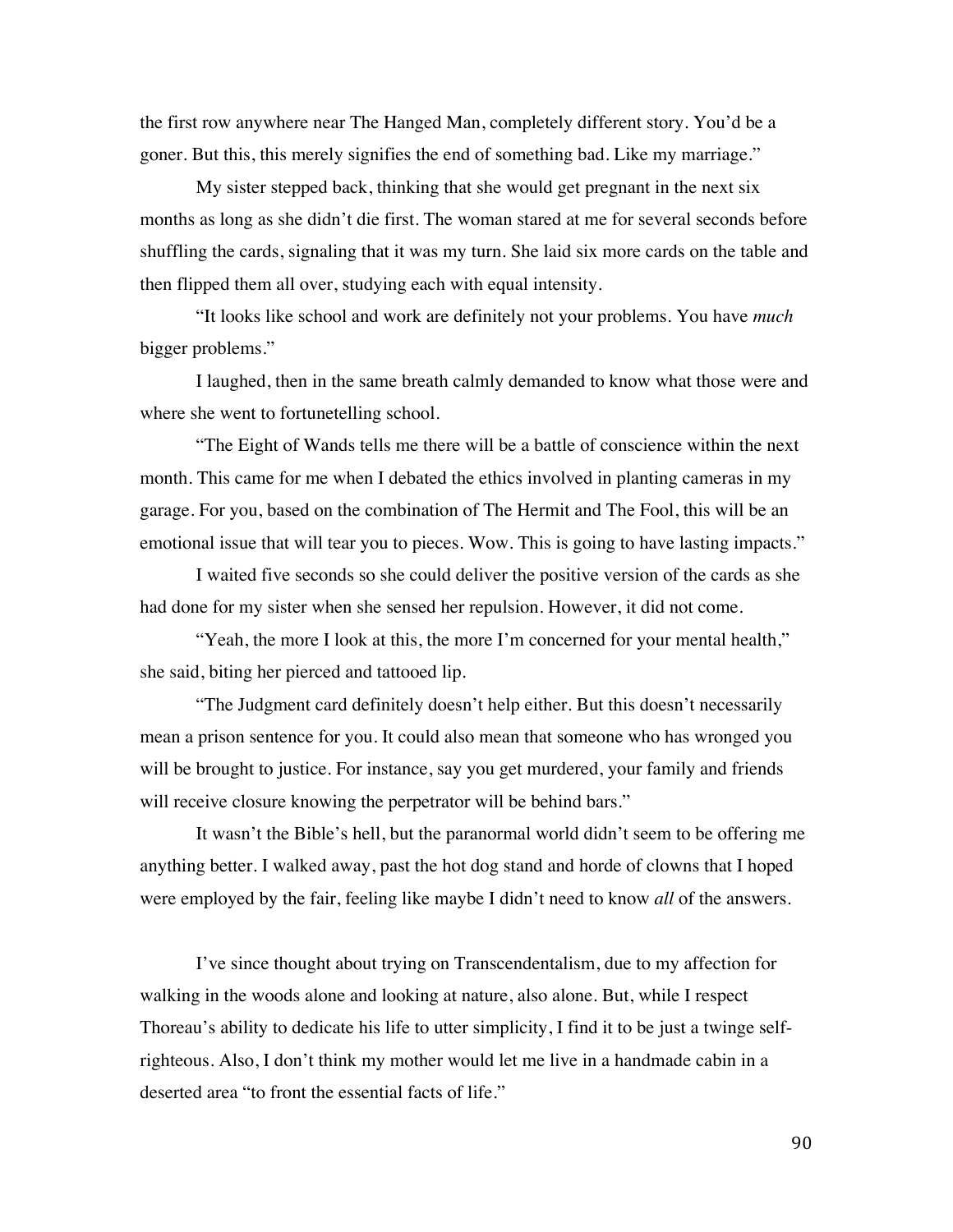"Oh, so that's what the kids are calling it these days, huh?" she would ask. Within days, she would approach all of my siblings, cornering them each separately to ask, "So, you ever, you know, 'front the essential facts of life' with your friends? Well, you better not. Do it once, alright. Maybe twice, people make mistakes. But do it more than that and pretty soon you'll be fronting the essential facts of certain death."

My mother wouldn't like to hear this, but I think the closest I have come to spirituality has always been after taking around three tequila shots. The high alcohol content mixes with my blood in a way that makes me engage in philosophical conversations with people regarding topics like religion, often making me the absolute life of every party.

"What?" most people say, when I comment on how subscribing to a certain religion can be detrimental to your freedom of thought, hindering your view of reality as you are placed in a hierarchical order and commanded to blindly believe in things that might be imbued in hypocrisy, hate, or even straight up idiocy.

"I think you should sit down," someone might say, even though I am probably asserting that I am thinking more clearly than ever before and that maybe they should be the one to sit down.

I recently got annoyed at a gathering for reasons I cannot recall, so I decided to leave the room where everyone was congregated to go on the roof of the house. The railing of the back porch provided a sturdy ladder up to it, making it seem like you were almost supposed to climb up, which is what I would tell anyone who questioned my decision.

I laid my back on the prickly shingles, feeling the sharp tickle of fiberglass that had met my feet during the ascent while I observed the boundless sky. It seemed that the stars had been carelessly flung like glitter onto a black canvas, freckling the firmament in no particular order, but still shimmering boldly in a way that embraced their interminable surroundings. They didn't suddenly align to spell words or connect their solar dots to offer clues to the questions of why are we here, what are we doing, and how are the Kardashians so famous. They were just there, existing, content to take part in the universe's groundless lack of scheme. I thought, maybe someday, I could be a little like them.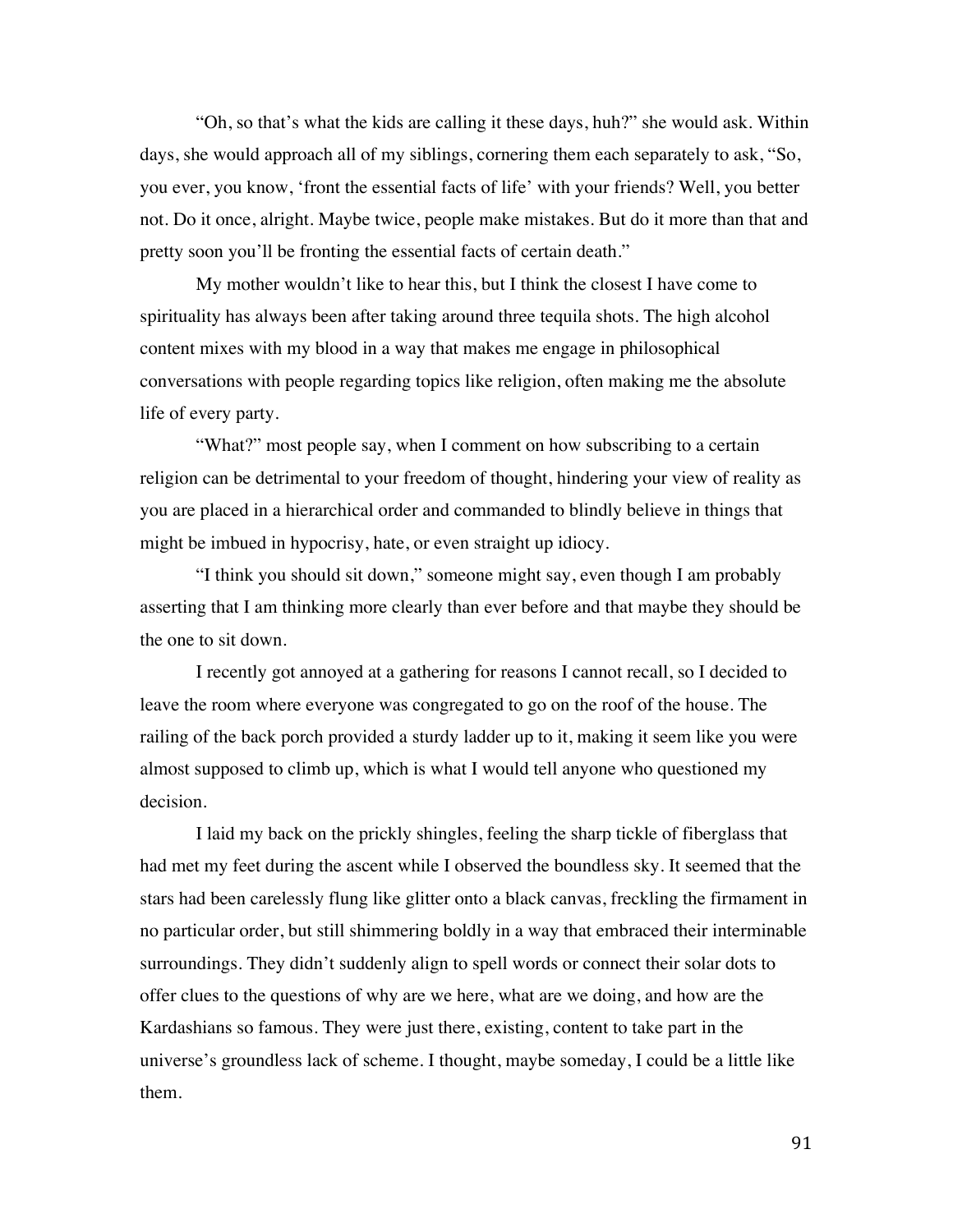## A Good Enough Samaritan

The middle-aged woman paced frantically along the foaming shoreline, examining the water like she had lost a precious family heirloom to the crashing waves. She moaned as if speaking whale while beads of sweat and tears dripped into the incoming tide. I glanced up from enjoying the last bites of my turkey sandwich to study the desperate figure, noting that one—something very important had been lost, and two it looked to be her bathing suit top.

"What do you think happened to her?" asked my aunt, straining her neck from her beach chair to see. The woman soon collapsed to her knees in the ankle-deep ocean, crying out in a Russian accent that seemed to amplify the sense of terror that now pervaded the beach.

"Villiam!" the woman yelled hopelessly into the salty void. "Villiam!" she screamed again, this time with her hands cupping her mouth to generate an echo that would hopefully be heard under legions of splashing sea. Before she could finish shouting the name a third time, my aunts, uncles, parents, and grandfather leapt from their chairs and approached the woman who was now directing her screams strictly to God, asking, if I heard correctly, to please send her the appropriate swimwear in which to handle this crisis. I might have been projecting, and I'm not fluent in Russian, but I could have sworn. Her breasts nearly hit her wrinkling face while she jumped hysterically, attempting to explain her situation to my very confused relatives.

"My husband!" she cried. "He say he go for svim. Vas hours ago. I take nap and vake up and he still gone!"

"Okay. It's okay. Does he like to swim far?" my aunt asked, doing her best to look at the woman in her waterlogged eyes.

"Yes. He say he svim to Provincetown. But theece has been too long." The beach was located in Truro, not far from Provincetown if one used a vehicle or motorboat. But swimming would take upwards of all day and something told me this William character had never taken home the gold in an Olympic freestyle relay.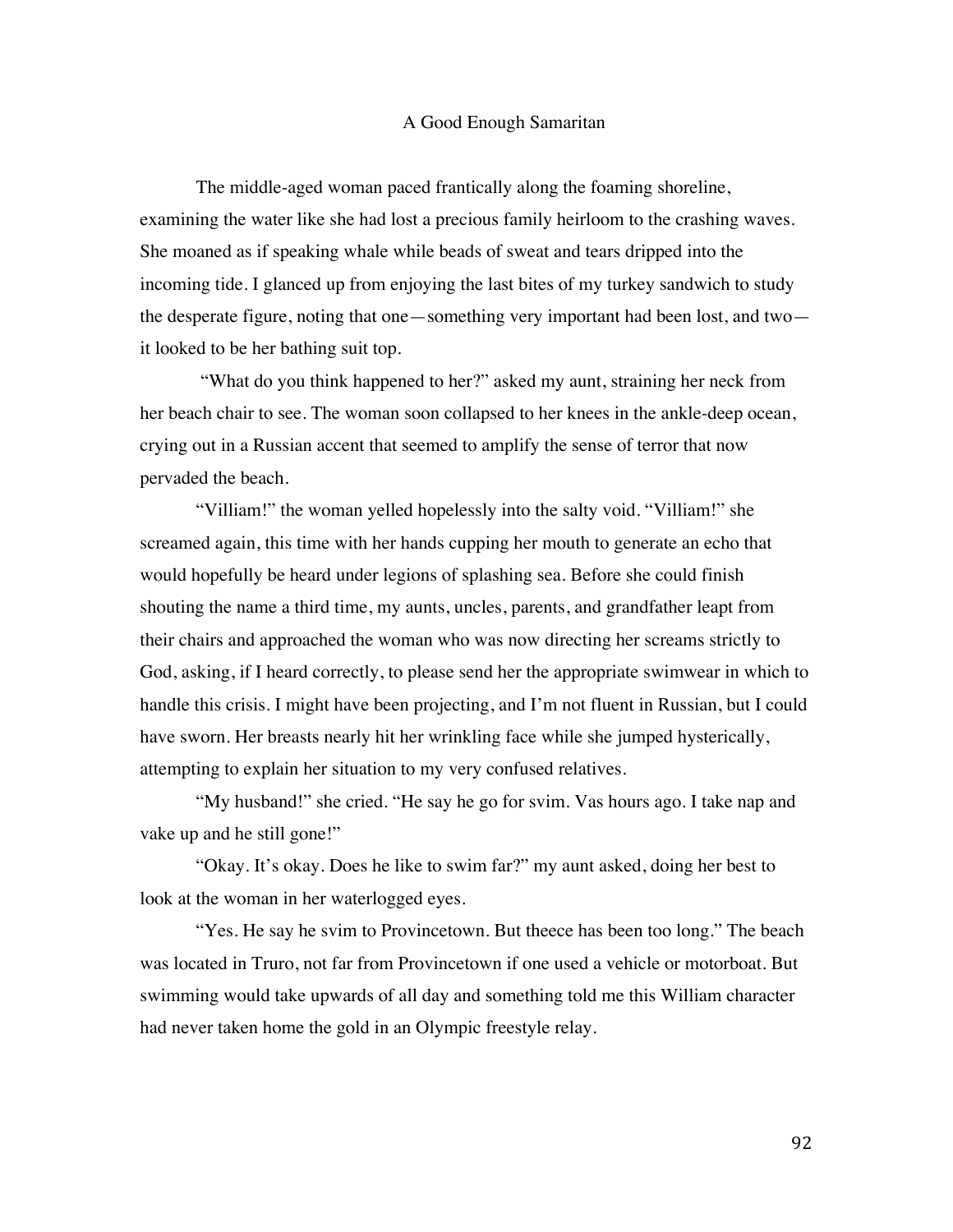"Well," my aunt began, "That would really be a lengthy swim." The woman grabbed her breasts firmly in genuine anguish as beach-goers shielded their children's eyes from the free show.

"Oh no! Vith his heart he cannot do it!" she cried. "I think he is drownded! Oh, look! I think I see him floating!" Without another poorly pronounced word, my relatives began sprinting up and down the length of the beach, calling out the husband's name and diving into the water. The woman, clearly recognizing her own strengths, decided to help by screaming to the point of Pneumothorax.

"VILLIAM, THIS WAY!" she shrieked at the confused seal that sporadically popped its head above the water. I imagined William swimming breathlessly past, advising the marine creature to follow him away from the shouts and into the sunset.

My cousins and I, all under the age of ten, were glued to the scene of utter bedlam playing out before us. I had turned my chair fully around to get a better sense of the situation, while my grandfather attempted to steer our attention in the opposite direction.

"Look at that sky!" he offered. "So, you know, just so blue. Are you guys looking? Looking up? At the sky? And not at the half-naked woman? Hello?" It was no use, and we all turned to listen in on the live-action European soap opera that our family had inserted themselves into.

"Get up and help us look!" my aunt yelled to my cousins and me. We all stood up reluctantly, unsure of whether or not our efforts would be best served on land or at sea. Noting we had been tagged into the rescue mission as reinforcements, the Russian woman made a B-line in our direction. We took a simultaneous step backwards but our attempted retreat was thwarted as she huddled us together to map out the attack.

"You vill valk up to everyone and ask, 'Have you seen a man svimming?' Heece life might depend on it! Ready, go!"

"Why doesn't someone just call 911?" my cousin sighed, tossing some relatively sane logic into the mix of frenetic confusion. Blatantly disregarding his suggestion, the woman ran back to the water's edge in the hopes that her beloved husband might wash to the shore in the same way we hoped her bathing suit top might. Nevertheless, we did as we were instructed, halfheartedly taking to the sandy beat like miniature detectives, leaving no towel unturned.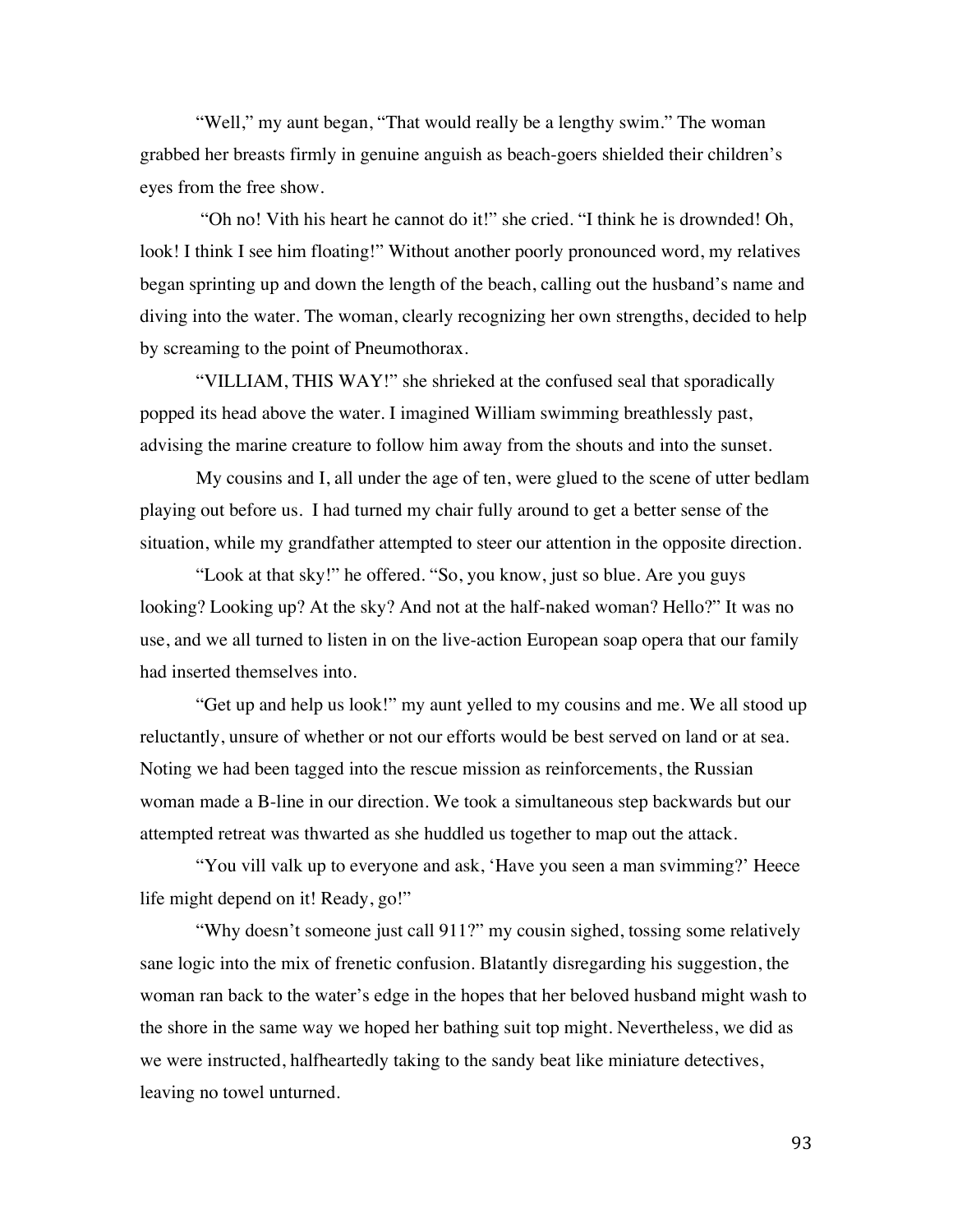"So," my cousin said to a gentleman eating a watermelon. "You seen anyone swimming here today?"

"Yes," he noted, bluntly. "We are at a beach."

"Hi," I said, greeting a bikini-clad woman. "Have you seen a Russian man in the water at all today?"

"Sorry," she lamented, "But I can't tell if someone is Russian by the way they swim."

"If you ask me," a white-haired gentleman interjected, "I would say that the William man is swimming away from that crazy looking woman. But that's just what I would do."

After a beach-wide sweep, we had no leads to go on and time, as the woman kept screaming, was running out. William's corpse was probably being spotted by a traumatized family on a whale watch at that point, but that image did surprisingly little in the way of rousing people to action.

"Sorry," my aunt said to the woman, dripping wet from the failed mission. "But we don't seem to be seeing him anywhere. Do you think you might want to call for some professional help?"

"Ahhhh he is dead! I feel it in my heart!" she cried.

"You don't know that—let's call for some help."

"Yes, yes, yes, we must now call, yes. But I do not have phone."

My father offered up his Nextel work phone as she wiped back tears, clearing her throat in preparation. Before she could press even one digit, her body became paralyzed by the thunderous voice that seemed to shake the sand beneath our feet. "MARIA!" hollered a bald man from the beach's entrance. "ANSWER ME, MARIA! DO YOU VANT AN ICE CREAM?" he shouted, adding, "THEY DON'T HAVE ANY VANILLA!"

"VILLIAM!" she shrieked, her voice piercing the salty air. "YOU ARE ALIVE! AND CHOCOLATE VILL DO!" My relatives looked at one another with similar, mystified faces. The woman dropped the phone in the sand and Bay-watched it over to her very alive husband whose only issue was the lack of ice cream flavor selection. My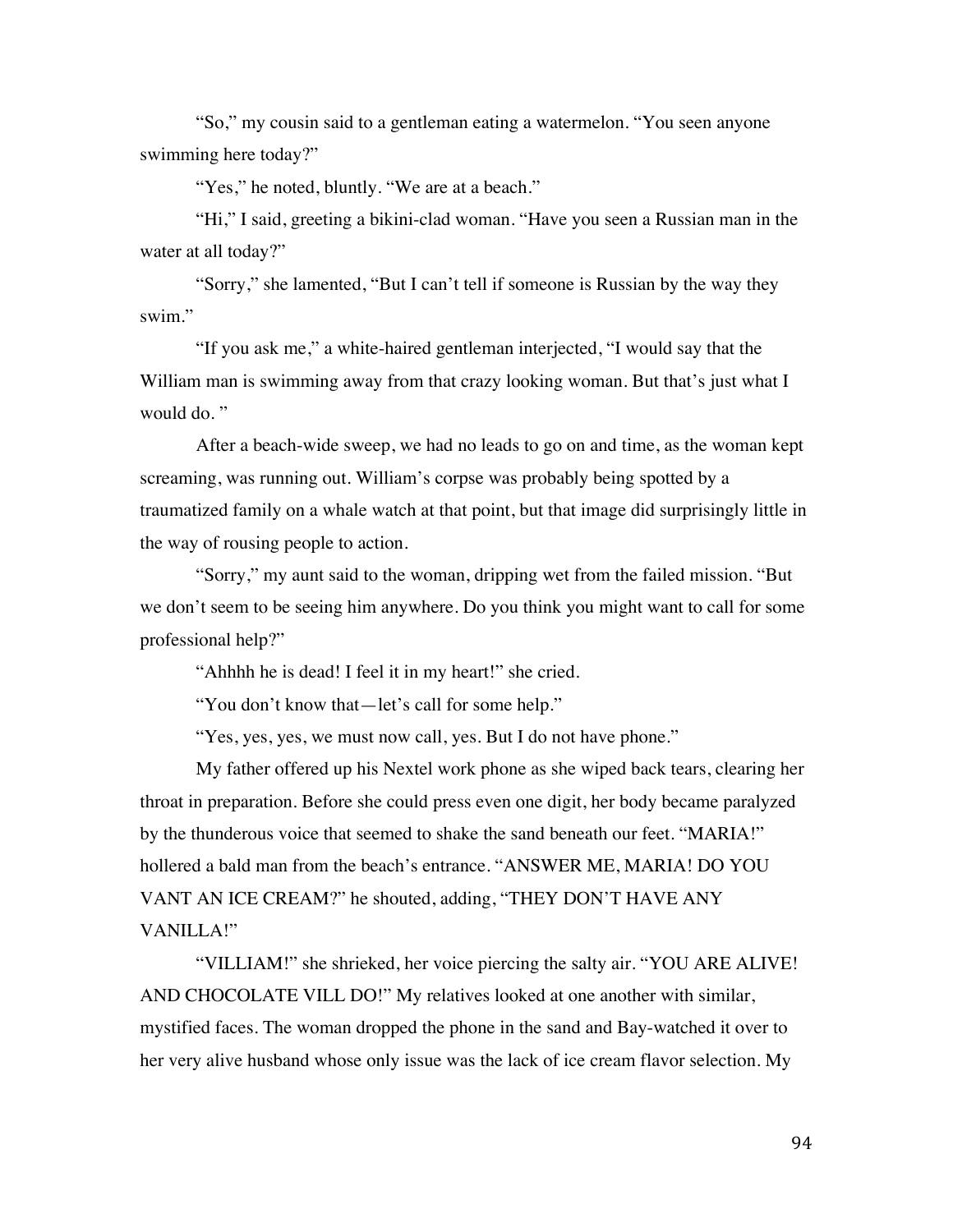family members remained standing, staring at the woman as she dragged William back over to us.

"I so sorry," she laughed. "This Villiam. He's alive! Thank yous for helping me. Villiam, ve thought you drownded."

"Can I get yous ice cream?" he asked, in between licks of his dripping cone. "Villiam!" the woman shout-whispered, nudging his shoulder. "Zese peoples are good enough Samaritans to help you. Say 'zank you.'"

The Good Enough Samaritans reassured William that they were just happy to see him alive, which confused him, since he was apparently only gone for a total of twenty minutes.

I turned around, meeting the eyes of those who had remained immobile during the startling false alarm. The woman had shouted words that traditionally signify crises, such as: "Help," "Dead," and "korov'ye moloko," which, translated to Russian, means, "milk the cow," but it sounds pretty urgent nonetheless. And still, they sat with their toes in the sand, indifferent to the poignant display of overreaction.

In my junior year of college, I found myself sitting, not at the beach, but in my university's library. On the very top floor, there is a row of desks hidden behind boundless rows of bookcases, where I tend to spend a great deal of time. It's eerily remote and typically void of people, which are just two of my absolute favorite things about it.

Occasionally there will be one or two other students working at one of the desks, who I will stare at for a few moments, wondering how they discovered the clandestine spot and praying they keep it to themselves. On this particular morning, however, there was only one male intruder sitting two desks down from me, nose deep in a novel. If not for the infrequent turning of pages, I would not have known he had a pulse.

As far as I was concerned, the spot was now at max capacity. Combatting the claustrophobia, I typed ferociously onto my keyboard, attempting to finish an anthropology assignment before my weekend began. Suddenly, I heard moaning noises coming from somewhere behind me. Turning around, I saw nothing, and chalked it up to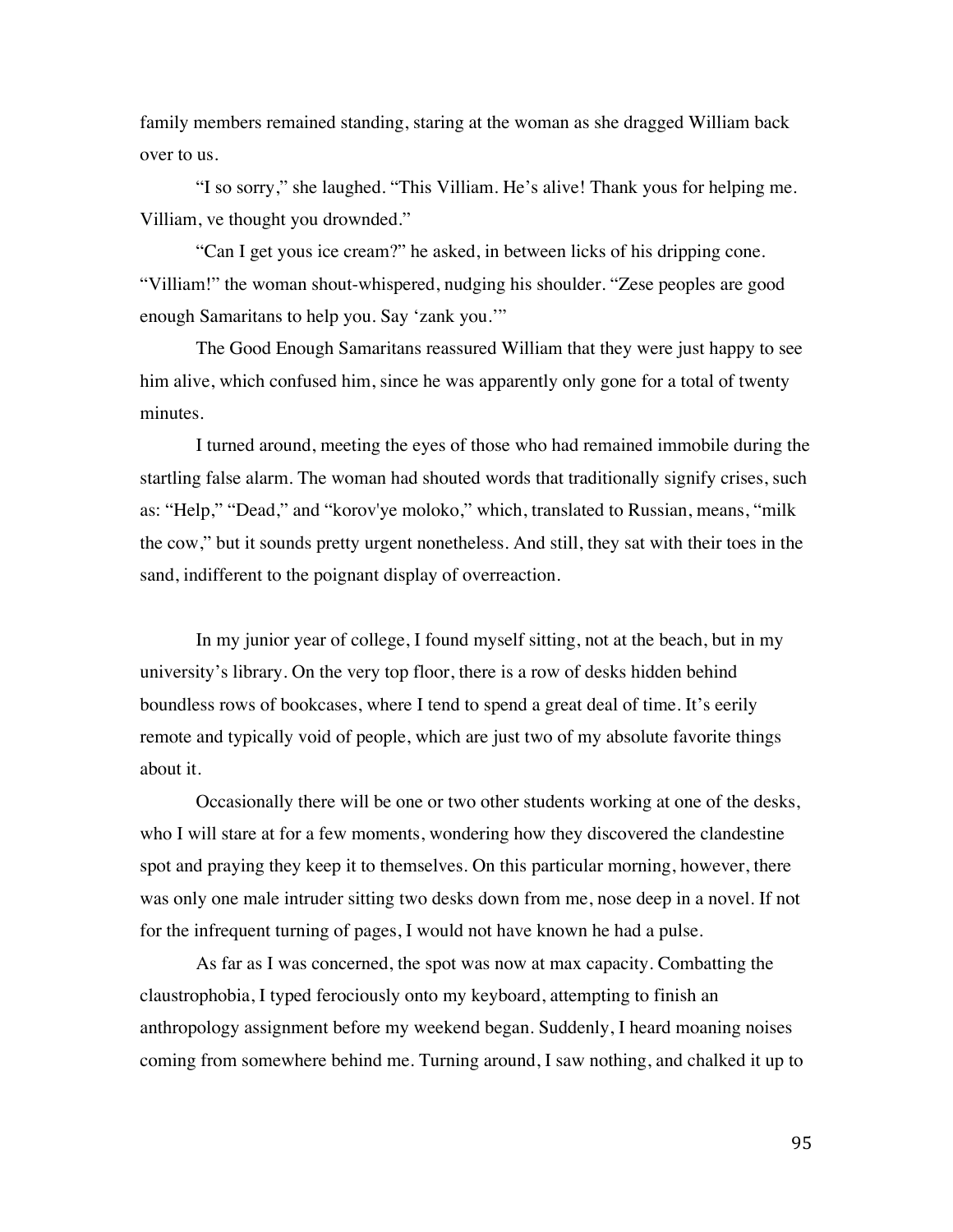being an echo from one of the nearby music rooms. Bu the moaning became increasingly louder, which begged the question: Are people having sex in *my* spot?

I looked over to the boy with the book, who now seemed to be focusing harder than ever on his literature. The noises stopped sounding so sexual, however, when I heard someone wail, "Help!" I looked again at the boy to my left, whose stare did not deviate from the novel's page.

"HELP!" shouted the voice, this time very clearly. I rose from my chair and followed the moans to a pair of outstretched legs that were slouched behind a bookcase. Upon further inspection, I found the legs belonged to a quivering man's body.

"Are you okay?" I asked, loud enough for the other boy to hear, in the hopes that he might wander over.

"No," he winced, wasting his breath on my idiotic question.

"Okay, so it's your stomach?" I asked, as if I were his primary care physician.

After another minute of clenching his fists in a pain that disallowed him from speaking, his breathing began to return to what I felt, as an avid viewer of *Grey's Anatomy,* to be "normal." Seeming to come to, the man caught his breath and told me that he had been experiencing frequent bouts of abdominal pain.

"It comes in waves," he said motioning for me to grab his water.

"I can call for some help," I offered, but he shook his head.

"No. I already went to the doctor's. They didn't find anything. I'm fine."

He struggled sit up, but his body continued to betray him. In surrender, he flailed backwards onto the carpet, wincing. The walls seemed to wobble with each gutwrenching groan, yet none of the students in the silent library, including the one five feet away, came over.

"What's your name?" I asked, attempting small talk.

"Ed," he wheezed, now closing his eyes. He pounded the floor and grated his teeth while another rash of ache seemed to set up camp in his intestines.

"Okay, Ed, don't do that. Look, can you tell me how many fingers I'm holding up?"

"Two. You're holding up two fingers in front of my face."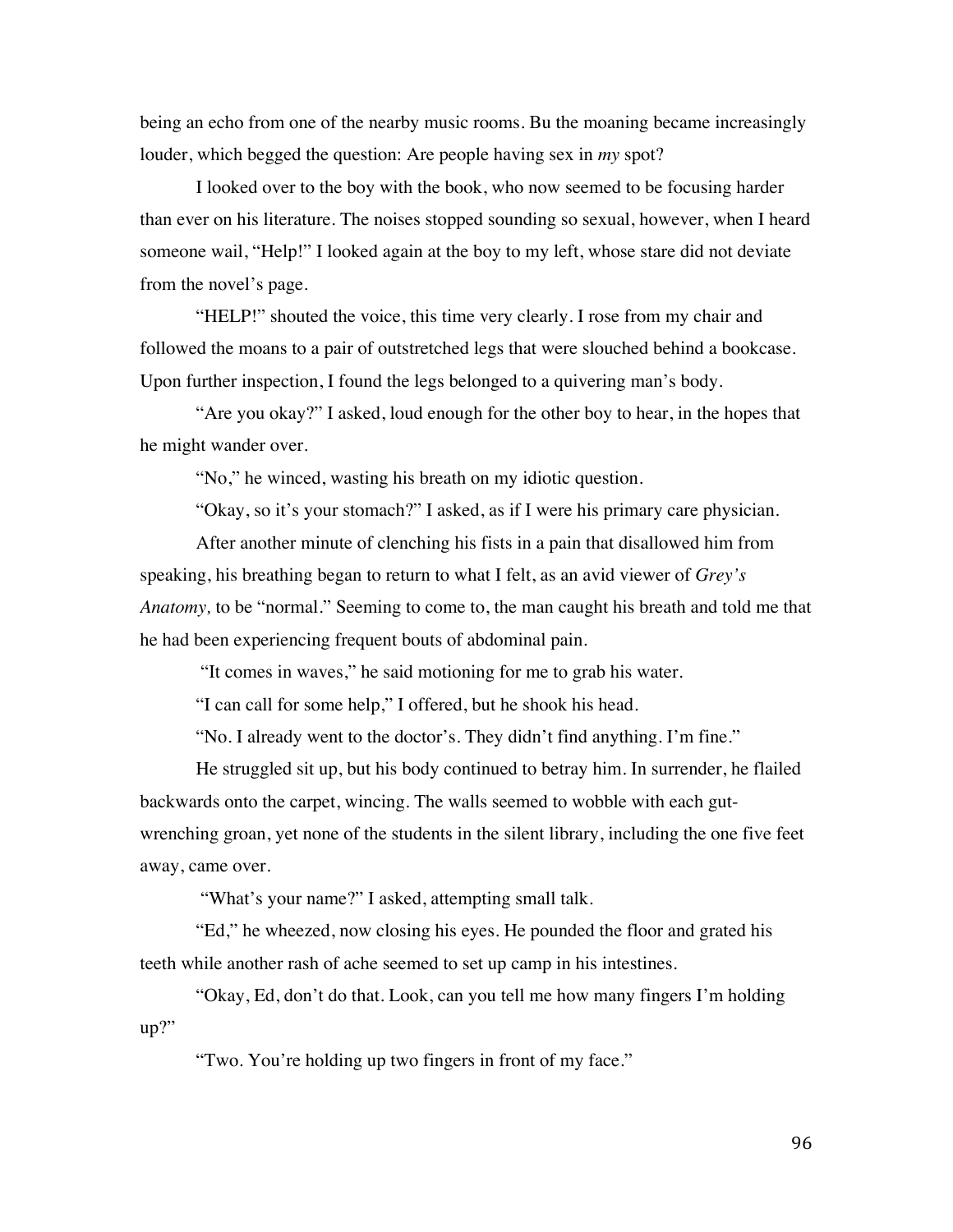"Oh," I replied, trying to think of a harder question to ask. I assumed he might say something like three or four or seventeen, but I was glad we could rule out blindness.

The only other available measure I thought of taking was borrowed from every labor scene in every movie I've watched. When the woman is gasping for air and feeling the pain of a thousand knives stabbing her uterus, someone always offers up a hand for her to squeeze. As far as I was concerned, my current situation was the closest I had come to childbirth, so I extended my hand.

"Um. Do you want to squeeze it?" I asked, mostly out of courtesy, not thinking he would actually grab it, which he did. Initially, the hand crushing seemed to help, which made me somewhat proud. However, after about twenty seconds, he let out a chilling groan and began to shut his eyes.

"I am going to call 911 now," I said, reaching for the phone.

"Call!" he cried, opening his eyes momentarily.

"911, what's your emergency?" the woman asked in an eerily upbeat tone.

I explained the situation nervously, which prompted her to refer us to the university police, who were shocked to hear that the library had three floors.

"Three floors, oh yeah. Ok, so you're in the way back, you say? We'll be there in a minute."

In the meantime, I did my best to keep Ed's eyes open by asking him repeatedly to please keep his eyes open until help arrived. I attempted to distract him from the excruciating pain and possible imminent death by inquiring about his semester, which, he said, had been going great until this very moment.

I could hear the buzz of walkie-talkies making their way up the stairwell, and I assured Ed that help was here. I strained my neck beyond the bookcase to see the entrance to the staircase, and watched as the police officers walked in the opposite direction, past a number of students who absolutely knew that the 911 call had come from me and the nearly unconscious person on the ground. Still, everybody kept their heads down, barely noticing the police presence.

"Over here!" I yelled, my voice cracking from nerves. Thankfully, the two officers sprinted over to us, noting that they had never been to this part of the library.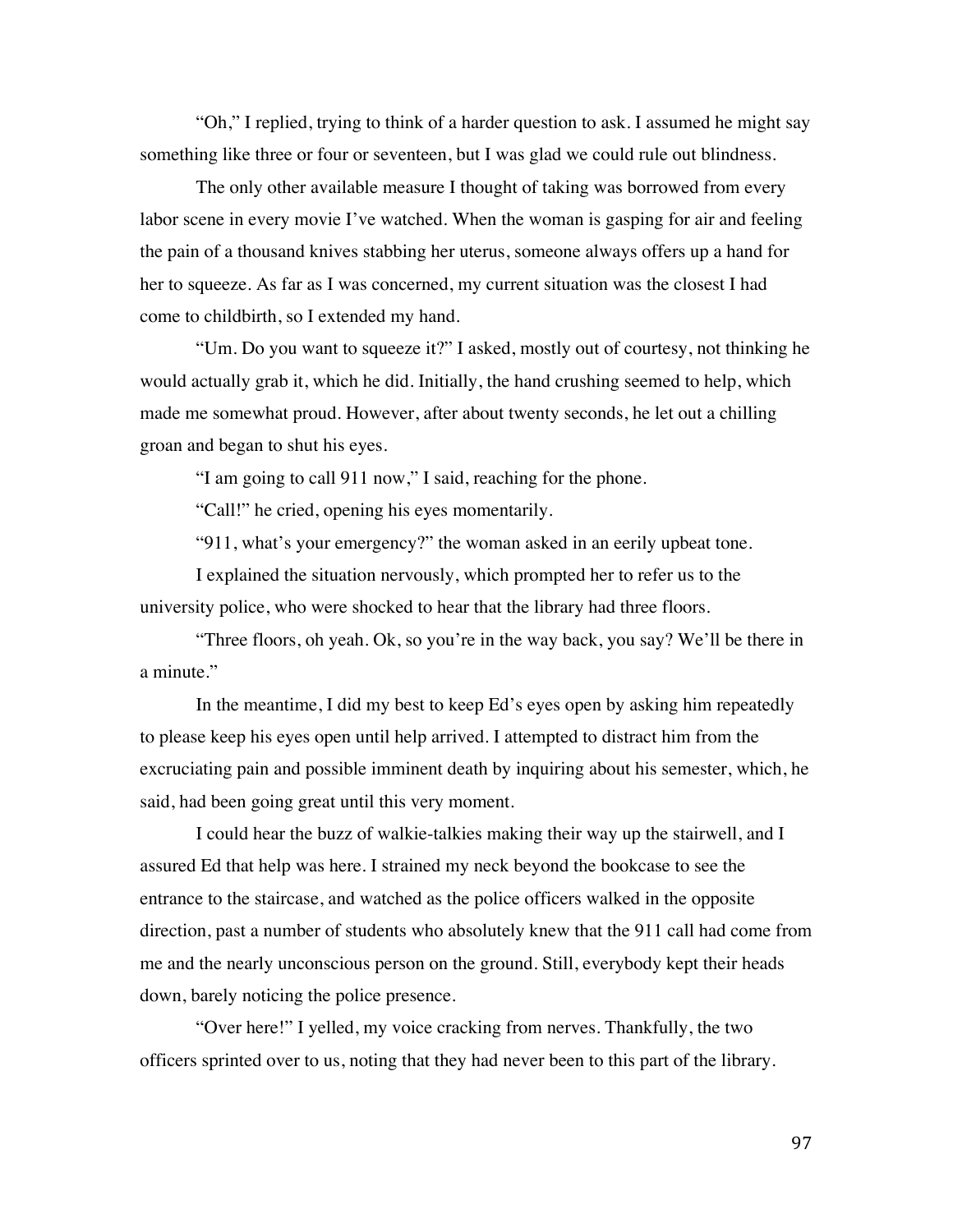"Ok, usually the EMTs get here before us, " they said. "Anyways, tell us what's going on."

"He's just in a lot of pain. He says it's his stomach. He was yelling for help," I said.

"Do you think it's his appendix?" they asked.

I stared at them in confusion, wondering why they would be consulting my medical opinion. I became irrationally embarrassed by the question, as if I should have taken the next step after checking for blindness and performed an exploratory appendectomy.

"Does this happen a lot?" they asked.

"He says it comes in waves," I asserted.

"And how long have you guys been together?" they asked. In the midst of chaos, I had forgotten that I was still holding his hand, even though he was now sitting up and speaking. We had truly been bonded by the trauma and it felt rude to remove my hand at that point.

Finally, the EMTs arrived, admitting that they too had never been to this part of the library. They took Ed's blood pressure and heart rate, while I assured them that I had already done the one for blindness, just to save them some time.

They helped him to stand up and concluded that a gurney was not necessary. Since I was holding Ed's backpack, I followed the group of emergency workers towards the elevator and hopped in.

We finally reached the ambulance outside the library, where they lifted Ed into the back. I plopped his backpack onto the metal floor, wished him well, and never saw him again.

But I assume he was fine. I think I would've heard if he wasn't, since I'm pretty sure I was listed as his "next of kin" on scene.

"Aren't you going to the hospital with him?" the police officer asked as I turned to walk away.

I explained to her once again that I was not in any way romantically affiliated with Ed, even though the handholding argued otherwise.